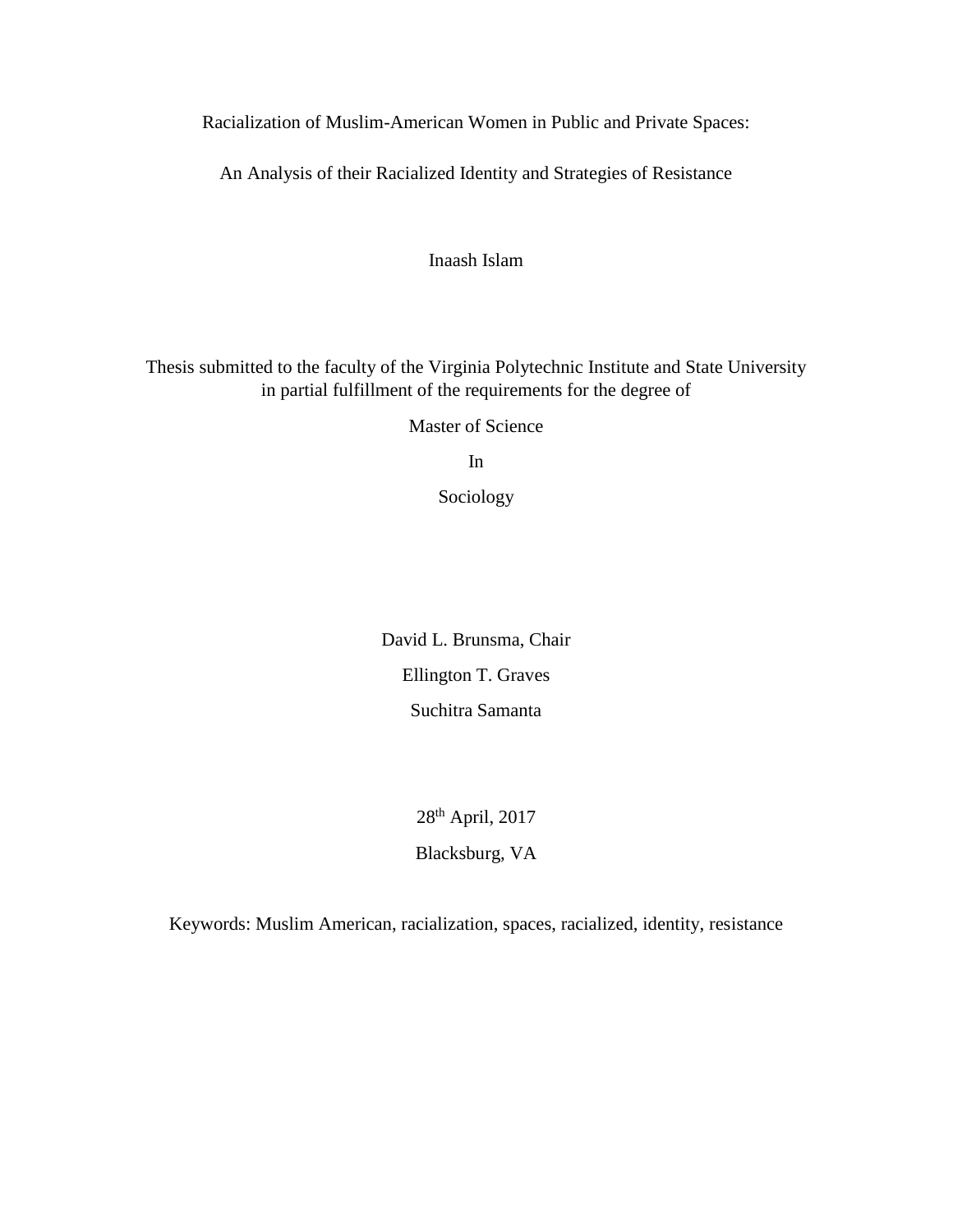Racialization of Muslim-American Women in Public and Private Spaces: An Analysis of their Racialized Identity and Strategies of Resistance

Inaash Islam

# **ABSTRACT**

The aim of this research project is to investigate how Muslim-American undergraduate women experience racialization in public and private spaces, examine whether those experiences give rise to a racialized identity, and highlight how they resist and cope with their racialization. The recent application of the term racialization to discuss the Muslim experience in the west has encouraged scholars such as Leon Moosavi, Saher Selod, Mythili Rajiva, Ming H. Chen and others, to engage in critical discourse within the scholarship of race and ethnicity regarding this often-neglected population. It is due to the unique, and gendered relationship that the female Muslim-American population has with the United States, particularly as a result of 9/11 and the label of 'oppressed' being imposed upon them, that it is important to comprehend how specifically Muslim-American women experience racialization. While these studies have broadened the understanding of how Muslims are, and continue to be othered, few studies have focused on the specific areas within public and private spaces where this marginalized group is racialized. Using qualitative methods in the form of interviews with Muslim-American undergraduate women at a southeast university in the United States, this study attempts to fill this gap in existing research by examining how peers, mass media, educational institutions, law enforcement, family, and religious communities racialize Muslim-American women, and how these gendered experiences shape their racialized sense of self. In doing so, it also examines the impact of religious, racial, ethnic and cultural signifiers on the female Muslim-American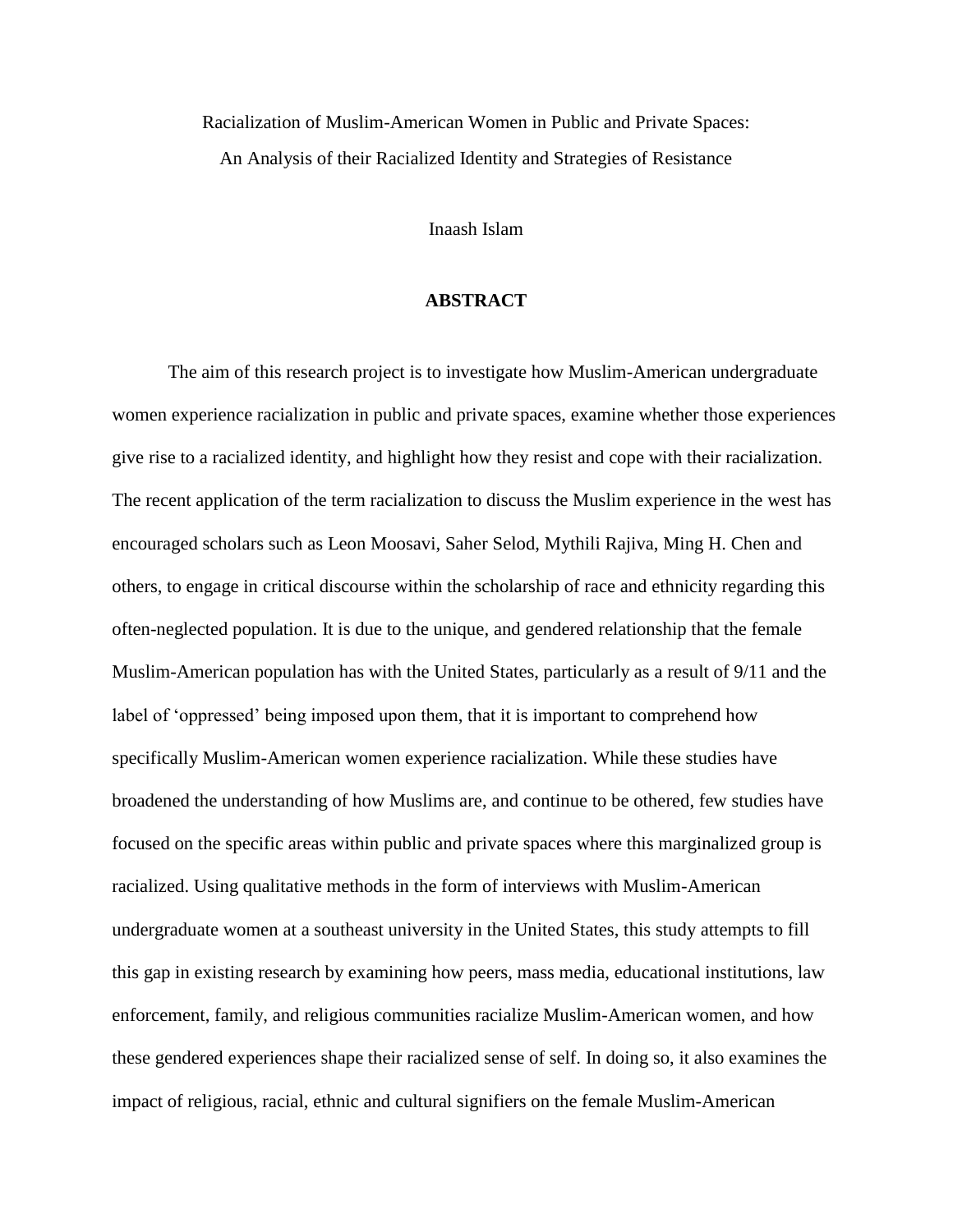experience of racialization, and demonstrates how these women employ certain strategies of resistance and coping mechanisms to deal with their racialization. This study finds that participants do in fact, experience racialization in both public and private spaces. Within public spaces, participants reported experiencing the most othering in the media and in educational institutions, with the least in their neighborhoods. In private spaces, participants reported experiencing the most othering at the hands of the family and their religious communities, with the least othering by their peers. This study also finds that as a result of their racialized experiences, participants do possess a sense of the self as the Other, albeit this changes according to the different spaces they occupy.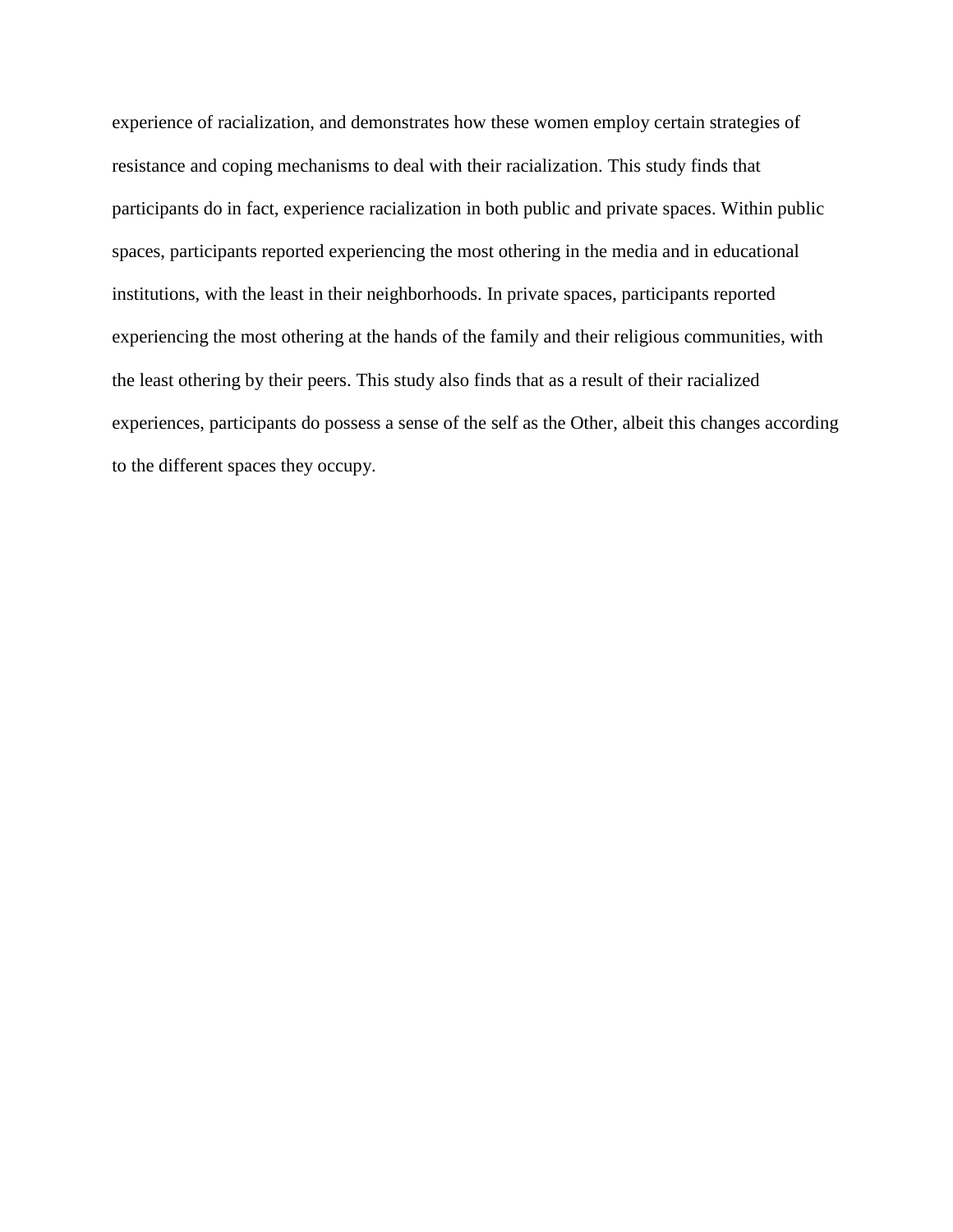Racialization of Muslim-American Women in Public and Private Spaces: An Analysis of their Racialized Identity and Strategies of Resistance

#### Inaash Islam

# **GENERAL AUDIENCE ABSTRACT**

The aim of this research project is to investigate how Muslim-American undergraduate women specifically experience racialization in public and private spaces, examine whether those experiences give rise to their sense of self as the other, and highlight how they resist and cope with their experiences of racialization. The term racialization, understood by Barot and Bird (2010) as a process that ascribes physical and cultural differences to an individual or group(s) in order to define the other, has only recently been applied to understand and discuss the Muslim experience in the west. Due to the unique relationship that the Muslim female population has with the United States, particularly as a result of 9/11, and the label of 'oppressed' being imposed upon them, it is important to understand how specifically Muslim-American women experience racialization. While previous studies on racialization have broadened the understanding of how Muslims are, and continue to be othered, few studies have focused on the specific areas within public and private spaces where this marginalized group experiences racialization. This study attempts to fill this gap in existing research by examining how peers, mass media, educational institutions, law enforcement, family, and religious communities racialize Muslim-American women, and how these gendered experiences shape their sense of self as the other. In doing so, it also examines the impact of religious, racial, ethnic and cultural signifiers on the female Muslim-American experience of racialization, and demonstrates how these women employ certain strategies of resistance and coping mechanisms to deal with their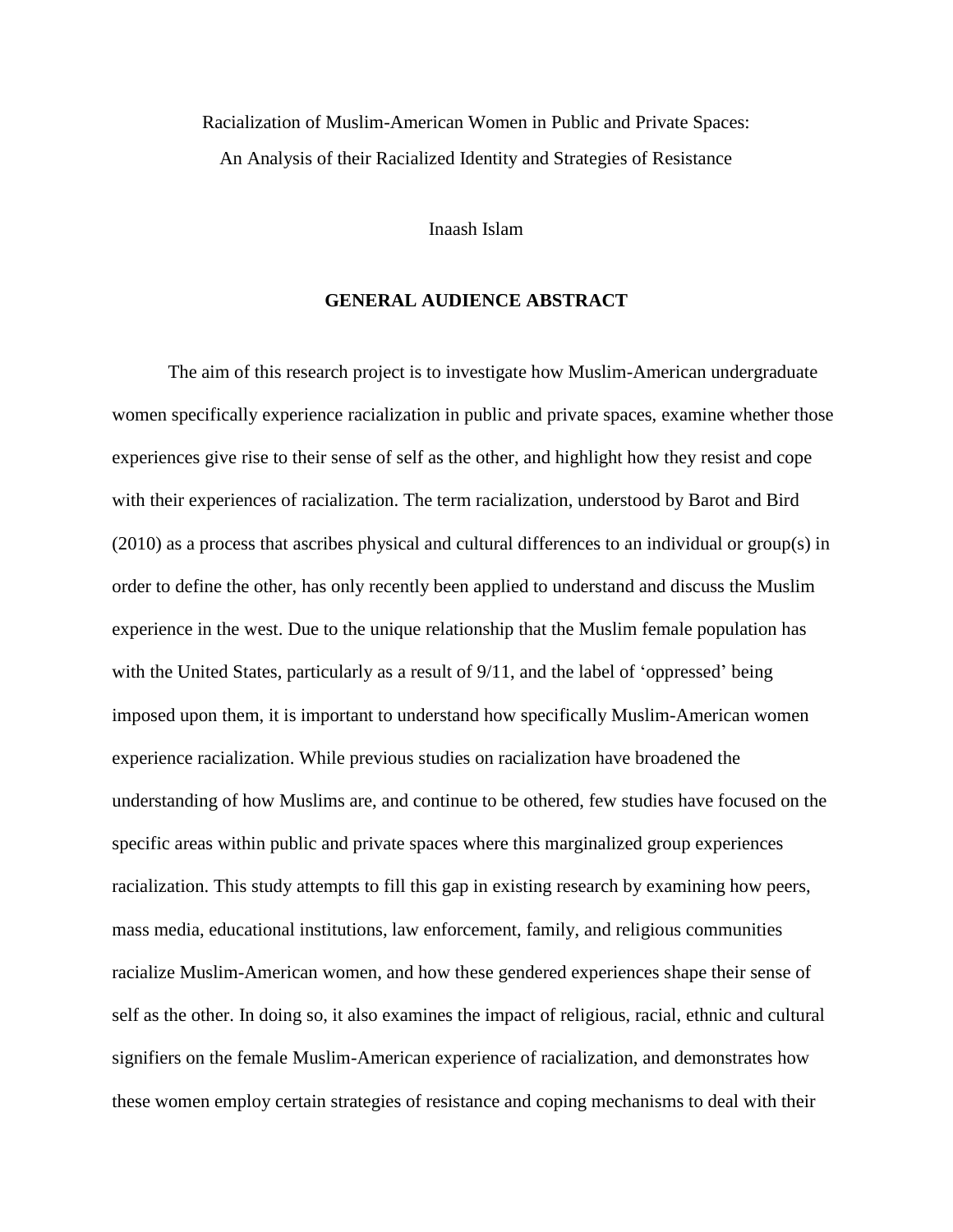racialization. This study finds that participants do in fact, experience othering in both public and private spaces. Within public spaces, participants reported experiencing the most othering in the media and in educational institutions, with the least in their neighborhoods. In private spaces, participants reported experiencing the most othering at the hands of the family and their religious communities, with the least othering by their peers. This study also finds that as a result of their racialized experiences, participants do possess a sense of self as the Other, albeit this changes according to the different spaces they occupy.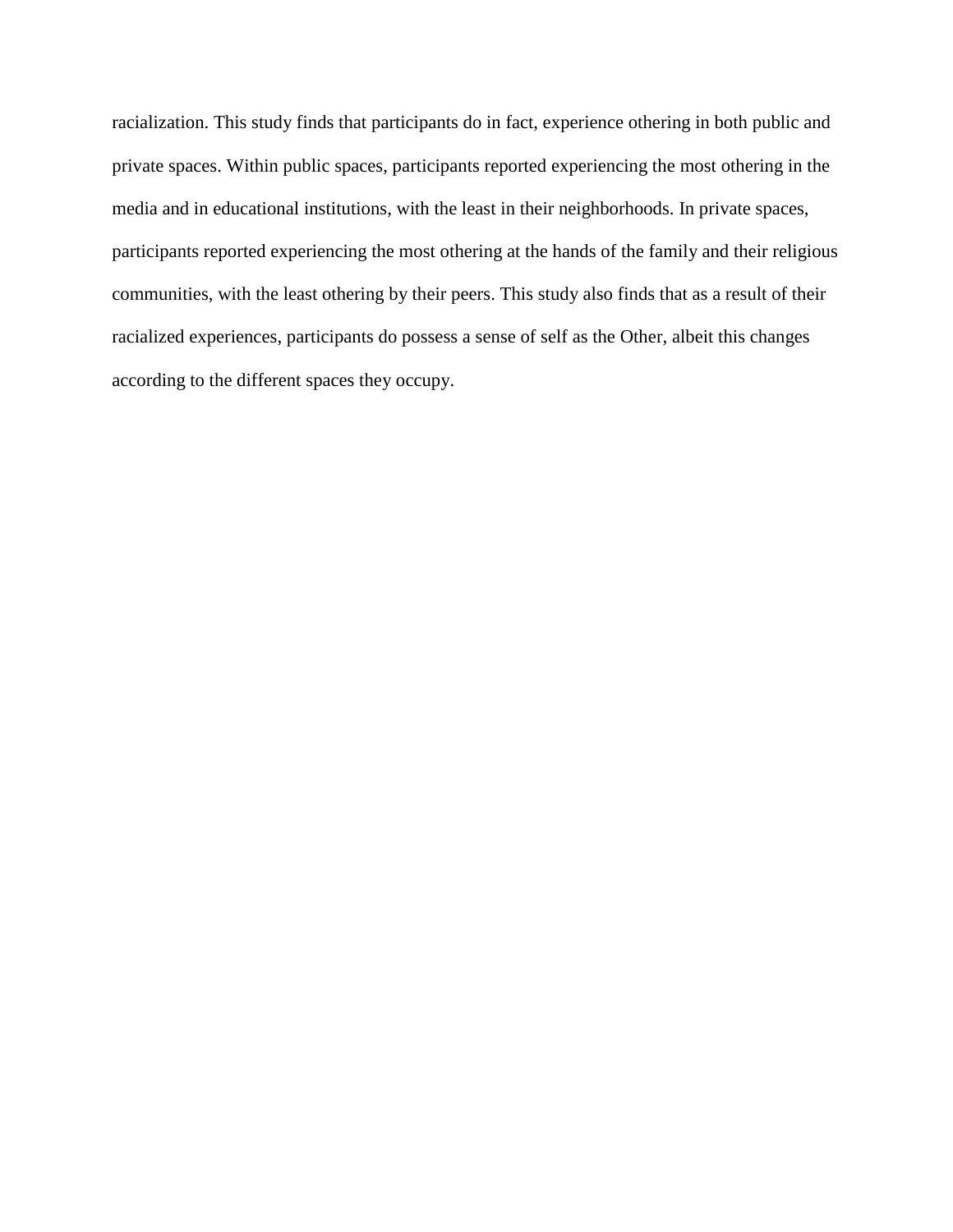### **Acknowledgements**

This thesis has been written with much appreciated support and guidance. First, I would like to acknowledge and extend my thanks to my committee chair and advisor, Dr. David Brunsma, whose words of encouragement and reassurance allowed me to have the confidence to rise to the challenge. I have truly been fortunate to have you as my mentor. I would also like to thank my committee members Dr. Suchitra Samanta and Dr. Ellington Graves, who have provided me invaluable feedback at various stages of writing this thesis, and with whom I have had many fruitful and lively discussions. Thank you.

I would also like to thank the women in this study, without whom this thesis would simply not have been possible. You generously gave me your time and friendship, and for that, I aim to make your voices heard. I am especially grateful for my friends, Hamna, Kashifa, Summiya, Ayesha and Kanza, who have been there every step of the way. Thank you for being my study buddies, for reading my work, and for being there when I needed a break.

Alhamdullilah, I have been lucky enough to have such a loving and supporting family, who encouraged me from thousands of miles away. I am forever indebted to my sisters Haneen and Izza, for putting up with the weird sister, and for being there whenever I needed them. I dedicate this project to my father Muhammad Islam and my mother Farhat Raja, for their immense support and unconditional love which has sustained me in this endeavor. Thank you for putting your faith in your girls. This journey would not have taken place had it not been for their sacrifices which have made me who I am today. Thank you, Ammi and Abbu.

#### Alhamdullilah.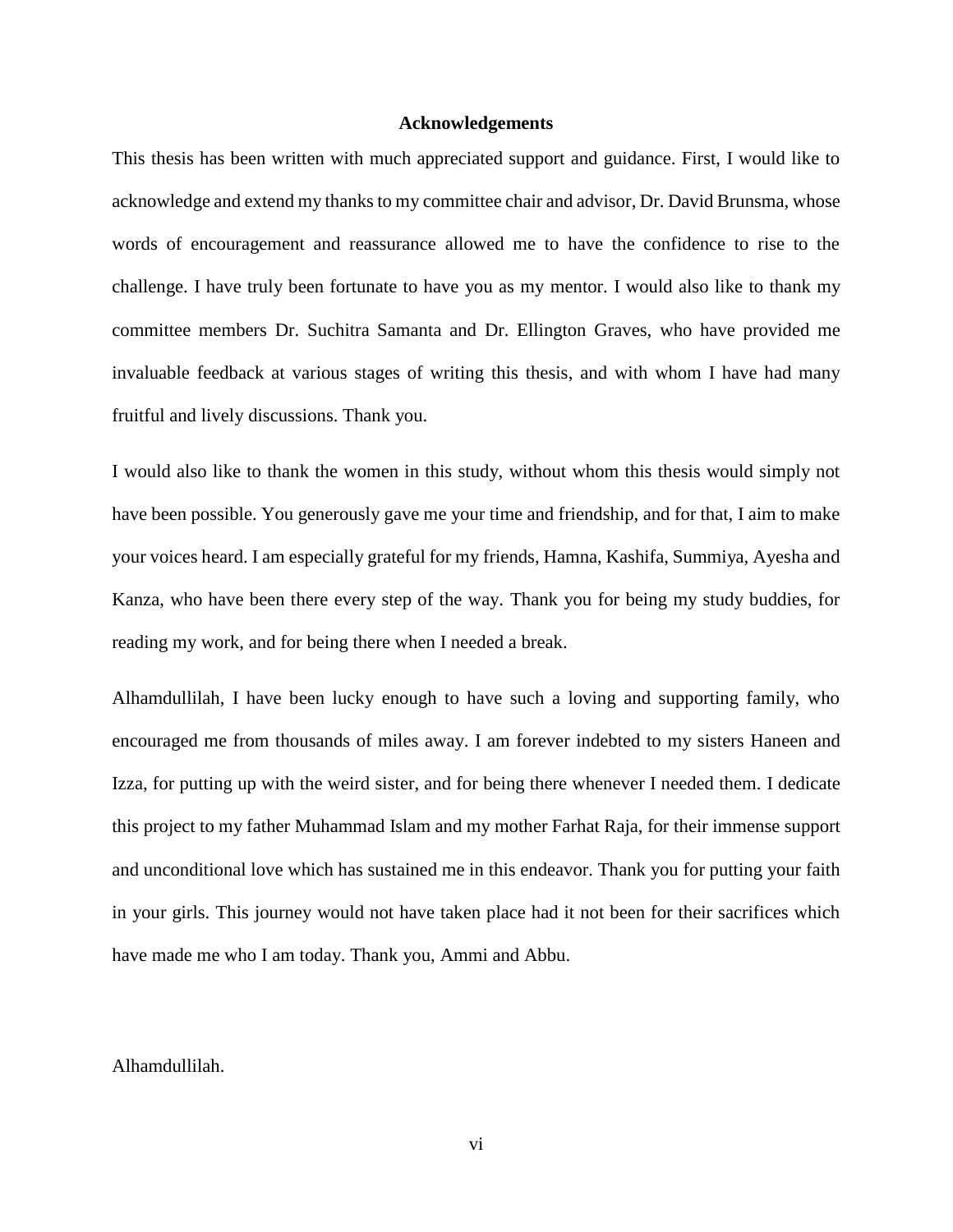# **Table of Contents**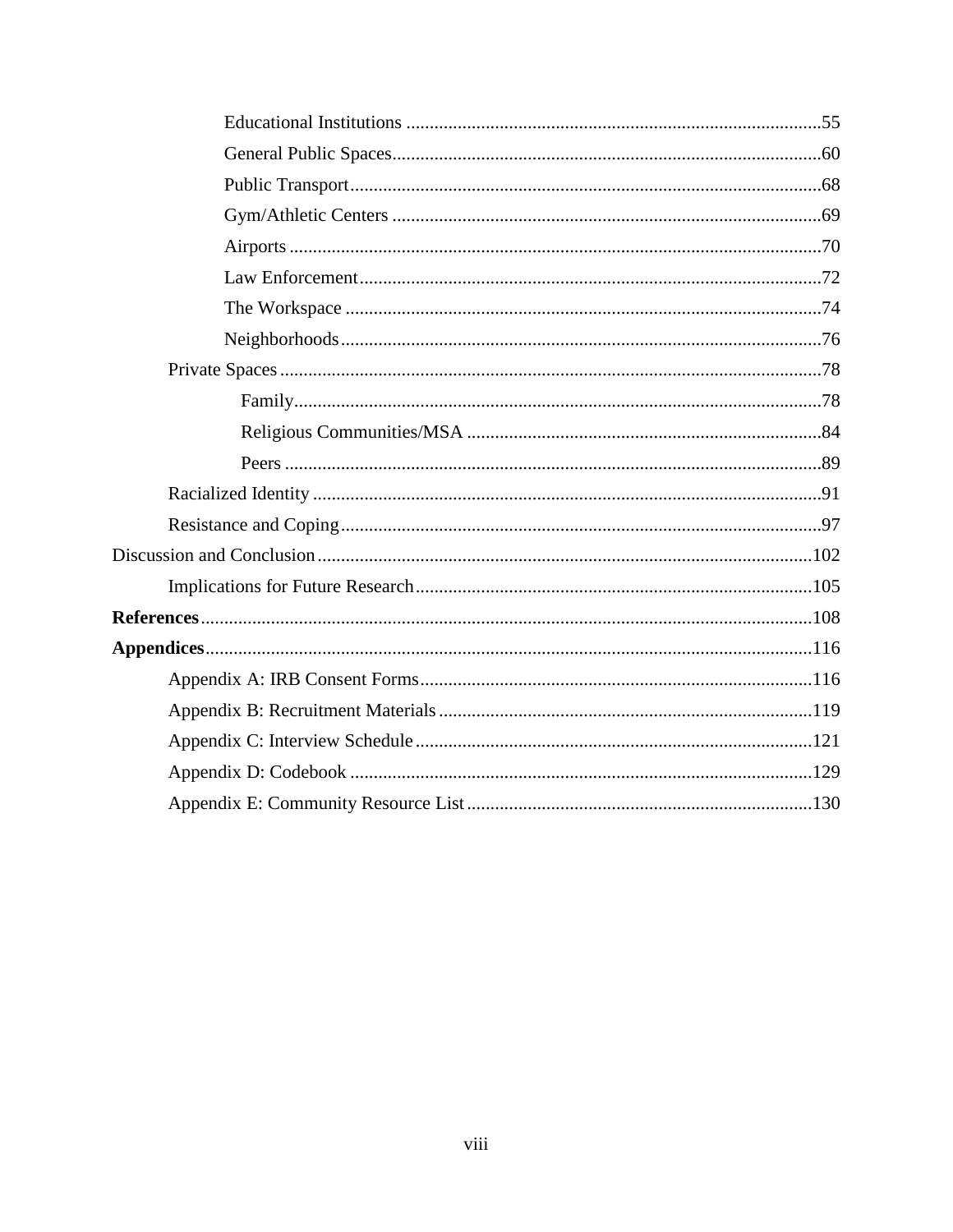### **INTRODUCTION**

The purpose of this research is to study how Muslim-American women experience racialization in public and private spaces, and whether these experiences give rise to a racialized identity. It also seeks to understand how these women resist and cope with their racialization in order to deal with their experiences and prevent instances of future othering. The recent application of the term racialization to discuss the Muslim experience in the west has begun to encourage scholars such as Leon Moosavi, Saher Selod, Mythili Rajiva, Ming H. Chen and others to engage in critical discussion within the scholarship of race and ethnicity regarding this oft neglected population. Scholars have investigated the racialization of Muslims in the context of their representation in western media (Hebbani and Wills 2012), their experiences with Islamophobia (Moosavi 2015, Galonnier 2015), and the development of racialized selves (Rajiva 2006). These studies have been conducted in the U.S., the UK and France, and provide a broader understanding of the ways in which Muslims are racialized in the West on the basis of social, national and historical contexts. It is due to the unique relationship that the Muslim-American population has with the United States, particularly as a result of  $9/11$ , that it is important to comprehend how specifically Muslim-Americans within the U.S. experience racialization. While previous studies on racialization have focused on the experiences of both Muslim men and women, I find it particularly important to pay close attention to the experiences of Muslim women, due to their visible presence in society as a result of wearing the hijab. In order to study their experiences of racialization, it is important to focus on the specific areas within public (community, peers, media, etc.) and private (family, religious, friends, etc.) spaces that give rise to these experiences. While the hybrid nature of the Muslim-American identity has been discussed at length in previous literature (Marotta 2008, Mishra and Shirazi 2010, Ali 2011, Stubbs and Sallee 2013), the question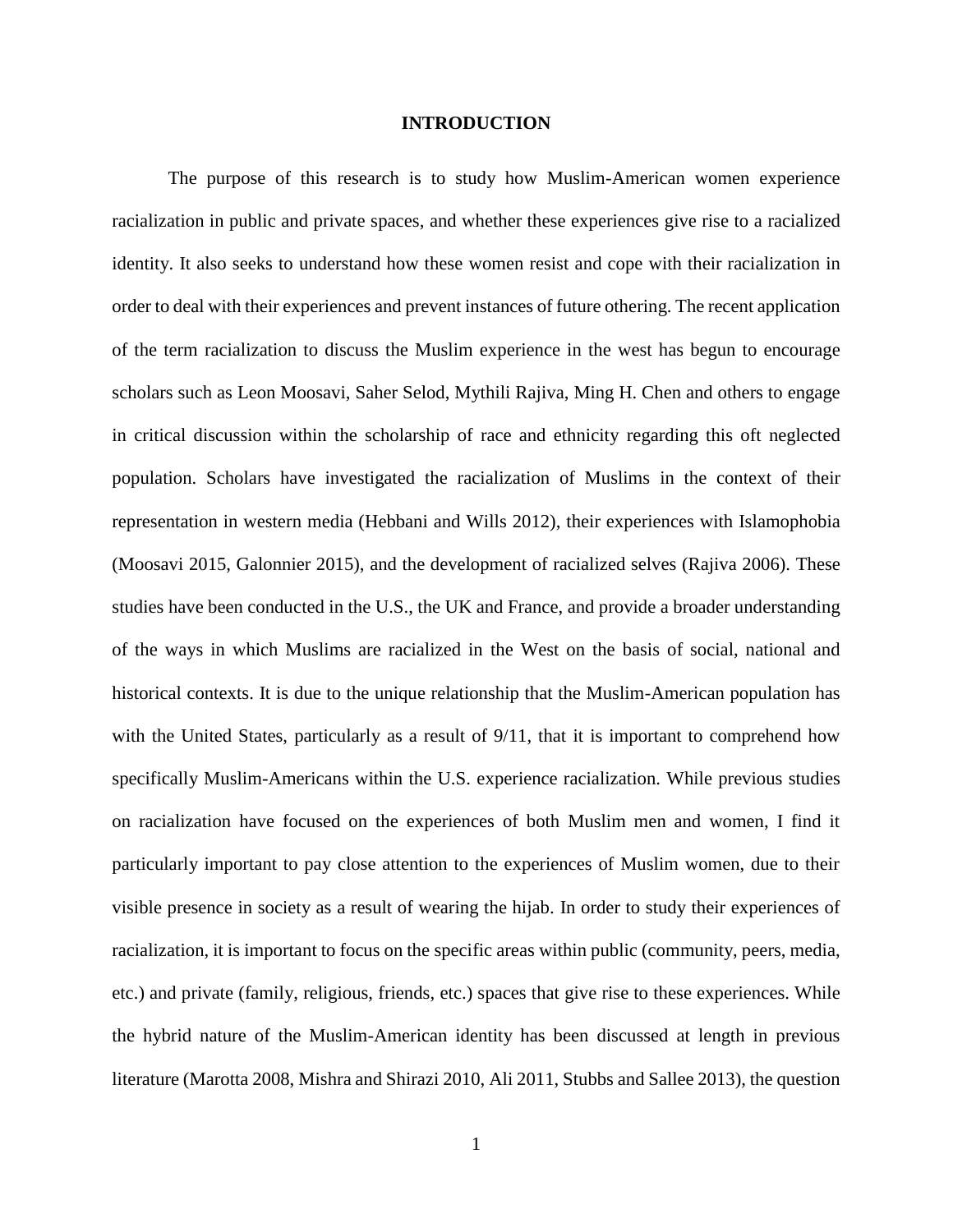remains as to whether the racialized experiences of Muslims facilitate the development of a racialized sense of self. Data for this research was collected through qualitative, semi-structured interviews using a sample consisting of six undergraduate Muslim-American female students at Virginia Tech.

Although race scholarship in the U.S. has primarily engaged in a black/white paradigm, issues such as immigration and terrorism have exacerbated the need to include other racialized minorities and ethnic groups within critical discussion. Most recently, scholars such as Saher Selod (2013), David G. Embrick (2013), Steve Garner (2015) and Ming H. Chen (2010) have attempted to situate an understanding of the Muslim experience within a U.S. context of race and ethnicity. These scholars have applied the term 'racialization' to conceptualize how Muslims understand their position within the U.S. and construct racial meanings and identities in the process of being othered. For the purpose of this project, I will be using Barot and Bird's (2010) definition of racialization as a process that ascribes physical and cultural differences to an individual or group(s) in order to define the other. Rather than constraining the understanding of the term race to phenotypic differences, the word *racialization* allows for a more nuanced, fluid and holistic understanding of race that encompasses other differences such as social class and religion. As such, this process not only links a group or individuals to a racial category, but also allows for their experiences to be understood in racial terms. Garner and Selod (2015) argue that the process of racialization view characteristics considered to be *inherent* to members of a group (such as skin color, religion, language, etc.) to be the basis of defining a group as a racial category.

Moustafa Bayoumi (2006) uses immigration cases and historical accounts to claim that religion has become raced within the U.S., especially for followers of Islam. He argues that religion has played a large role in the cases of "immigrants seeking naturalization in the United States,"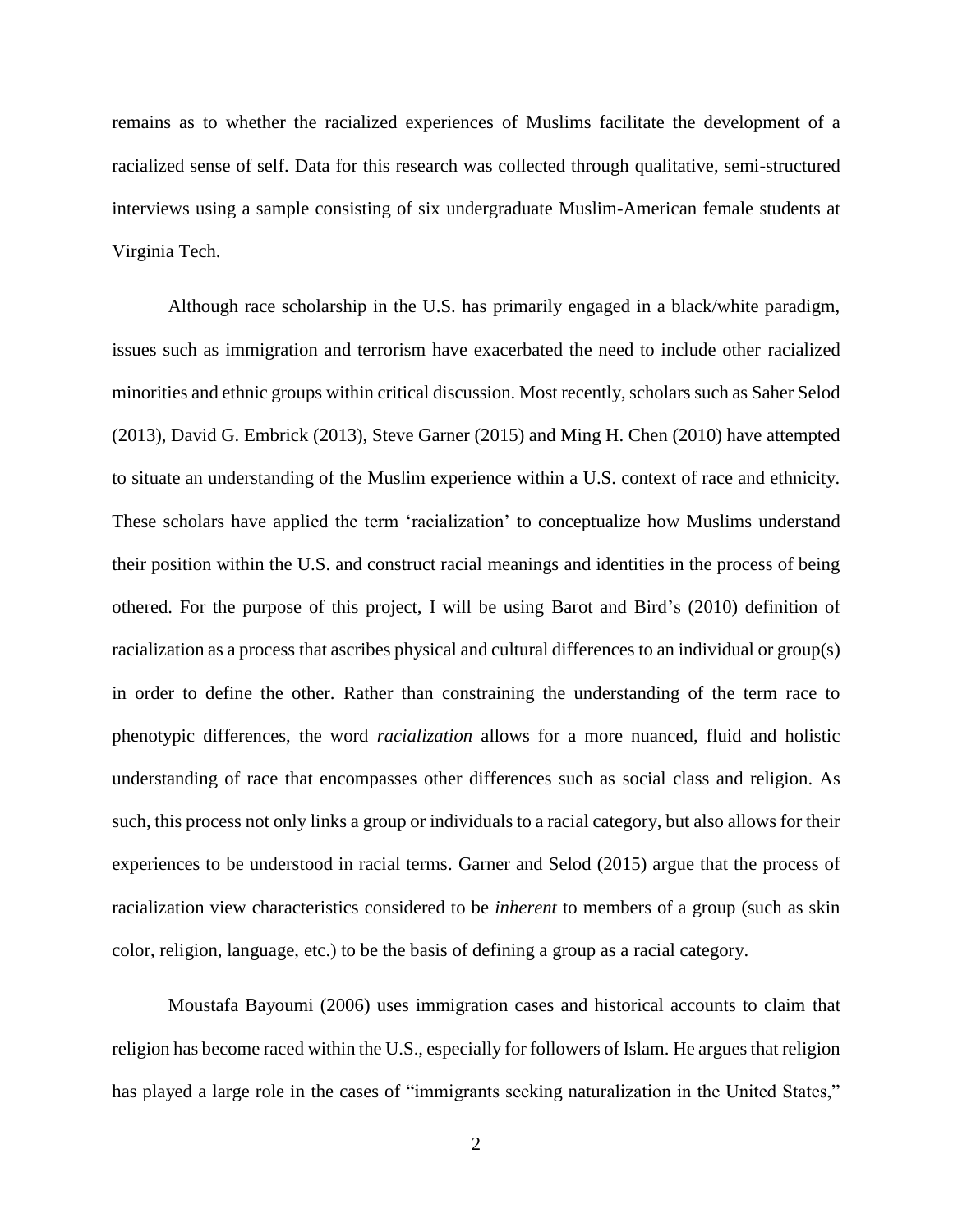(278) often preceding the importance of appearance and race. Bayoumi (2006) further argues that it is also through one's blood relationship to Islam that legal barriers are established, transforming Muslims into a single, homogenized, racial category (278). U.S. politicians have taken advantage of the public's lingering fears of terrorism and ignorance of Muslims post 9/11 and consistently use the label of Muslim as a racial category in order to advance their political agendas. The politicization of Islam results in the conflation of Islamophobia and racism, thereby essentializing Muslims as the Other.

Joshi (2006) notes that the racialization of religion has located religious groups other than Muslims, such as Hindus and Sikhs within the social strata of U.S. society. He emphasizes that historical and current events have placed each group in a unique position, where Muslims are located as "the dangerous other," Sikhs as "the strange other," and Hindus as "the exotic yet safe other" (217). Despite their seemingly unique positions, South Asian-American Hindus, Sikhs and Muslims share phenotypical and cultural markers such as their "brown skin, brown or black hair and round… eyes," and traditional clothing such as the shalwar-kameez, hijab, bindhi (forehead dot worn by Hindu women), the dastaar (turban), etc. (Joshi 2006: 214). In the current sociopolitical climate these markers result in a lumping of these racial/religious categories whereby these groups are racialized through the specific association between brown skin and Muslim beliefs. Joshi recognizes that "Hindus, Muslims, Sikhs and even South Asian-American Christians have been targets of anti-Muslim violence because their brown skin becomes a proxy for 'Muslim' in the American eye" (2006, 219). The increase of racially motivated hate crimes against these groups post-9/11, and the misidentification of Sikhs and Hindus as Muslim indicates very clearly that Sikhism and Hinduism are not themselves racialized, rather the racialization of Islam, and the association of brown skin with being Muslim, results in the victimization of their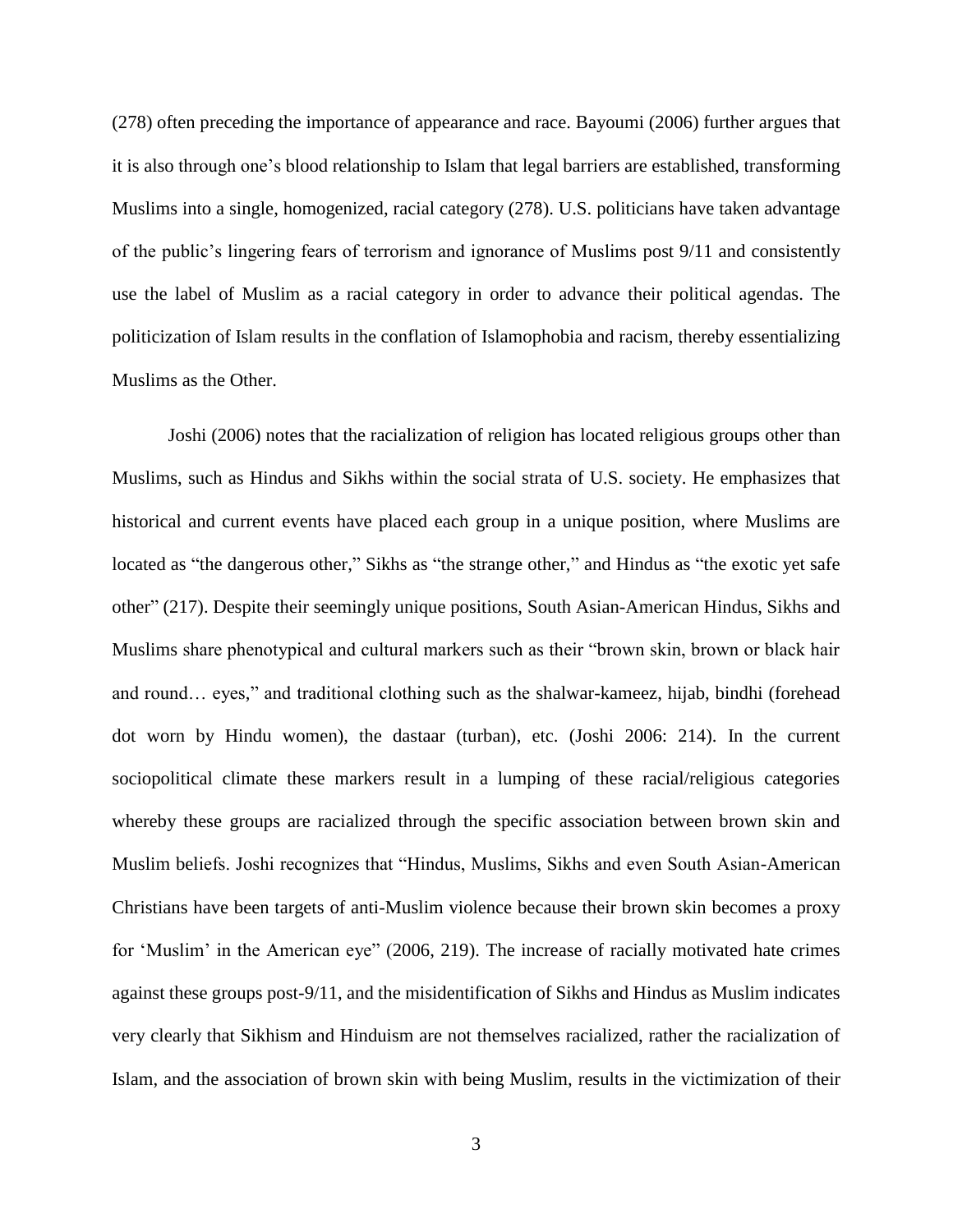members. Grosfoguel and Mielants (2006) explore the ways in which Islamophobia has manifested as cultural racism and orientalism from a world-historical perspective. It is the racing of religion, the politicization of Islam, and the consequent entanglement of Islamophobia and racism that have resulted in the racialization of Muslims and other brown populations in the U.S.

In using racialization as a lens to analyze the experiences of Muslims in the U.S, it becomes important to consider the particular spaces in which this social process takes place. Carter et al (2012) identify two realms where racialization occurs: the public and the private. They define public racialization as the process of "learning, interpreting and negotiating racial categories, meanings and identities in conceptually public spaces" (134). Within this thesis, public spaces will refer to the spaces where racialized experiences occur, such as the media, educational institutions, and public places such as airports, public transport, gyms, etc. Private racialization is viewed as a process of "being exposed to, interpreting, and negotiating racial categories, meanings and identities in conceptually private spaces" (134). In this thesis, private spaces will be considered to include interactions with family, friends and members within the religious community. While Carter et al (2012) attempt to distinguish between public and private spaces, they recognize the overlap of boundaries between these two spaces. In acknowledging this overlap, this thesis will also highlight how racialization in one space may influence racialization in another.

The conceptions of identity and subjectivity that are a product of the experiences of racialization that individuals undergo, have been found to have an "undeniable effect" on the way in which individuals racially identify themselves (Yarbrough 2010: 257). The social and cultural contexts that shape an individual's conception of race are integral to how racialized individuals construct and deconstruct their narratives of identity. While individuals are viewed to possess a certain degree of agency in constructing their identity, it is the social and cultural contexts that are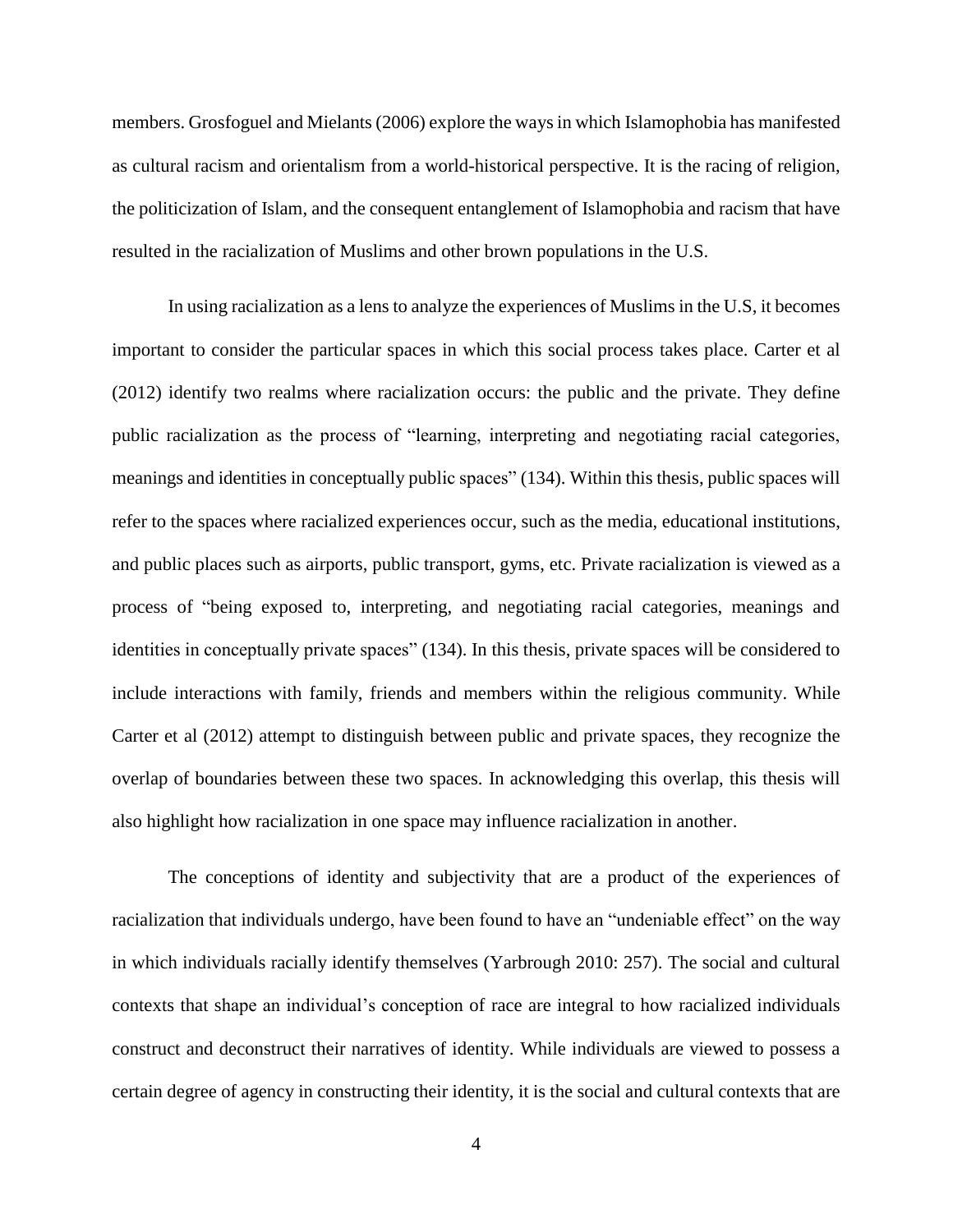largely responsible for the meanings that become attributed to their identity. Growing up as a minority and experiencing othering in the U.S. may shape the way in which Muslim-Americans construct racialized selves. Using accounts of second-generation South-Asian girls in Canada to study the making of a racialized identity, Rajiva (2006) finds that involved within the process of developing a racialized self are feelings of shame, self-worth and a varying sense of belonging. In experiencing racism and racialization from their families, community, and the public sphere, these western-born women struggled with negotiating their identities and developed a sense of self that was often fragile and confusing. Prioritizing aspects of their identities, such as their religious, ethnic or national identities, throughout the process of being racialized allows for Muslim-Americans to construct a sense of self that grants them the ability to navigate through U.S. society. It is in understanding how, despite their experiences of racialization, these women are able to situate themselves in society, that we are able to comprehend the positionality of these women in the U.S.

While some post 9/11 literature has focused on the racialization of Muslims in the U.S., there has been an emphasis within scholarship to pay particular attention to the increase of racial profiling of Muslim men and women by law enforcement as well as the public (Swiney 2006, Gabbidon et al. 2012, Hanley 2012). The brunt of racial profiling has been felt mostly by Muslim men, thousands of whom were targeted, rounded up, arrested, and deported immediately following the attacks. While the presence of Muslim men poses a perceived security threat to the American public, the increased visibility of Muslim women who wear the headscarf poses a cultural threat to citizens, which also makes them particularly vulnerable to racial profiling. Gendered religious signifiers such as a Muslim sounding name, the headscarf (hijab) and other religious clothing increase the likelihood that women will be racialized. The oppressive meanings associated with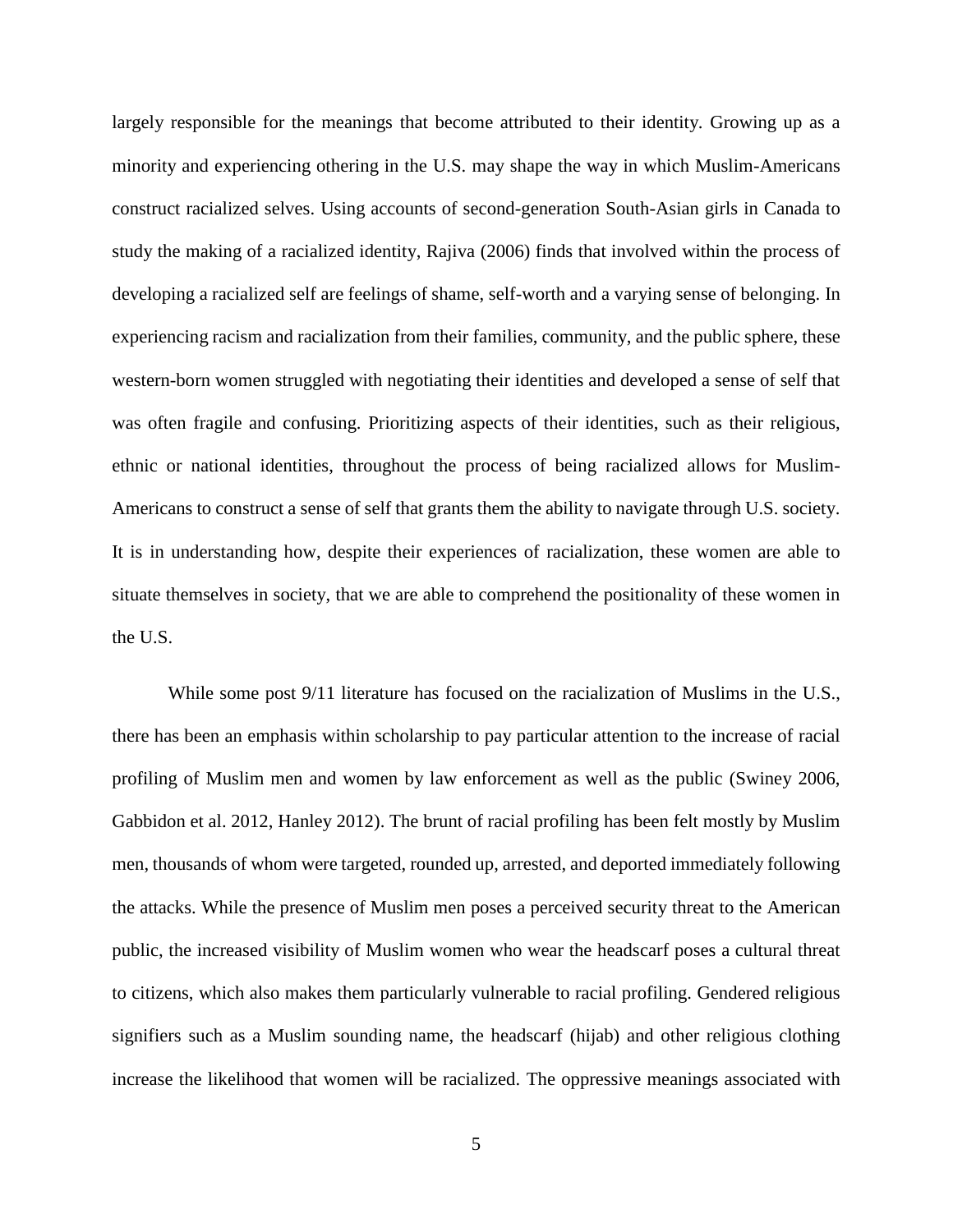the headscarf results in hijabi women being viewed as individuals who lack American values and thus denies them their social citizenship that they should be legally afforded. The experiences of Muslim women in the U.S. have not been at the forefront of race and ethnic scholarship, despite the fact that their racialization and identification as *Muslim* marks them as seemingly unable to integrate into U.S. society. The perceived incompatibility of their religious identity with their ability to be American increases their susceptibility to becoming racialized especially by the public (Mir 2011). In exploring the process of racialization, it is also important to recognize that within the private sphere women may be more likely to be racialized by their families and communities compared to men. This remains largely possible because the cultural restrictions and forms of "management" such as inter-race/ethnic marriage, in-group/outgroup interactions, behavioral expectations, etc., that are prevalent in families and communities are generally more restrictive on women than they are on men (Rajiva 2006: 176). Due to the gendered difference of experiences of racialization in public and private spheres, there is a pressing need to focus on how women are specifically racialized as a result of their gender. This project sets out to fill this gap in the scholarship of racialization by focusing on Muslim women's experiences.

This research aims to study how Muslim-American women experience racialization in public and private spaces and whether these experiences give rise to a racialized identity. It will also investigate the strategies that Muslim-American women undertake in order to resist against, and cope with the racialized experiences. Using data collected through in-depth interviews of 6 female Muslim-American undergraduates at Virginia Tech, this project will focus specifically on the ways in which subjects are racialized in particular spaces, paying particular attention to signifiers and other factors that may impact subjects' experiences. It will also attempt to understand the ways in which participants view themselves as racialized subjects as a result of those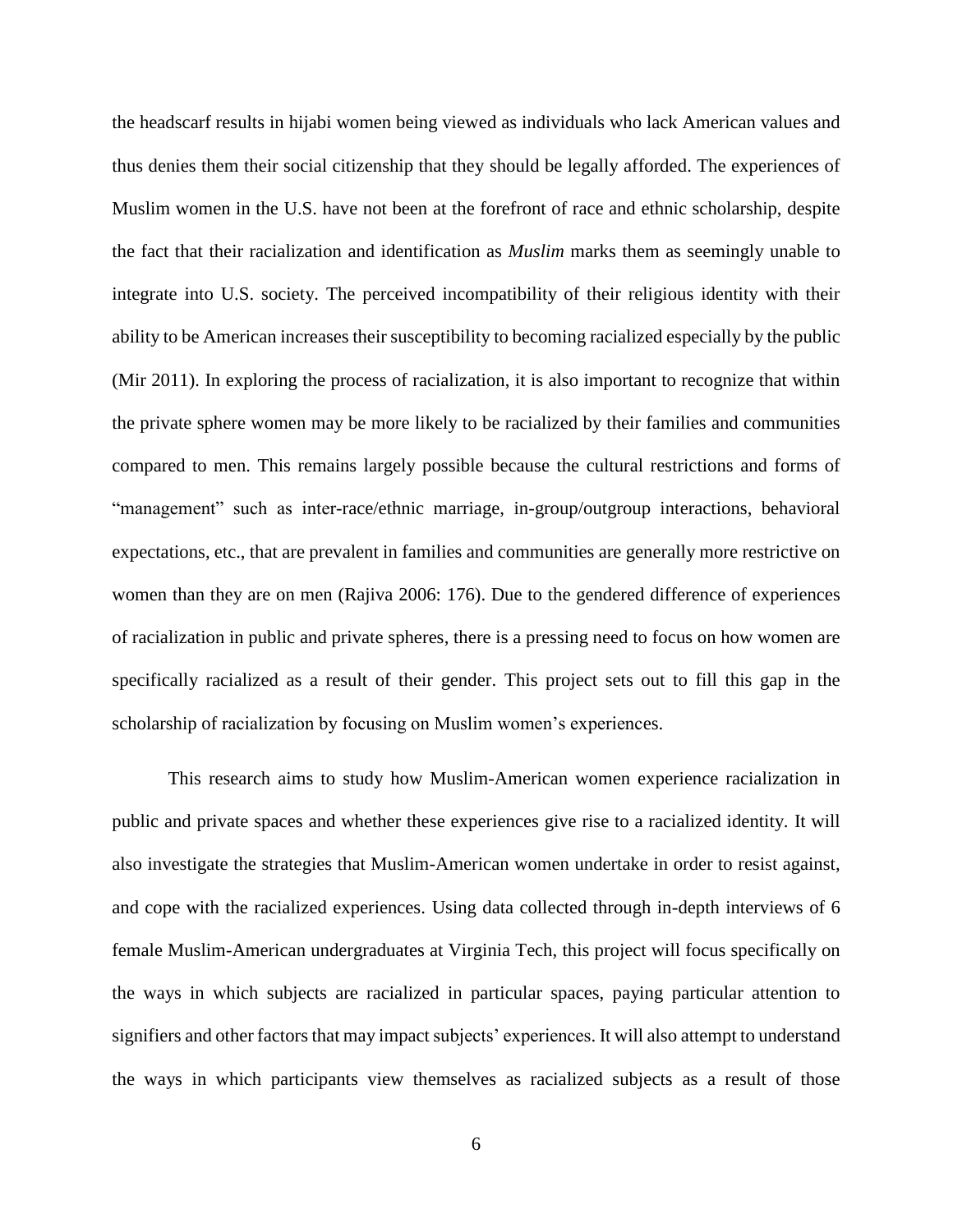experiences, and engage in mechanisms of resistance and coping in order to manage their racialization.

#### **LITERATURE REVIEW**

Recent studies on racialization have made an effort to explain and understand the experiences of various groups amid the racial, religious and cultural hierarchies prevalent in several western countries (Anthias and Yuval-Davis 1993, Rajiva 2006, Yarbrough 2010, Werito 2010, Vaught 2012, Lewis 2013). The lens of racialization has allowed many scholars to situate an understanding of the female African-American experience in the U.S. through the intersectionality of race, gender, and class (Anthias and Yuval-Davis 1993); the Hispanic immigrant experience in the United States (Yarbrough 2010); the Navajo youth experience in the U.S. school system (Werito 2010); and the experiences of second generation South-Asian female immigrants in Canada, among many other studies, in order to comprehend the complexities of the racial/religious/cultural hierarchies that persist in these societies.

The recent increase in literature concerning the experiences of Muslim-Americans post-9/11 has resulted in a recognition of the value of the term racialization in understanding the Muslim experience. Academics such as such as Omi and Winant (2008), Chen (2010) and Byng (2012), advocate for using a racial lens in understanding the post 9/11 Muslim experience in not only the U.S. context, but in other western contexts as well. As such, recent work has been undertaken to understand the Muslim experience in Britain (Moosavi 2015) and France (Galonnier 2015), which has broadened the body of knowledge incorporating Muslims within the discussion of race in sociological scholarship. Strictly within the U.S. context, however, Selod and Embrick (2013) have attempted to review exactly how the term racialization sheds light on understanding the Muslim and Muslim-American experience with the American racial and religious hierarchy. They focus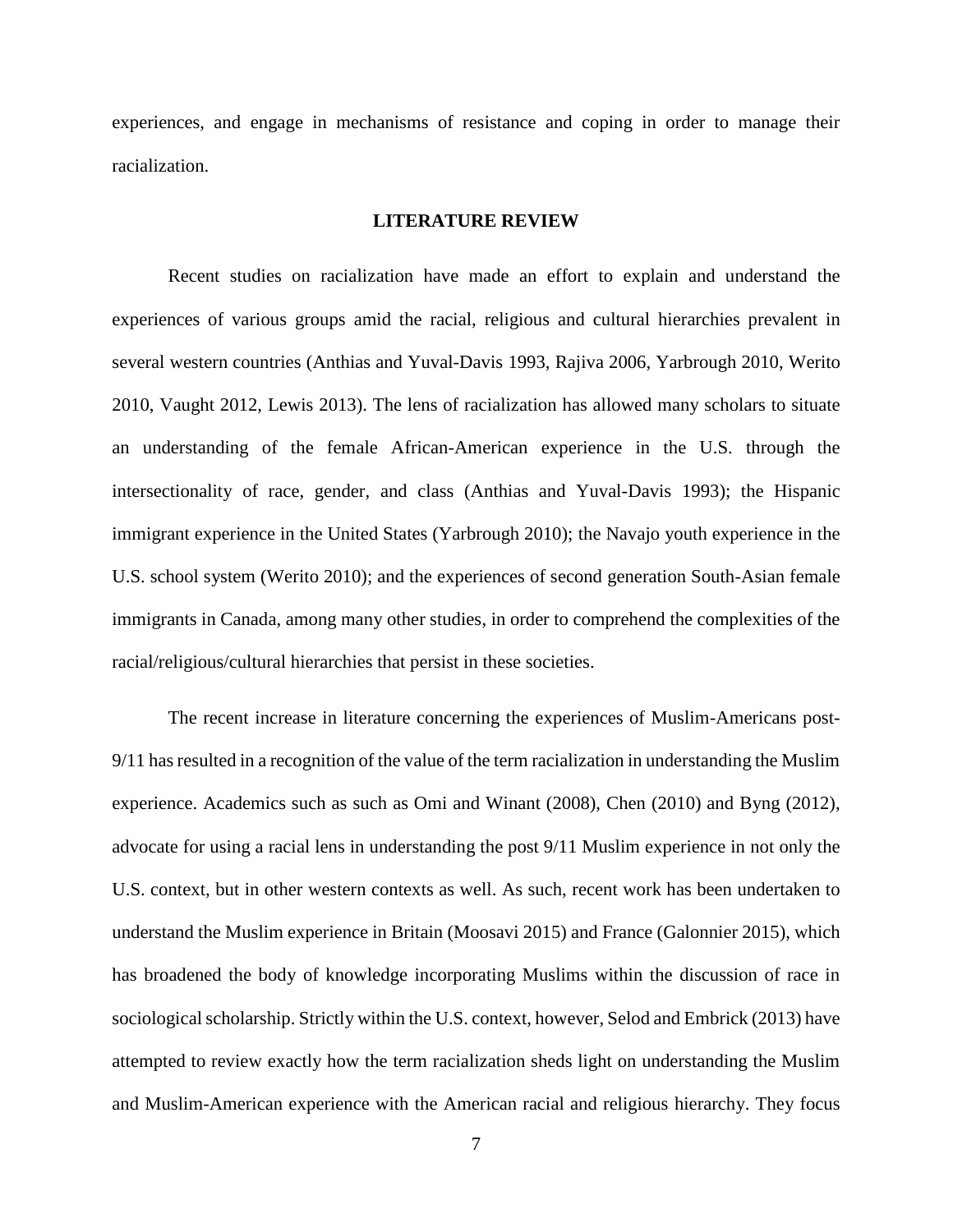on how the "creation of the Muslim as the 'other' is a racial project and should be situated within race scholarship" (647) as the term racialization also addresses the "creation, maintenance and changing nature of racial meanings" (647) that post-9/11 Muslim-Americans and immigrant Muslims have come to face in their daily lives. While Muslims living in the United States pre-9/11 were still racialized as the 'other,' scant literature exists that focuses on their lived experiences with racism and Islamophobia before the tragic events. It was only after 9/11 that there was a sudden increase in discourse concerning Muslim-Americans, due to their hyper-visibility as the "new targeted communities" during and after the Bush administration (Naber and Jamal 2008: 2). Their abrupt and new recognition as a visible minority, as a result of the association of 'terrorism' with Islam, suggests that the factor of religion has had a significant impact on how they have been increasingly racialized in the U.S.

## **Racing Religion**

The importance of religion in the process of racialization, as previously discussed in Bayoumi's work, further comes to light in Shyrock's (2008) study on the Detroit Area Arab Study (DAAS), which examines the impact of religion in the racial self-classification of Arabs in Detroit. The results of this study demonstrates that 73 percent of Arab Christians identify as White, while 50 percent of Arab Muslims identify as such. Selod and Embrick (2013) use Amer and Hovey's (2007) study on the stress levels of Arabs to further highlight the salience of religion in the racialization of Arabs. Amer and Hovey's study demonstrate that, compared to Christian Arabs, Muslim Arabs often face more difficulties in their attempts to integrate into mainstream U.S. society, and are more likely to experience increased levels of stress as a result of discrimination (343). While these studies highlight how religion is one of the primary factors influencing the racialization of Arabs, it is important not to overgeneralize the experiences of Arabs to those of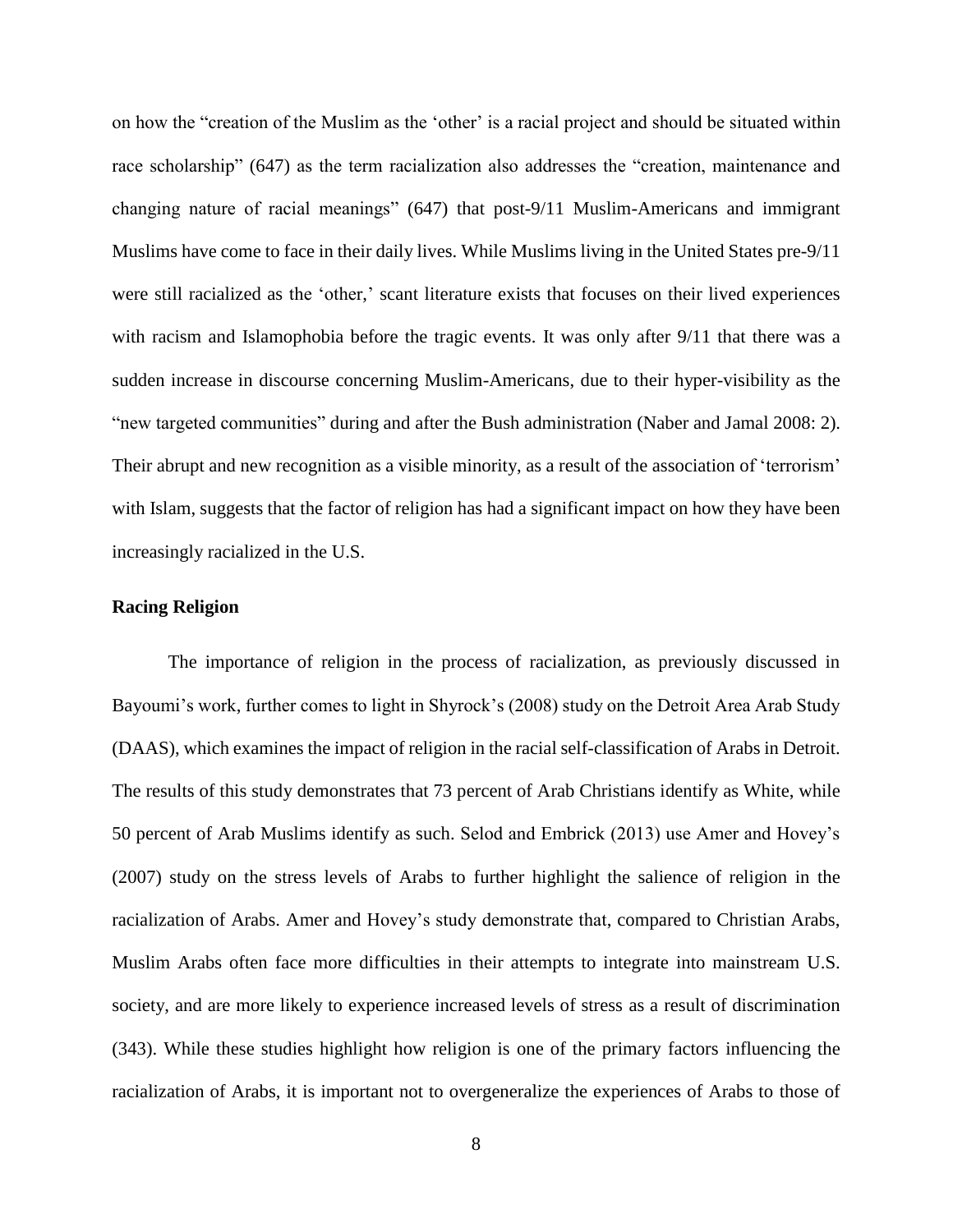the collective group of Muslim-Americans. Muslim-Americans represent a diverse group of individuals from a variety of nations and ethnic groups, and experience racialization not simply on the basis of their ethnicity, but on variety of factors. The Muslim identity "although diverse, can trigger certain shared experiences regardless of one's racial or ethnic background" (Selod and Embrick 2013: 650). Selod (2015) and Moosavi's (2015) work on the Muslim experience in the West explores how the underlying assumption of religion significantly impacts the way in which Muslims from different ethnicities and backgrounds are racialized.

Selod's (2015) study on the racialization of the Muslim identity uses data collected from a sample of 48 Muslim-American men and women, a majority of whom were South Asian, followed by a minority of Arabs. The results of her study show how, in the process of racialization, Muslims encounter "de-Americanization, cultural exclusion and a denial of a national identity" (78). Muslim-Americans in her sample report a rejection from social citizenship, when their nationality and allegiance is questioned. This rejection seems to be due to the negative association of Islam and a Muslim identity with being "backwards" and "primitive,"-attributes considered to be antiwestern and anti-modern (Grosfeugal and Mielants 2006:9). Within her study, Selod finds that Muslim-Americans who are easily identifiable as Muslims, through their display of religious and cultural signifiers, often experience "higher levels of scrutiny and interrogation about their American identity" (Selod 2013: 80). The presence of a lighter complexion also impacts whether these individuals are racialized in public. For example, the Muslim-American women in her study who wear the hijab constantly have their status as American citizens called into question by others. Selod notes that "when lighter skin toned Arab or South Asian Muslim women who pass for white put on the hijab, their whiteness was revoked" (84). Women who possessed a darker skin complexion and wore the hijab were scrutinized and further racialized as being from a foreign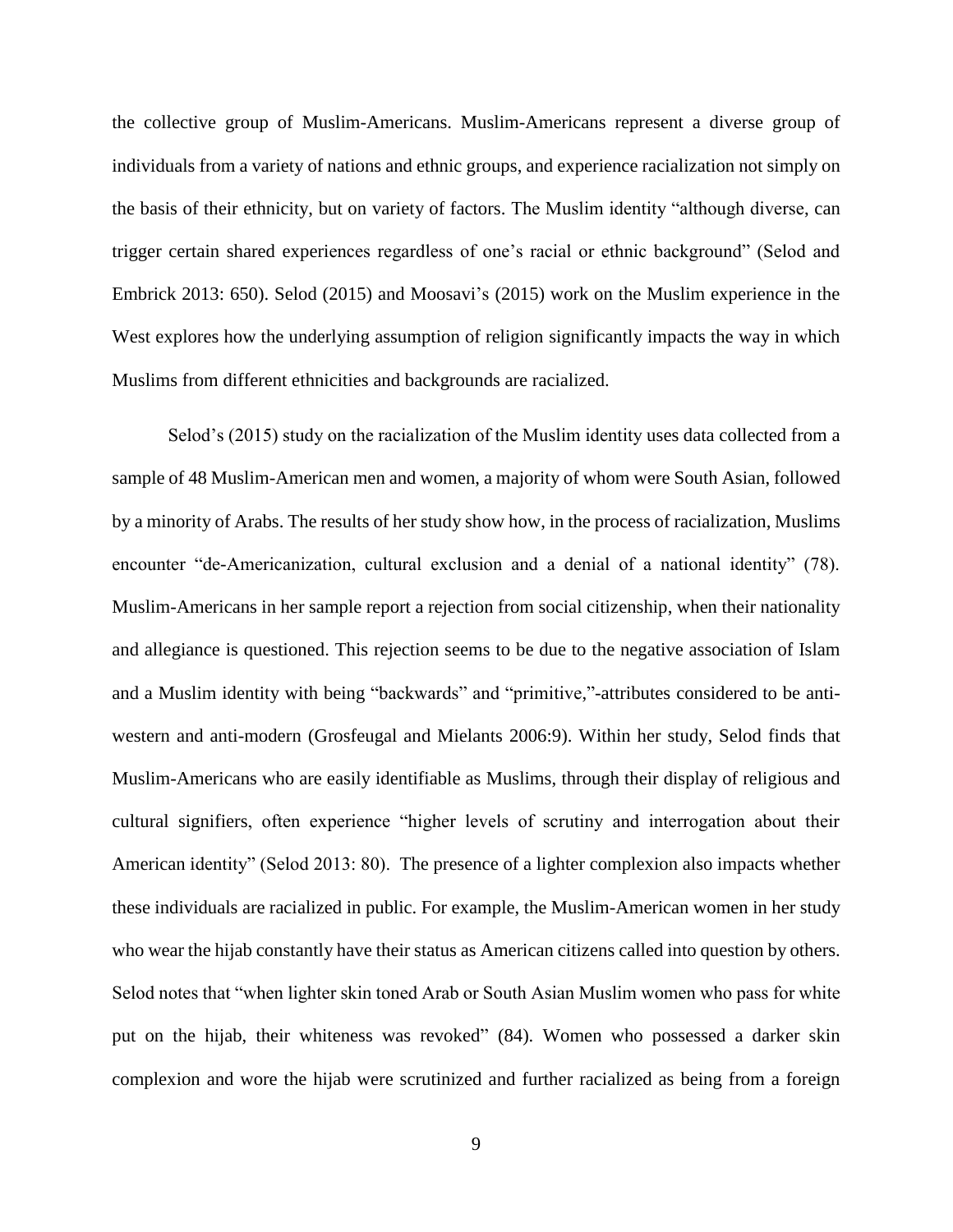country, since "the hijab does not *just* signify foreignness; it represents an ambiguously defined geographic part of the world that is antagonistic to democracy and American values: the Muslim world" (84). Not surprisingly, the study also found that women who did not wear the hijab or any other religious and cultural signifier could often pass off as white and become accepted as a social citizen. While this provides important information as to the structure of the racial hierarchy of the United States, in which certain "ascriptive aspects of citizenship such as race, religion, gender, and sexual orientation are valued in some individuals, making them ideal citizens and devalued in others" (Selod 2015: 80), this also begs the question as to whether individuals who don't wear religious signifiers and have the ability to pass off as African/African-American or Asian are afforded the same social citizenship in the U.S. as those who are deemed 'white'.

Leon Moosavi's (2015) work explores the complex relationship that religion and religious signifiers have with ethnic identification and racialization. His work investigates the role of Islamophobia and racialization in the everyday experiences of white and black converts in Britain, and found that "upon converting to Islam, 'white' converts experience a re-racialization whereby they are no longer able to access white privilege in a way they once were" (42). This reracialization demonstrates a conflation between religious and racial identity, a process most aptly shown when one of his subjects reported "When you have just become a Muslim and you're white then you might get people saying for example: 'Oh you have just become a Paki'" (43). Such remarks from the public/friends/ or even family are indicative of the assumption of a loss of whiteness and a sense of betrayal for "abandoning the nation and joining 'the enemy'" (43) through the act of conversion. It may be that, while in Britain, the association of being a Muslim with being Pakistani reserves negative connotations, the association of being Muslim and being Arab may harbor the same feelings in the United States. The impact of ethnicity on how one is racialized will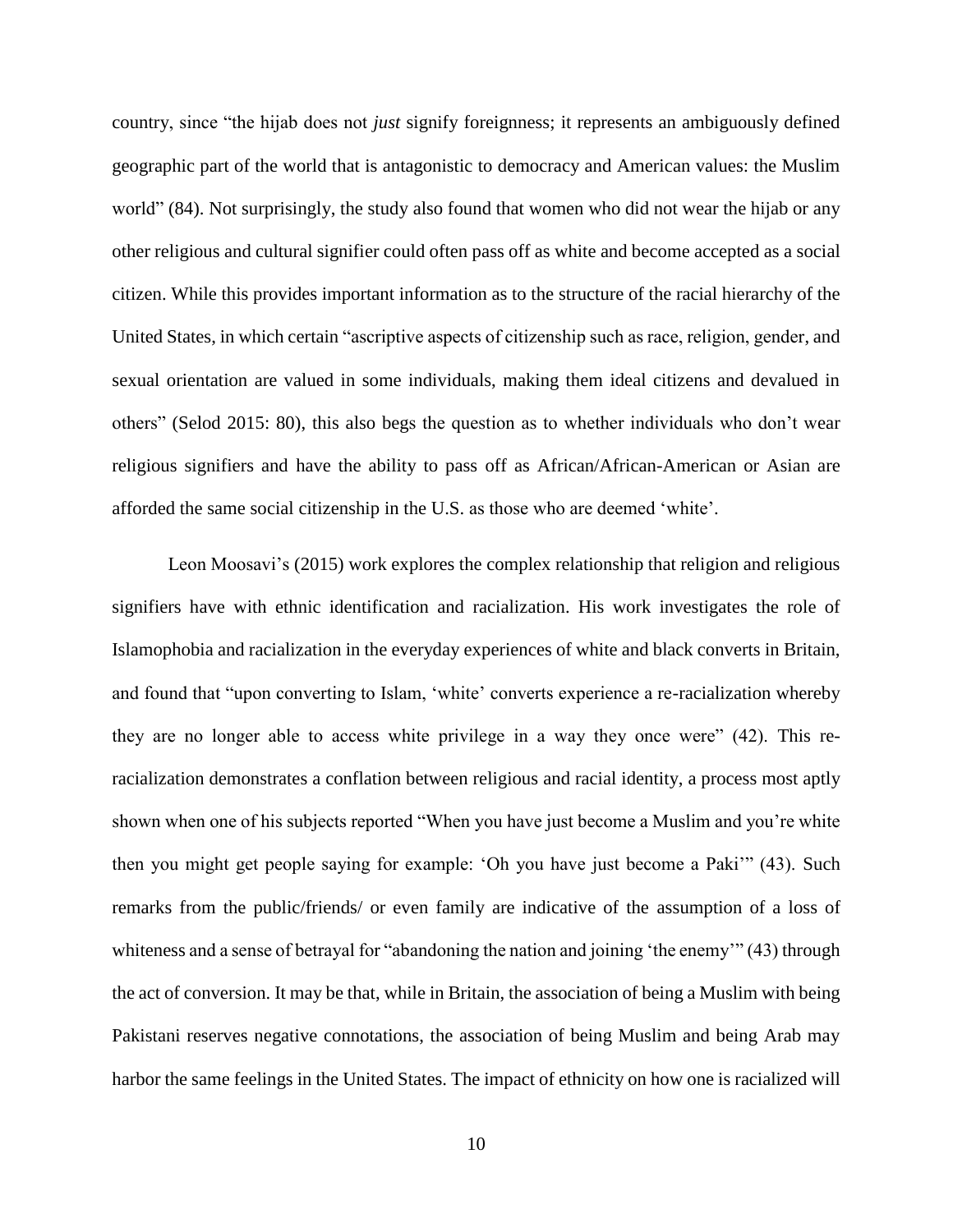be explored in this thesis, through comparisons of the racialized experiences of Muslim-American women from two different ethnicities.

The role of religious signifiers in the racialization of Moosavi's converts must not be overlooked. Jensen (2008) conducted a study on Danish converts and found that, while families are tolerant of a converts' conversion to Islam, it is only when a convert displays their Muslim identity to the public that tolerance to the convert decreases (398). It is important to note that, in Moosavi's work, most of the converts who were interviewed were 'visibly' Muslim, i.e. they wore identifiable religious markers, such as the headscarf, and other articles of Muslim clothing. Moosavi recognizes that the impact of religious signifiers is evident in the lack of Islamophobic and discriminatory behavior towards those converts who were not identifiably Muslims. This is not to say that these converts did not encounter Islamophobia; rather Moosavi argues that these converts (as well as those who are visibly Muslim) encounter 'subtle Islamophobia,' a type of racism that is difficult for them to identify as Islamophobia. He considers subtle Islamophobia to be a form of everyday racism, "whereby Muslims are confronted by latent hostility and exclusion in their day-to-day lives without it being obvious" (48). Philomena Essed (1991) developed an understanding of how racist practices appear in routine interactions and become considered to be 'part of the normal'. Similarly, certain Islamophobic attitudes present themselves in ways that are difficult to identify by those who routinely face those attitudes. Moosavi identifies some of the ways in which subtle Islamophobia manifests in the experiences of his research participants. Some of the converts reported being excluded from activities and groups; others reported that, upon identifying themselves as Muslim, they were immediately considered to be inherently foreign. Some subjects reported instances where their family members and friends became increasingly concerned about what others would think about their conversion, while others stated that their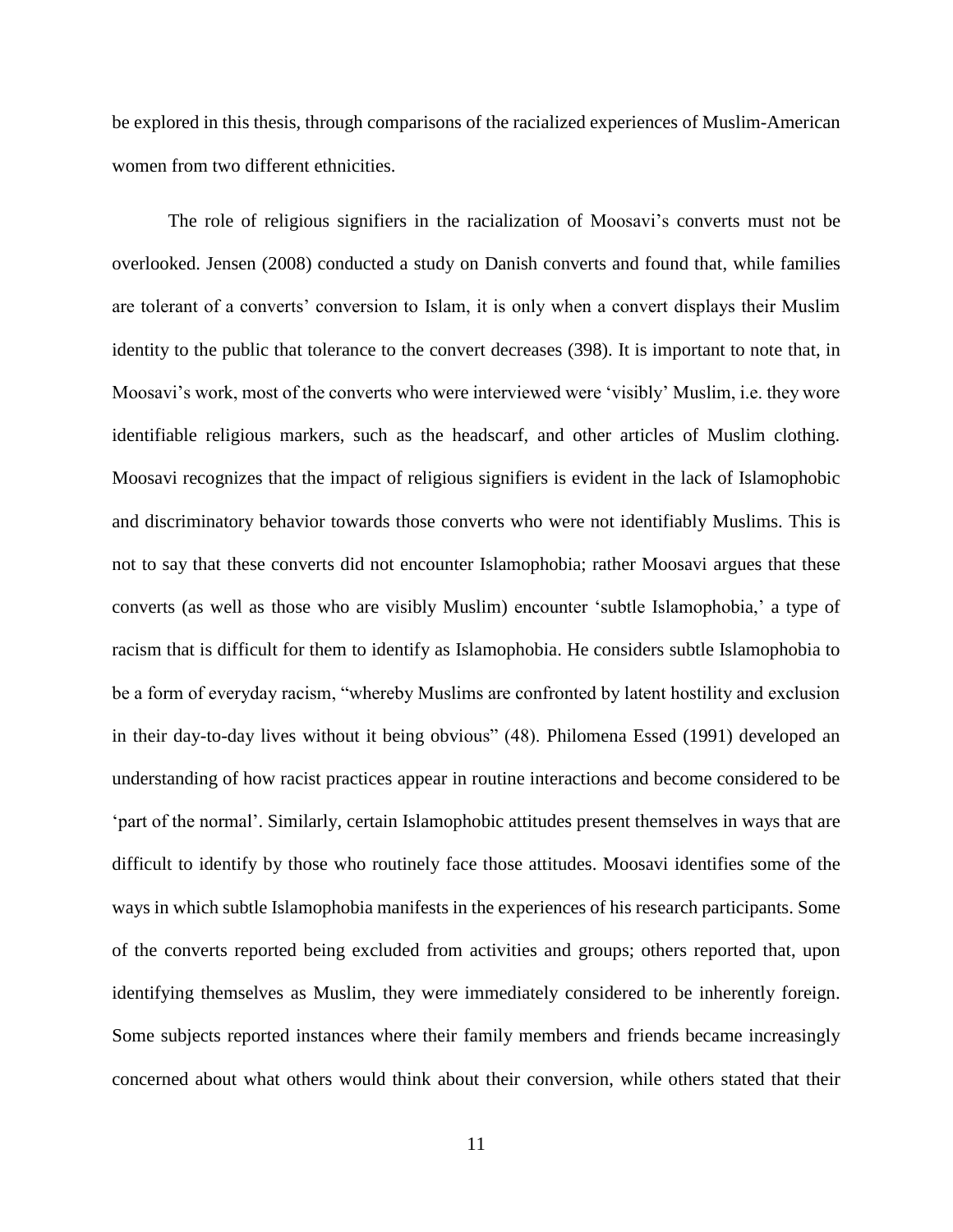family members would often tell jokes and use epithets that could be considered Islamophobic (Moosavi 2015: 48-52). These microaggressions and subtle racisms are indicative of the presence of Islamophobic attitudes that reinforce stereotypical and negative ideas of Islam and Muslims.

#### **Two Spaces: Public and Private**

While these studies implicitly look at the public and private spheres in which Muslims are racialized, they do not specifically discuss the spaces and actors within these spheres that give rise to the experiences of racialization. Selod's (2015) subjects clearly reported being questioned about their adherence to American values in public [at the mall (85), at a chain restaurant (86), at work (87), at school by their professor (88) etc.], while others reported being questioned in private spaces particularly by close friends (89). Moosavi's (2015) subjects indicated that experiences of racialization occurred most often in public, but also reported cases of subtle Islamophobia and outright Islamophobia that occurred from their family, relatives and close friends. The study conducted by Jensen (2008) on Danish converts indicates that it is more than possible for the public and private spheres to coalesce; racialization in one sphere may create the need for actors in the other sphere to also racialize. For example, within Jensen's study, fear of public racialization lead to the family racializing the convert by giving advice on how the convert should appear and behave in public. In a study conducted by Rajiva (2006) on the differences between the experiences of racialization of first and second-generation South Asian immigrants in Canada, findings demonstrate that parents would often racialize their children based on their personal experiences with racialization. Similarly, the experiences of racialization that parents of Muslim-Americans undergo can shape the way in which the family racializes Muslim-Americans. Recognizing that the two spheres of public and private can blur and inform one another is key to understanding how inclusive each sphere is.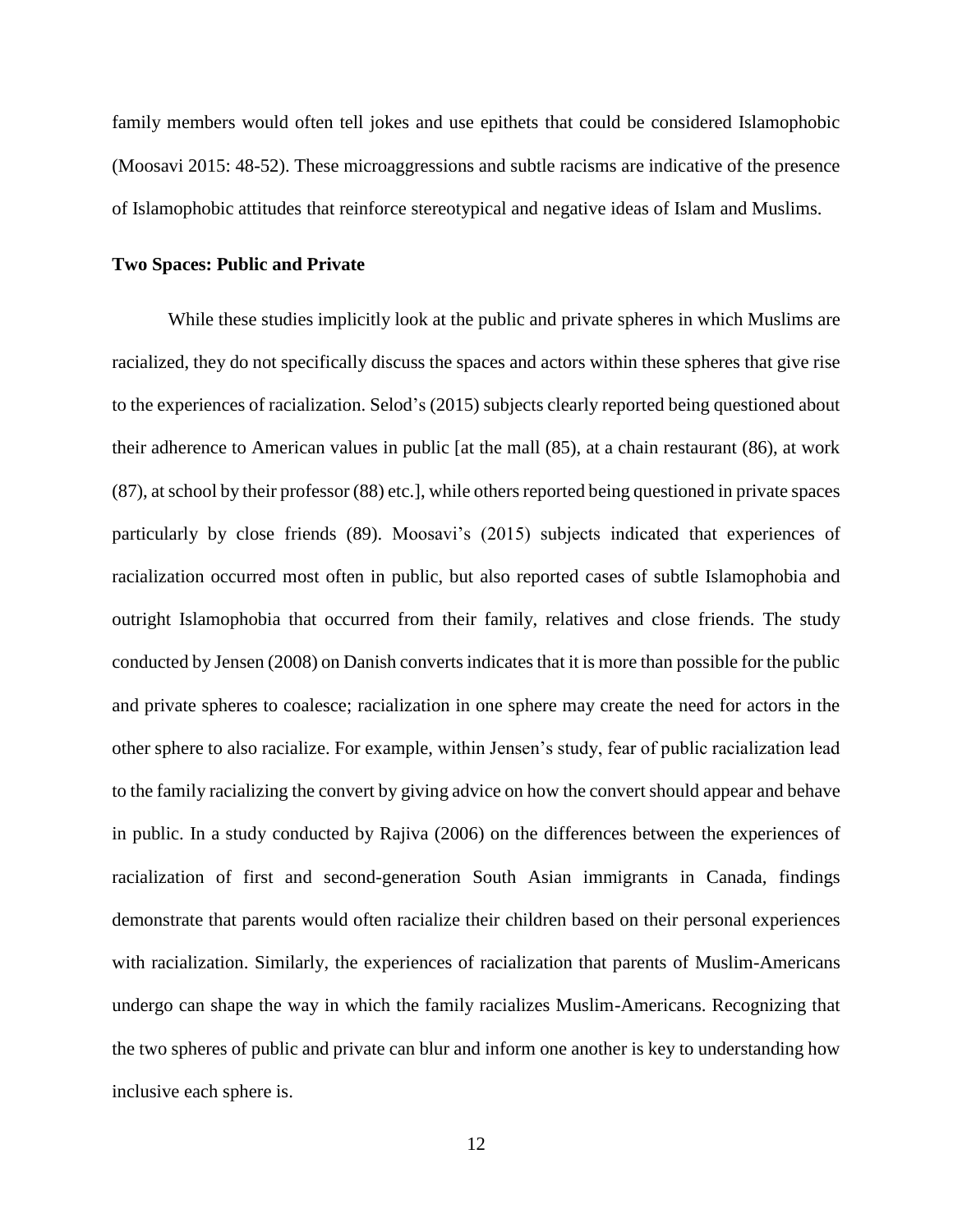#### **Public Racialization**

Carter et al (2012) view public racialization as consisting of events that occur outside the home, i.e. in the general public, which can include educational institutions, restaurants, shopping areas, airports, etc. In studying racialization within the public sphere, this project will more specifically include experiences of racialization that occur through (and in) media, educational institutions, public transport, airports, law enforcement, gyms/athletic centers, workspaces and neighborhoods. While studies on racialization do not specifically mention the spaces in which racialization occurs, these spaces are often implied. Carter et al recognize that compared to private spaces, experiences of racialization in public spaces are often the result of interracial (and interreligious) interactions. This is the case for the subjects in Selod's (2015) study, as well as the subjects in Rajiva (2006), Yarbrough (2010), Ghaill and Haywood (2014) and Rich and Troudi's (2006) studies.

## *Media*

Media is the key agent in the public space that uniquely impacts and shapes the way in which racialization presents itself in most public spaces. Research has found that mainstream Western media has represented "Islam and Muslims as culturally incompatible with the values, norms and interests of western nations" (Byng 2010: 110). A critical discourse analysis of newspaper stories published by the *New York Times* and the *Washington Post* between 2004 and 2006, has indicated that western media has continually targeted Muslim women and the act of veiling in order to create knowledge about Islamic terrorism and Muslim minorities for the American public (Byng 2010). Byng argues that the media has now created a "common sense understanding that veiled Muslim women will not be part of the American public sphere" (124) due to the perceived incompatibility of values, and such a perception has significant implications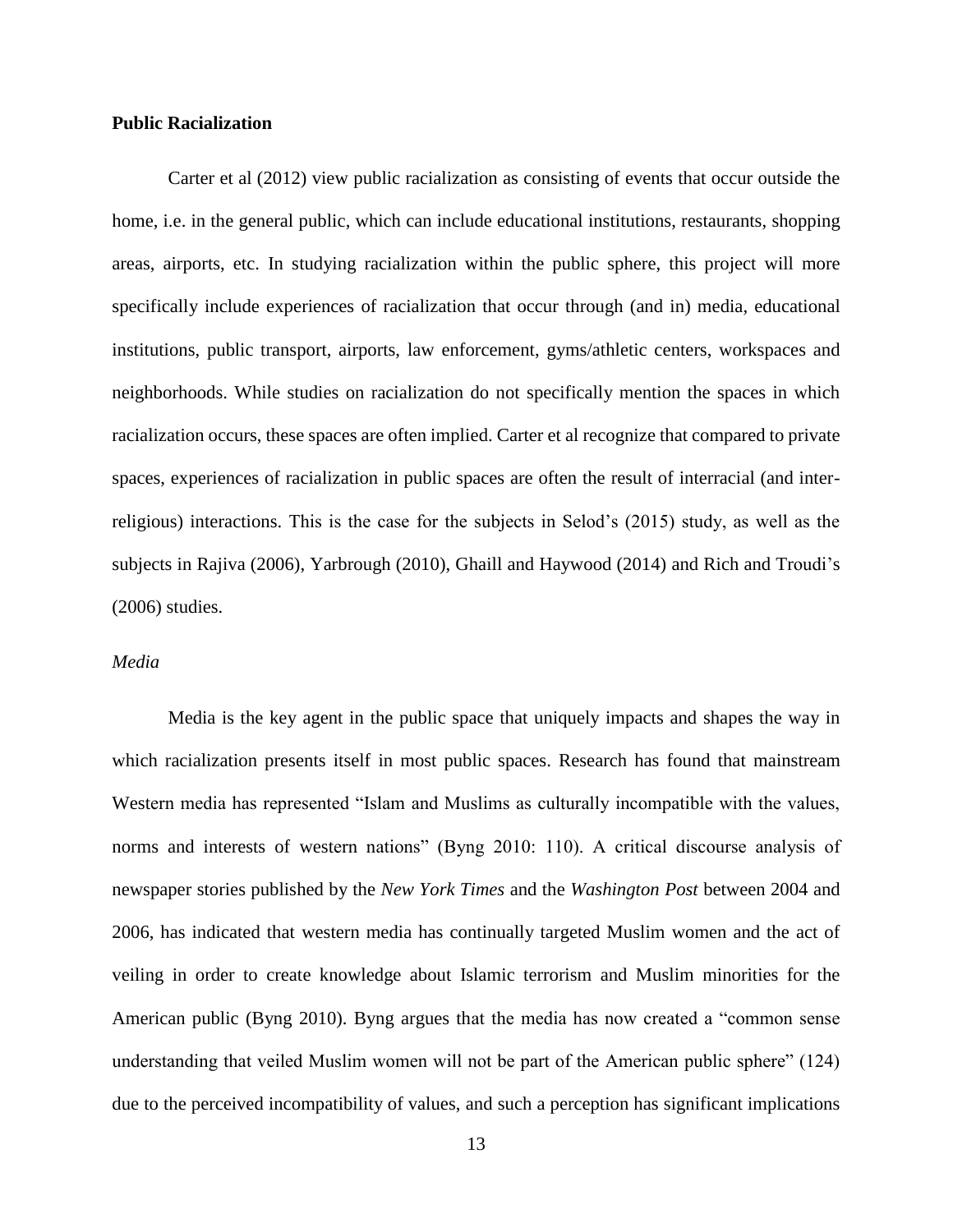for Muslim minorities living in the west. It is precisely how the western media racializes Muslim women that shapes the manner in which the American public chooses to racialize Muslim-American women.

Hebbani and Wills' (2012) study on Australian-Muslim women's perceptions of the media and its (mis)representation of the hijab/burqa is indicative of how Muslim women feel racialized by the media. The participants in this study perceive media representations of hijab/burqa-clad Muslim women to be "inaccurate and biased" (96), and believed that media representations of Muslim women did have an impact on how they were racialized in public as subjects "of staring, verbal attack or prejudice" (94). While for Muslim men, media representations tend to present them as national security threats, the hijab portrays Muslim women as oppressed, and submissive to men– individuals who thereby endanger western values of equality and freedom. As Hebbani and Wills' study demonstrates, Muslim women often receive discriminatory behavior from the public as a result of being associated with these stereotypes. Louise Cainkar points out the irony of such representations and stereotypes, in that in the United States, the American public values religious freedom, and yet denies such freedom to Muslim-Americans (Cainkar 2009: 6). While this has been the dominant representation of Muslim women in mainstream western media, it should be noted that the changing representation of Muslim women in social media as progressive fashion bloggers and YouTubers could possibly be shifting this perception. However, until research attempts to document this change, the discourse regarding media representation still holds true regarding how negative portrayals of Muslim women significantly impact the way in which Muslim women feel that they are racialized in the west.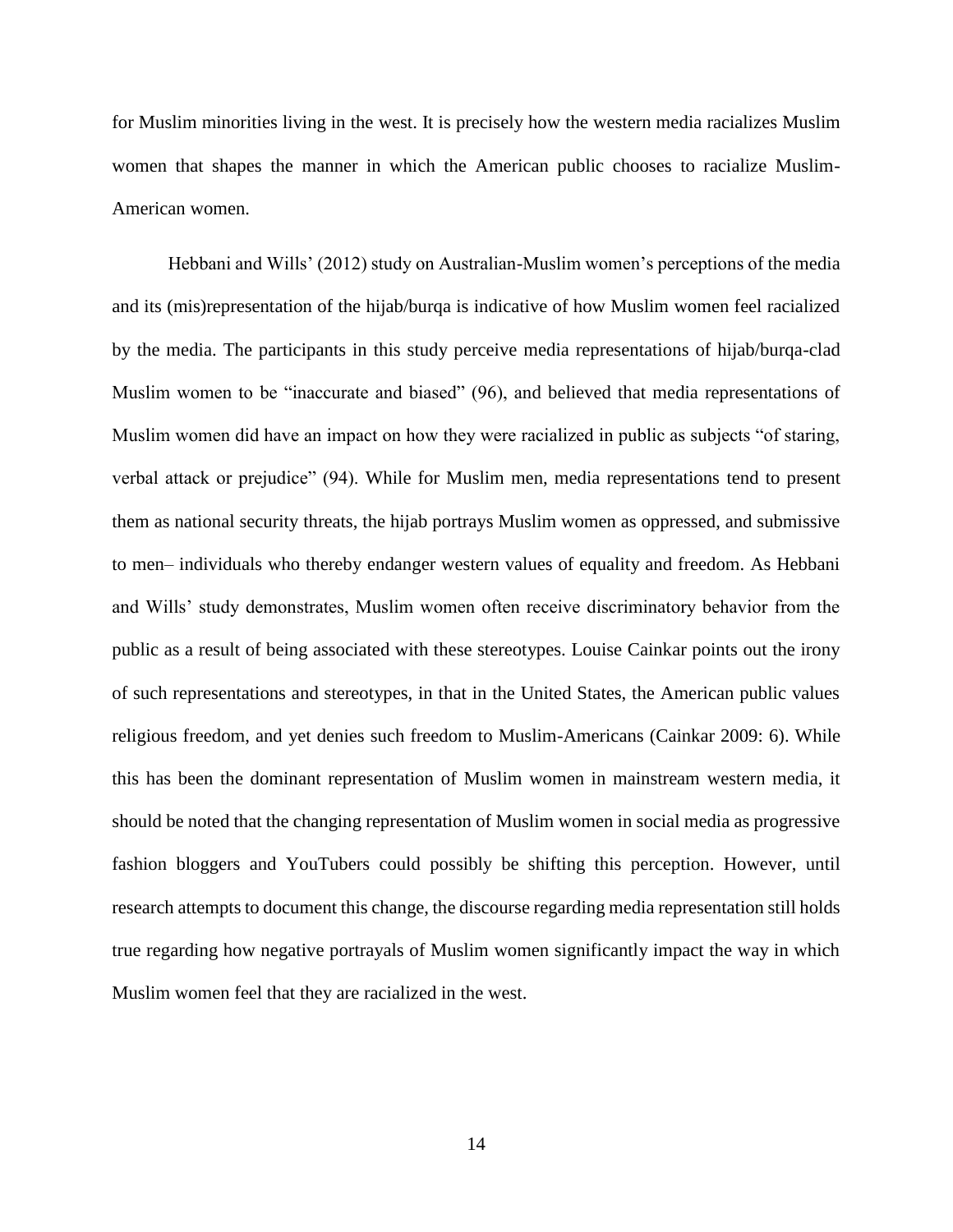## *Educational Institutions*

One of the better-known and well-researched areas of public racialization is that of educational institutions. Schools and universities are spaces where processes of racialization occur at the hands of professors, peers and the general student body. Muslim students tend to experience racialization most often in the form of subtle Islamophobia, through jokes and comments aimed at their religious identity. A male South-Asian student in Selod's (2015) study reported a professor associating him with Islamic extremism and terrorism by asking him if he had ever been to a terrorist training camp (88). In Rich and Troudi's (2006) study on Arab TESOL students' experiences of racialization in Britain, several of the participants reported underlying Islamophobic tendencies in the comments they received when they shared information regarding their Saudi nationality. Shabana Mir's (2006) detailed study on Muslim-American women's experiences of identity negotiation on college campuses explores how Muslim-American women implicitly deal with racialization by their peers. Mir's results indicate that "peers were surprised when hijabis did ordinary things (e.g. playing basketball), or when non-hijabis, for example, declined alcohol" (295). Through confronting stereotypes and demonstrating to their peers the flexibility of the perceived boundary between being Muslim and being American, Mir's participants validate the existence of racialization that Muslim women face in their everyday interactions on college campuses. They also demonstrate how they resist and cope with their own racialization, through exercising their Muslim-American identities.

## *General Public*

The impact of the community and general public on an individual's experiences of racialization is particularly evident in the Islamophobic and racist comments that Muslim-Americans and British Muslims in Selod's (2015) and Moosavi's (2015) studies faced. In addition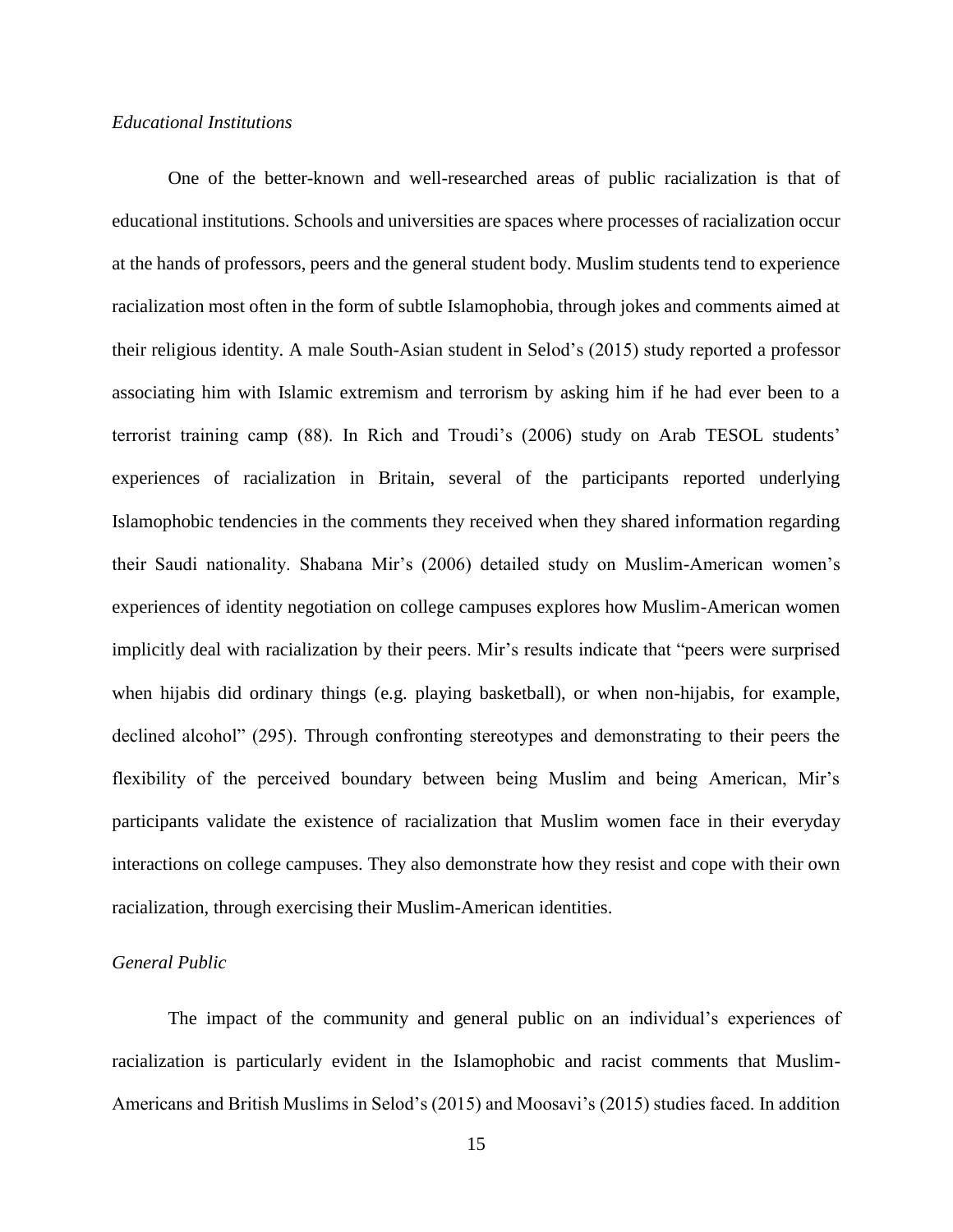to direct comments and behaviors directed towards individuals by public, racialization can occur in subtle ways as well, such as receiving stares in restaurants and shopping centers, or noticing that people avoid sitting next to you on public transport. The increased racial profiling of Muslim men and women, at airports or in general public places by law enforcement as well as public citizens has also had a great impact on how Muslim men and women feel they are racialized. Bonikowski (2004) found that "the most common form of racial profiling after 9/11 has occurred at American borders and airports" (320) for Arab and Muslim-looking individuals, through unwarranted stops, detentions and interrogations by the authorities. If this is the case, it would be no surprise to find that the Muslim-American women in this study, particularly those who appear visibly Muslim, often find themselves feeling racialized by law enforcement and the general public at airports and other border control stations.

A fair amount of research has been conducted on the racial profiling of Muslims and brown populations at airports. This scholarship addresses the phenomenon Flying While Muslim, drawing a parallel with the black experience with law enforcement, e.g. Driving While Black. Nagra and Maurutto (2016) identify the Muslim experience in spaces of surveillance as involving "risk subjectification, a process through which they become defined as dangerous by virtue of sharing some characteristic of the 'typical terrorist'" (171). This kind of risk subjectification does not target individual behaviors, instead, it relies on "how the Muslim identity has been racialized" within these particular spaces (171). More recently, the work of Selod (2016) on the racialized surveillance of Muslims at U.S. airports looks at the different ways in which Muslim-Americans are specifically targeted and racialized by TSA agents and other border security officials on the basis of their skin tone, Muslim names, and gendered religious and cultural signifiers. These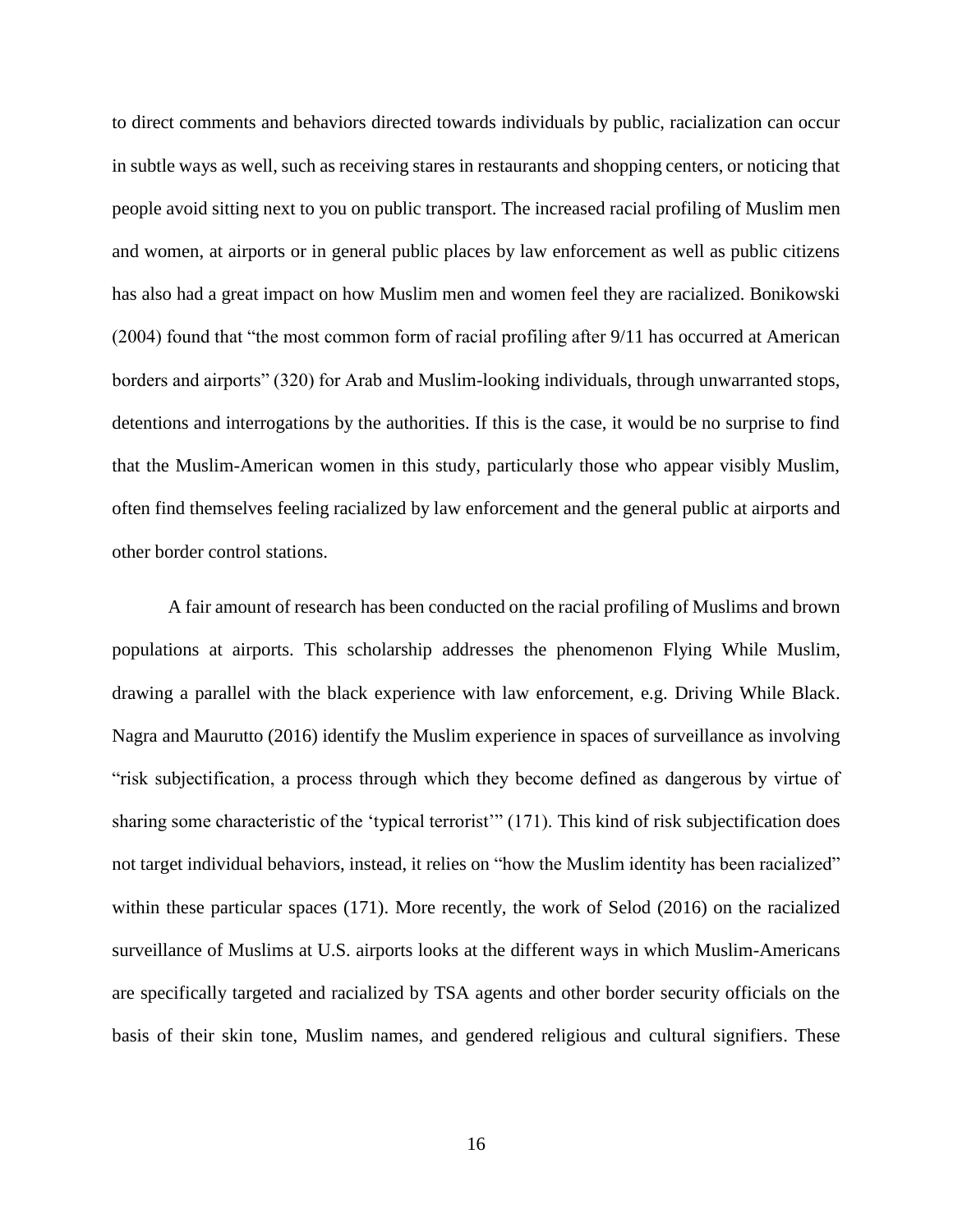factors identify the pervasiveness of the racialization experienced by this population via law enforcement in airports.

Racial profiling by law enforcement does not occur only in spaces that are actively vigilant regarding security, rather, it is also prevalent in neighborhoods. An interesting phenomenon that highlights how the racial profiling of Muslim-Americans by law enforcement has now transferred over to racialization of this population in neighborhoods, is 'ghettoization'. This phenomenon implies that a "particular group (needs) to be pigeonholed" (Salem 2013: 80) and therefore marginalized through the ineligibility of citizenship (both social and legal). Such marginalization spurs the process of racialization undertaken by communities towards its Muslim members, thereby furthering the divide between 'us' and 'them' through the categorization of those of different faiths and ethnicities as "sub-citizens" (80). Salem (2013) recognizes that this phenomenon has been occurring for Muslim minorities in the west, especially in North America and Europe since the 1980's; however, this experience has been a more recent phenomenon for Muslim-Americans after 9/11.

Not only does this kind of ghettoization restrict Muslim-Americans from "participating and being included in the government and the public square" (80), but it also prevents them from taking advantage of employment opportunities. A study conducted on religious affiliation and hiring discrimination in New England suggests that for the same job, Muslim applicants receive one third fewer responses from employers compared to other religious applicants (Wright et al 2013). The study also indicated that "the mere addition of the word 'Muslim' to a job application dropped the total number of employer contacts by 33-41%" despite the applicant sharing the same qualifications as other applicants (121). For Muslim-American women in particular, the added effect of gender also works as a disadvantage to their employment opportunities, much like their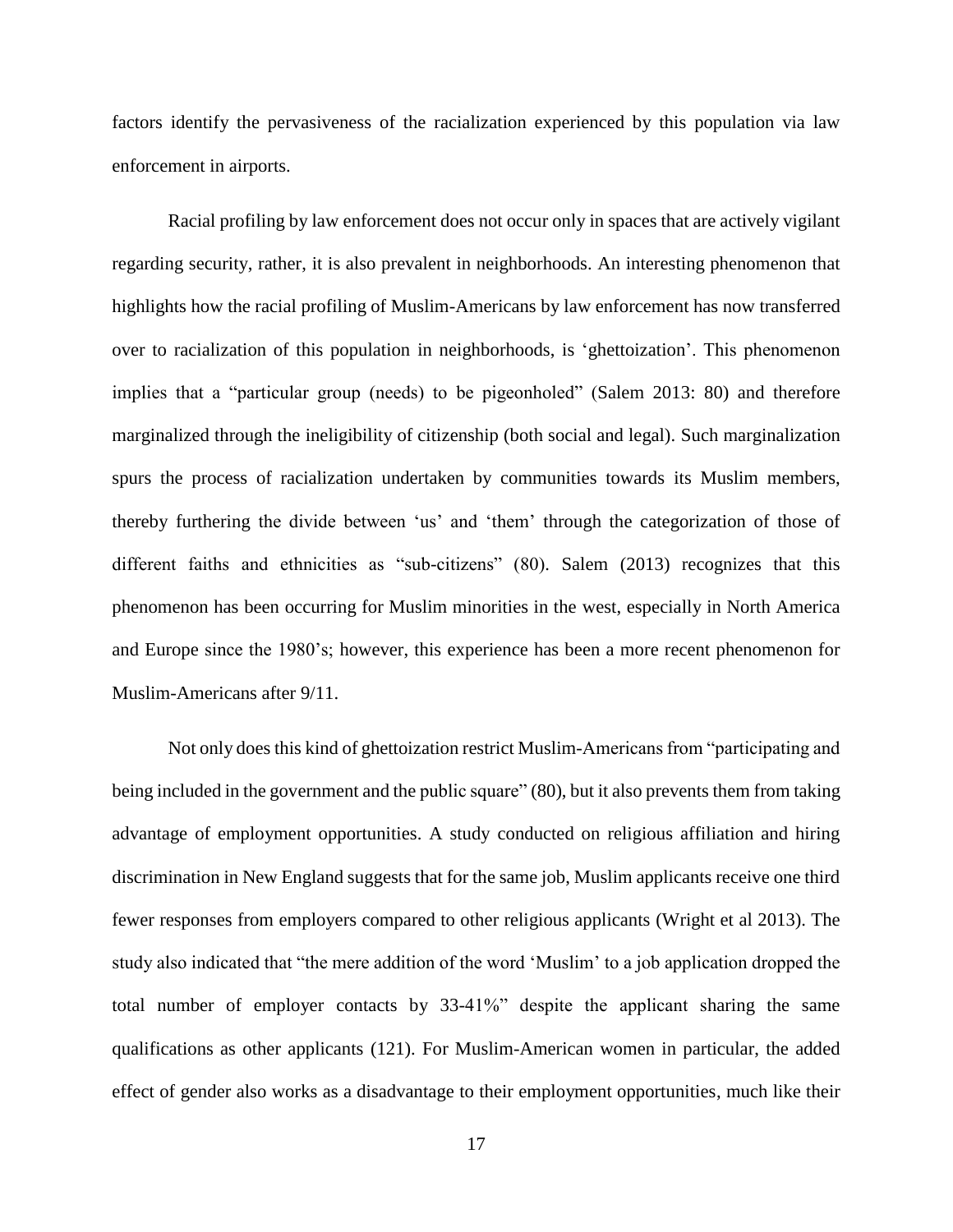non-Muslim female counterparts. The headscarf has also sparked some debate on job discrimination on the basis of religious signifiers, particularly in 2008 when Samantha Elauf, a Muslim-American woman, was refused employment by Abercrombie & Fitch. The ensuing discrimination lawsuit, revived by the Supreme Court in 2015, resulted in a ruling in Elauf's favor (Liptak 2015). Discrimination based on religious signifiers is unquestionably an issue for Muslim-American women who don the headscarf and other religious articles, and can result in experiences of racialization that may ultimately cause great financial and emotional hardship.

It is important to recognize that the experiences of public racialization have an impact on the way in which private racialization occurs. The experiences of racialization in public spaces influence agents in private spaces, such as the family, on how they should expect to be racialized by the general other. Sometimes, subjects experience racialization in private spaces even before they experience racialization by the public. As such, this thesis is structured to analyze public spaces before private spaces, because the racializing actions of agents in private spaces is heavily influenced by their own experiences with racialization in public spaces.

## **Private Racialization**

While public racialization demonstrates perhaps the more blatant forms of racialization, it is in private spaces that racialization occurs in a more nuanced and complex way. Within the private sphere, racialization occurs through family, religious community, and friends. The boundary work performed by the agents in private spaces is constructed by their own experiences and expectations of public racialization and therefore significantly impacts the way in which a Muslim-American woman understands her location in society as a racialized body.

## *Family and Religious Community*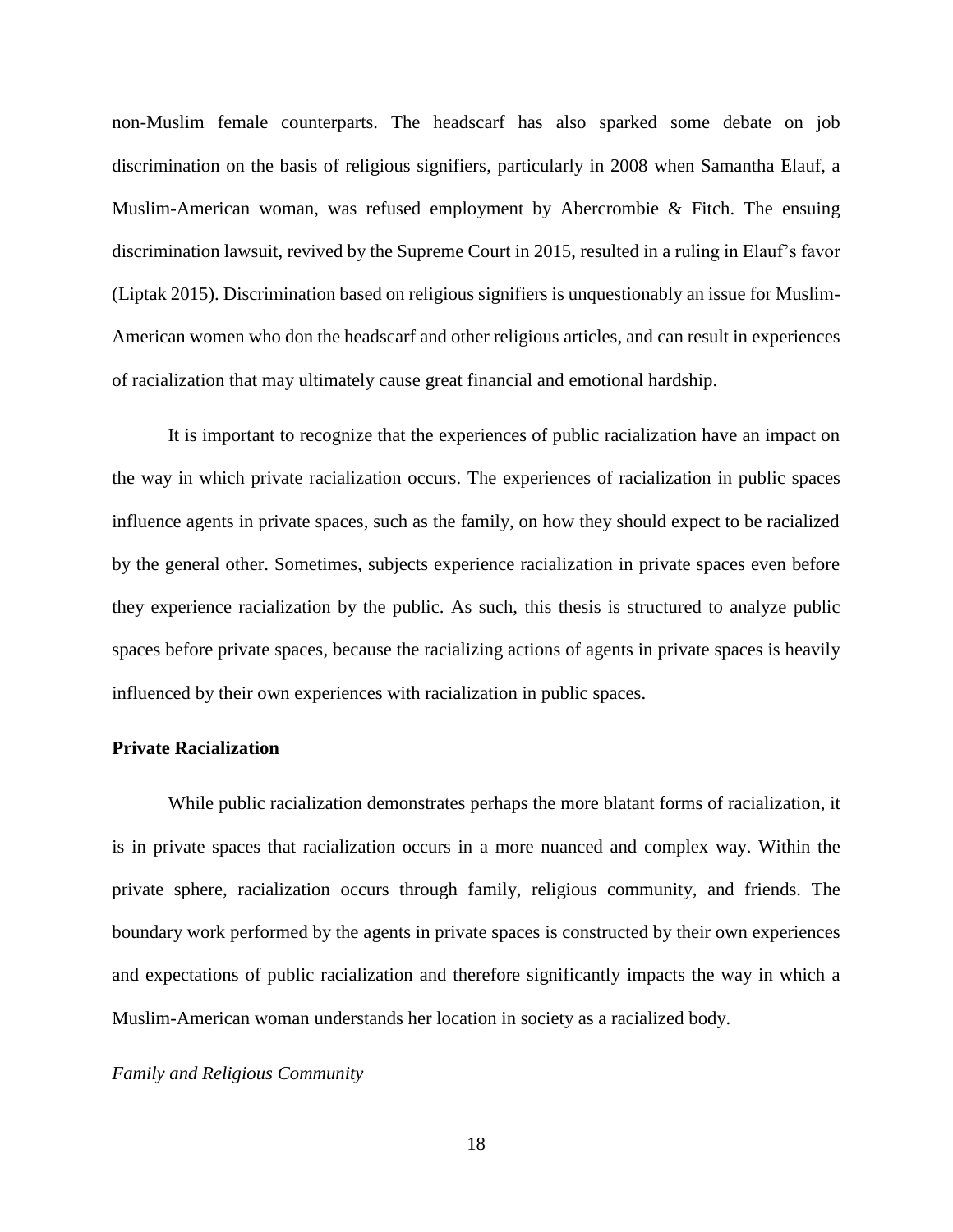With a large number of Muslim-Americans who are born to first or second generation Muslim immigrants, parents and grandparents transmit racial attitudes, knowledge, and their understandings based on their own experiences of racialization in order to teach Muslim-Americans how they should expect to be treated in U.S. society. In doing so, they not only determine whether Muslim-Americans will expect experiencing racialization by general others, but they also end up participating in the process of racializing Muslim-Americans. Rajiva (2006) found that South Asian daughters of first-generation immigrants in Canada are constantly reminded by their family and community of their racial and cultural differences with the larger Canadian society (181). Even when these girls have not experienced racism themselves, they find themselves subject to constant boundary work- which, as Rajiva explains, positions and manages the social location of these girls "outside the parameters of North American adolescence" (176). Similarly, Muslim-American women are also subject to the boundary work carried out by their families, largely based upon their religious and cultural differences with American society.

The main issues that the family tends to focus its boundary work on are marriage and involvement in interracial/interreligious social groups. Religious and racial/cultural difference is emphasized most when Muslim-American women and men are considering marriage. It should be noted, that while for Muslim men, interfaith marriages are permitted in Islam, it is not permitted for Muslim women. As such, due to the expectation that the spouse will be Muslim, religious difference carries less weight in spousal selection than do racial and cultural differences for a majority of Muslim women. Marrying within the racial/ethnic group becomes an issue for Muslim-American women in the U.S. context, especially for parents who are concerned with "how they [interracial couples] will make their marriages work and how (or whether) they will be able to preserved their respective cultures" (Grewal 2009: 341). As such, families stress the similarities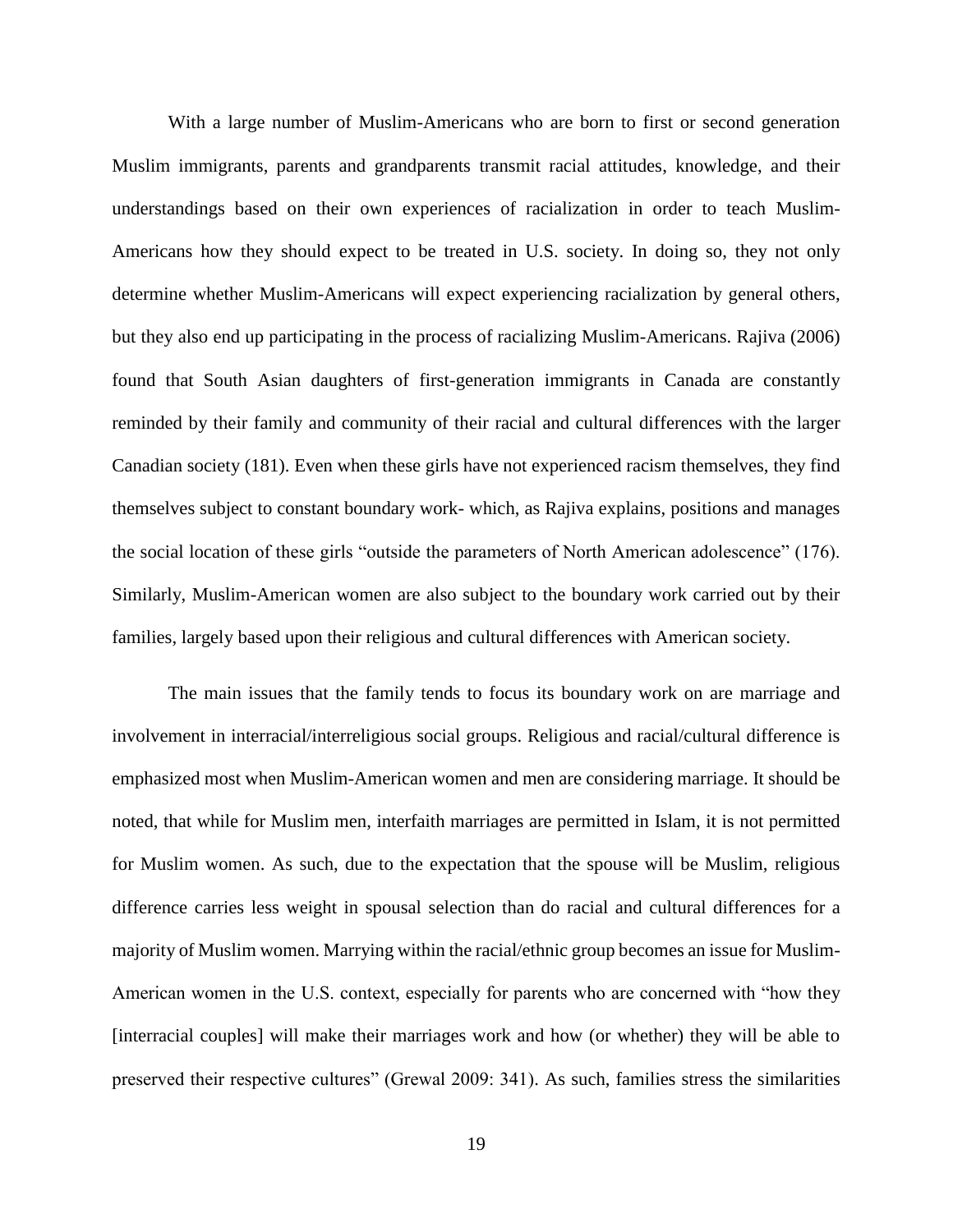of ethnicity, culture and religion, and actively engage in boundary work that ultimately reminds children of their difference with other ethnicities and races. This kind of boundary work involves the process of racialization, by Othering their children through drawing boundaries between them and American society.

Families and the religious community also participate in regulating the interactions of Muslim-American women at a very young age. By monitoring and policing the interactions these women have with other racial/religious/ethnic groups, these actors participate in race socialization, and racialization through internalizing racial attitudes that may influence the later formulations of race of these women (Carter et al 2012). Expected social behaviors are also demanded of these women, particularly regarding their roles as Muslim women in American society. Close contact with the religious community is often encouraged, in order to maintain a strong bond with the religion as well as increase in-group social interaction. As such, the religious community often plays a significant part in shaping the religious identity of Muslim-Americans. According to Mahmood (2016), the religious community plays an integral part in the identity formation processes of Muslim-Americans and their families: "Muslims– particularly first generation immigrants– turn to the Islamic community to grapple with the displacement and marginalization they experience in the non-Muslim society to which they have emigrated…" (11). However, she does recognize that Muslim-American youth can find these religious communities "limiting and restrictive" (11). This is because these communities are often quite strict on levels of religiosity and standards of dress, particularly regarding Muslim-American females. As such, the family and religious community participate in racializing Muslim-American women by regulating their social interactions and participation in extra-curricular activities, as well as overseeing their adherence to certain standards of dress.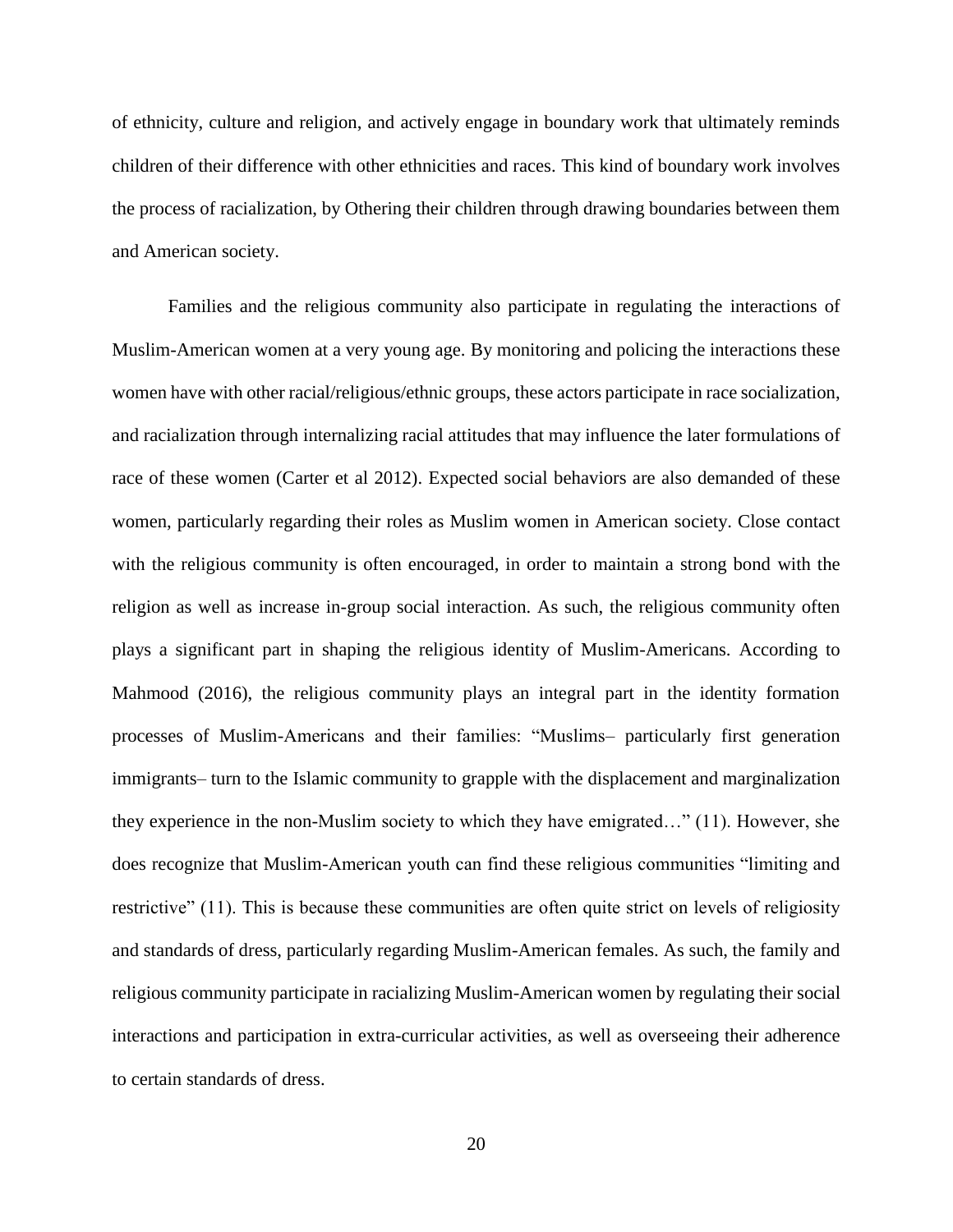# *Peer groups*

Peer groups, including an individual's social circle, are largely involved in the process of racialization, and can be considered as both part of public and private spaces. However, for the purpose of this thesis, racialization by peer groups will be analyzed within the section on private spaces because of the intimate relationship that such groups have with participants. Rajiva (2006) found that South Asian girls whose peer groups consisted mainly of non-South Asian members experienced greater racialization compared to girls whose peer groups consisted of only South Asian members. Racial, religious, and cultural differences of the participant with her non-South Asian friends are brought to the forefront during their interactions. When these differences are made obvious by peers, Rajiva's participants engaged in assimilation, by actively 'white-washing' themselves. This action demonstrates that an individual participant "must deny her South Asianness" in order to "belong to the mainstream peer culture" (173). While such an individual may feel that she is accepted in the peer group she belongs to, she may still feel that she is different from other members, as Rajiva found in Sarah's statement: "I: Do you feel accepted? Yeah, like I feel accepted…but I know that there's a difference" (175). The South Asian participant in Rajiva's study whose peer group consists of other South Asians found it much easier to relate to her friends since "we have similar values and…there's just certain things you don't have to explain" (178). It is implicit and explicit suggestions from one's peer group that result in a process of othering that largely determines how one begins to locate oneself within a certain context.

## **Racialized Identity**

The aforementioned spaces within the public and private spheres contribute to how a Muslim-American woman not only locates herself as the 'other' in the U.S, but is located as such by others through the process of racialization. The underlying and persistent misconception that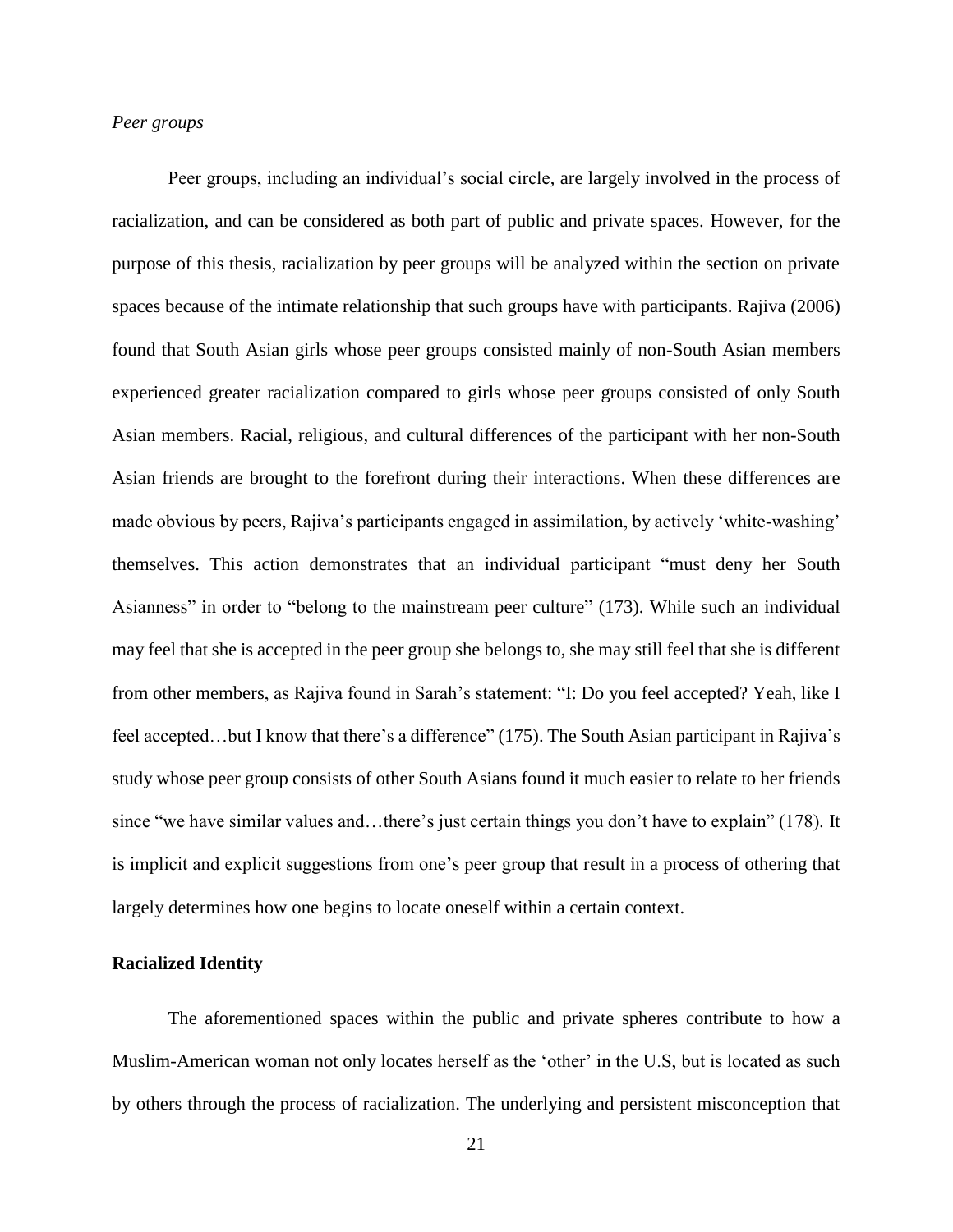western ideals and Islam are incompatible has resulted in the affirmation of the notion that a Muslim-American identity cannot exist. It is through this notion, as well as through the accumulation of racialized experiences that the idea of the Muslim-American as the Other is continually reinforced, resulting in a lingering sense of the Muslim-American racialized self. This study will focus on whether the experiences of racialization in public and private spaces have contributed to the development of Muslim-American women's racialized selves.

In understanding the Muslim-American identity, it is important to comprehend the construction, fluidity, and complexity of the Muslim-American identity. Study results by Selod (2015) indicate that Muslim-Americans experience relentless scrutiny by others regarding their American identity, due to the underlying assumption that "because they are Muslim, they are not true Americans" (80). The women in Selod's study, particularly those who display religious signifiers, had to continually defend and demonstrate their American identity when in public. Selod notes that women who display religious signifiers have been and continue to be "a target of public ire" (83), which makes their experiences of particular interest, and significantly different from those Muslim women who are not outwardly Muslim.

This discounted American identity is highlighted in the work of Joshi (2006), who demonstrates how South Asian-Americans, similar to Muslim-Americans, are seen to possess an "unmeltable" (214) quality, i.e., while they are likely to assimilate into the culture, they will never be able to racially melt, unlike white-skinned Irish, Italian, Ashkenazi Jewish immigrants. This is not only due to their 'brown skin', but is also because religiously, South Asian-Americans and Muslim-Americans are located among the lower tiers of the racial and religious hierarchy persistent in white Christian America. Characteristics such as ethnicity and religion shape the way in which individuals are racialized, and an understanding of one's perceived location and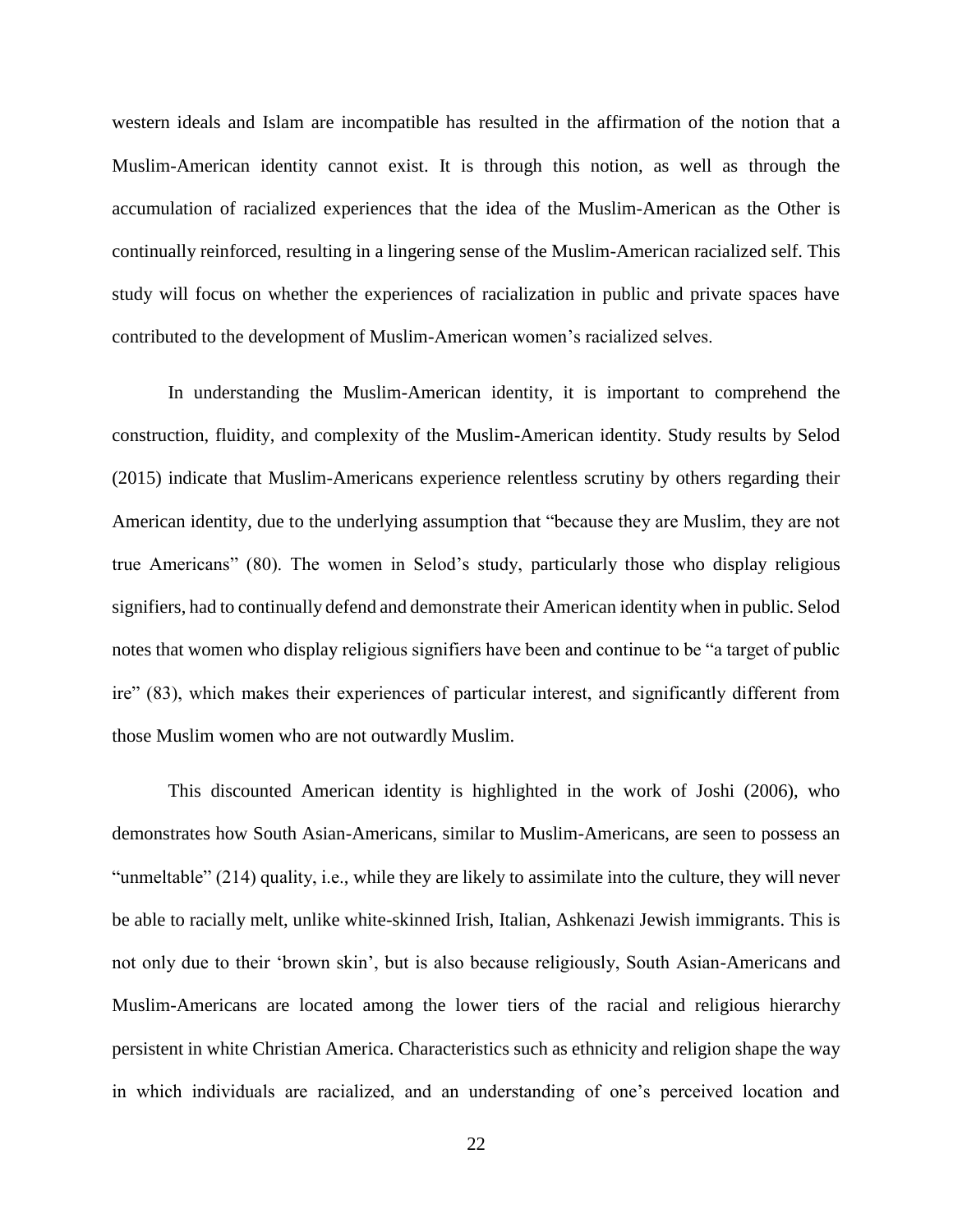'unmeltability' is the result of the accumulation of one's racialized experiences in public and private spaces.

In order to contend with their racialized experiences, and also perhaps the confusion that results from their experiences, Muslim-Americans have resorted to emphasizing and prioritizing aspects of their identities that they feel are more appropriate in certain spaces and situations. These strategies of resistance and coping involve emphasizing the Muslim-American identity, as well as defying stereotypes, and confronting people about their misconceptions. For example, in examining Muslim-American undergraduate women's performance of the Muslim-American identity, Shabana Mir (2011) found many of her participants rely on aspects of their identities to help them negotiate with racialization. One of Mir's participants, Zahra, a traditional-moderate Muslim female, emphasized a balance between her American and Muslim identities, by performing symbolic practices such as avoiding alcohol: "While her religiosity was performed in her abstention from alcohol, her Americanness was performed in her nonchalant manner in declining drinks…" (558). Sanjeeda, an American-raised, dark-skinned, Indian-Muslim woman used her rich complexion to pass off as Hindu Indian and downplay the visibility of her religious affiliation in order to "be accepted by the majority" (554) (i.e. the public). While she did not attempt to be outwardly Muslim, she was still an active member of the Muslim Student Association, and identified as Muslim. Hijabi participants in Mir's study were not afforded this invisibility, and had to participate in the creation of a "loud Muslim identity," which, as one participant stated, forced her to feel as if she had to speak out a lot more in class (555). These examples demonstrate identity as a fluid process by which people learn to actively identify themselves and become identified by others through racialization.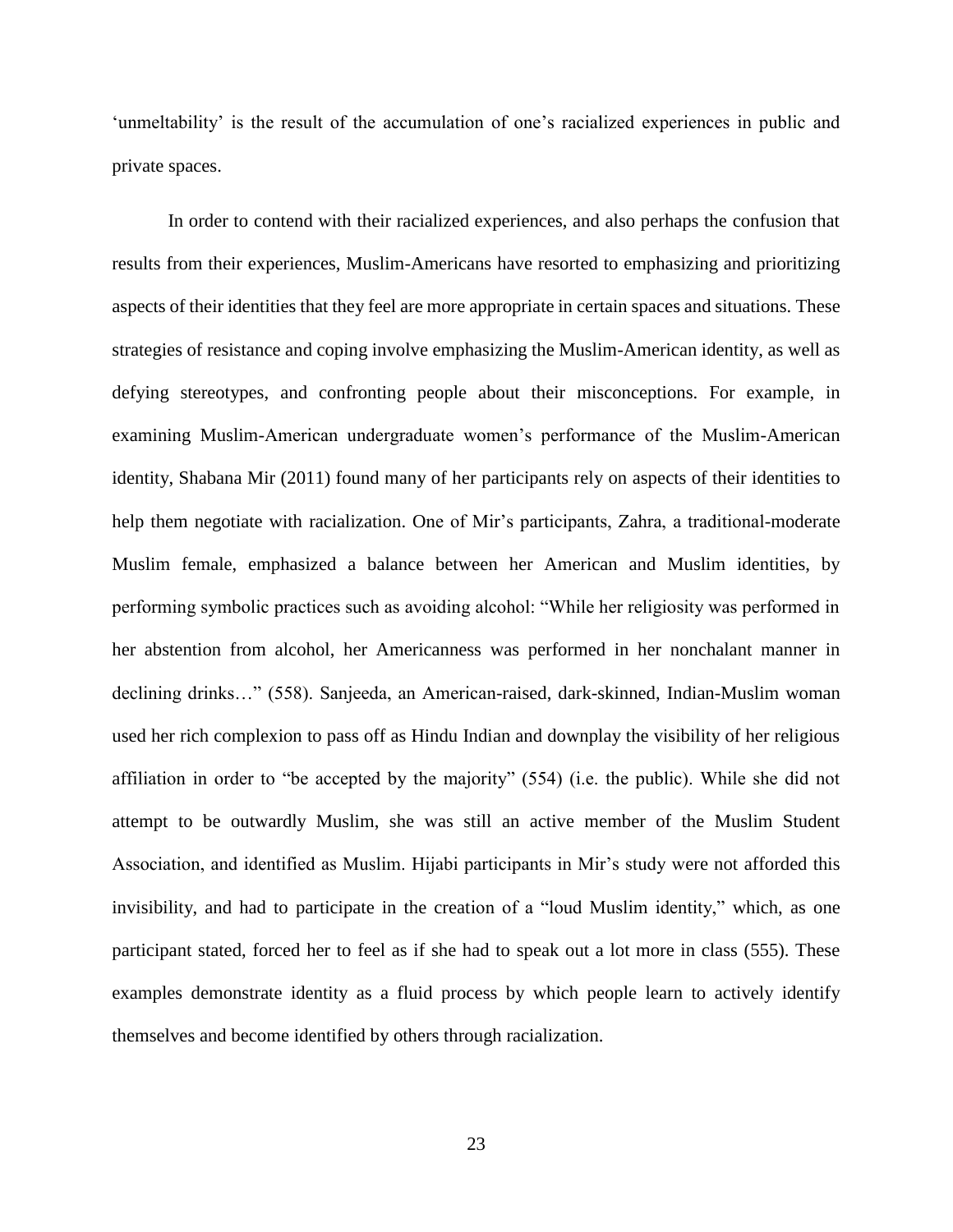Muslim-Americans, such as the ones in Mir's study, rely on the fluidity of identity in order to adjust to certain spaces, such as community events, campus, peer groups, airports, etc. Nadine Naber (2005) found that in the case of marriage, second-generation Muslim Arab-Americans reorganize their identity as "Muslim first, Arab second" (479) as a strategy to deal with parental inhibitions against interracial marriage. Raised with the overlapping identity of 'Muslim-Arab,' both men and women in Naber's study faced parental pressure to practice ethnic and religious endogamy, with parents relying on cultural ideals to reinforce ideological hierarchies. Several participants resisted these ideologies, using Islamic scripture to reiterate a new set of norms, and in doing so established a 'Muslim first' identity. The changing nature of their identity, within the particular private space of marriage and family, indicates how these individuals chose to emphasize aspects of themselves (i.e., Muslim first), based on the way in which they were identified as by their parents (i.e., Arab first).

In the recognition of the fluidity and complexity of the Muslim-American identity, we begin to notice the presence of the racialized self. The need for Muslim-Americans to change their identity according to different spaces and situations, demonstrates the power of the forces of racialization that ultimately determine the nature of the identity that is expected to be performed. Racialized experiences create a persistent feeling as if one is the other, in public and private spaces, which forces a Muslim-American woman take on "the position of other individuals or the community as a whole" in order to reflect upon herself and her location in society (Itzigsohn and Brown 2015: 233). In doing so, she learns to develop "double consciousness," which structures the way in which she is able to perceive herself as a racialized subject, through the eyes of those who are racializing (DuBois 1903: 6). Double consciousness entails three elements: the veil,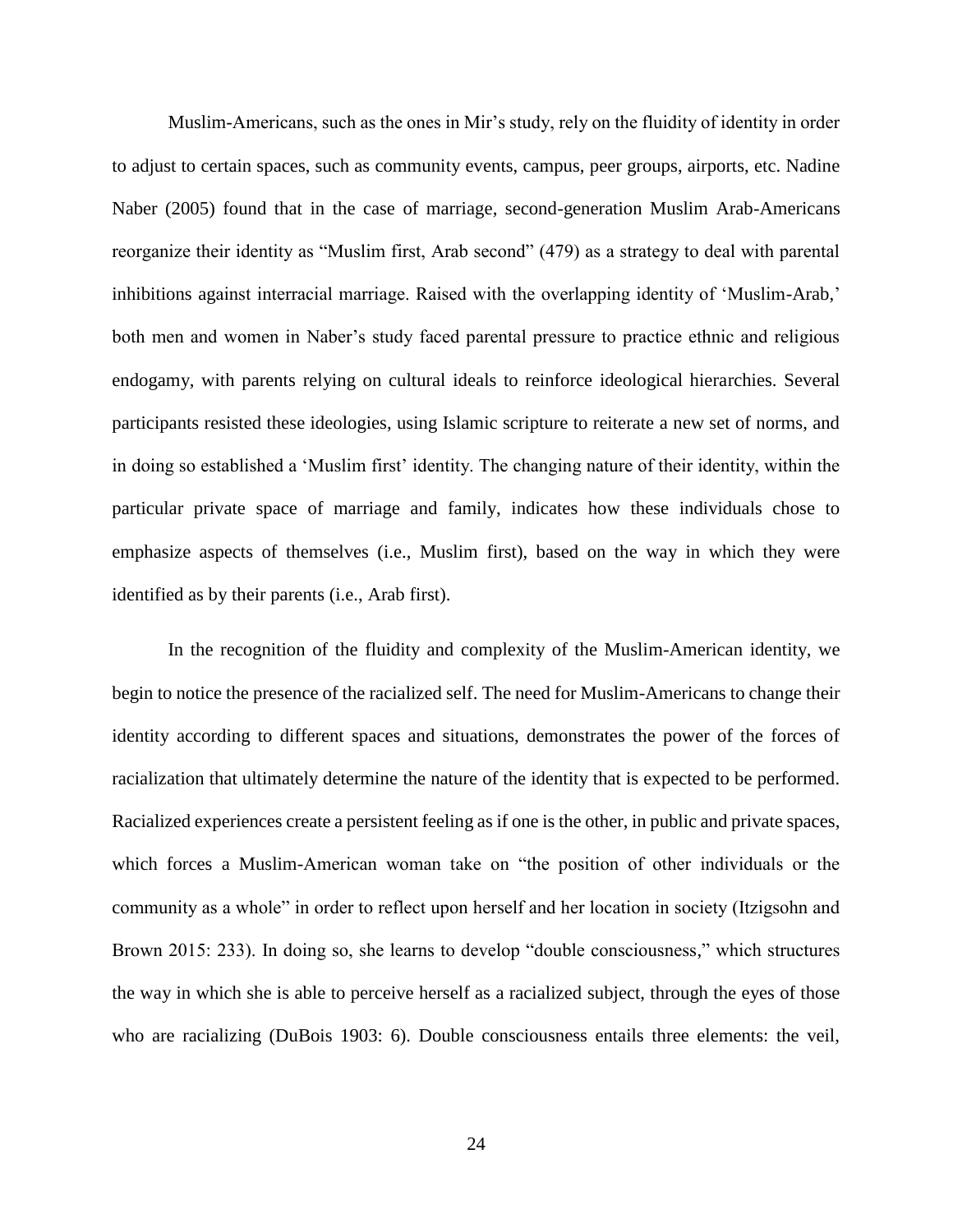twoness, and second sight; all of which can be viewed as occurring in the development of a racialized Muslim-American identity.

The element of the veil structures the projections of the racializing subjects as the realities of the racialized, much like the negative perceptions of the U.S. public have become the realities of Muslims in America. We can observe the effects of the veil through Muslim-American women consciously avoiding the portrayal of religious signifiers such as the hijab, in order to elude discrimination and seem more normal (Mir 2006: 175). These women also possess twoness, through their identification as Muslim-Americans. The perceived incompatibility of the Muslim and the American identity serves as a racializing process that forces women to feel as if they have to choose between being Muslim and being American. Selod (2015) demonstrates how the negative experience of being denied their identity as Muslim-Americans not only implies that assimilation of Muslims in America is not possible, but it strips individuals of their privileges as American citizens in the U.S. Second sight, which is the third element of double consciousness, forces a Muslim-American woman to see herself as she identifies i.e. a Muslim-American woman, and also as a racialized subject who is subject to the racializing gaze of others.

The complexity of the Muslim-American identity is fascinating due to its fluid nature, and due to the sociopolitical environment that it is cultivated in. The process of racialization can only provide an explanation for one part of the Muslim-American identity. The truth of the matter is, the Muslim-American identity is a composite of several identities, including that of the racialized self.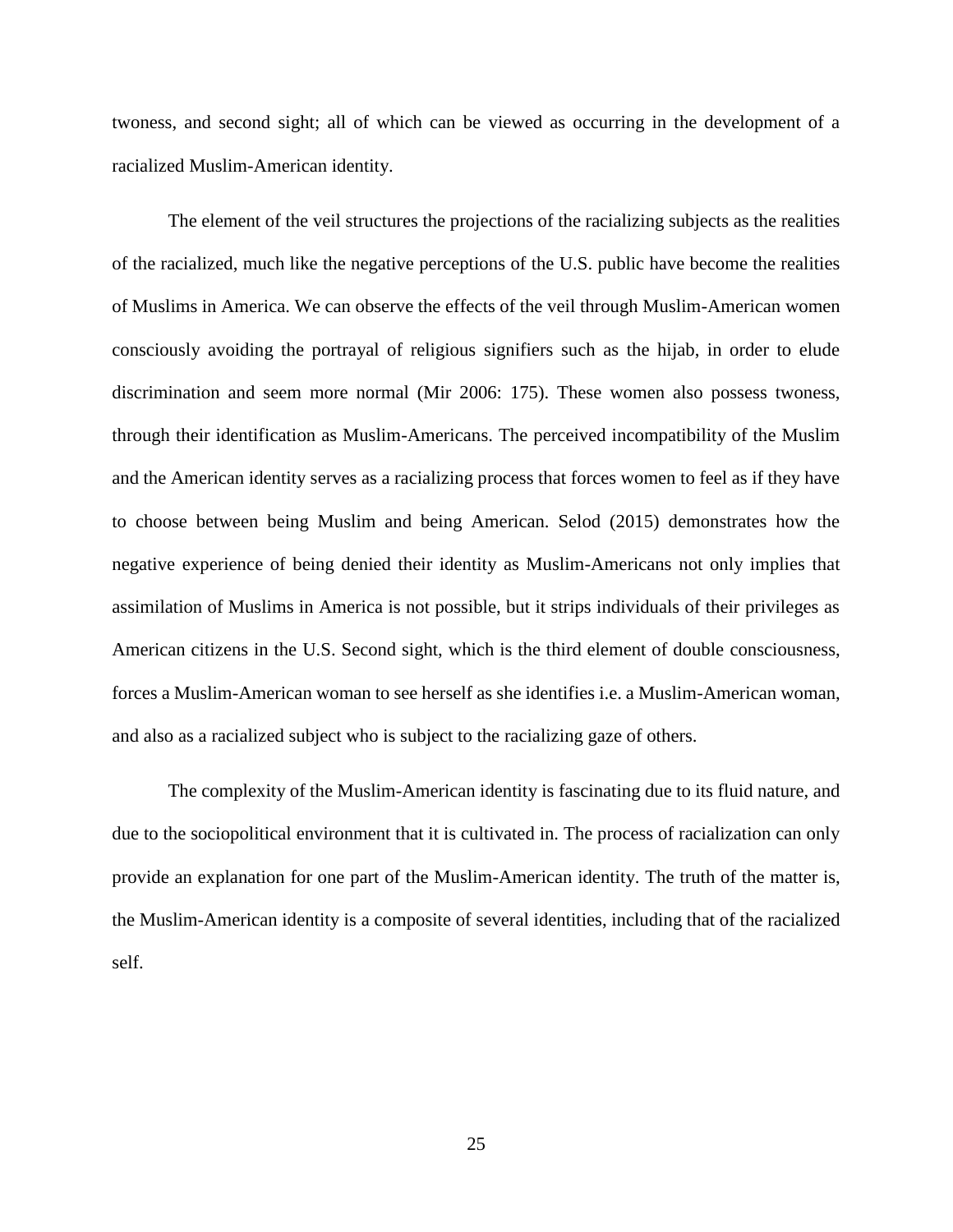# **Resistance and Coping**

In response to experiences of discrimination, Muslim-American women learn to engage in strategies that aim to reduce their Othering. As previously mentioned, one of the key ways in which they resist their racialization is by emphasizing their Muslim-American identity. In doing so, they are able to transform and defy stereotypes that they feel are confining them. For example, Gurbuz and Gurbuz-Kucuksari (2009) explore how Muslim-American girls use the hijab as a tool by which they reflect and exercise their Muslim-American identities. Since hijabi Muslim-American women may be perceived as "un-modernized, backwards, not open-minded, radically religious and nonfree" (Gurbuz and Gurbuz-Kucuksari 2009:391), the participants in their study actively resist against these stereotypes, often by using the hijab as a source of liberation and empowerment. The participants in their study emphasize their hyphenated identities, and assert the claim that "their choice to wear the headscarf makes them better Americans as well as better Muslims," since, in a society where such a practice is uncommon, they can reflect their 'American' side through wearing the headscarf out of choice. Doing so allows these women a sense of agency over the discrimination that they encounter, since, for them, the hijab becomes a source of empowerment– one that they can use to claim that they are unoppressed and not backwards, as is generally thought.

While such a strategy is a one of resistance, some Muslims adopt forms of coping in order to manage their racialization. One of the ways in which racialized populations cope with their racialization is through assimilation. Mir (2011) states that immigrant populations are often faced with the dilemma of belonging or keeping their ethnic traditions in U.S. society: "Immigrants must achieve and earn the status of good Americans by correct multicultural practice…their Americanness should be performed, projected, and established in contrast to the stigmatized immigrant minorities who do not work to 'mix' with white people" (557). One of Mir's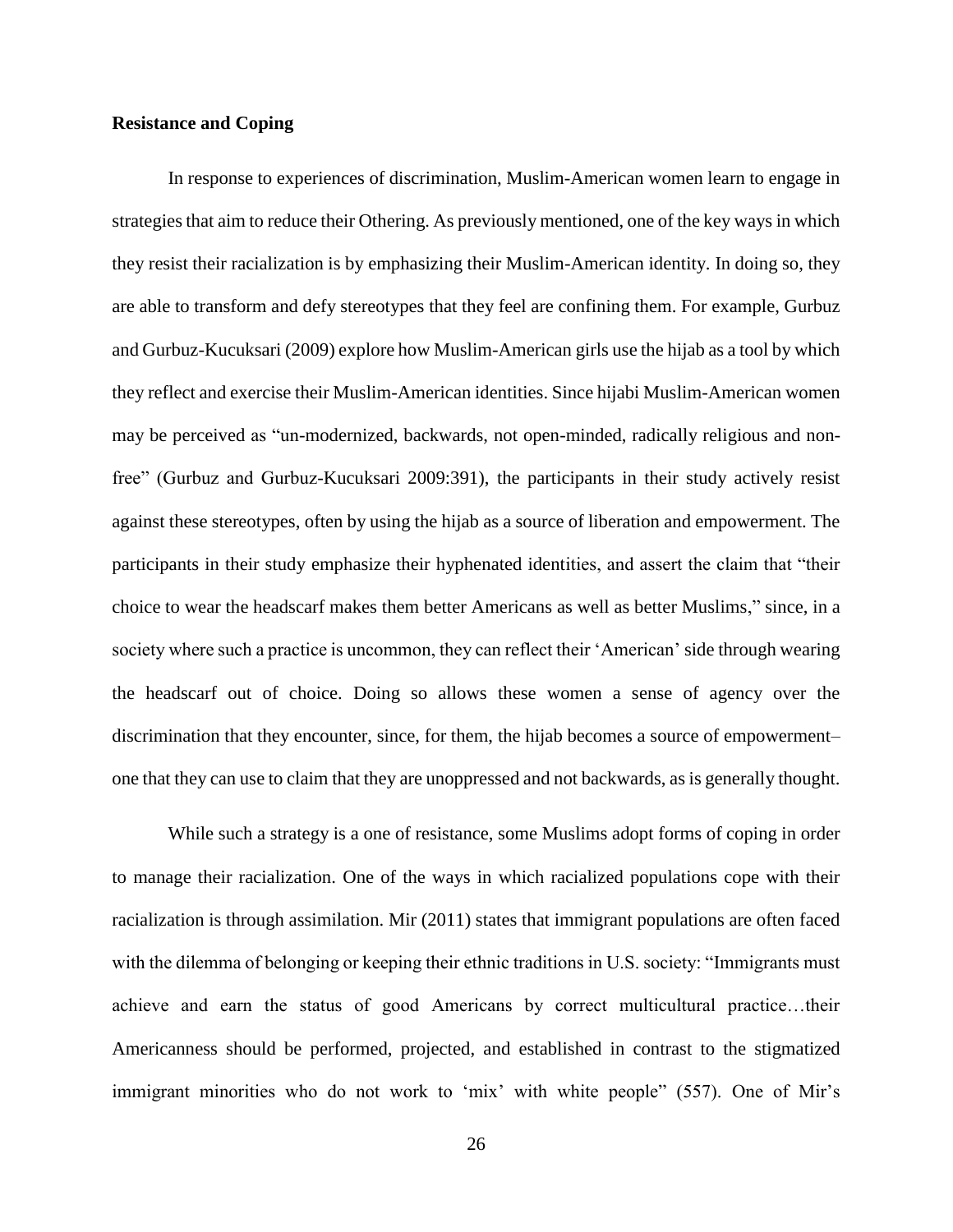participants performed her Muslim identity in such a way that she was in touch with her immigrant culture (thereby retaining America's notion of diversity), but at the same time "was not excessively Muslim or immigrant," since she deliberately chose not to wear the hijab, and avoided "excessive concern" with discussions involving the Middle East (557). Despite her participant's brown skin– a factor that she could not change, assimilation into American culture allowed Mir's participant to feel as she belonged in her society and peer group. This method of coping allows Muslim-Americans such as the ones in Mir's study to decrease their future instances of racialization, which could ultimately allow them to increase feelings of belonging in U.S. society.

## **RESEARCH QUESTIONS**

This project seeks to engage in a critical discussion of the Muslim-American female experience with racialization in the United States, by locating it specifically within the context of race and ethnicity. As such, it will attempt to understand and explore two questions:

- 1. How do Muslim-American women experience racialization in public and private spaces?
- 2. How do these experiences give rise to the development of a racialized identity?

To answer these questions, I chose to use qualitative methods which will be detailed below.

#### **METHODS**

This is a qualitative research study using structured interviews as the only source of indepth data. The subjective nature of this research requires that the interviews include both closed and open-ended questions to fully explore how Muslim-American women experience racialization in public and private spaces, and how these experiences shape the way in which they come to understand their position as Muslim-Americans in the United States. The interview schedule first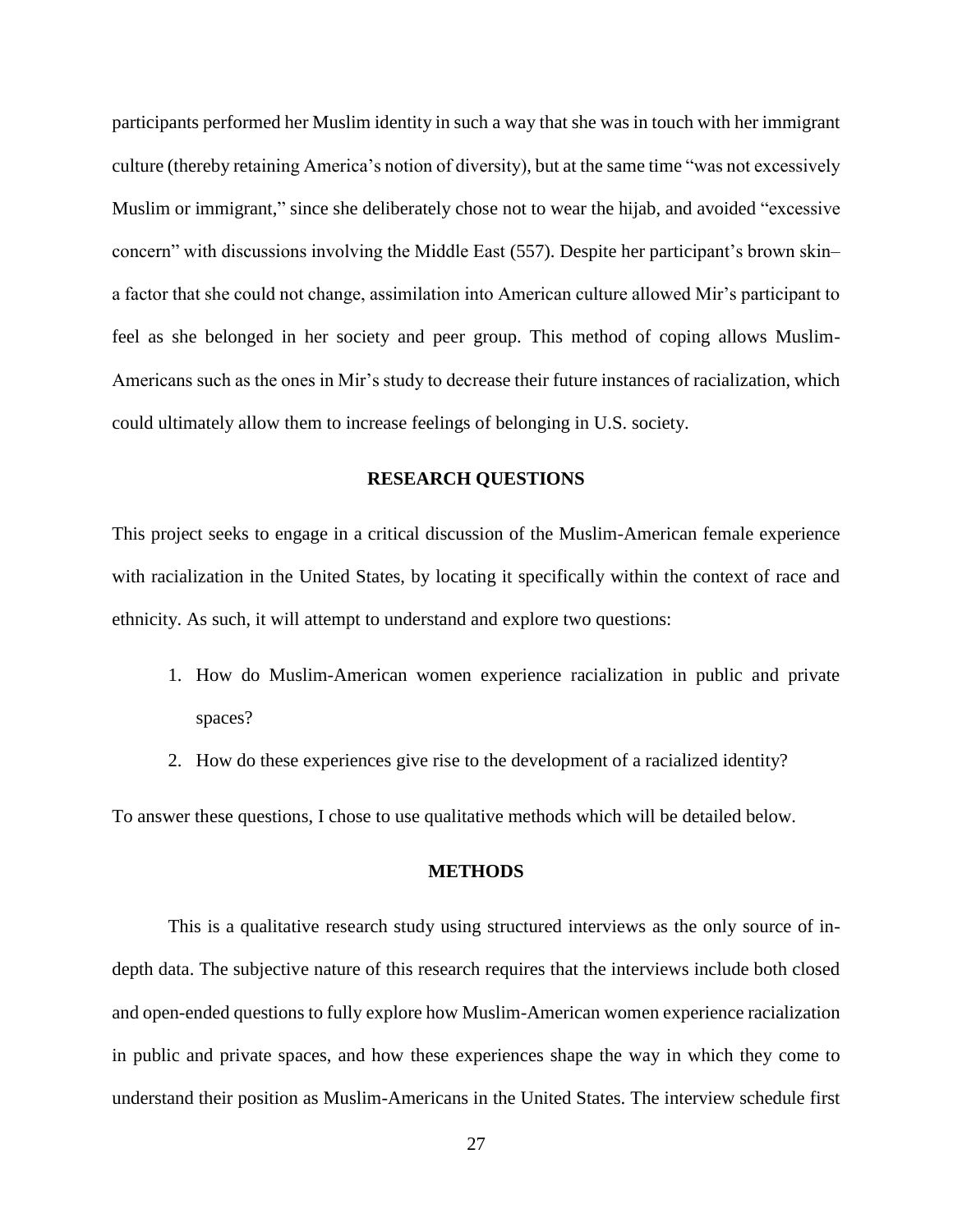begins with subjects' background information, such as their racial identity, nationality, family history with immigration, education level, etc. While these questions have been largely derived from previously mentioned research studies involving experiences of racialization and racialized identities, I have also constructed some questions of my own, based on my own experiences as a Muslim university student living in the United States. Some of the key questions inquire as to where and how subjects' experience racialization in public and private spaces: "Are there any specific public places where you generally feel uncomfortable? Where? Why?" and "Have either of your parents set boundaries for you regarding your interactions with others? Did they prefer you interacting with a certain group over others? Why do you think this is/was?." In order to identify how participants were specifically racialized in certain spaces, I use more direct questions, such as (within educational institutions) "Have you ever been in a class where you have felt: (i) uncomfortable due to the topics being discussed, (ii) that you were being unnecessarily picked on your professor, (iii) that you were being judged, stereotyped or scrutinized by your classmates or professor? Explain." and, "How would you describe the environment of the religious community you belong to? Do you feel welcome here?" Questions regarding their racialized identity involve how they perceive themselves as Muslim-Americans within particular spaces, and the factors that they feel make their identity stand out to them: "What are the markers/signifiers that you possess that you think tell others that you are different from them? What message do you think these markers give others about you? Why do you choose to display these markers (if you choose to display them)?" Through the cumulative set of such questions, I feel I have successfully investigated a part of the lives of my subjects, with how they experience racialization, and view their selves as the Other in the United States. A full interview schedule is listed in Appendix C.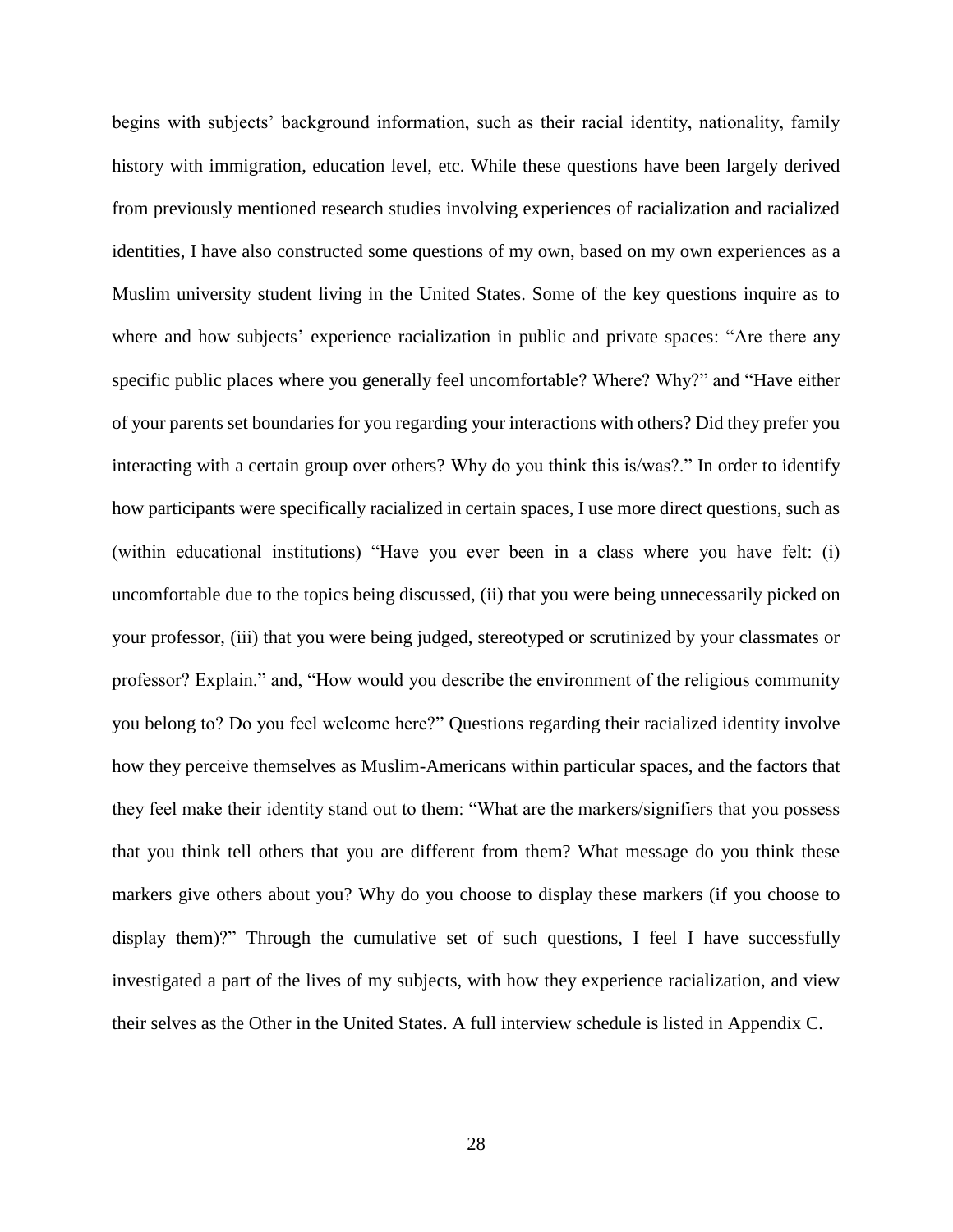## **Data Collection**

#### *Participant Recruitment:*

Participants in this study are all females, and are undergraduates at Virginia Polytechnic Institute and State University (VT). Participants are members of the Virginia Tech's Muslim Student Association (MSA) and were recruited from the MSA on a voluntary basis. I reached out to participants through the VTMSA Sister's Facebook page, as well as in person at the weekly MSA meeting on campus. My own membership in the MSA allows me direct access to the Facebook webpage and the weekly meetings, which made it relatively easy to contact participants. Recruitment involved one Facebook post on the VTMSA Sister's webpage outlining the study's information and requirements, to which two participants responded, showing interest in becoming involved in the study. I also recruited participants in person at the weekly MUGS (Muslim Undergrad-Grad Students) meeting that occurs every Thursday on campus. Through this method, I was eventually able to gain four more participants (See Appendix B: Recruitment Materials).

Initially, I expected having little trouble in finding participants who would be willing to participate in my study. However, after the Facebook post resulted in my securing only two participants, I had to resort to actively recruiting participants by attending two MUGS meetings. I noted that there was an obvious lack of interest in participation shown by the girls in the MSA, and this may have been due to several reasons. The three reasons for which I think Muslim-American females would be unenthused to participate, involve issues of security, the verbiage of recruitment and general lack of interest in participating in a study that involves their experiences with being Othered. The issue of security is one that researchers studying Muslims post-9/11 face, due to the heightened political nature of Islam. Janet Bauer (2009) claims that "The post-9/11 US war on terror has changed the fieldwork enterprise, especially for researchers working in Muslim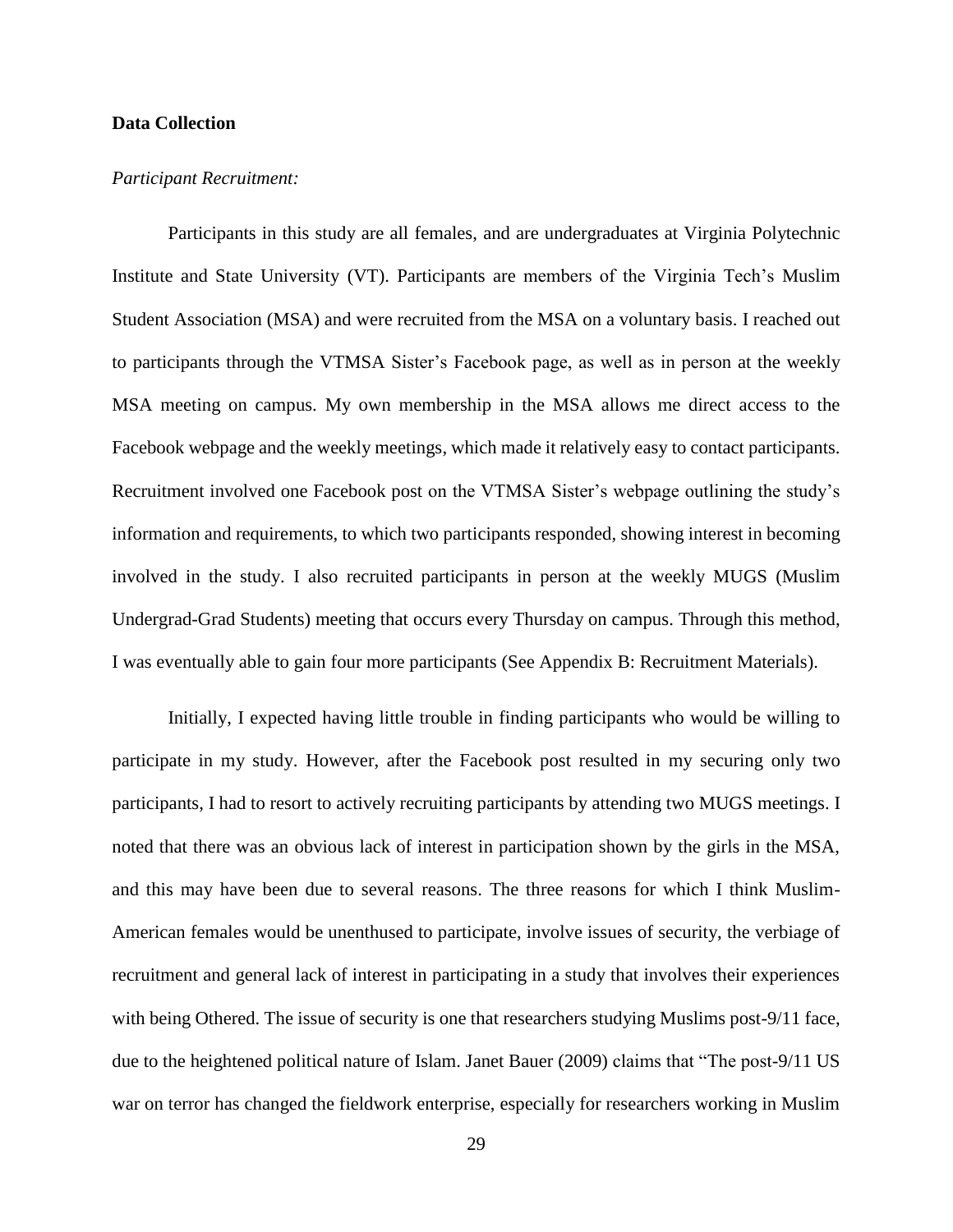communities, who reasonably presume they are under surveillance". Participating in studies that involve the Muslim-American experience, may be thought of as compromising to individuals who would like to continue living under the radar. As such, I am not very surprised that some individuals may have chosen not to participate due to this specific reason.

The verbiage of recruitment may have also contributed to little participation and interest in the study. I recognize that the term racialization is unfamiliar to many, and could not be used in the recruitment of participants. I also did not wish to use the term 'racism' in recruitment, because previous interactions with girls in the MSA made me realize that some individuals (notably the Pakistani Muslims) did not feel as if they have ever experienced racism. Therefore, I resorted to using the term Othering– a term that I thought individuals were likely to be aware of. However, I may have been erroneous in this assumption, since I still did not acquire as many participants as I had previously hoped. Nevertheless, I ended up with a total of 6 participants.

## *The Interview Process*

The interviews were conducted from October 2016 to December 2016. It is important to note, that during this time period, the U.S. election cycle of 2016 was occurring. Five interviews took place before the election results on the  $8<sup>th</sup>$  of November, while only one participant (Sophie) was scheduled for an interview after the election results. I find it important to contextualize the accounts in this study, since its subjects were actively feeling the effects of the spotlight placed on Muslims in America and abroad, by both Donald J. Trump and Hillary Clinton. In fact, during several of the interviews, participants mentioned the presidential candidates and criticized their stances and expectations of Muslims in America. As such, these interviews provide us important information into the mindset of Muslim-Americans during that period, and also provide us insight into how they have experienced racialization as a result of the political election.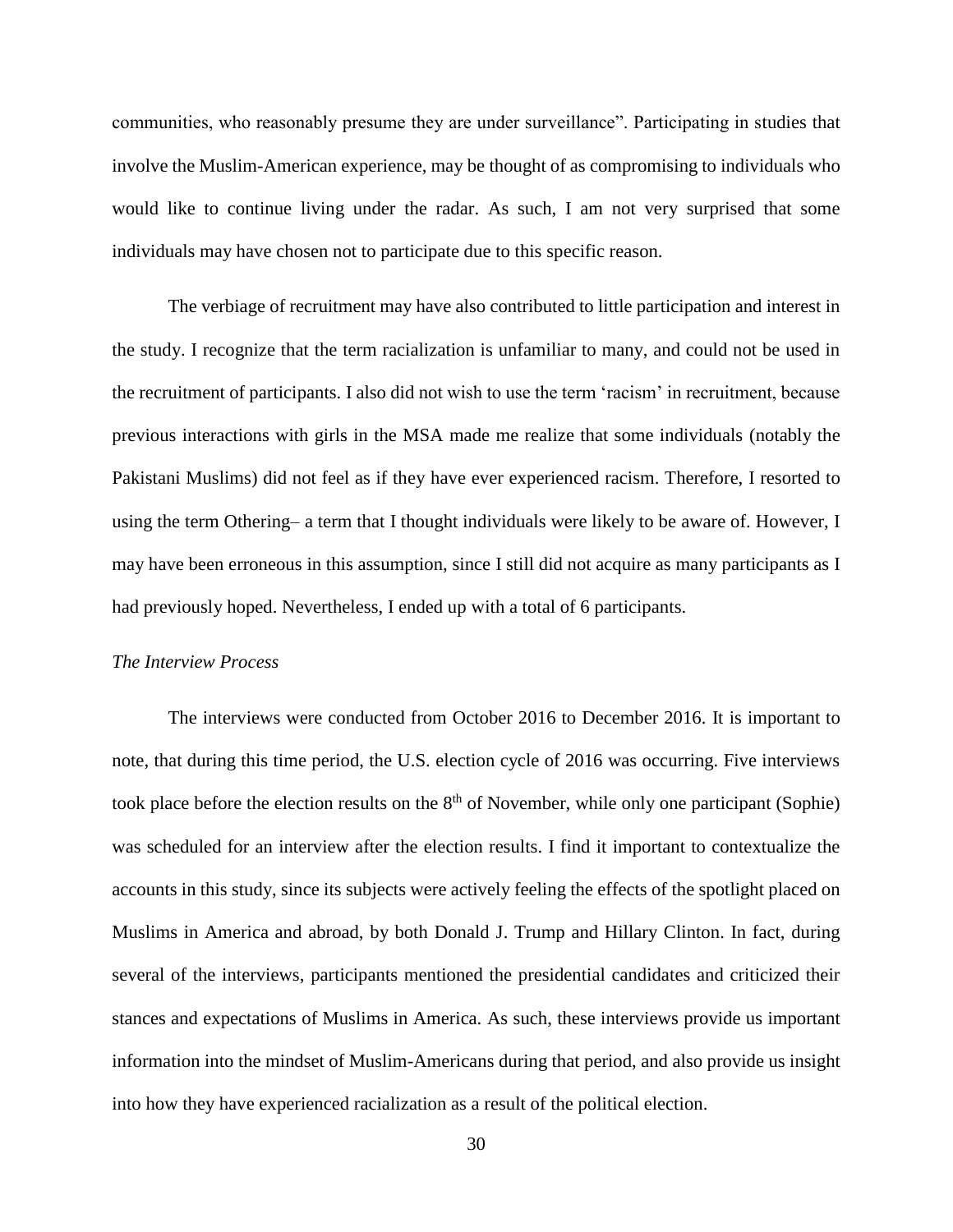With regards to the interviews, the location and time was set by the participants based on their preference and availability. Informed consent was provided to all participants two to three days before the scheduled interview in order to allow them ample time to thoroughly read through them. These consent forms (per the IRB requirements) detail the purpose of the research, the research methods, and all expectations the researcher has of the participant and vice versa. Each participant was asked to choose a pseudonym to ensure that they remained anonymous in this study. The average interview ranged 2 hours, as expected. Each interview was recorded via digital recorder, and a smartphone as backup. I wrote notes during the interviews as a form of secondary data collection. After all interviews were conducted, they were transcribed over a 15-day period in December 2016.

# **Data Analysis**

## *Coding the Data*

Using the interview transcripts, data was coded inductively by myself through focused coding. The unit of analysis is every sentence in the transcripts. Codes were created using major and associated concepts listed in Table 1.

Table 1: Codes

| <b>Major Concepts</b> | <b>Associated Concepts</b>      | <b>Examples of Questions</b>              |
|-----------------------|---------------------------------|-------------------------------------------|
| Race                  | Skin tone, Religion             | Did 'race' seem to<br>be an               |
|                       |                                 | important concept that helped             |
|                       |                                 | you understand your identity as           |
|                       |                                 | you grew up?                              |
| Citizenship           | Nationality, Immigration Status | identity<br>national<br><b>Is</b><br>your |
|                       |                                 | important to you? Why?                    |
| <b>Public Spaces</b>  | Public Transport, Airports,     | Are there any specific public             |
|                       | Workspace/Jobs, Neighborhoods,  | places where you generally feel           |
|                       | Law Enforcement, Educational    | uncomfortable? Where? Why?                |
|                       | Institutions, Media.            |                                           |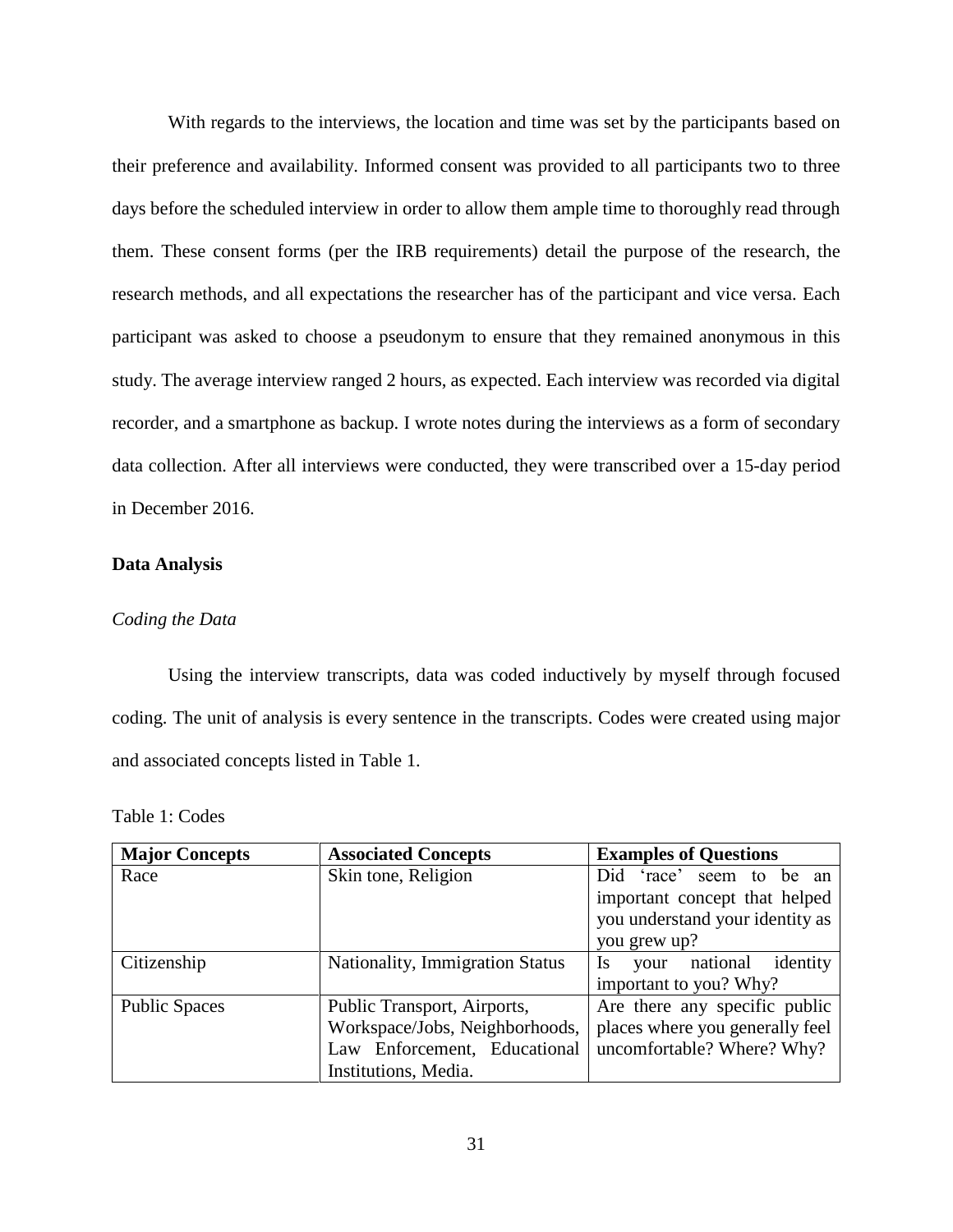| Private Spaces                     | Family, Religious Community/      | Have either of your parents set    |
|------------------------------------|-----------------------------------|------------------------------------|
|                                    | MSA, Peers/Friends                | boundaries for you regarding       |
|                                    |                                   | your interactions with others?     |
| Language/Accent                    | Ability to speak fluent English   | Are people surprised at your       |
|                                    |                                   | ability to speak English so        |
|                                    |                                   | fluently?                          |
| Signifiers, Religious<br><b>or</b> | The Hijab/Abaya/Niqab, modest     | What are the markers/signifiers    |
| Otherwise                          | dressing, prayer rugs, etc.       | that you possess, that you think   |
|                                    |                                   | tell others that you are different |
|                                    |                                   | from them?                         |
| Racialized Identity                | I am the Other                    | As you grew into an adult, did     |
|                                    |                                   | your identity change? How so?      |
|                                    |                                   | What were the major events         |
|                                    |                                   | that contributed towards this      |
|                                    |                                   | change?                            |
| Misc.                              | Gym, Microaggressions, Jokes      | Have you ever overheard            |
|                                    |                                   | conversations about you in         |
|                                    |                                   | public?/ Have you ever heard       |
|                                    |                                   | jokes about yourself, or the       |
|                                    |                                   | community you identify with?       |
| Resistance/Coping                  | Strategies of negotiating<br>with | Do you tend to avoid certain       |
|                                    | racialization                     | events? Why?                       |

Detailed definitions for each code are listed in the codebook in (See Appendix D: Codebook). The major concepts such as Race, Citizenship, Private Spaces, Sense of Belonging, etc. are all recurrent themes in the transcripts. The associated concepts are the specific spaces in which these women experience racialization. While I primarily utilized focused coding (Bailey 2007), I also performed open coding, which involved identifying newly developed themes such as the code Resistance. Once all information was organized and compiled into separate documents for each code, I was able to discern code frequencies, which allowed me to prioritize the information according to how often it played a part in the subjects' racialization. I then reexamined the data using case-oriented analysis, in order to identify the main variables that affect each subject's experiences. In this way, I was able to do a cross-case analysis, compiling those variables (such as hijab, skin tone,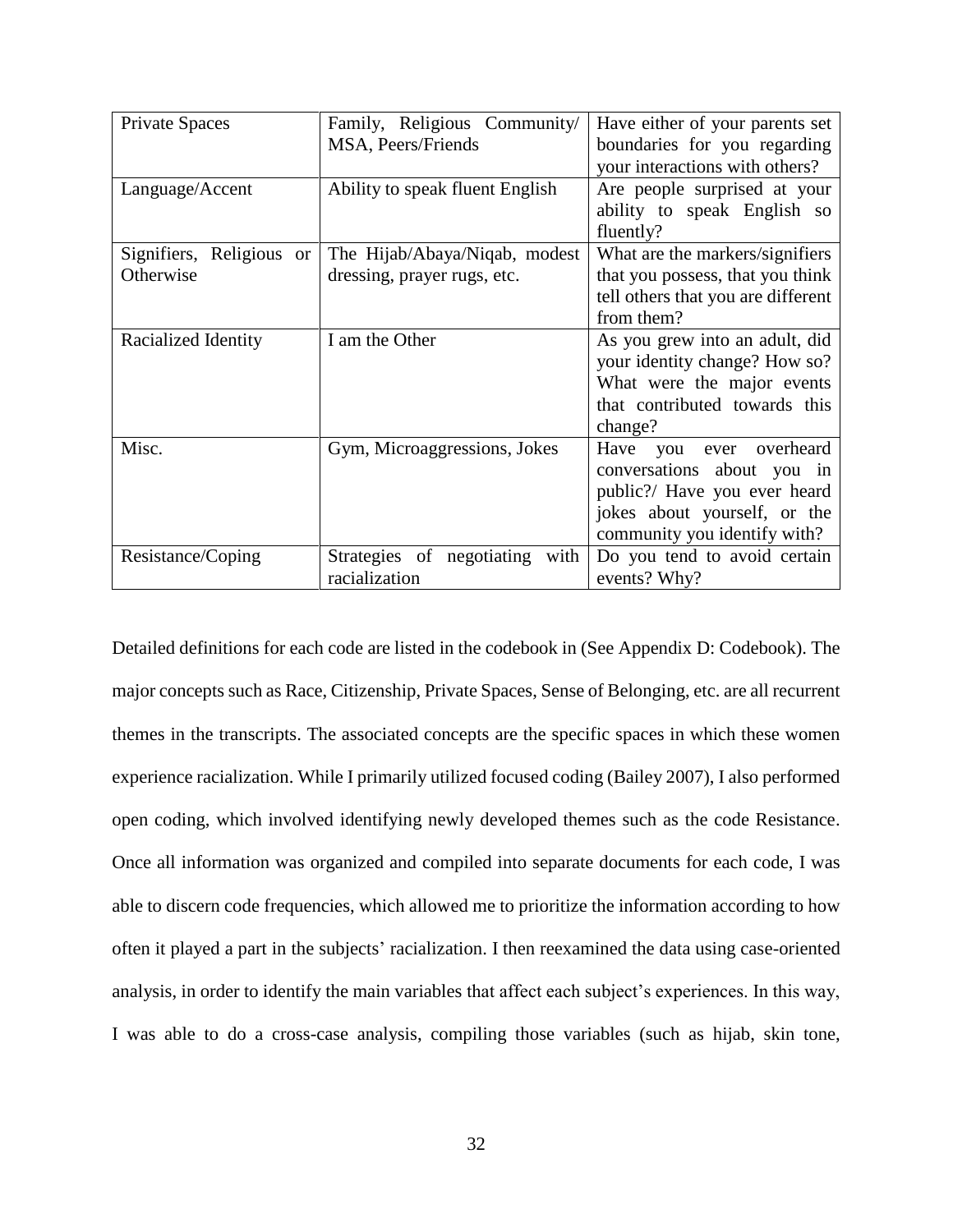educational major, etc.) in order to explain why those individuals experience racialization in a particular way as a result of those characteristics.

### *Ethics*

Due to the sensitive nature of the research, I took special care to protect the identities and information of the participants. I ensured confidentiality by asking the participants to assign themselves pseudonyms, and used these pseudonyms in my thesis. I also provided all participants consent forms that were per the requirements of the IRB, two to three days before their interviews. This allowed them ample time to thoroughly read through the consent forms (See Appendix A: IRB Consent Form). All interviews, both audio recordings and digital transcripts were on my personal password protected computer, and on a password protected USB as backup. All files, electronic and physical will be destroyed within five years of the finished research project (expected May 2017). As the researcher, only I have had access to the study materials, and at no time will I release identifiable results of the study to anyone without the participants' written consent.

## *Limitations*

While it would be useful to have a sample larger than 6 individuals, the time constraint on this master's project would have made it difficult to interview and analyze data collected from more than 6 subjects. Another limitation is the characteristics of individuals in the sample. Since there are no converts or white Muslims in the MSA at Virginia Tech, it would not have been possible to examine the differences of racialization between those who look 'American' (i.e. white) and those who look foreign. Had there been any white Muslims, it would be interesting to compare Moosavi's (2015) findings of the racialization of white converts in the UK, with the experiences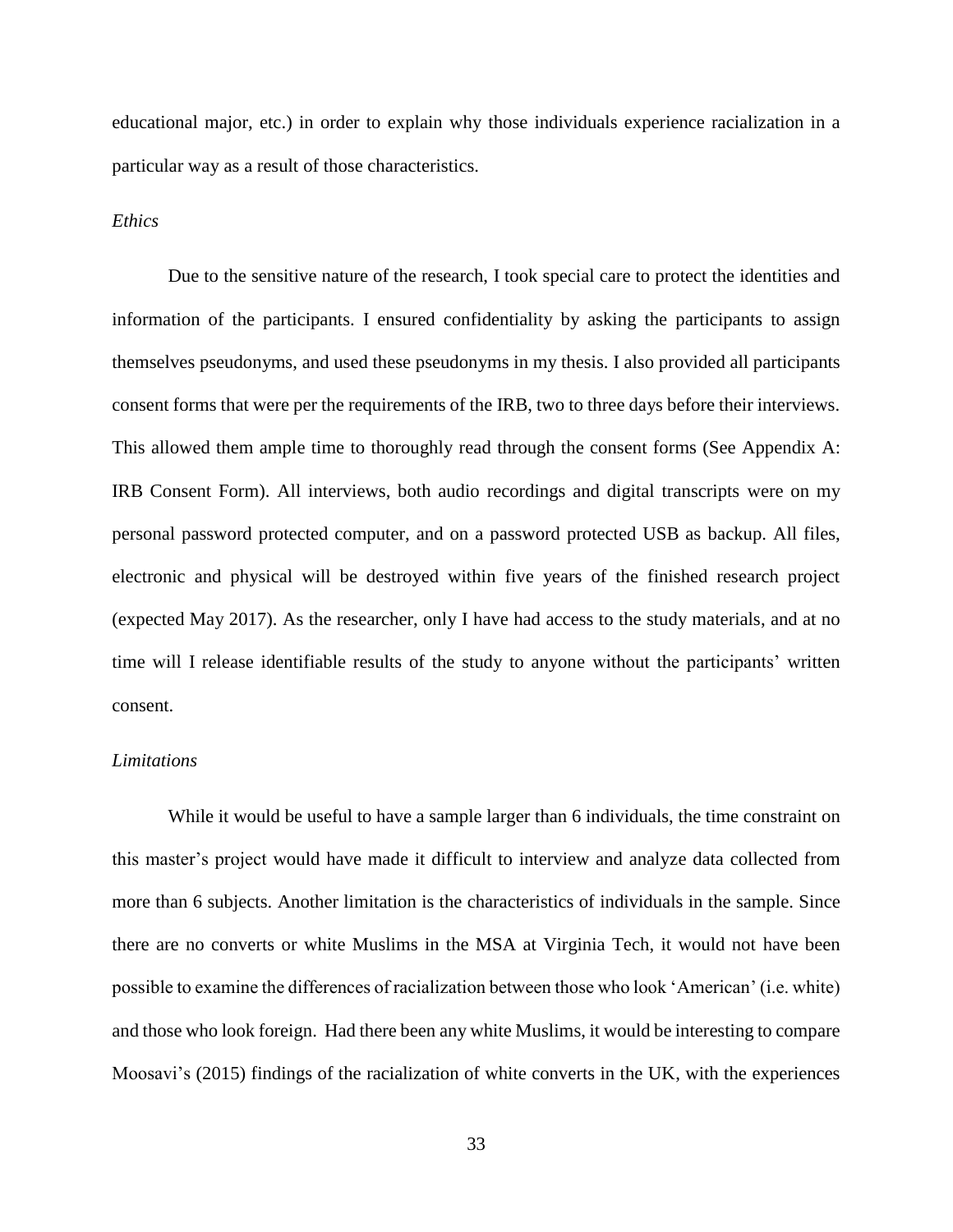of racialization of white Muslims in the U.S. Perhaps future research will investigate these important areas of study. Since the sample will be acquired through the university's MSA, I recognize that there may be less variability in their racialization, in both the public and private spaces, since they all attend the same white majority university, they all live in Northern Virginia (an area known for its diversity), and their friend groups overlap through the MSA. Non-MSA members may experience racialization differently, however, locating them within the university would prove to be a difficult task since they may not be part of any major Muslim organizations at Virginia Tech. Despite these limitations, I believe that this final sample still has the ability to provide valuable insight into how (some) Muslim-American women undergo the process of racialization and how they consequently identify themselves as a result of those experiences.

# *Reflexivity*

As a hijabi Muslim woman who has lived in the United States for a significant part of her life, I have experienced racialization of my own that has shaped the way in which I view and locate myself in American society. Through discussions with a social circle that consists mostly of Muslim females, I came to realize that others have also experienced racialization from their families, communities and the broader public, which has influenced how they construct an identity that involves the perspective of one as a minority in the U.S. Many questions in this study were created from my own experiences with racialization, such as experiencing the self as the Other on public transport, in airports and especially in classrooms. Also, my having worn the hijab for ten years, has resulted in my experiencing little racialization as a non-hijabi, and I have thus been curious to see how non-wearers of the hijab specifically experience racialization. Through this research, I have come to realize that there is in fact, a stark difference in the way in which hijabwearing Muslim women experience racialization versus non-wearers of the hijab. It has allowed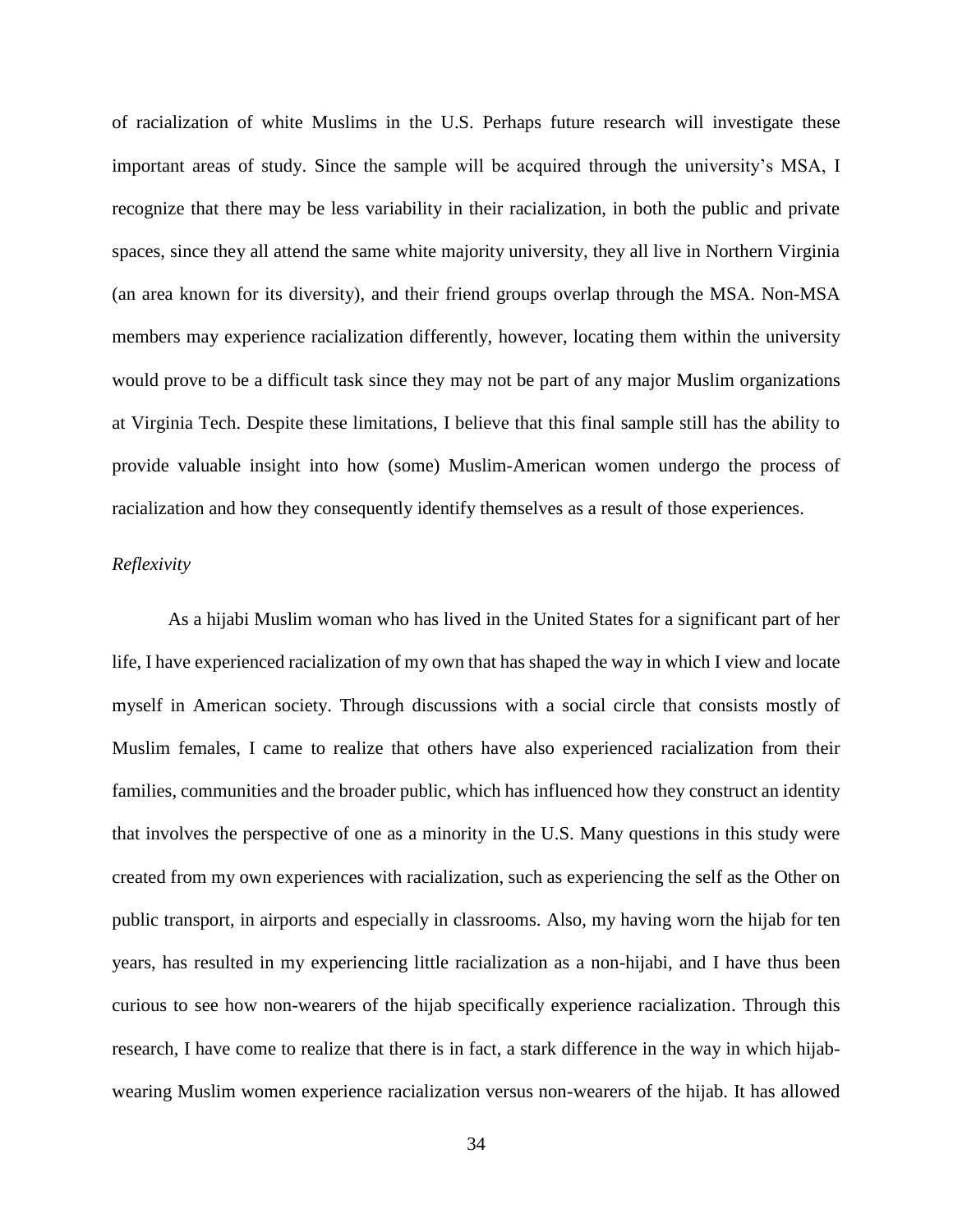me to recognize that both the outwardly visible and 'invisible' Muslim-American woman do experience racialization, albeit in different forms, and in different spaces.

As a woman, my gender allows me access to a group of individuals who would not be as comfortable with a male interviewer as they would be with a female. Also, my membership in the MSA means that I am well acquainted with most of the female members, and while this acquaintanceship was somewhat advantageous in acquiring participants, it also increases the likelihood of bias within the project. Using my insider status as a Muslim and as a Pakistani, I hoped to be able to relate to my participants, as well as understand the lingo and concepts that they use, resulting in a richer interaction between myself and them. However, by taking for granted the fact that I understand much of the everyday lingo that these women use, I am more likely to make assumptions on behalf of my participants compared to someone who does not share aspects of their identity and experience with the subjects. Similarly, my participants also assume that I relate to their experiences and understand their positionality, so that may have had an effect on the interaction as well. However, with this in mind, I made a conscious effort to ask them to elaborate whenever I felt they were assuming things on my behalf. Despite these assumptions, I do believe that my insider status and some of my shared experiences have provided me the insight needed to understand the nuances within the experiences and responses of my participants. My interactions with them over the course of a year and a half as a member of the MSA has also allowed me to understand the culture and the context in which these women experience racialization, particularly in certain spaces, such as the university campus, the religious community of the MSA and their lives as Muslims in Blacksburg. I did however, keep separate my own experiences from theirs during the interview process, as well as during transcription and analysis in order to prevent researcher bias. As such, I want this project to be about understanding how these women are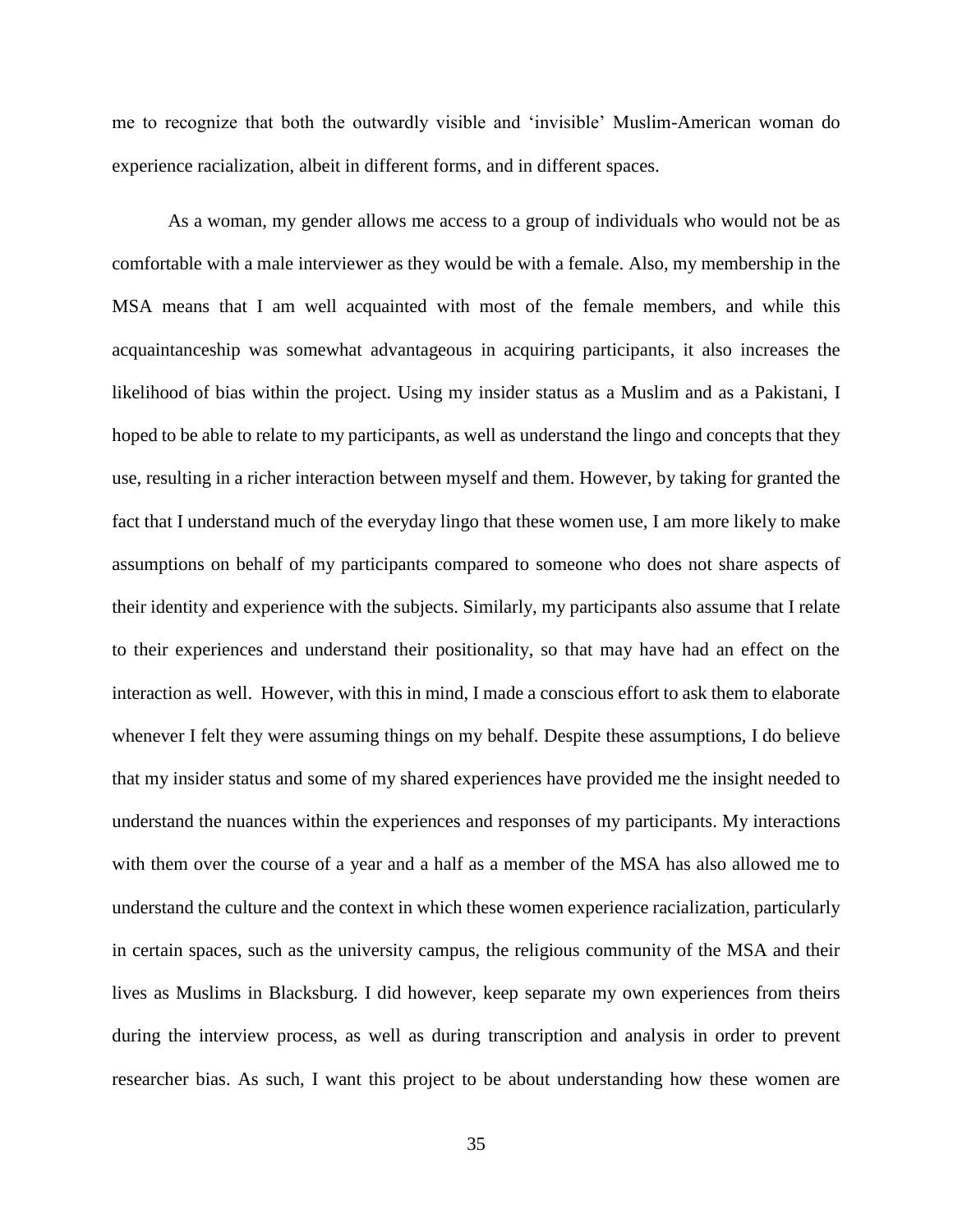racialized in certain spaces, how it is possible for them to learn to identify as the Other in the United States, and how they have learnt to cope and resist their racialization in order to negotiate with their positionality as racialized beings in America.

#### *The Participants*

All participants are female, over the age of 18, and self-identify as Muslim-American. Four participants are of Pakistani origin, while two are of Sudanese origin. All participants identified as being first generation immigrants, who have spent over a decade of their lives in the United States. Of these participants, three wore the hijab (two of Pakistani origin and one of Sudanese origin) and three did not wear the hijab (two of Pakistani origin and one of Sudanese origin). None of the participants were married.

- 1. Hira: As a Pakistani-American woman studying as a Liberal Arts major, Hira has lived in the United States for over 15 years, and moved to Virginia in the year 2001. She aspires to work as a physical therapist, and is diligent in staying fit and healthy, as she regularly goes to the gym. She is a relatively active member of the MSA, and attends MUGS meetings almost every week during the semester. Her social groups are diverse in characteristics, as she has friends who are Muslim, non-Muslim, white, African-American and Pakistani. Hira is of a tall, athletic build and has a rich brown skin tone. She chooses not wear the hijab, and dresses relatively modestly, by wearing half and quarter sleeved shirts, and occasionally wears knee length shorts when doing sports activities. She has curly hair which tends to be uncharacteristically Pakistani, and she is often mistaken for being Indian.
- 2. Jenny: Is a woman with a strong sense of Pakistani identity who has lived in the United States for almost her entire life, as her parents moved to Virginia when she was only ten months old. She majors in computer science and plans on working in the technical field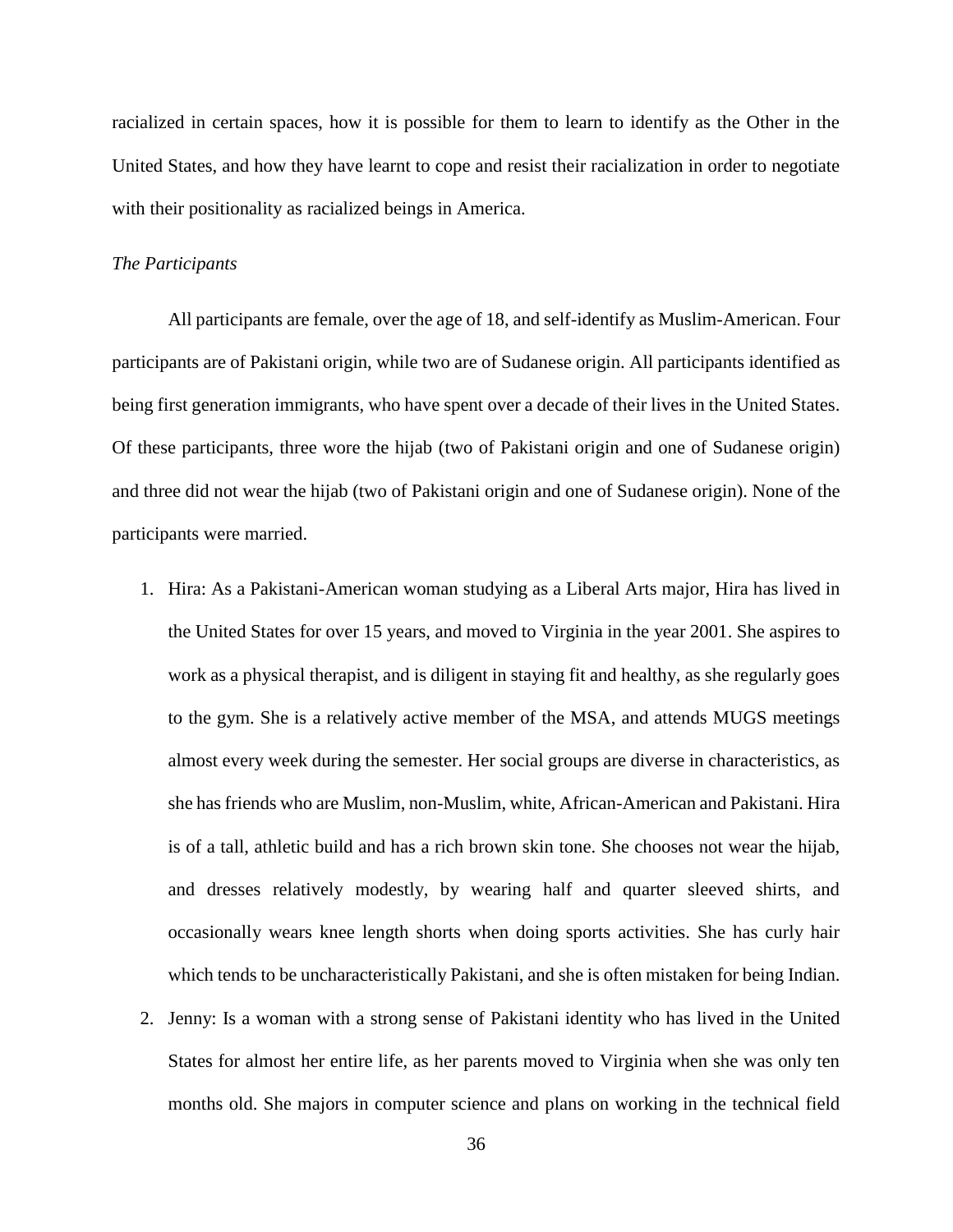after she graduates. Jenny is an active member of MSA, and identifies closely with its members, as they are her primary social group. She started wearing the hijab when in high school, of her own volition, and dresses very modestly with long sleeved shirts, cardigans and jeans. She is relatively fair skinned and is often mistaken for being Arab.

- 3. Leslie: A Sudanese-born woman, who immigrated with her family to the US in 2001. She is a business major and aspires to work in the corporate world after graduating. Leslie identifies as Black and Sudanese-American, and holds strongly to her Sudanese identity. She has a rich black skin tone, and kinky black hair. She is not an active member of the MSA although she occasionally attends their events when her close Muslim friends invite her. Her social groups primarily involve African-Americans, Muslims, and white Catholics. She dresses relatively modestly by wearing jeans and half/quarter sleeved shirts, but she does not wear the hijab.
- 4. Mysha: As a Pakistani-American woman, Mysha was born in the United States, although she does identify closely with Pakistani culture. Mysha plans on working in the corporate world after graduating with a major in Business. She is an active member of the MSA and has served on the board as an officer during her sophomore year. Her social groups consist of mostly Muslims who she befriended through the MSA. She is also in regular contact with her high school friends who are white, Asian and African-American. While she does not wear the hijab, Mysha dresses modestly, wearing dresses, long sleeved tops, cardigans and jeans. She has brown-black hair and has typical Pakistani characteristics (slight build, Southeast Asian facial features, light brown skin tone).
- 5. Rachel: Rachel is a Sudanese-American woman majoring in biochemistry with hopes of working in public health or as a pharmacist in the future. She and her family immigrated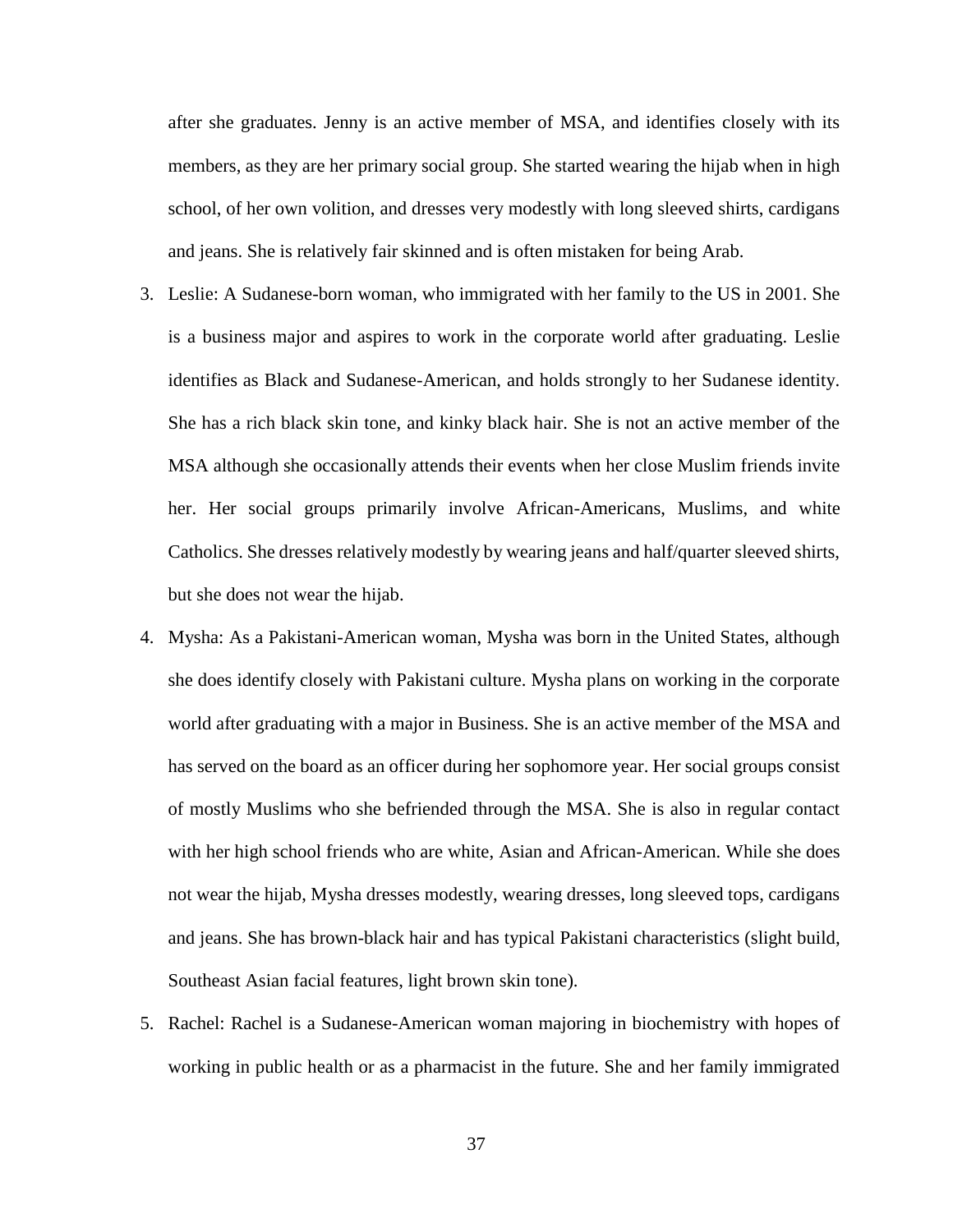to the US in 1999, first residing in New York, and then moving to Northern Virginia. She is an active member of the MSA and attends all of their events religiously. It is through the MSA that she found her close friends, all of whom were Muslim. She wears the hijab and dresses very modestly, wearing long sleeved shirts, dresses, and jeans. She has a rich black skin tone, with typical African facial characteristics.

6. Sophie: Sophie identifies as American and is of Southeast Asian/Pakistani origin. She identifies little with Pakistani culture, although she does relate to the Pakistani community and its values. Sophie majors in business and technology, and intends to work in the field of technology after graduation. She has served on the MSA board as an officer for two years, and is diligent in attending MSA events. Her social groups involve mostly Muslims, most of whom she met through the MSA. She wears the hijab and dresses very modestly, with long sleeved shirts, dresses and jeans. She has typical Pakistani facial features, and possesses a light brown skin tone.

Looking across these vignettes, we can see some commonalities and differences in the backgrounds and experiences of the participants. The next section articulates the analytic frames that help analyze and contextualize the accounts of participants.

## *The Three Frames*

1. The Hijabi vs. the Non-Hijabi

It is important to note that the participants in this study are all female, and are at varying levels of religiosity. And, while I recognize that racialization occurs differently for men and women, I find it particularly useful for the purpose of this research to limit the sample exclusively to women. The racialization of Muslims as a 'genderless mass' (Garner and Selod 2014) makes it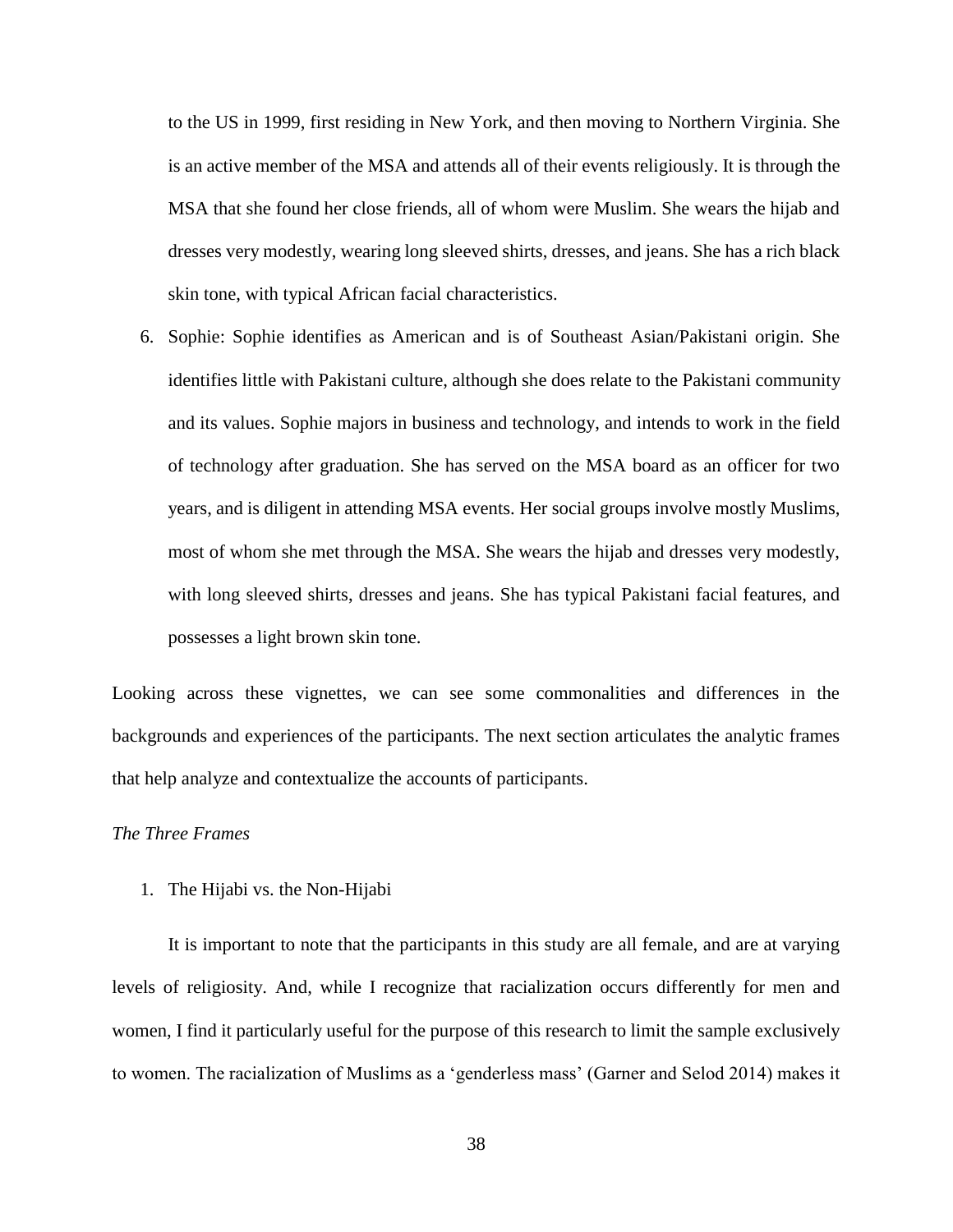particularly important to investigate the role of gender in the process of racialization. Religious signifiers tend to play an important part in how men and women experience racialization. For women, the hijab is perhaps the most visible signifier one can wear in order to identify as Muslim.

The hijab itself carries with it political, religious and social implications. The hijab has been banned in countries such as France and Turkey, on the basis of its threat to the nations' secularism. More recently in 2015, the burkini (an item of swimwear donned by Muslim women that covers their hair and entire bodies) was banned in several coastal cities in France, upon the basis of it being "beachwear ostentatiously showing a religious affiliation while France and places of religious significance are the target of terror attacks" (The Independent 2016). As such, the hijab represents a religious affiliation to Islam, and within the current sociopolitical context where Islam and its members are othered, those who portray such signifiers are othered as well. The hijab places wearers in a unique position whereby their interactions are shaped via people's perceptions and misconceptions, as a result of this signifier being highly politicized. However, this is not to say that non-wearers of the hijab do not experience racialization on the basis of that signifier. Rather, sometimes the lack of that signifier results in their racialization in certain spaces, as will be seen in this thesis.

As such, the racialization of Muslim women, particularly those who wear the hijab, is significantly different from the racialization of Muslim women who do not appear 'outwardly Muslim'. Therefore, in order to further investigate the role of the hijab as a religious signifier that affects experiences of racialization and racialized identity, I was fortunate enough to gain a sample of participants of whom three wore the hijab, and three did not. This has allowed me to make comparisons as to the impact of the hijab in their interactions, experiences and development of their worldviews.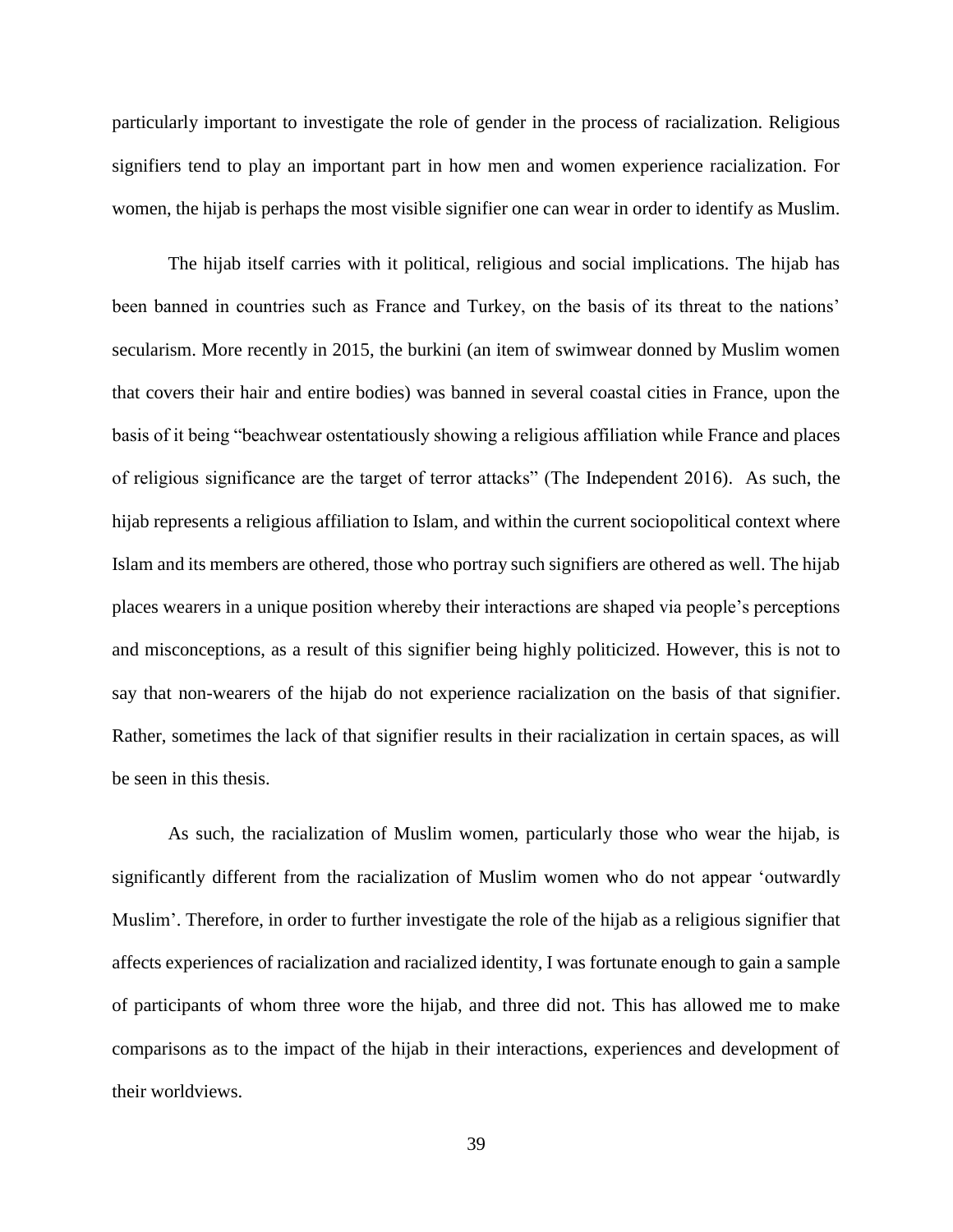### 2. Boundary Making: Internal vs. External

Boundary making is an essential part of the process of racialization. Identifying the other as someone who does not belong requires notions of boundary. Such boundaries can either be created internally, or imposed externally. For Muslim-American women, forming boundaries may be essential to create feelings of belonging, and it may also help in preventing their racialization by others. We can see this through the kinds of social groups they choose to be a part of. All participants in this study, except for Leslie, had other Muslims and Muslim-Americans as their primary social groups. When asked why they were close to their Muslim friends, participants reported that having friends with the same religious and cultural values as them, made it easier for them to live their lives as Muslim-Americans, and also protected them from being othered. Therefore, these participants are involved in internal boundary making, and doing so allows them to create a sense of belonging, while preventing them from being racialized within their primary social groups.

External boundary making occurs when boundaries defining an individual or a collective as the other, is imposed on an individual. This can occur in public and private spaces, through the actions of the general public, the family, religious communities, the media and other actors. External boundaries can be used by these actors to define the racialized subject as someone who cannot fit into the norm of society. The racialized subject can be considered as inherently unassimilable and the foreign other– one whose characteristics are radically different from the rest of society. These external boundaries can either keep the racialized subject *within* the confines of their boundary (as will be seen in the discussion of racialization by the family), or *outside* of the boundary that was created for them (racialization by the general public). For example, Mysha reported that her mother constantly reminds her of the fact that she is Muslim and Pakistani, and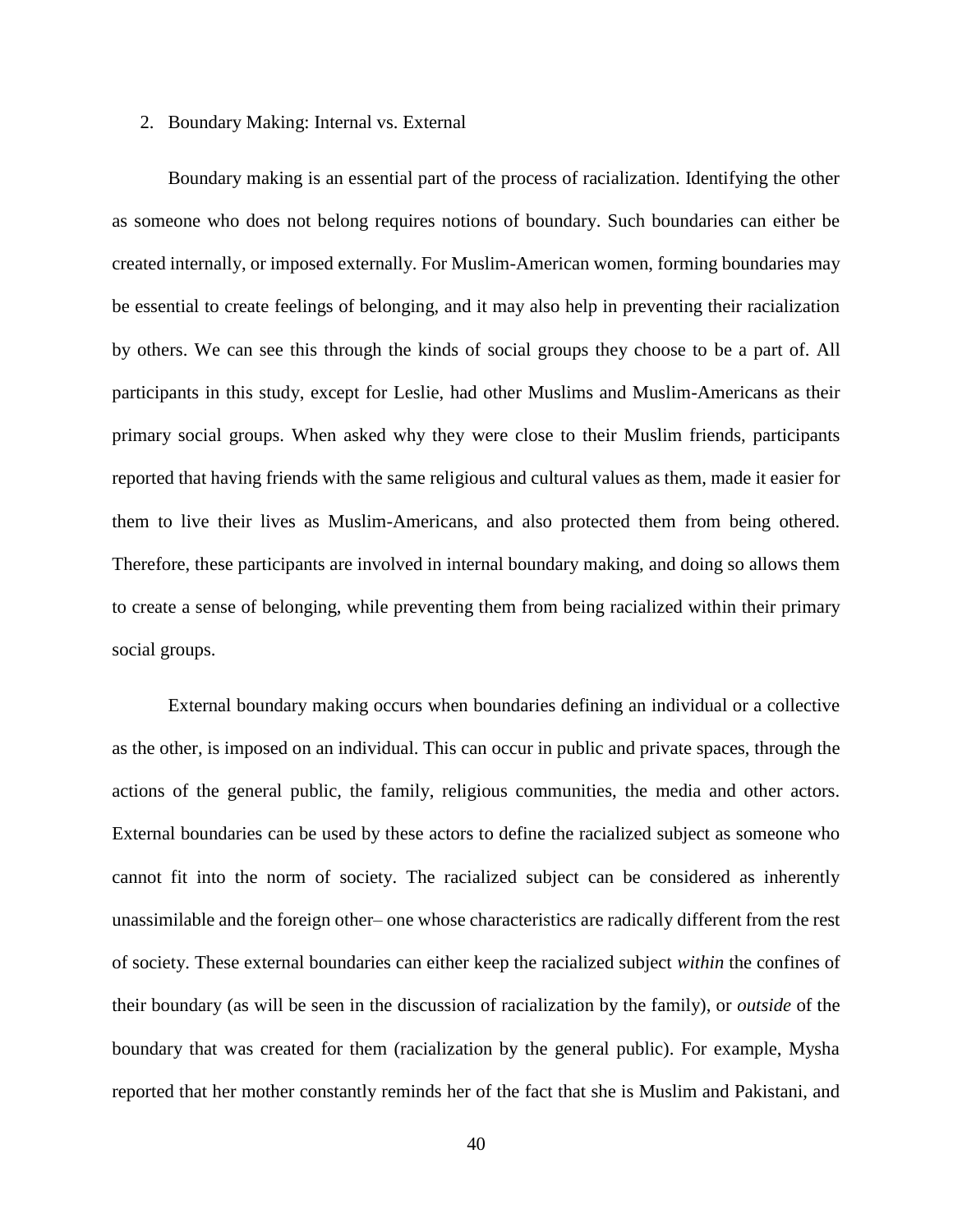prefers that she interacts with Pakistanis over Americans, since, for her mother "being American is almost synonymous with being non-Muslim". These external boundaries imposed by actors such as the family and the general public can help make sense of how these women are likely to develop racialized identities, since these identities involve boundary making that is both internal and external.

### 3. Identity: Individual vs. Collective

An individual's identity is shaped primarily by their interactions with the social world, as well as their social location within it. In the process of identity formation, boundaries are created internally and are imposed externally on the individual, allowing them to create a sense of self that is constantly in flux, and yet can provide them a sense of stability. Collective identity involves a shared sense of identity that is comprised of members' common interests and experiences, as well as interactions of that group with greater society. For the purpose of this thesis, collective identity will refer to the shared identity of "Muslims of America", although I recognize that there are multiple ways to identify as Muslim-American in a society such as the USA.

The key point here is that individual identity may be part of the collective identity, but it does not always have to. All participants in this study, except for Sophie, assert that as Muslims living in the United States they identify closely with the collective identity as Muslims of America, and felt that the experiences of the collective involved racialization, and resonated with their own experiences. Sophie, on the other hand, felt as if she had not been racialized to the extent to which the collective asserted it had, and instead, she felt that "Muslims play the part of victim way too often. I don't feel like there is too much hate towards Muslims in America". Such an understanding of the collective as not being racialized, was a result of her individual experience of not feeling as if she experienced racialization. The boundary between her individual identity and the collective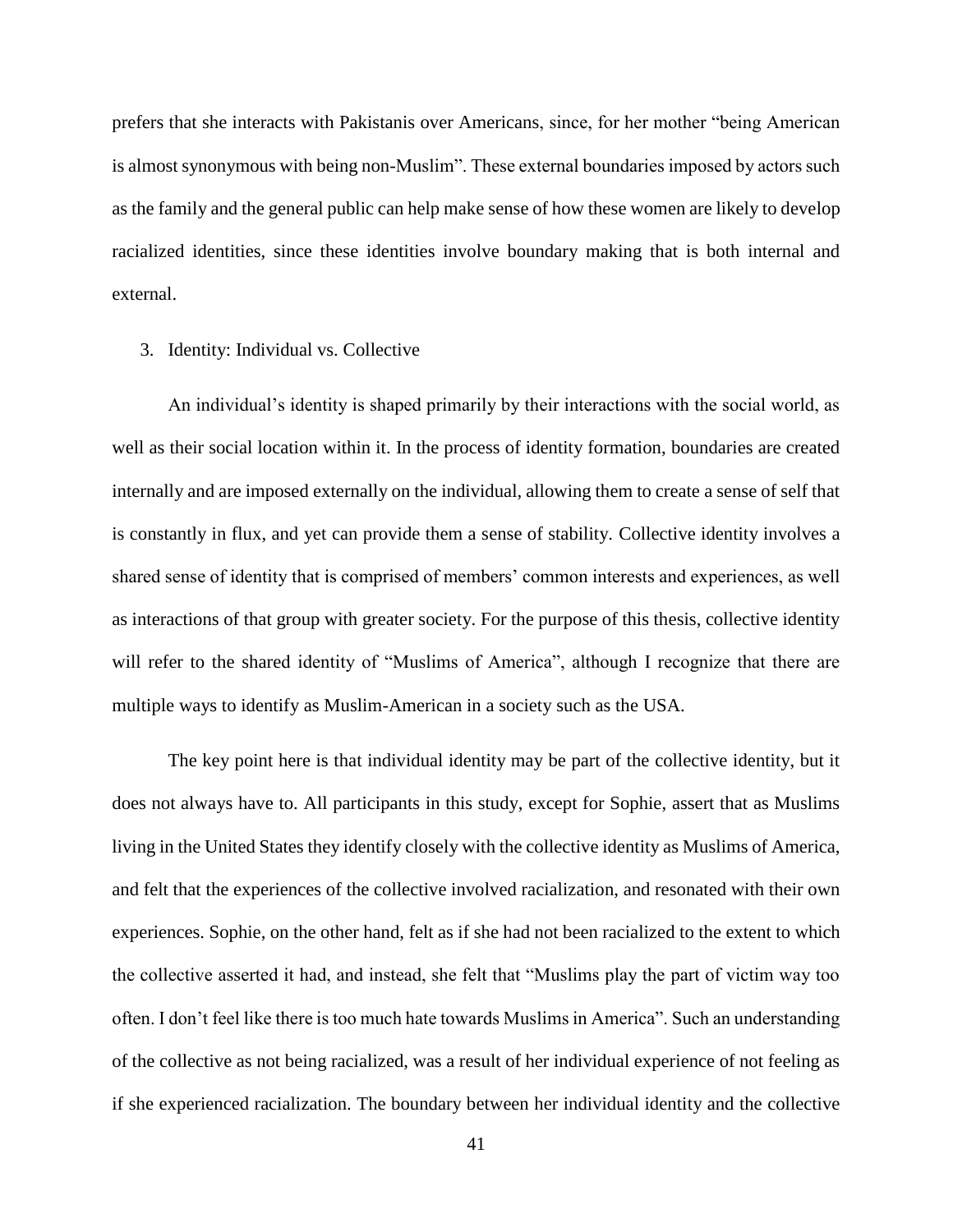identity is internal, since she creates the separation between identifying herself as a Muslim of America who is not a victim of racialization, and other Muslims of America who feel as if they have experienced racialization.

Using this frame helps us take into account the importance of participants' individual experiences and question whether they fit into the collective. Such a separation between the individual identity and collective identity also informs us of how these women understand themselves as part of larger society, or as part of a racialized population in the United States.

## **RESULTS**

This study has four key findings:

1. Racialization in Public and Private Spaces: Subjects did in fact, report experiencing racialization in public and private spaces by different actors. I found that within public spaces, subjects reported experiencing the most racialization in educational institutions and the media, and the least amount of racialization in neighborhoods. This was due to several reasons. Virginia Tech is a white majority university, surrounded by rural area with little diversity in race and religion. Also, as college students, these women have spent a significant amount of time on the university campus, have interacted with their classmates, professors and colleagues, and due to the increase in the targeting of Muslims in the political sphere, have also been exposed to discussions in classrooms involving Islam and Muslims. As such, they have been in an environment where they are susceptible to being racialized quite easily. These women have also had direct access to the media, and have therefore been able to keep up with political discussions in the 2016 election cycle that involved Muslims. Subjects reported less racialization in their neighborhoods, much to my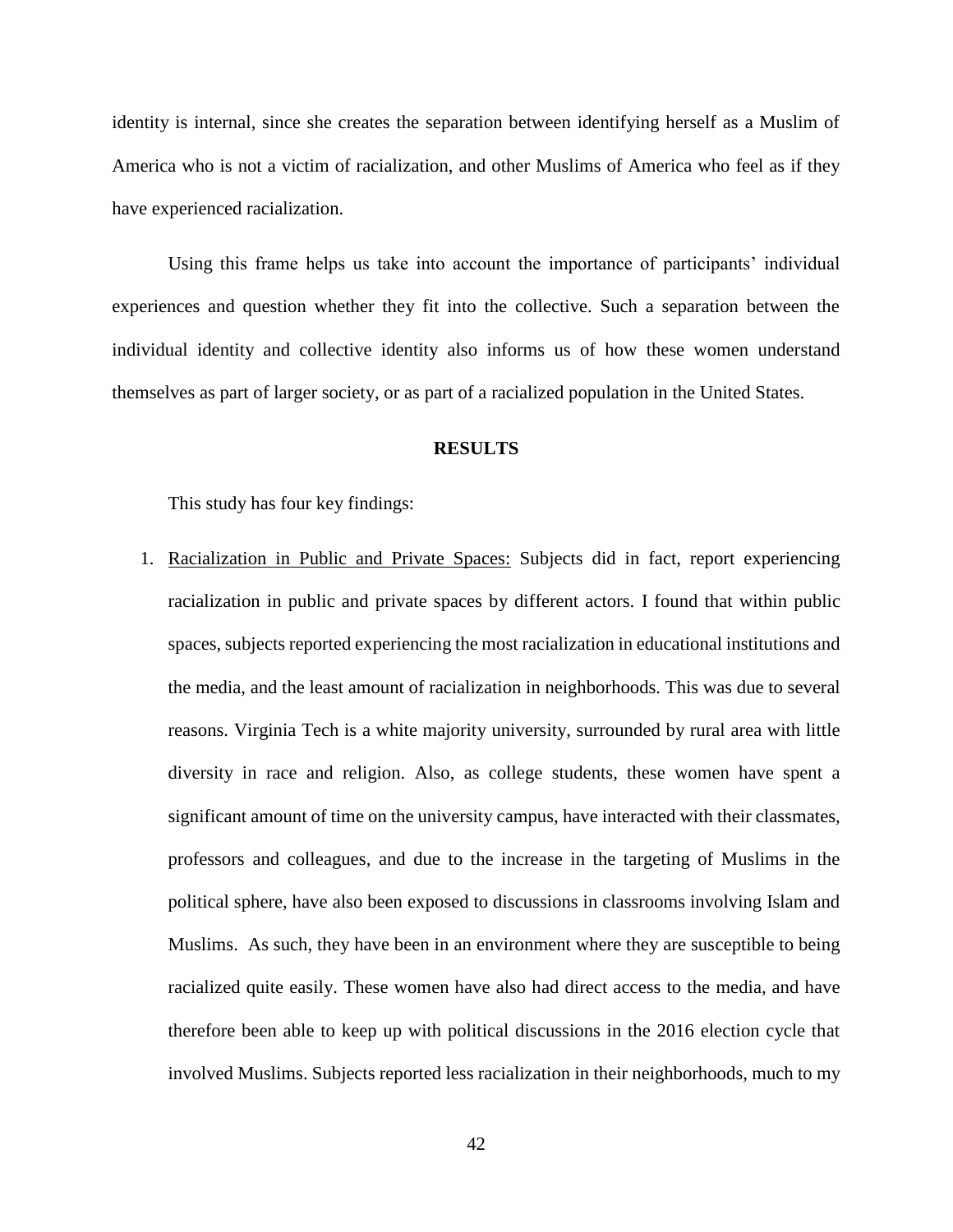surprise, but this is attributed mainly to the fact that the areas that they live in (which is situated in Northern Virginia) is very diverse in race, religion and culture.

In private spaces, subjects report experiencing the most racialization from their religious communities (the MSA in particular) and the least racialization from their peers. Religious communities such as the MSA can be spaces where individuals who are not deemed to be religious enough, or are perceived as not practicing Muslims, are discriminated against. It is here, where, as Mysha notes, one is "just a minority within a minority." Instead of the MSA providing a sense of belonging for its members, it can act as a racializing force that others particular individuals. On the other hand, the social groups that the subjects are a part of, and choose to be a part of, provide spaces where these women feel included and feel as if they belong. It is in this space where subjects are rarely othered on the basis of their being Muslim, being brown/black, being female, etc.

2. Impact of Religious Signifiers: The experiences of the subjects with racialization also demonstrate the importance of religious signifiers. Since the hijab is an overt religious signifier that women display, it is not very surprising that subjects who wear the hijab experience a different kind of racialization compared to subjects who do not wear the hijab. Hijabi participants are often assumed to be foreign, and are also questioned about their hijab, as well as their religion and its tenets. Non-hijabis still experience othering, sometimes on the basis of their being Muslim (especially when they made it blatantly obvious to others), and at other times, on the basis of their not being seen as practicing Muslims due to the fact that they did not display any religious signifiers. The impact of religious signifiers also varies according to the different spaces in which subjects find themselves in– as will be elaborated in this thesis.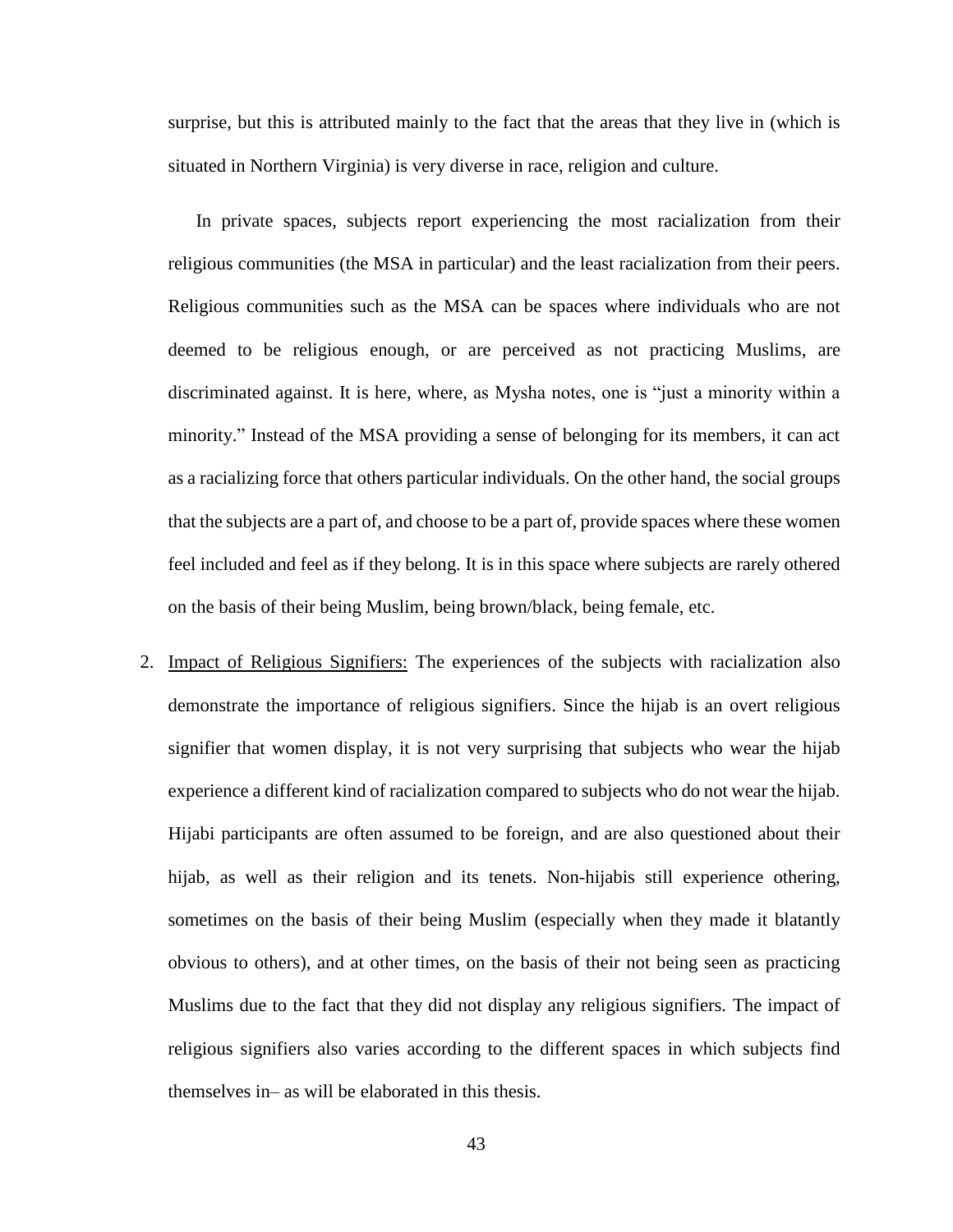- 3. Racialized Identity: This study also finds that as a result of their cumulative experiences with racialization, subjects possess a sense of themselves as the Other in these different spaces. Their identity as the Other is created internally through self-policing, and is also imposed externally by agents of racialization. That is to say, that through their experiences and interactions with others, the subjects come to realize that they are different (i.e. the internal sense of the Other), and that others also view them as different (i.e. externally imposed sense of the Other). Participants' racialized sense of self changes according to the different spaces that they occupy, since some spaces racialize them on the basis of different aspects of their identity. We see this through Mysha's example of being racialized by her religious community on the basis of her being perceived as not-Muslim-enough, while, when with family, Mysha's being Muslim is brought to the forefront, and is the basis upon which her mother creates the divide between Muslims and Americans. As such, participants' racialized identities vary according to the spaces in which they interact with others, and, as a result, their identities are constantly in flux.
- 4. Resistance to their Racialization: This study indicates that subjects employ several strategies to resist and cope with their racialization. Most participants indicate feeling the need to correct people's misconceptions, often by making it obvious to others that they are Muslim (if they did not wear religious signifiers). Or they attempt to combat people's stereotypes about Muslims, and Muslim women in particular by introducing facts about themselves that are not considered typical of Muslim women. Other examples include participants such as Sophie and Mysha resisting through asserting that they belong in the United States as Muslims, *and* as Americans, through either emphasizing their hyphenated Muslim-American identities, or through simply asserting their American identities. While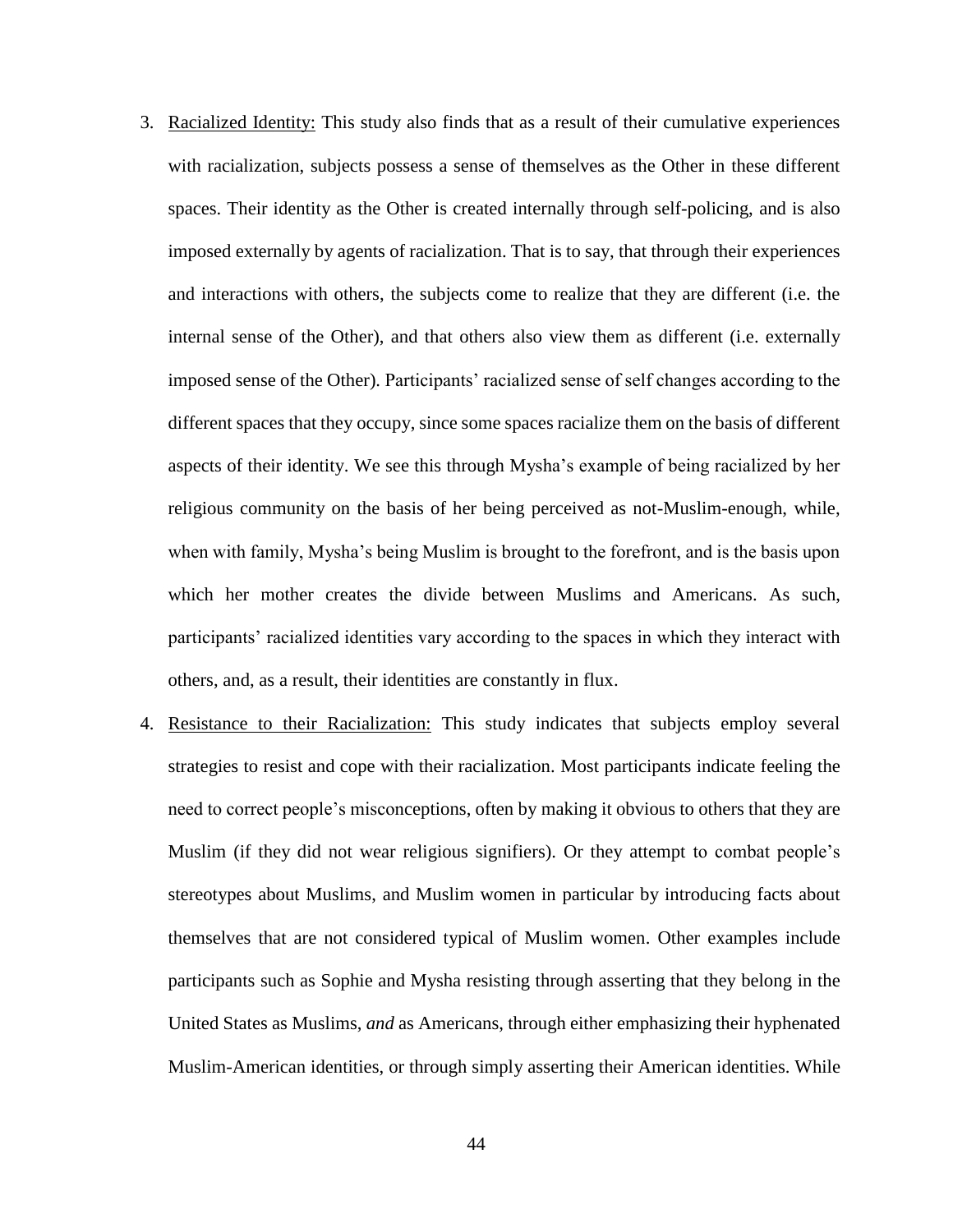some strategies involve resistance, other strategies involve methods of coping in order to prevent future racialization. This is best seen through the act of smiling, as Sophie notes: "the one thing I really try to do, is that I try to make eye contact with anyone…I smile. They need to know that I am a nice person". These strategies are important in understanding how Muslim-American women, like the individuals in this study, have learnt to resist and cope with their racialization in order to prevent being racialized in the future, as well as decrease the feeling of *being* the Other in that particular space.

# **FINDINGS**

In order to understand how the participants experience racialization, it is important to first understand how they experience and understand the concept of race. Participants view race in two ways, through phenotypical characteristics, and religion. During interviews with the Pakistani-American participants, skin tone and religion would overlap in our discussions of race. For Hira, race as "being brown and being Muslim" played an important part in her upbringing during her early years in the United States. She states that her "skin tone…wasn't like most of the other kids I went to school with. They all had different upbringings than I did (morally and religiously)." Therefore, for her, race is phenotypical as well as religious, in the way it is involved in her everyday experiences. Consequently, race continues to have importance in how she identifies herself in the present day:

> "H: It allows you to see things differently, I mean, I may not be black or anything, but I see that they have different issues than we do.

I: 'We' being?"

H: We being Muslim, brown, Americans".

Race also plays an important part in Sophie's understanding of her position as a racialized Muslim woman in the U.S. When asked about race's importance in her life, Sophie mentions an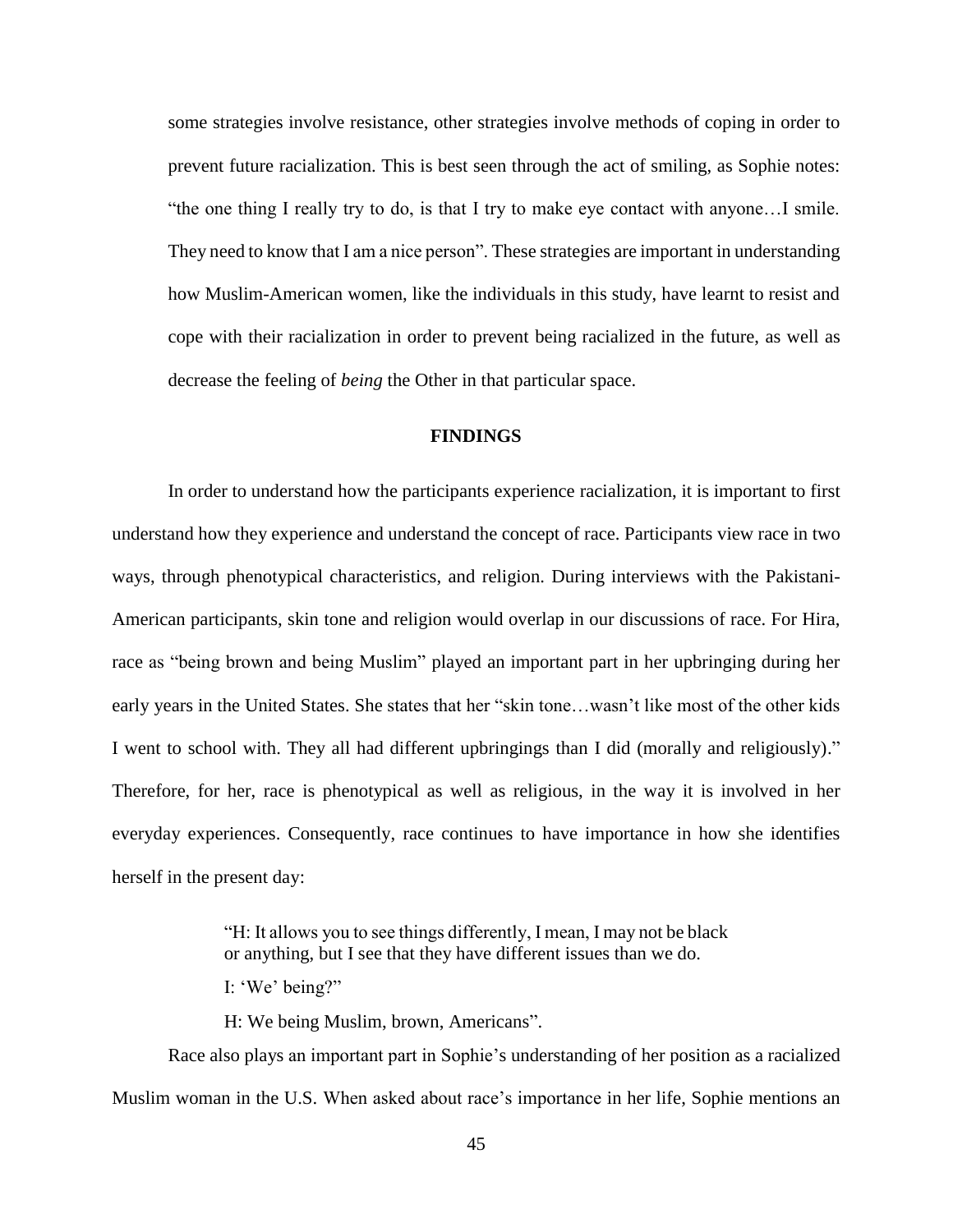event during elementary school when, after the tragedy of 9/11, one of her friends refused to come over to her house because she was Muslim. And then again, when asked about how race as a concept became apparent to her, Sophie mentions both skin tone and religion: "it was just me and another Muslim girl…I remember there was one black kid, and then I was Asian…it was mostly white people (in school)." Race as a concept, becomes interpreted by these Pakistani-American participants as being phenotypical and religious. They repeatedly mention skin color and religious affiliation when discussing race as an aspect of their lives. Their experiences with race involve their interactions with others, during which their 'brownness' and their association to Islam come to the forefront of defining who they are. This is regardless of whether they wear religious signifiers or not. All Pakistani-American participants in this study view race as an overlap of being Muslim and being brown.

For the Sudanese participants, however, race was seen as more phenotypical than religious. Leslie makes it quite obvious during her interview that race means skin color rather than religion. She notes: "First time I actually paid attention that I was black/African American was when I was filling out college applications… (before then), I was blind to color, race, to everything." In further discussions of race, she discusses her darker skin tone in comparison to her sisters, her membership in the African Student's Association on campus, her activism in Black Lives Matter, and her black skin tone as the key aspect that identifies her as the Other: "I think I am just seen as a foreigner. To them, I am just the other. I am just the black." It is important to note that for Leslie, the lack of religious signifiers does contribute to the emphasis she places on skin tone rather than religion. As a result of not displaying religious signifiers, she is able to detach herself from her Muslim identity and blend in as just black American/Sudanese-American/African-American. For Rachel, importance is given to skin tone over religion as well, albeit her experience is different from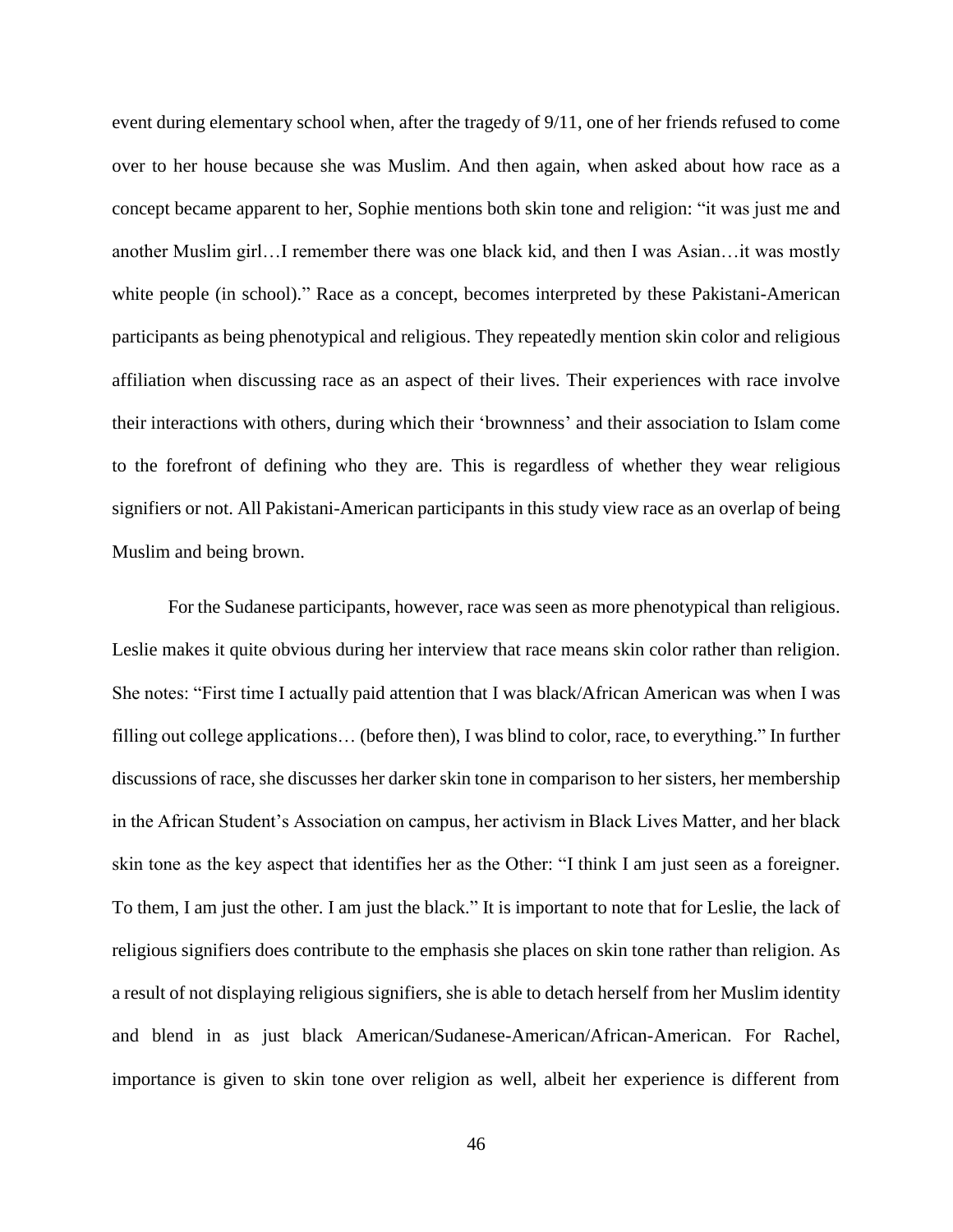Leslie's in that she does wear the hijab. In her experience, race is based on her dark skin tone, and on being visibly African-American: "Being African-American, people are like…you are definitely African-American. But throw the scarf in there, and it changes everything, and confuses them." By involving the hijab, her race as African-American becomes questionable, when people assume she is a foreigner and ask her where she is from: "My boss actually asked me where I was from…it was just so out of the blue, and I'm like… NOVA (Northern Virginia). And he's like 'no, no, no'…and I can see he is fumbling for words, and he means ethnicity. So, I tell him I am Sudanese." So, while race in Rachel's experience most directly involves skin tone, it also involves assumptions of foreignness on the basis of religious signifiers.

Another reason for why the Sudanese-American participants experience and understand race differently than the Pakistani-American participants is due to their location as black Muslims within the Muslim community. Despite the fact that black Muslims make up nearly a quarter of American Muslims (PEW 2011), they are often excluded from mosques that are South Asian and Arab Muslim dominated (Al-Jazeera 2015). In fact, both Rachel and Leslie report experiencing some sort of discrimination within religious communities to which they belong, based on their being Sudanese-American Muslims. In such spaces (where it is a given that you are Muslim), race becomes understood as phenotypical– where, for both Sudanese-American participants, race comes to mean skin tone rather than religious affiliation. This is primarily where the understanding of race between the Pakistani-American and Sudanese-American participants differs.

Understanding the concept of race as it unfolds in the everyday experiences of the participants not only demonstrates that race can involve religion, but it also demonstrates that race works differently in different spaces for specific individuals.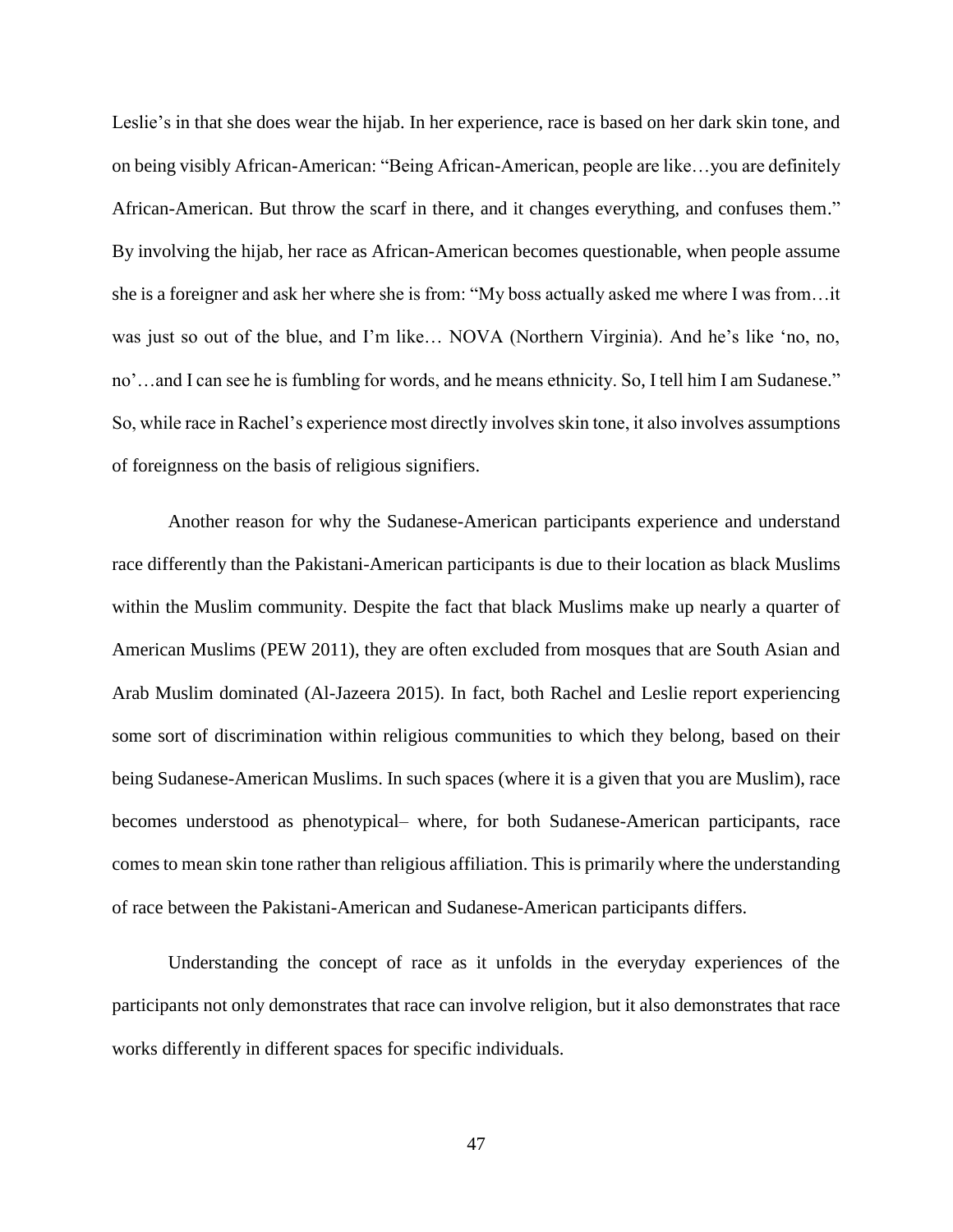## **Public Spaces**

As detailed in the literature review, Muslims experience a great deal of racialization in public spaces, which typically tend to include educational institutions, restaurants, shopping areas, airports, etc. Due to the limited sample size of this project and due to significant time restraints, this project will not cover the racialization that occurs in all the aforementioned public spaces. Rather, this section on public spaces will include areas where the participants report experiencing the most racialization.

### *Media*

Media in its many forms, acts as a primary agent of socialization through which certain ideologies are perpetuated, influencing and transforming an individual's perspective and worldview. It strategically recreates realities of race, ethnicity, gender, etc. by modifying and controlling all information that participants receive. As such, the media serves "as a system of racialization" that has "historically been used to perpetuate the dominant culture's perspective and create a public forum that defines and shapes ideas concerning race and ethnicity" (Littlefield 2008:677). This would also be applicable in understanding the media as a tool of racialization that targets Muslims. Indeed, the participants in this study made several claims of the media racializing Muslims, and Muslim *women* in particular. This study identifies two ways in which media racializes participants. The first is racialization *by* the media, which entails how messages portrayed by the media shapes the perceptions of the American public, thus resulting in a transfer of racialization, based on the ideas perpetuated by media platforms. The second is racialization *in*  media, which involves the representations of Muslims in these various media platforms. Participants are affected by the messages disseminated through media platforms. While these two forms of racialization occur separately, they are also intertwined in their effects on the participants.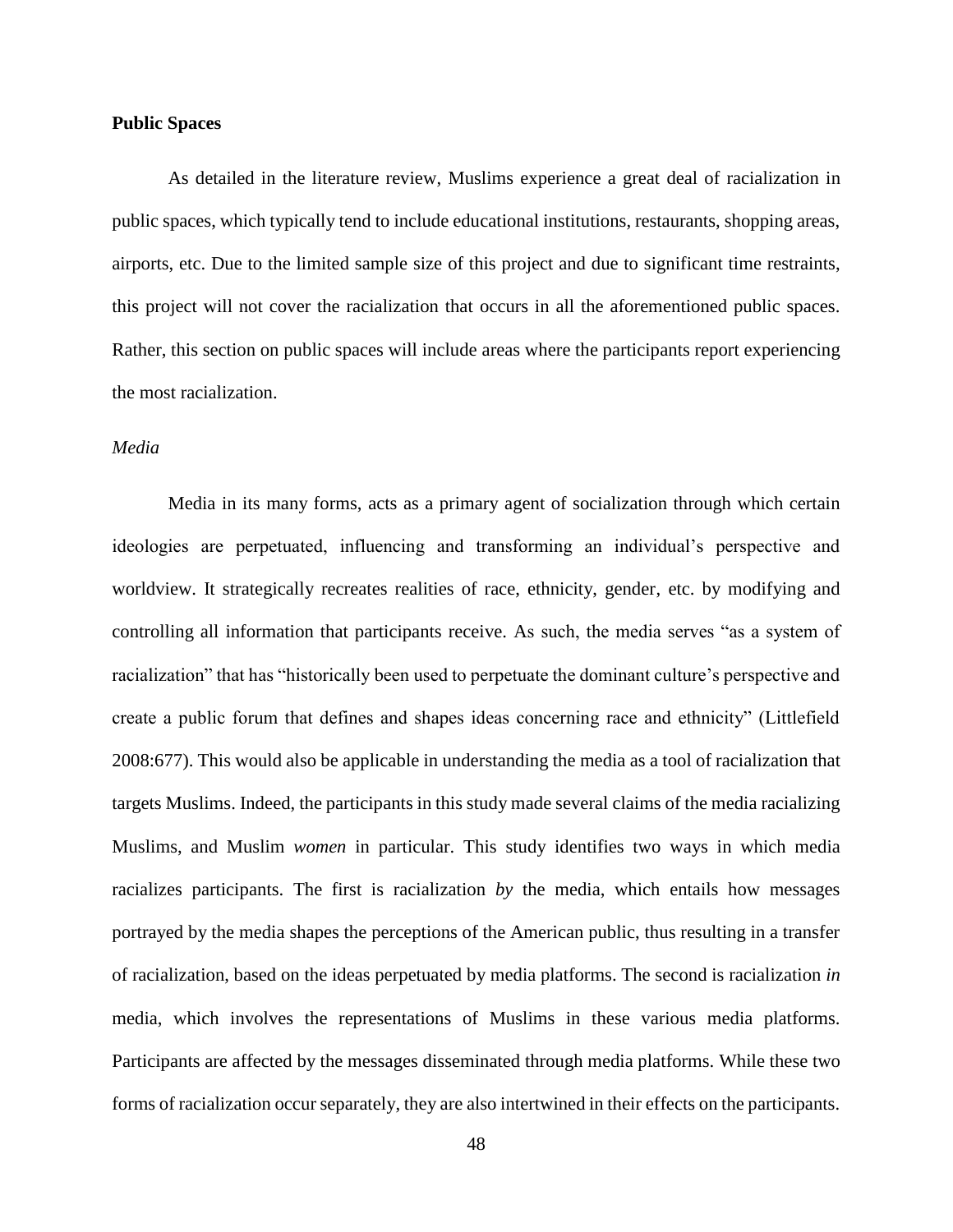Before we can begin to understand how the Muslim-American women in this study feel racialized *by* the media, we need to understand how these women view female Muslims as racialized *in* the media. Additionally, it is important to understand whether these women view themselves, and their identities as Muslim-Americans, as part of the collective identity of Muslims of America, particularly when it comes to the media's role in their otherization.

According to the participants, Muslim women tend to be portrayed in the media both positively and negatively. In both kinds of presentations, the focus remains on the appearance of Muslim women, with special attention paid to her wearing religious signifiers and the meanings that are associated with the hijab/abaya/dupatta, etc. Participants are keen to notice that the hijab is the singular aspect of the Muslim woman upon which positive or negative representations are determined in the media. Hira notes that the news media in particular "shows images of women in hijabs and niqabs, in places where they are oppressed." This erroneously generalizes the oppression of Muslim women in specific countries, to that of an entire race. Similarly, Rachel states that the media uses these images to advocate for particular agendas, and creates a rhetoric that perpetuates the notion of "we need to save them, kind of campaign." We can see the evidence of such biased representations, which have dominated political news coverage since 2001, when images of burka-clad Afghan women were used to justify military intervention in Afghanistan. The representation of "women of Afghanistan as gendered slaves in need of saving by the west" creates a biased representation of Muslim women that is continually perpetrated throughout media forms (Ayotte and Husain 20015:120). These ideas and images still persist today, and portray Muslim women as cultural and (in some cases) security threats to the western populous: "The hijab has become a semantically charged symbol of a religion that is seen to undermine western norms and values, and threatens western cultural identity and security" (Hebbani and Wills 2012:88).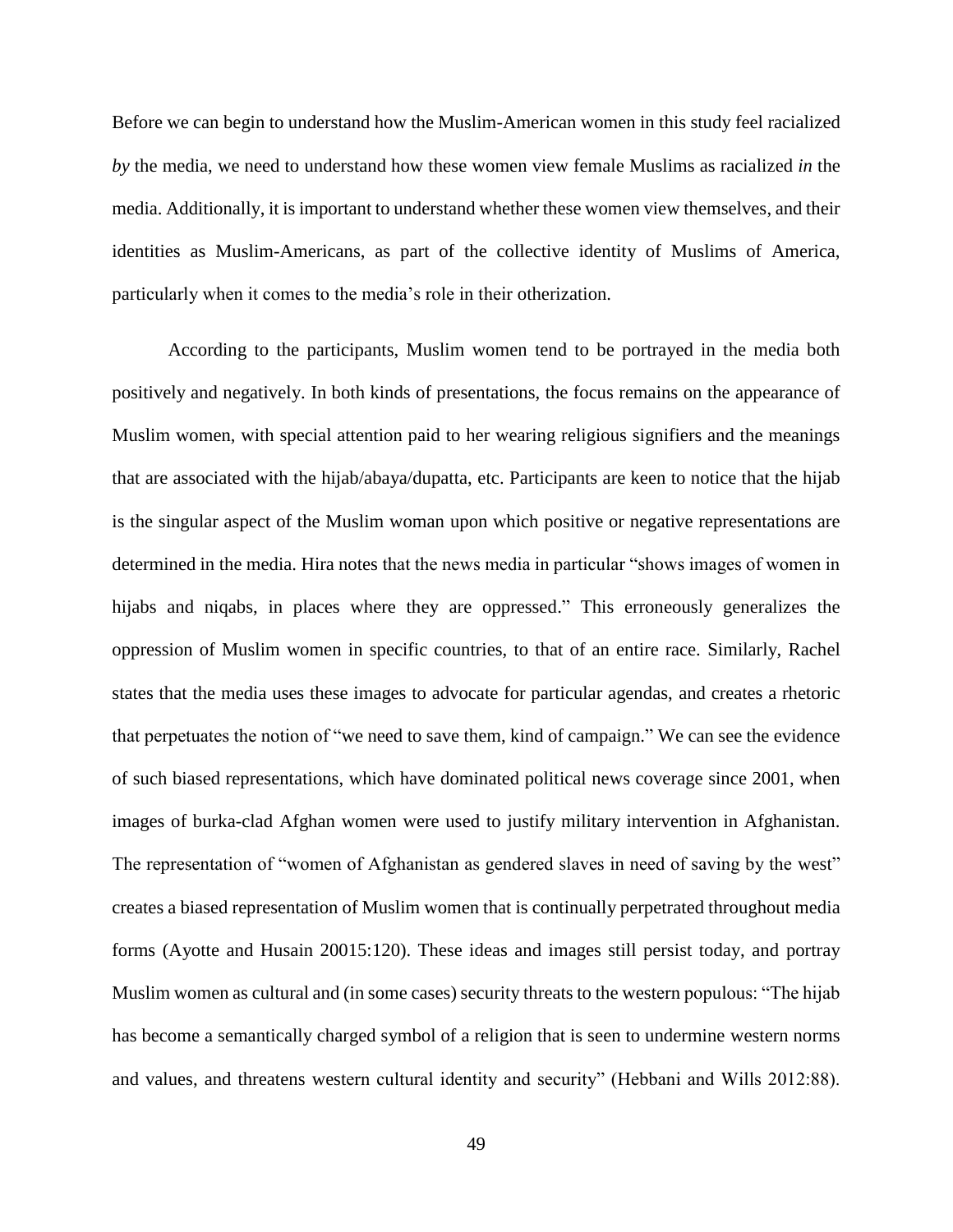These ideas not only shape the way in which the American public understands and perceives Muslim women, but can also identify them as the Other– as inherently un-American.

According to this study, the two most commonly reported negative representations of Muslim women in the media involved their portrayal as either oppressed, or as submissive to men. When questioned about how the media portrayed Muslim women, participants unanimously reply "oppressed." When further questioned, the participants could not give specific examples in the media where Muslim women are portrayed as oppressed, however, they summed up how they felt the media presented Muslim women. For Hira, the media "focuses on what they are wearing, on their opportunities and what they aren't allowed to do." Leslie views the media as reinforcing the "idea that she is being forced to represent…a certain perception…i.e. the fact that she is wearing the hijab not out of her choice, but because someone made her." Mysha notes that within the current political climate, being a minority is generally not presented in a good light. She elaborates by saying that Muslim women (and those who wear the hijab in particular) are portrayed as: "Oppressed. Because again, the hijab is that collective representation of Islam." The media nitpicks on "the way they (Muslim women) are dressed, or how they are treated by the opposite gender." Therefore, not only does the media present the hijab as in tandem with powerlessness, but it also cements the idea that hijabi Muslim women are backward, and incapable of progress. Despite the fact that some of the respondents do not wear the hijab, they still identify with the collective identity of the racialized (hijabi) Muslim-American females, since they are indirectly affected by the racialization of their hijabi fellow Muslims. Leslie notes:

> "my mom and sisters wear the hijab. My friends wear the hijab. I have an understanding of the hijab. College is not easy for anyone, and it's even more tough for someone to carry the burden of being a student and being on top of their academics, and being marginalized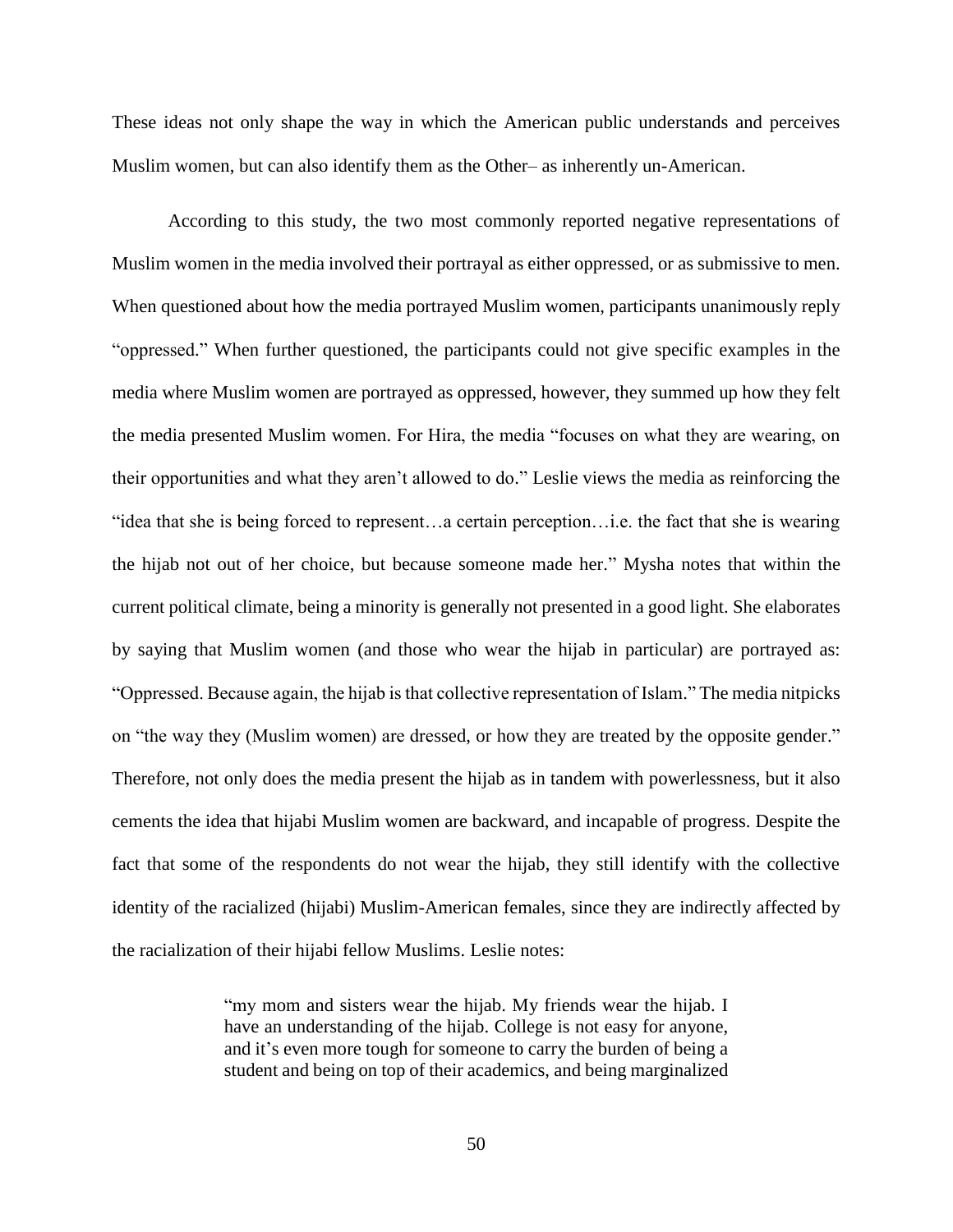and oppressed, alienated. It's hard for them to be associated with being a terrorist, and a threat. In reality that's not what it is."

Hence, Leslie (along with other non-hijabi and hijabi participants) identifies closely with her the collective racialized Muslim-American hijabi identity.

In another instance of negative representation in the media, Mysha keenly notes that even when a hijabi Muslim woman is depicted as successful, her religious association to Islam is highly emphasized: "this is a successful Muslim woman. Not that this is a successful woman…It's because she is a *Muslim* woman." The representation of the Muslim hijabi as a successful woman who is no longer "under the thumb of men" (Sophie) is usually shown to be an exception, and a non-normative character, despite the fact that such successful women are actually very common, (as will be demonstrated in the positive representations).

Positive and negative representations of Muslim women also vary on the type of media that is used to portray them. For example, Hira's view is that "the news media is very negative on Muslim women", whereas on "the entertainment side, we are getting better". This is true in that there has been an increase in the representation of Muslim women in social media, advertisements, entertainment news, etc. Both Hira and Rachel mention Noor Tagouri, a 23-year-old Muslim-American, who was featured in an article in *Playboy* magazine in 2016. Her interview with *Playboy* portrayed her as "a badass activist with a passion for demanding change and asking the right questions," particularly when it comes to Muslim women and women's rights (Huffington Post 2016). Such an opportunity allowed a hijabi Muslim woman to gain some visibility in entertainment media, at a time when Muslim women (and women's rights) were part of politicized conversations during the election cycle of 2016. Hira also mentions *Glamour* magazine, where Nura Afia, beauty blogger and Muslim-American, became *CoverGirl*'s new brand ambassador, and was featured on several magazine covers. Particularly due to YouTube and Instagram, Muslim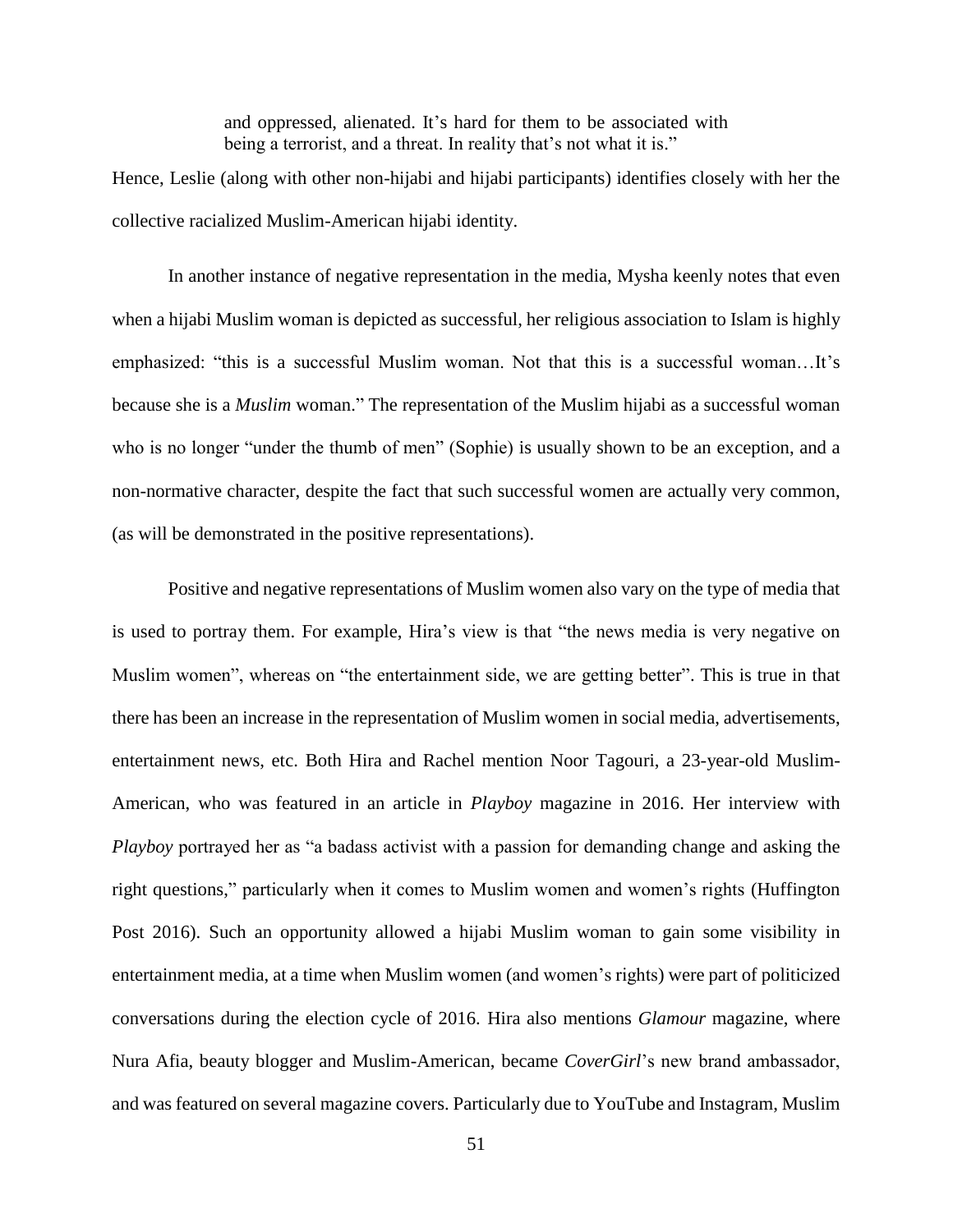women are becoming increasingly visible in the makeup and fashion industry, as beauty bloggers/vloggers, fashion bloggers, business owners, and models. More recently, *H*&*M* featured Mariah Idrissi, a hijabi Muslim woman born and raised in London, in a video designed to encourage consumers to recycle their clothes (CNN 2016). Rachel mentions Idrissi's spread-cover in particular, to emphasize how Muslim women are now being viewed positively in the media. She also mentions the importance of being able to see hijabi and non-hijabi Muslim Olympic athletes, who are able to "represent themselves and their own countries" to show the world that they are strong and are not oppressed as the world has made them out to be. She attributes this to the media finally portraying Islam's ability to "be adapted to any time, any point in history. That is the beauty of it." By demonstrating Islam's capacity to be modernized and westernized, particularly through positive portrayals of Muslim women, media can play a significant role in legitimizing the claim of Muslim-Americans to their American identity, while deemphasizing the notion that Islam and the west are incompatible.

The participants are very clear on how the racialization of Muslim women *in* the media impacts them in their daily lives. They believe that the media acts as a primary source from which the American public receives most of its information regarding Muslims. As such, participants feel that the American public is largely influenced by negative portrayals of Muslim women in the media. Hira believes that the American public views a majority of Muslim women as voiceless, while other participants feel the portrayal of Muslim women as 'oppressed' continues to strongly resonate in people's minds. These perceptions transfer from the media to the general public, affecting the way in which Muslim-American women, such as the participants in this study, are perceived as part of, or not as part of U.S. society. Jenny, Mysha and Sophie all feel that the lack of interaction of the American public with Muslim-Americans results in the media having a greater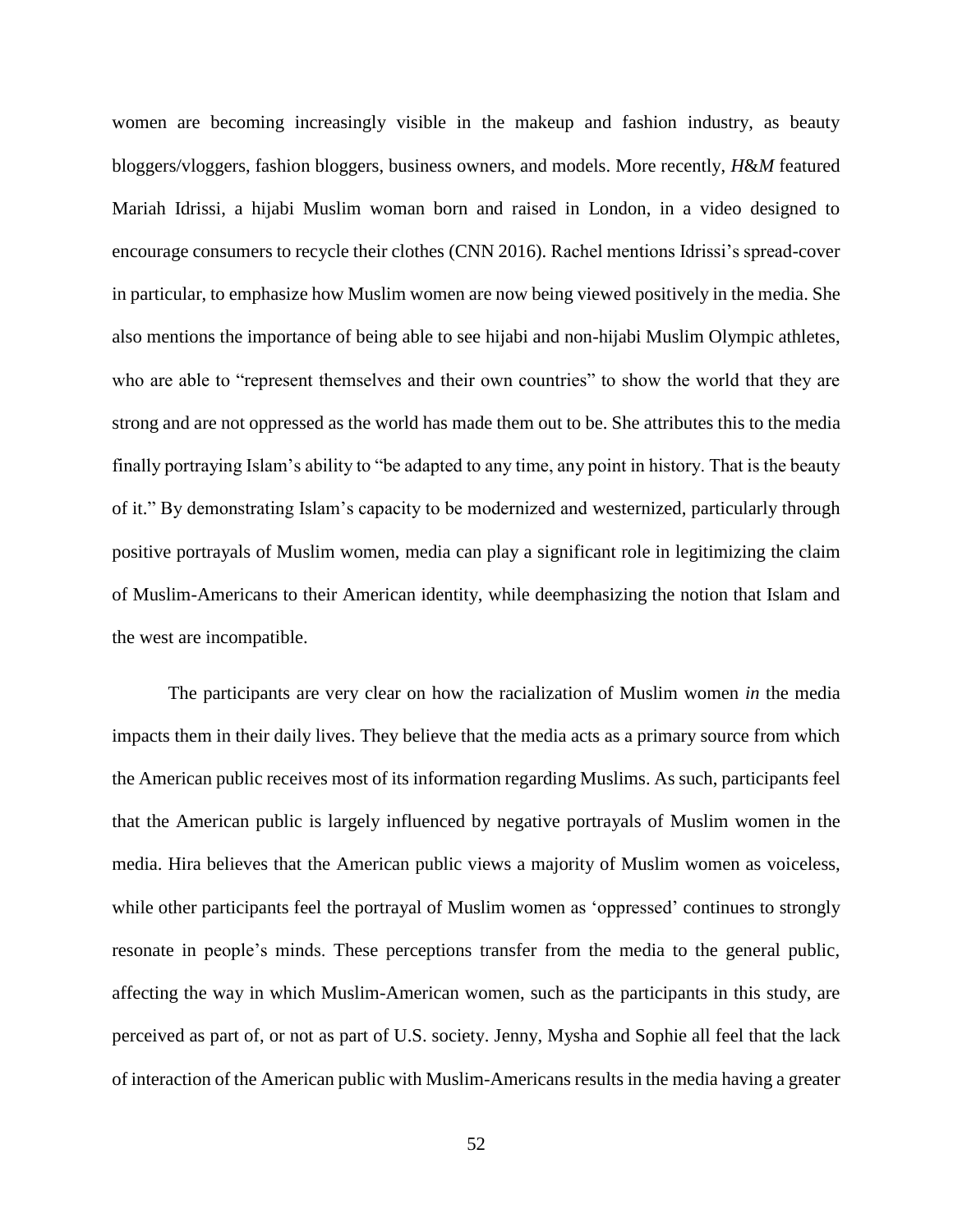impact on the racialization of Muslims in America. This is because "a lot of those people's perceptions…they haven't interacted with a Muslim. And the interactions they have seen…have been on the news" (Mysha). Sophie's view is that "those people who have a hesitancy towards Islam have a lack of interaction with Muslims." She even relates the story of a close friend, who had never met a Muslim before she met Sophie: "after she met me, she educated herself…. she never had a problem with me, her family was alright with me". Jenny feels very strongly about the impact of media on shaping the American public's perception of Muslims. She advocates for increasing interactions between Muslim-Americans and the American public, and criticizes the media for "slapping a lot of labels on so many different types of people". She also criticizes the American public for confining Muslim women into certain labels and not giving them a chance to speak out: "they won't give us the time of day to talk about the skills that we have. I could be smarter than you, but you won't know that because you won't give me the time of day to show you that".

While the participants do feel as if they are racialized by the media, both directly and indirectly, the impact of the media's racialization on their personal experiences is largely dependent on whether they personally display religious signifiers. Hira does not wear any religious signifiers, and therefore, when asked whether she thought the American public views her in the same light as the media portrayed Muslim women (i.e., as oppressed and submissive), she replies 'no.' This, she explains, is primarily because "since I am not a hijabi, and the activities I am usually involved in, like sports…I feel like I negate a lot of those stereotypes." Hence, it is here where there is a separation of her individual identity from the collective. Leslie also identifies the same way Hira does, with regards to the public viewing her as oppressed and submissive: "Because I think it's mostly the hijab that yells oppression (to others) …" Leslie does not see herself as a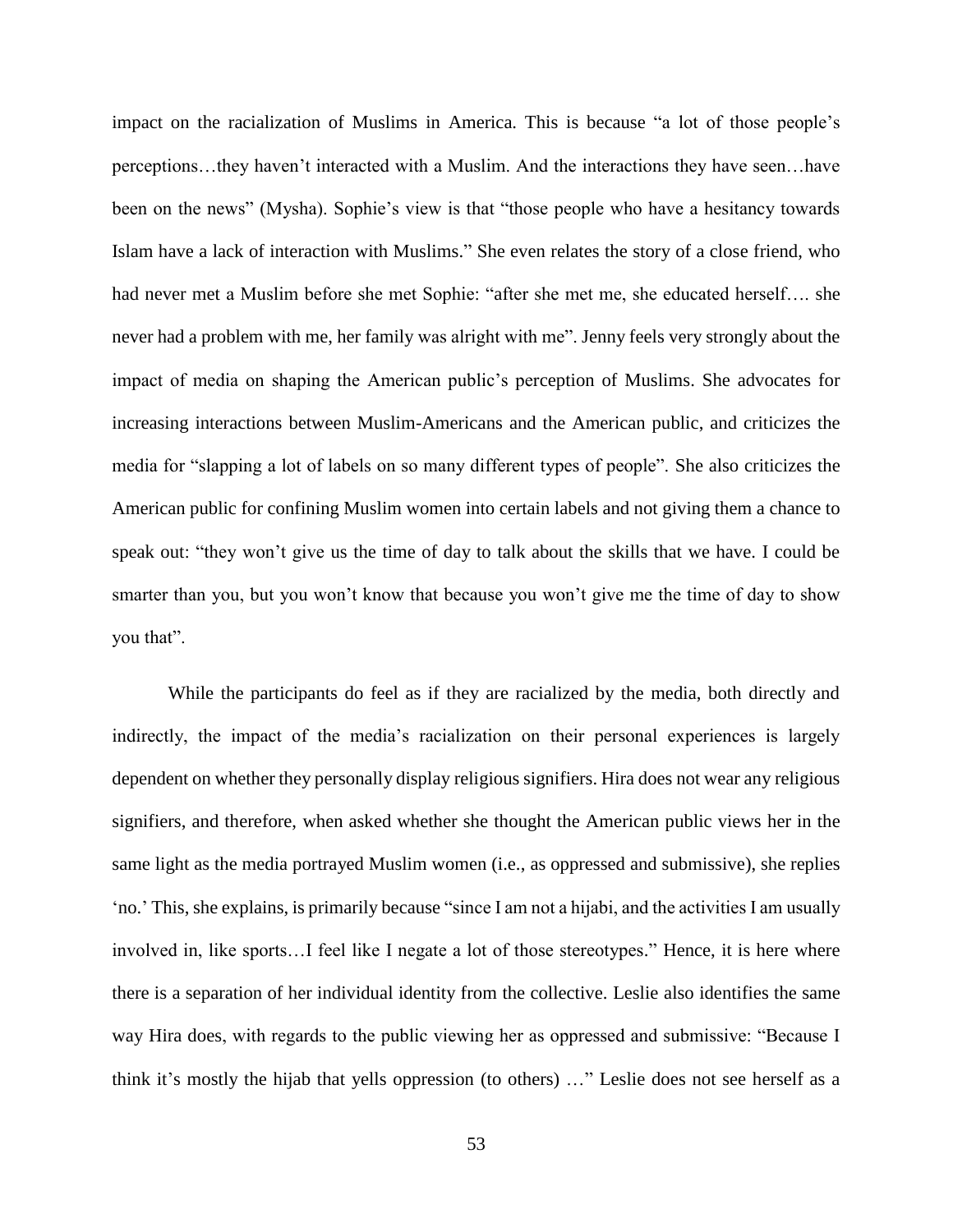direct target of racialization by the American public or by the media, due to the lack of religious signifiers. Mysha also feels as if she does not have to personally deal with the way in which Muslim women are racialized in the media, because "I don't really fit into those physical representations." Here we can observe that the impact of racialization by the media is radically different for those participants who do not wear the hijab versus those who do. Rachel often finds herself correcting people's misconceptions of Islam and Muslims, and feels that it is because of ideas perpetuated by the media that she has had to answer people's questions of "Is it true (that in Islam this happens/you believe this)?" When asked for examples of the kinds of questions she is asked, Rachel replies that "one of the biggest thing is people asking you if it is really part of the Quran, like, if men are allowed to hit women…I have even got questions about Sharia law, like why is this a thing, it's so backwards." She feels as if these questions arise out of misconceptions disseminated through media sources that are biased: "Some people will follow very biased news sources, and others will get their information from a lot of different sources, and be more well-rounded." Due to Rachel's display of the hijab, she is more likely to be identified as Muslim– this makes it easier for her to be racialized not only by the media, but also by others who are impacted by information dispersed by the media.

In its many forms, media serves as a space in which (and by which), Muslim women are racialized. In racializing Muslim women through the use of certain labels and stereotypes, the media is likely to have a strong impact and influence on shaping the perspectives of the general public on how to think about Muslim women in the U.S. While both negative and positive representations exist in the various media forms today, participants indicate that they feel that the American public is more likely to view Muslim-American women such as themselves, in a negative light. While this may be the case, it is important to understand and recognize that religious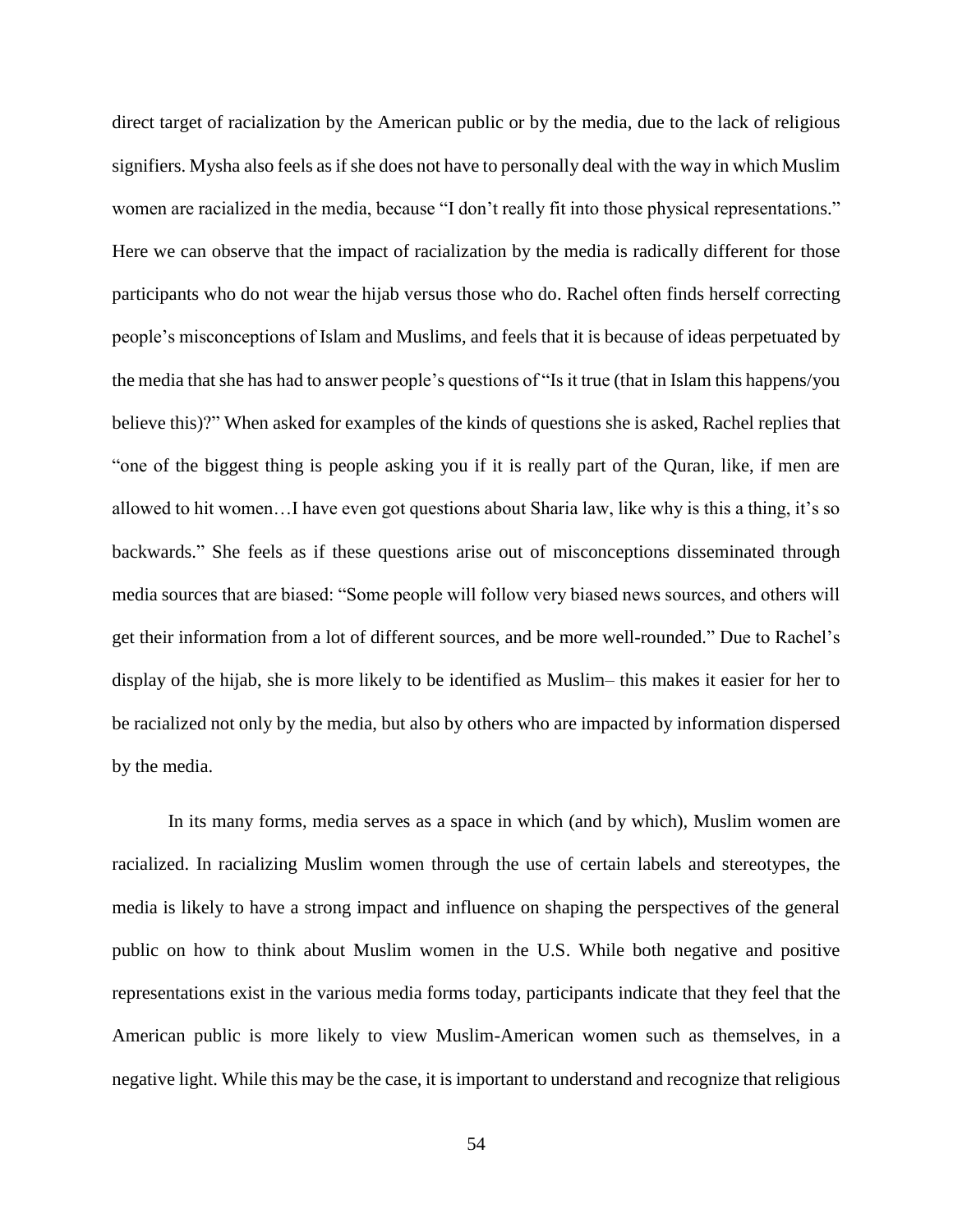signifiers do play a significant role in participants' experiences with media, and also determine whether an individual is more or less likely to experience racialization by the media on the basis of his/her being a Muslim of America.

#### *Educational Institutions*

Participants in this study identify feeling racialized within educational institutions, through the behavior and actions of those in their college community, classmates and in some cases, professors. Their experiences differ on the basis of their skin tone, whether they display religious signifiers, and other factors, such as language, their majors, and cultural differences. Data indicates that for certain participants, the university campus is a space where they feel comfortable, and view themselves as belonging to the college community. These participants are those who do not display religious signifiers, and in doing so, are able to decrease perceptions of difference between themselves and the greater college community. Mysha attributes her feelings of belonging within the student body to the prevalence of diversity on campus: "I guess, on campus, you look around and there is so much diversity. So, it doesn't feel weird that you are different". Likewise, Hira also seems to feel comfortable: "I feel like Virginia Tech is diverse enough to not feel uncomfortable anywhere". Despite the fact that Virginia Tech is a white majority university, Leslie indicates that the college campus was not an uncomfortable space for a black, Muslim woman to occupy, rather she feels as if she is viewed as part of the student body and university.

Participants who wore the hijab feel differently about Virginia Tech's campus as a welcoming space for individuals who are visibly Muslim. Jenny makes it very clear that for her, "walking around on campus" is a very uncomfortable experience, because she feels that students make assumptions about her that tend to be very stereotypical. For Rachel, not only does her hijab make her feel as the Other, but she feels that her skin tone further racializes her: "Especially at a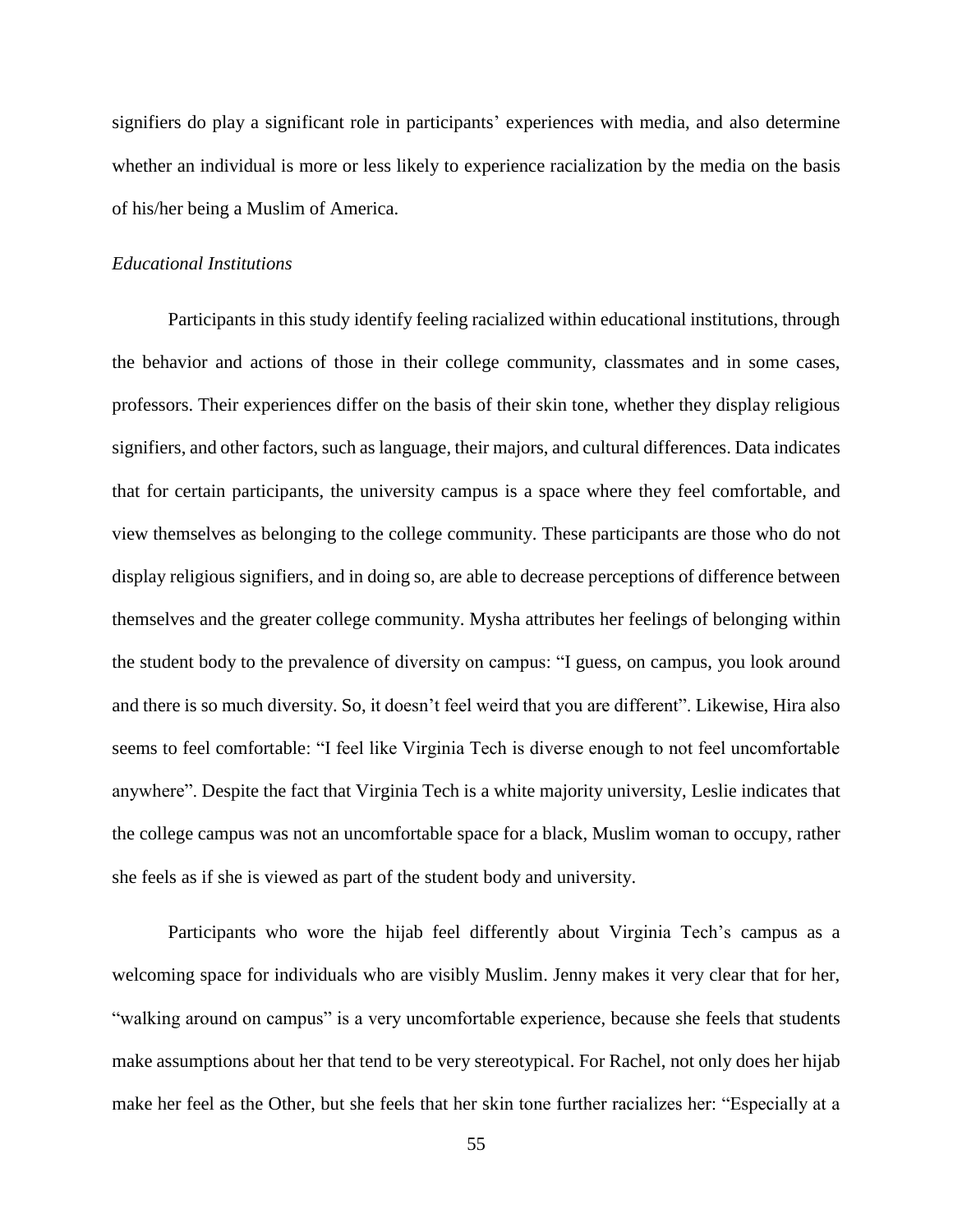school like Virginia Tech, there is a lot more white people than there are any other race. Sometimes when I am in class, I notice it…oh, I am the only hijabi in class, I am the only black person." So, on campus and within classrooms, Jenny and Rachel may feel as if they are the foreign Other, due to the implications of being hijabi and being non-white in a campus where there is little racial diversity.

Sophie's experience is different from, and yet similar to the experiences of the hijabi and non-hijabi participants. As identifiably Muslim, Sophie feels comfortable on campus, but recognizes that she is viewed as essentially foreign: "I don't think people would take ownership of me and say, oh, she's a Hokie. They are probably like, she is here for her education and then she will go back to where she came from." While she views herself as part of the college community, and as a Hokie (a label for students of Virginia Tech), she realizes that she will not be viewed by others as truly part of the community due to the fact that she wears the hijab and is brown. As such, while Sophie attempts to prevent internal boundaries from forming (through asserting her Hokie status), it is more than likely that external boundaries from the college community prevent her from being able to claim such a status.

Not only is campus a space where racialization occurs, but classrooms can also be spaces where Muslim-Americans feel racialized by their classmates and professors. For the black participants in this study, race is a significant factor in pointing out their difference. Both Rachel and Leslie often find themselves the sole African-Americans in their classes: "I realized, hey! I am the only black person in my class" (Leslie). For Rachel, her race and her religion come to the forefront of her racialization when she realizes that she is not only the only African-American, but also the only hijabi in her science classes. The hijabi Pakistani-American participants, Jenny and Sophie, indicate that they are more likely to be racialized on the basis of their religion, rather than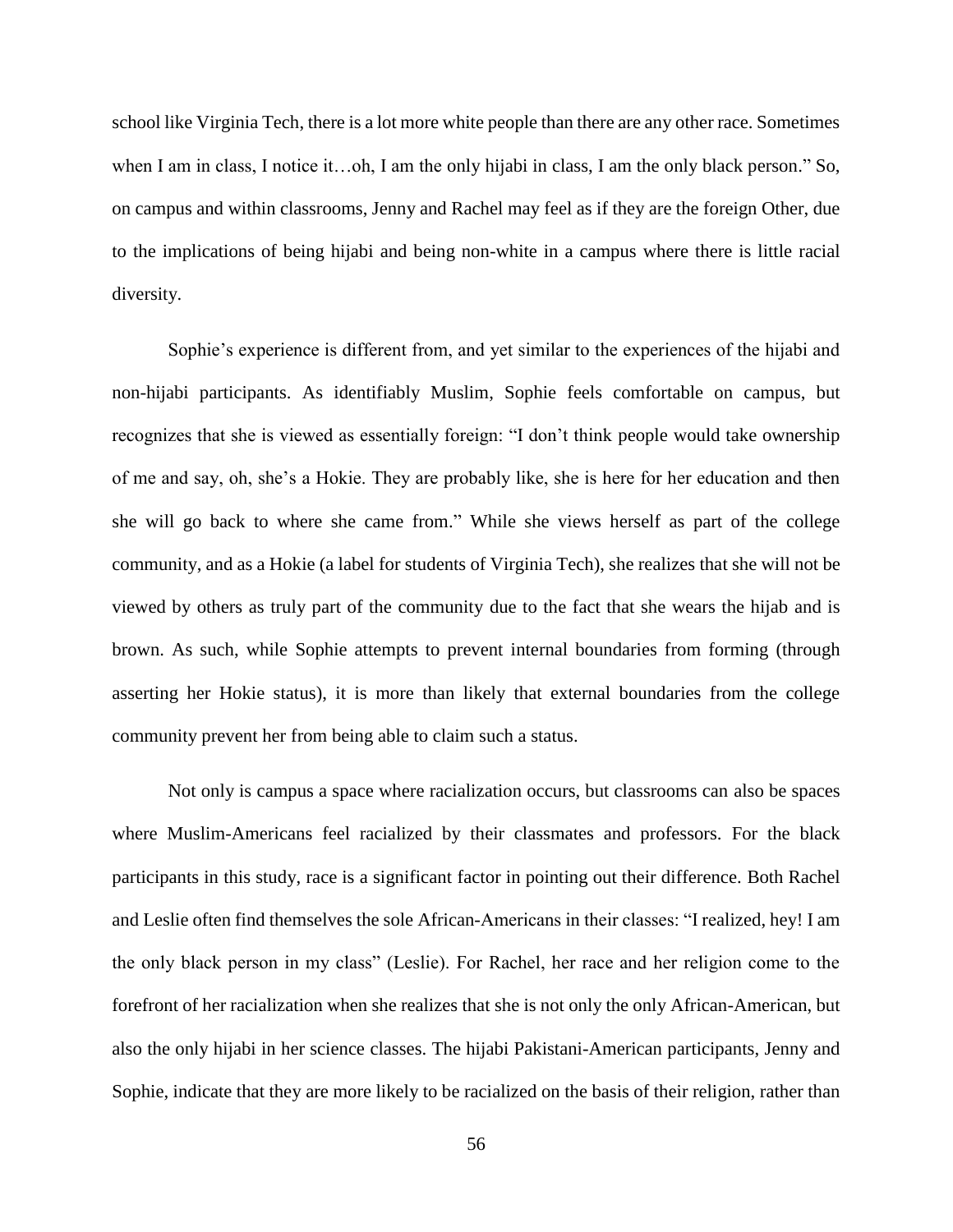their race– although their race is sometimes a factor in their racialization. Jenny mentions her experiences with debate and speech during high school, when she would often be expected by her peers and professors to be the key source of information for issues regarding Asia and the Middle East: "…every time I would go speak about my debate or topic, that was issued about somewhere in Asia or the Middle East, or any political issue…it was made blatantly obvious to me that I was… (different)." Sophie's experience is one that is quite common for hijabi Muslims in classrooms: "You know how you're the only Muslim in class and whenever Islam is mentioned, they glance at you?" Because the hijab is such an identifiable signifier of one's association to Islam, there is an expectation that hijabi Muslims are well informed of information regarding Islam, the Middle East, or Muslims. As such, when they are singled out as the primary source of information, they are consequently Othered on the basis of their Muslim identity. Hira mentions an incident in high school, when her world history teacher asked her to validate the information he had on Islam: "I like that he wanted a Muslim to help him give that presentation, so I didn't mind doing it. But I was singled out though". The expectation for those who are either visibly Muslim, or make it obvious to others that they are Muslim, is that they are the spokesperson for Islam or any topic that is related to Islam and Muslims. This can often make these individuals feel as if they are the Other, simply because of their association with Islam.

In cases where participants do not wear religious signifiers, they are able to avoid being racialized on the basis of their religion. Hira recounts her experience with an Indian professor who mistook Hira for being Indian, and was therefore more lenient towards her: "…she gave me more attention, because I pretended I was Indian." By passing off as Indian, and by not making it obvious that she was actually a Pakistani-American Muslim, Hira was able to distance herself from her Muslim-American identity, and was thus able to avoid being racialized on the basis of her religion.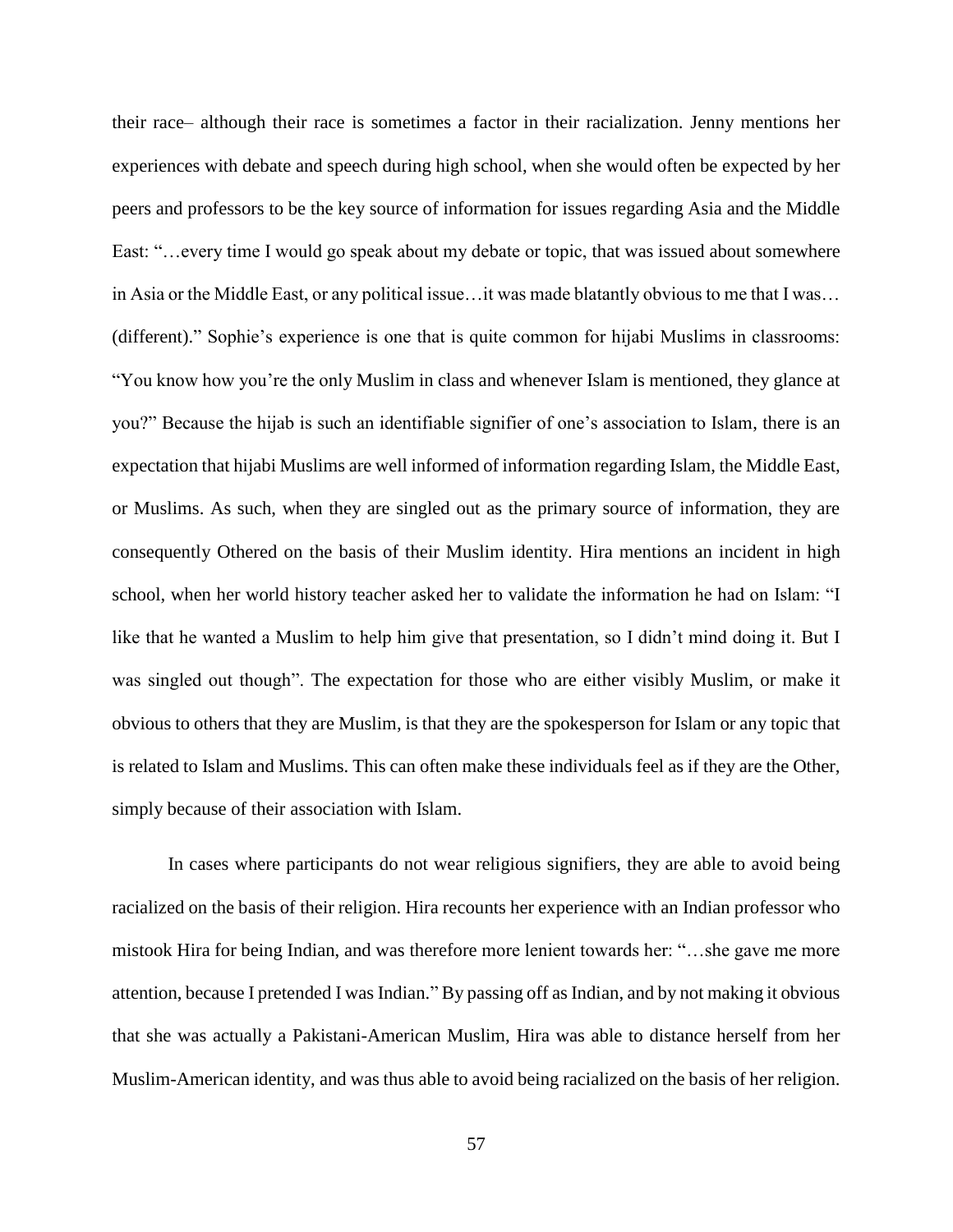However, when these participants do inform their peers and professors of the fact that they are Muslim, they notice that "the climate shifts" (Mysha): "So like, people kind of shift, when you mention Islam itself…I'm like, I am Muslim. You didn't know that five minutes ago, and you were interacting normally with me before. So, I don't know why this label suddenly has to change anything." It is here where these individuals view their individual identity as part of the collective identity of Muslim-American.

The participants also mention instances when they were racialized by their classmates or professors. Hira and Jenny both remark that they have never experienced racialization by their professors, although they have experienced othering by their classmates and peers. They are also the only two participants who have experienced bullying during their middle school (Hira) and their high school (Jenny) years. While Hira was unwilling to recount her experience with bullying, Jenny was much more open about her experiences:

> "So, the two instances that most stand out for me, there was one when I started wearing hijab, I was in middle school,  $7<sup>th</sup>$  grade. I was walking to gym class, and there was 8<sup>th</sup> graders behind me and they tugged on my hijab. The first two times, I was like, ok I am just going to ignore them. And then I turned around and glared at them. And that was all I did… In my senior year of high school, I was in AP Art. I had the opportunity to paint, leave something on the wall. We do silhouettes in my school, and so, I got to paint something on the wall, it was a silhouette of me and my hijab. I painted my hijab as the American flag. I wanted to make other girls who come to that school to feel just as comfortable being there. But unfortunately, there were some people who were mean about it. They took a picture and posted it through social media and didn't put nice emojis with it. But, instead of me going face to face with the guy, because we didn't know each other. But my friends actually took a stand against him for that. It was really cool because, in the end, the sheriff of our school ended up yelling at the kid and it was cool to see how many people who weren't even a part of my ethnicity, were supporting me."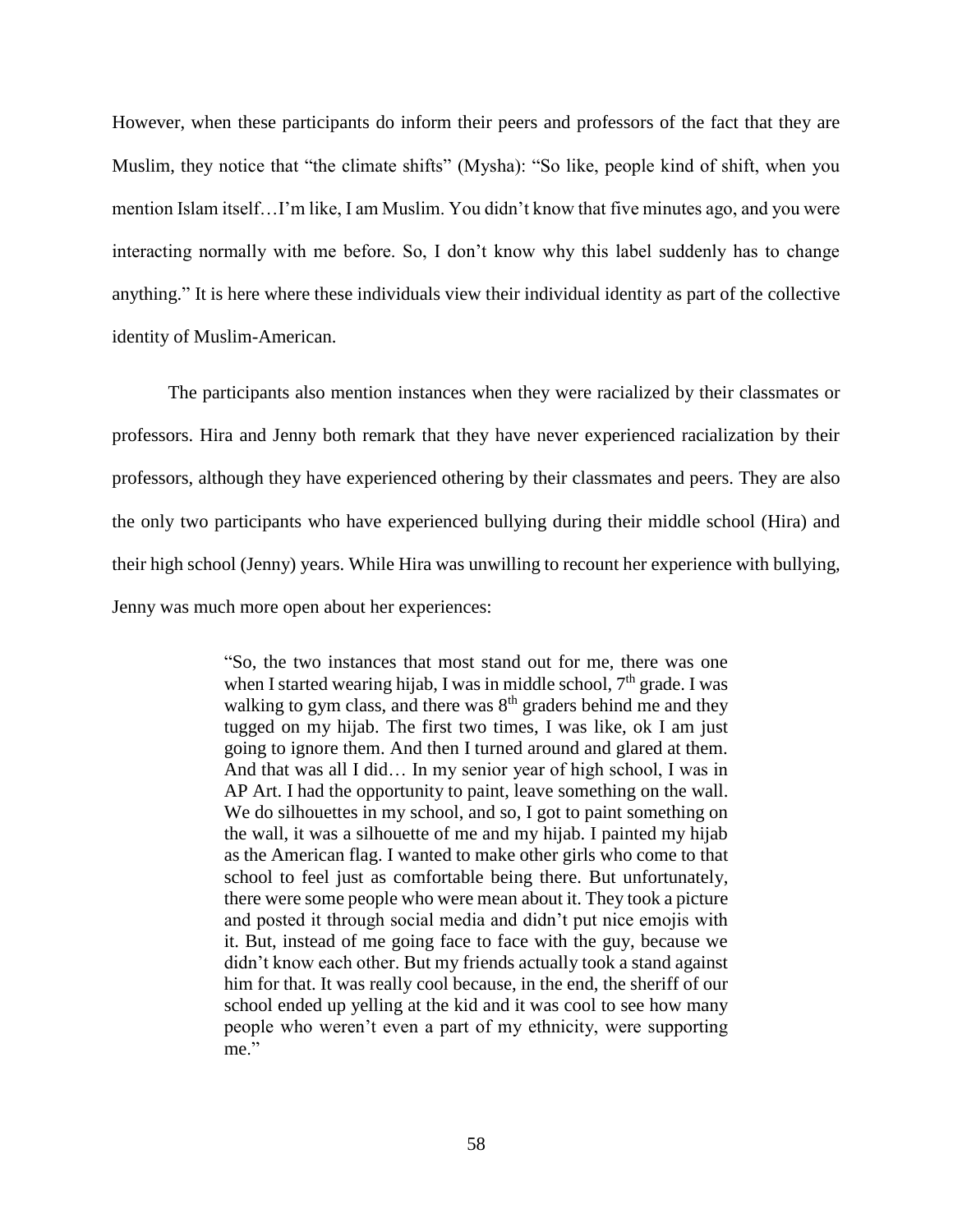In both accounts, Jenny experienced bullying on the basis of her hijab. According to her bullies, it seems to serve as the key marker of difference between herself and them. Sophie's experience with one of her professors reminds us of how uncomfortable it can be to be in an environment where one's identity as a Muslim-American is racialized:

> "So, in global ethics, we do a lot of philosophy… He (the professor) was saying that as humans, in primitive times, we came to a social agreement on how we will run things. He was like, we as a nation have come to agree on the way in which we order things, so what should we do about terrorists of the world. And the way he said terrorist, you could tell he meant a specific kind of terrorist. I didn't agree with the solution he brought up, and so I raised my hand. I was dreading raising my hand, because it's like, the Muslim girl, wearing a hijab is going to talk, so obviously, she is going to say something that is pro-terrorism. But then, I was like, since they disagree with our system, you cannot hold them accountable to the rules if they don't agree to the rules. Nobody in the class understood what I was trying to say, and so, he was like okay, we are just going to move off of this topic."

Sophie's answer, while arguably logical, is completely misconstrued due to her location as a hijabi Muslim woman. Rather than engaging with her answer to provide alternative viewpoints, the professor creates a situation where Sophie is deliberately othered due to the stereotypes that are typically associated with being Muslim. By not allowing her time to explain her answer, her professor enters the role of an active agent in the process of racialization, and grants her classmates license to racialize her and other Muslim-Americans, in future interactions. Such interactions are dangerous, because they reinforce stereotypes that racialize Muslims, and also negatively impacts the psyche of all individuals who are involved in such interactions.

This section demonstrates that, for Muslim-American youth, educational institutions can be key spaces of racialization, which shape their identities, particularly during their formative years in middle and high school. While the participants in this study are currently at the undergraduate level, their experiences with racialization in college can still inform the way in which they view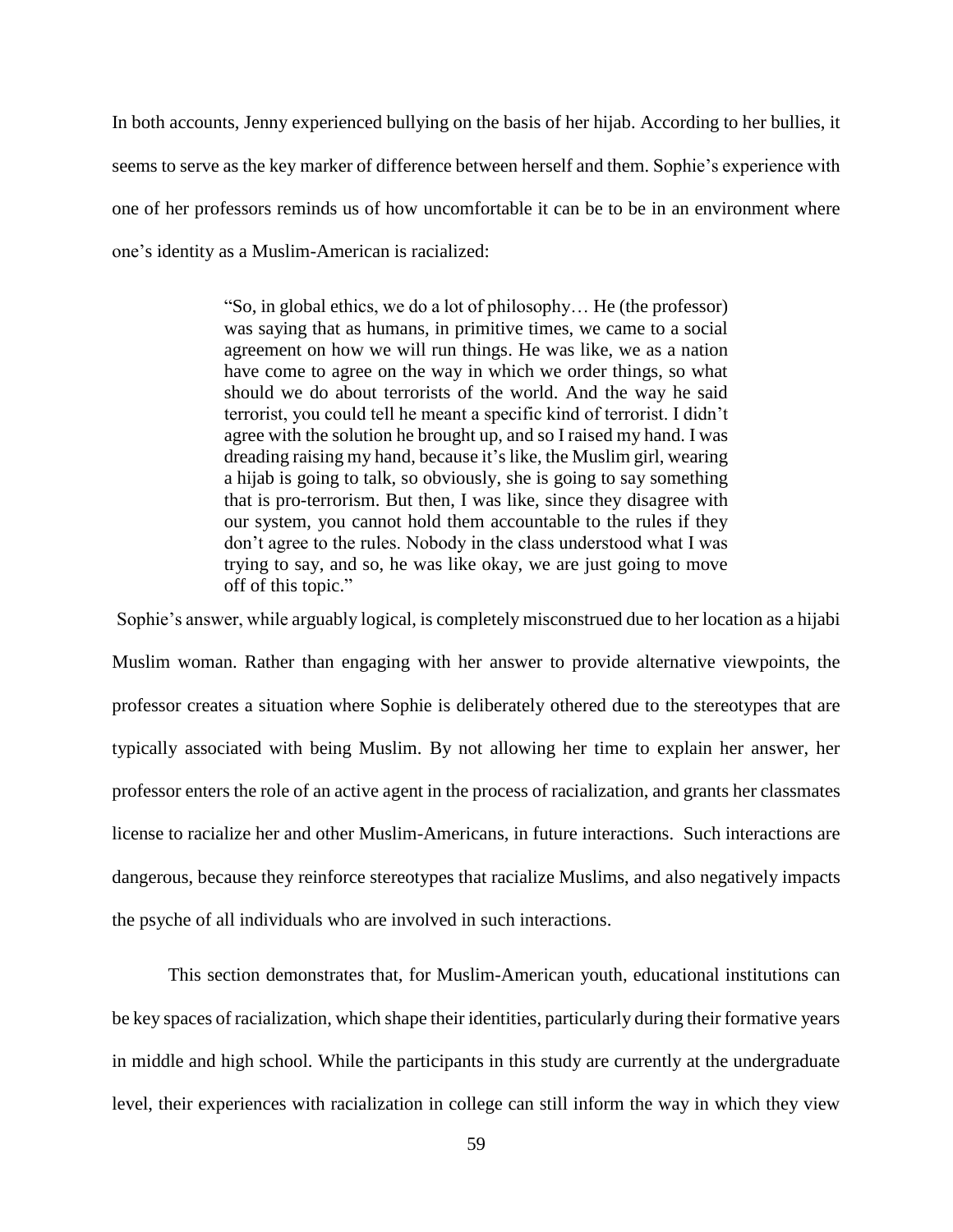their position in the world as adult Muslim-Americans. Their interactions with their classmates, their professors and the broader campus community can affect their identity formation, as well as shape the identities and perceptions of the agents who are racializing them.

#### *General Public Spaces*

The experiences of the participants with public racialization are largely dependent upon whether they wear religious signifiers, and if the spaces in which they interact are diverse in race and religion. The spaces in which the participants identify experiencing racialization by members of the public are specifically on public transport, at the gym, airports, and in workspaces. Their experiences not only involve their racialization based on their appearance as hijabis or non-hijabis, but also depends on their skin-tone, and assumptions about their citizenship status and nationality. Based on previous research conducted on Muslim-American experiences with racialization in public spaces (Selod 2015, Moosavi 2015, Mir 2006 etc.), I recognize that there are locations other than the ones mentioned above. However, the participants in this study only reported the general spaces discussed within this thesis, and, as such, we cannot go further in investigating other public spaces. Nevertheless, these are the key areas where my subjects report feeling othered, and I feel that an examination of these spaces is necessary to understand how and why my subjects are racialized in these certain spaces.

As an outgoing and socially active individual, Hira experiences racialization in her many extracurricular activities, which also include her jobs as a caterer and as manager for the school's soccer team. Her experiences have primarily involved interactions with public citizens, who do not realize that she is Muslim, or accept that she is American, due to her lack of religious signifiers, and brown skin tone. For example, at one of her catering engagements, she found herself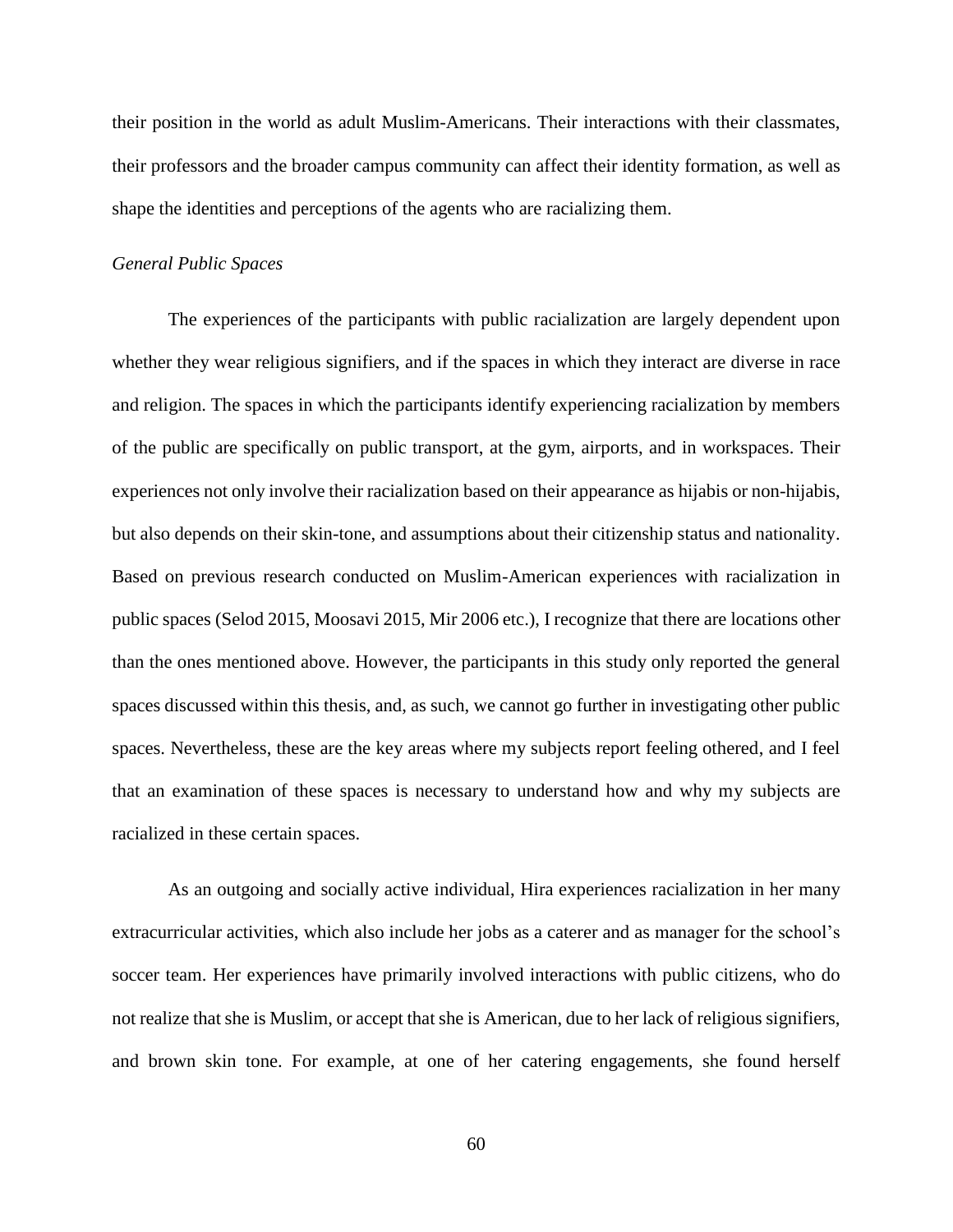relentlessly questioned by a white man about her nationality, ability to speak English and also her appearance:

> "…this man kept asking me questions, 'Where are you from?'…I told him, and he asked me where my grandparents studied from. 'Oh, you're the Pakistani elite!'. But, his first comment to me was that you are pretty for a Pakistani girl. And then, later on, he said you speak good English."

Based off of her accent, and her appearance as a brown, non-hijabi, this individual makes assumptions about Hira that are rooted in the notion of her being foreign. Even after she corrects him by asserting that she has lived in the United States for a majority of her life, he adds "you sure don't sound like an immigrant." This indicates two things: one, that the status of 'American' is attributed to those who are white, and two, that language and accent are both important in shaping individuals' perceptions of the Other. In another instance, Hira was approached by another white male during a soccer game, who struck up a conversation with her, which also involves questioning her nationality:

> "…he asked me if I was going back to my homeland after studying. After he heard me talk, he did not comprehend that I was from Virginia. He was just…I kept saying my dad works here, my boyfriend is in the military, and even with that, all he would ask is that, 'are you going reside here in America?'. Yes! He would just not get it through his head that America is my home."

For Hira, citizenship is a recurrent theme in defining her experiences with being othered. Despite the fact that she does not wear the hijab (which tends to signify foreignness), her skin tone, facial features and accent are the primary factors upon which she is considered to be not American. However, Hira is in a unique position where the lack of the hijab also indicates that she is not fully un-American either. Hira recognizes that not wearing the hijab allows her to reduce the instances of her racialization, since she does not fall into the typical stereotypes associated with female Muslims: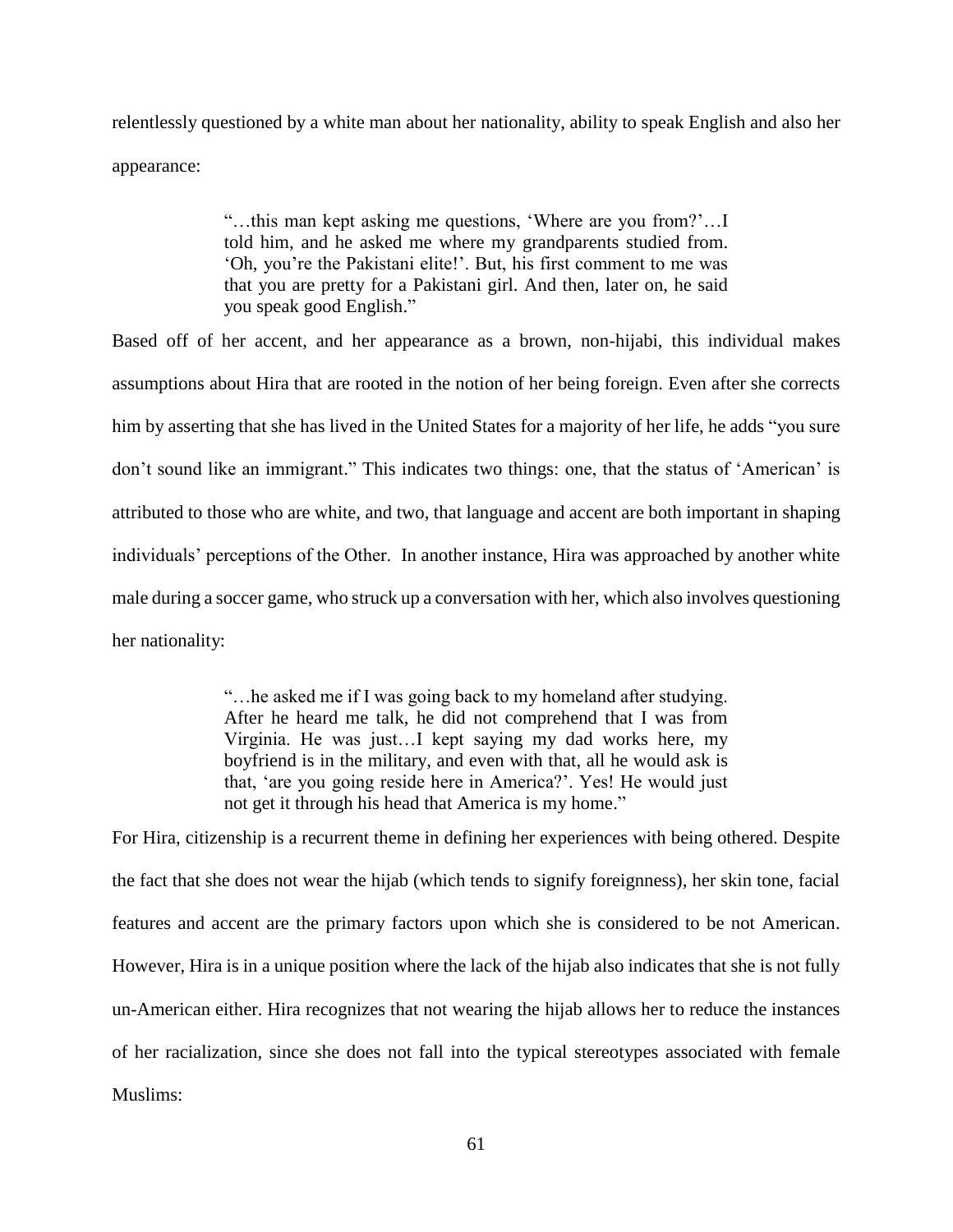"People really base their opinions on what they see. And since I am not a hijabi, and the activities that I am usually involved in, like sports, and talking... I talk a lot, I am a person that speaks their mind all the time. So, I feel like I negate a lot of those…stereotypes."

Besides for the lack of the hijab, Hira's involvement in several extracurricular activities, as well as her passion for sports and fitness, do not signify to the general public that she fits within the category of Muslim-American. This is because she is not viewed as particularly Muslim, due to her various activities and lack of the hijab. Hence, she is able to downplay this part of her identity when she chooses, and significantly avoid being racialized in public. In the instances when Hira does make it known to others that she is Muslim, she is met with shock: "…people are usually surprised to know that I am Muslim." Additionally, it is her failure of falling into the stereotype of the oppressed, submissive Muslim female that shocks others and demonstrates that, if she were to wear the hijab she probably would have been racialized. During her interaction with the white male at the soccer game, Hira informs him of her goal of earning a doctorate in physical therapy. She also informs him that her Muslim, Pakistani grandparents both earned their PhD's in Germany in the 1950s: "I love saying that, because the surprise on some people's faces…you could tell that they were not expecting you would do that (earn a doctorate). Even in that time, a woman would do that. A *Muslim* woman would do that." Education plays an important role in Muslim women's oppression, since pre– and post-9/11, the media has perpetuated the notion that Muslim women, like those under Taliban rule in Afghanistan and in certain areas of Pakistan, are not allowed to pursue an education (The New York Times 2001). The expectation that she– a Muslim Pakistani-American female, could possibly aspire to earn a doctorate in physical therapy, goes against the stereotype that has been perpetuated by biased media, and continues to shape the perceptions of the average U.S. citizen regarding Muslim women of the world. The danger of these stereotypes drives home the notion of the boundary between Islam and the west, as well as the idea of these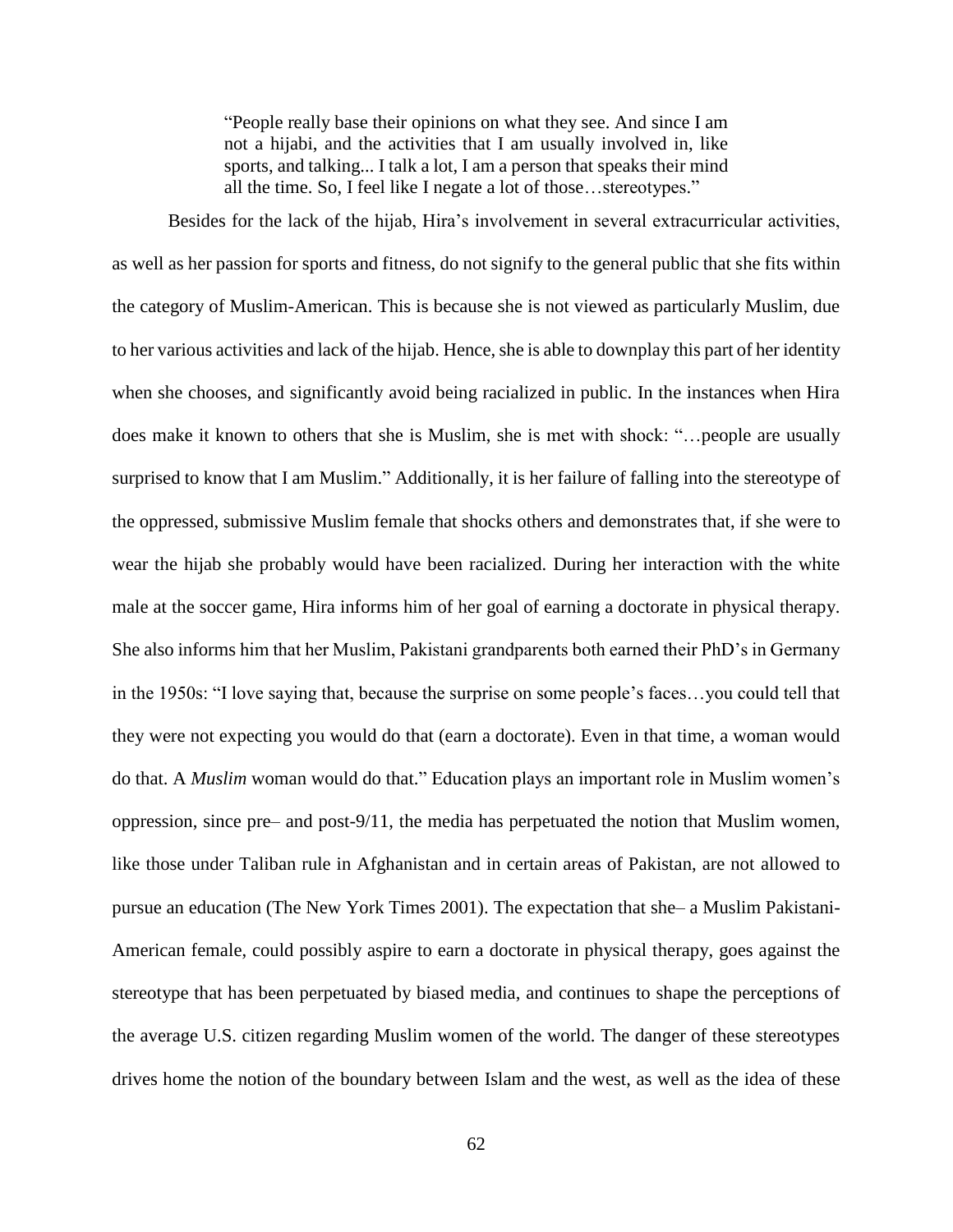women being Muslims *in* America, rather than *of* America. The white man in Hira's interaction demonstrates that the notion of Muslim women's oppression in Islam, and their consequent restriction on education as imposed by their religion, is still deeply rooted in the general public's mind.

Despite interactions such as these, Hira views her appearance as not-visibly-Muslim, a positive and negative thing. When asked whether individuals have always been surprised to know that she is Muslim, Hira replies: "Yeah, they always ask me if I am practicing." The lack of signifiers that indicate her association to Islam, seem to portray the message that the reason why she is so ambitious, has a passion for fitness and is involved in extracurricular activities, is because she is not *as Muslim* as those women who do wear the hijab. She states: "Because they think I am the way I am, I am not practicing." This is an experience of racialization that occurs not only by agents of the public, but also by the MSA and other communities, as will be elaborated below. However, Hira does recognize the benefit to others viewing her as not-as-Muslim: "At the same time, because of the way I am, they are more willing to ask me questions. So, a lot of people who are not Muslim would ask me questions that they would not typically ask a person who is in a hijab, or looks stereotypically Muslim." The benefit of this, she identifies, is that she is able to correct many misconceptions that the public has about Muslims and Islam, as she did with the man questioning her about her education. She recognizes that if she were to wear the hijab, she would probably be considered as intimidating, or unapproachable, since she would be automatically assumed to be foreign. This is particularly evident in Rachel and Sophie's experiences, but it does not affect only those who do wear the hijab.

Mysha's experiences are similar to Hira's in that her appearance as a brown, non-hijabi female presents her as assimilated, and "less Muslim." However, she attempts to counteract this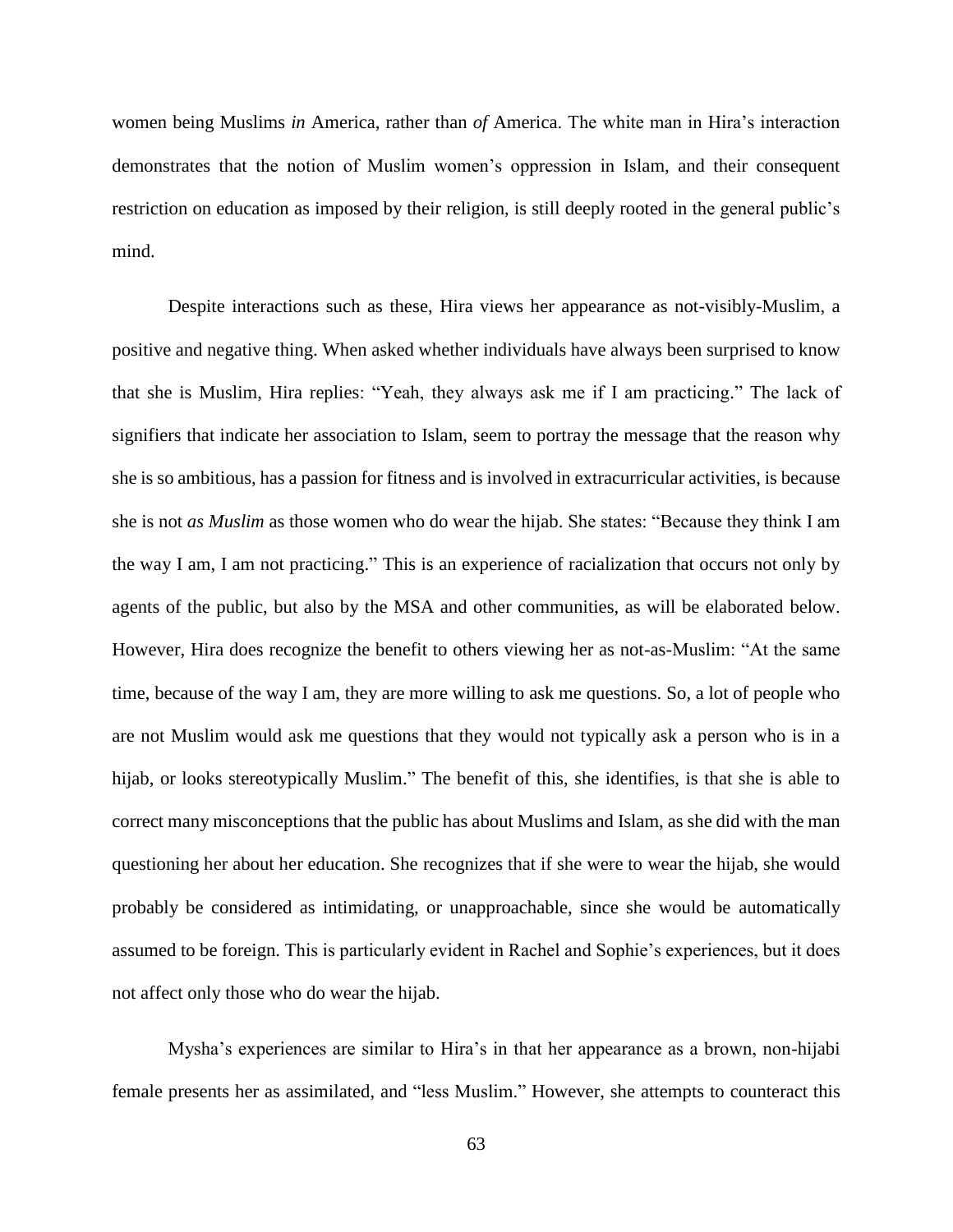by dressing modestly and holding fast to certain Pakistani traditions. As an American born citizen of Pakistani origin, Mysha feels as if her American nationality is very apparent in the way she talks and interacts with others, although she identifies with her Pakistani identity to a certain extent. This, she believes confuses people: "although I was born here, I am still very Pakistani…I can blend on both sides." Similar to Hira's experiences, Mysha also experiences others questioning her American identity on the basis of her adherence to a certain level of modesty:

> "In America, if you don't wear the hijab, you are not as Muslim, but you dress modestly and stuff, so you are not as American either. Wearing it (the hijab), is the representation, but not wearing it is that you are not part of that group (Muslims)… The way I act, the things I believe, they are still fitting in Islam, so, I guess they (the American public) question why the hijab isn't there. It's like they almost expect that, but I am not giving it to them. So, it's like, if I am not wearing the hijab, why am I still Muslim?"

While she may appear as the assimilated American, Mysha's modest appearance betrays her as not fully American, resulting in her racialization. When she makes her association to Islam apparent to others, "it is as if they almost expect you to think traditionally; to think within some closed, confined way". And yet, when she does not adhere to those traditional practices, she is not considered to be practicing Muslim. She relates an event during her sophomore year of college, at the time when the murder of three Muslim-Americans at Chapel Hill caused concern on Virginia Tech for the safety and mental well-being of its Muslim students. A news crew approached the MSA asking for an interview with someone in a leadership position, and since Mysha served on the MSA board during that time, she offered to be interviewed: "The news anchor looked confused, that she (Mysha) doesn't fit this traditional morph." Since Mysha does not wear the hijab, she is deemed the 'assimilated American,' or not a practicing Muslim. Had she worn the hijab, she may have served the purpose of the news crew, who were looking to interview someone who fit their version of 'Muslim-American'. This event of racialization is detrimental to the identities of those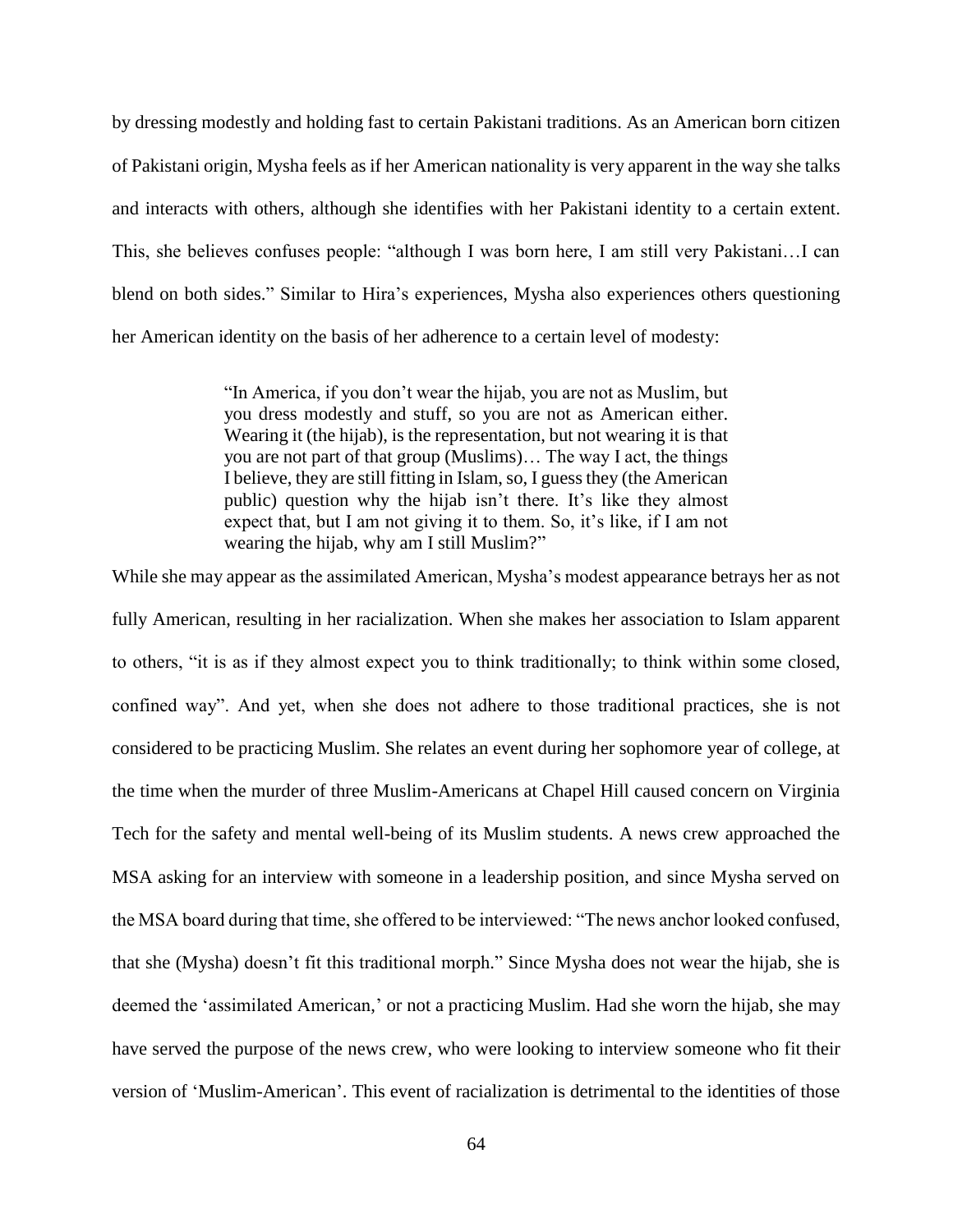individuals who identify as Muslim, since a rejection of this sort is an outright denial of their Muslim identity. Additionally, Mysha occupies an interesting position where she is not assumed to be foreign enough to be the Muslim Other, since she does not wear the hijab, and not assimilated enough to be fully American, since she chooses to dress modestly.

Not fitting into stereotypes is also something that Jenny, Rachel and Sophie experience through their racialization by the public. As this study's hijabi participants, they identify the stereotypes that are typically expected of them by public agents: "I feel like others see me as the hijabi, stereotypical, quiet girl" (Sophie). Rachel also feels similarly, in that others assume that she fits into the stereotypes of the voiceless Muslim hijabi. She feels that others, including her classmates and professors "think that I am really shy…like, 'Oh no, we have to help her'…you can see it in their eyes. They just pity you. I'm like, no. Treat me like you would treat Becky." She often tries to contradict this assumption by speaking out: "if only you knew how loud and obnoxious I am, you would beg me to shut up." This is only one example of resistance that the Muslim-Americans in this study use to defy their racialization, and identify how you cannot lump all Muslim-Americans into one category of Muslim.

In Jenny's experience, the hijab seems to be the primary aspect upon which the public racializes her. She relates a conversation she overheard about her in a mall: "At the mall, I think they were like, 'Who is this Moslem chick? Oh my God, did you see her? She's wearing that thing on her head.'" When asked whether that conversation made her uncomfortable, Jenny replies: "No, it just made me laugh. I find these things amusing." Rather than allowing this to affect her negatively, she brushes this off, and accepts that "there is not much you can do about it," since the public will continue to have its perceptions shaped by the media, as well as by its lack of interaction with real Muslims. Some of the blatant discrimination that other participants experience, is also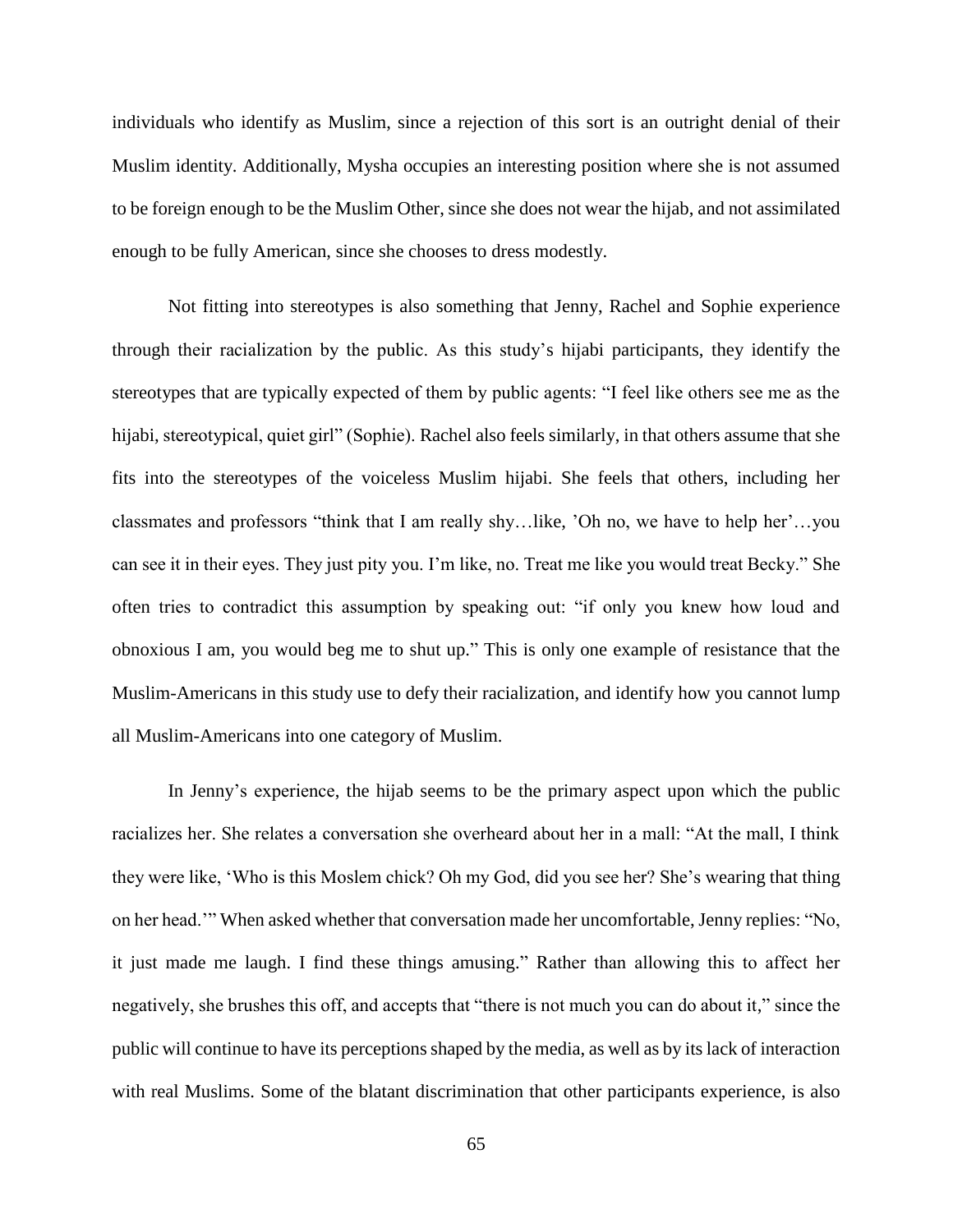due to their display of religious signifiers. Sophie relates an incident where an elderly lady cursed at her and her mother while in New York City:

> "We sat on a bench, and a little ways down there was a big bench. There was an old frail white lady, and all of a sudden, my mom and I were talking figuring out what street to go on. And I just hear 'non-Jesus believing, raghead…', all these insults. She was just spewing out hate. And (to her mother) I was like, let's just leave, and let her have her bench. And she was like, 'F- you!'. Since I was with my mom, and since she grew up so sheltered, I felt like I had to protect her, because I am more aware of things. It doesn't bother me, it made me laugh. With older people, I try not to get into it, because I am like, you've lived that long with that in your mind and heart, nothing I will say will change it."

Had Sophie not worn the hijab, it is possible that she may not have experienced such discrimination. In Rachel's experience, her interactions with others at her workplace have involved discriminatory behavior by her customers:

> "As a pharmacy technician, there is like, a lot of customer interaction that I do. And so, because we are where we are in Blacksburg, a lot of people come in from Floyd and other surrounding countryside. So, you'll get people who have only seen Muslims on their TV screens, like FOX news or something. Or have heard stories from others. And so, there have been instances where people have come up and given the most attitude, and I am like, I don't know if it's because you want your medication, or because I am a black Muslim, helping you out. I think that, that is one instance where I am most uncomfortable."

While Rachel recognizes that there may be other reasons for why she has such uncomfortable interactions, it is not too far-fetched to assume the possibility of Rachel's racialization on the basis of her hijab and skin color. Since her interactions occur in an area that lacks diversity in religion and race, it is not implausible that she may be the first black hijabi that her customers encounter.

Both Sophie and Rachel experience questioning on the basis of their assumed foreignness. Sophie relates an instance of walking with a white friend in Roanoke, Virginia, when she was stopped by a woman who began questioning her of where she was from: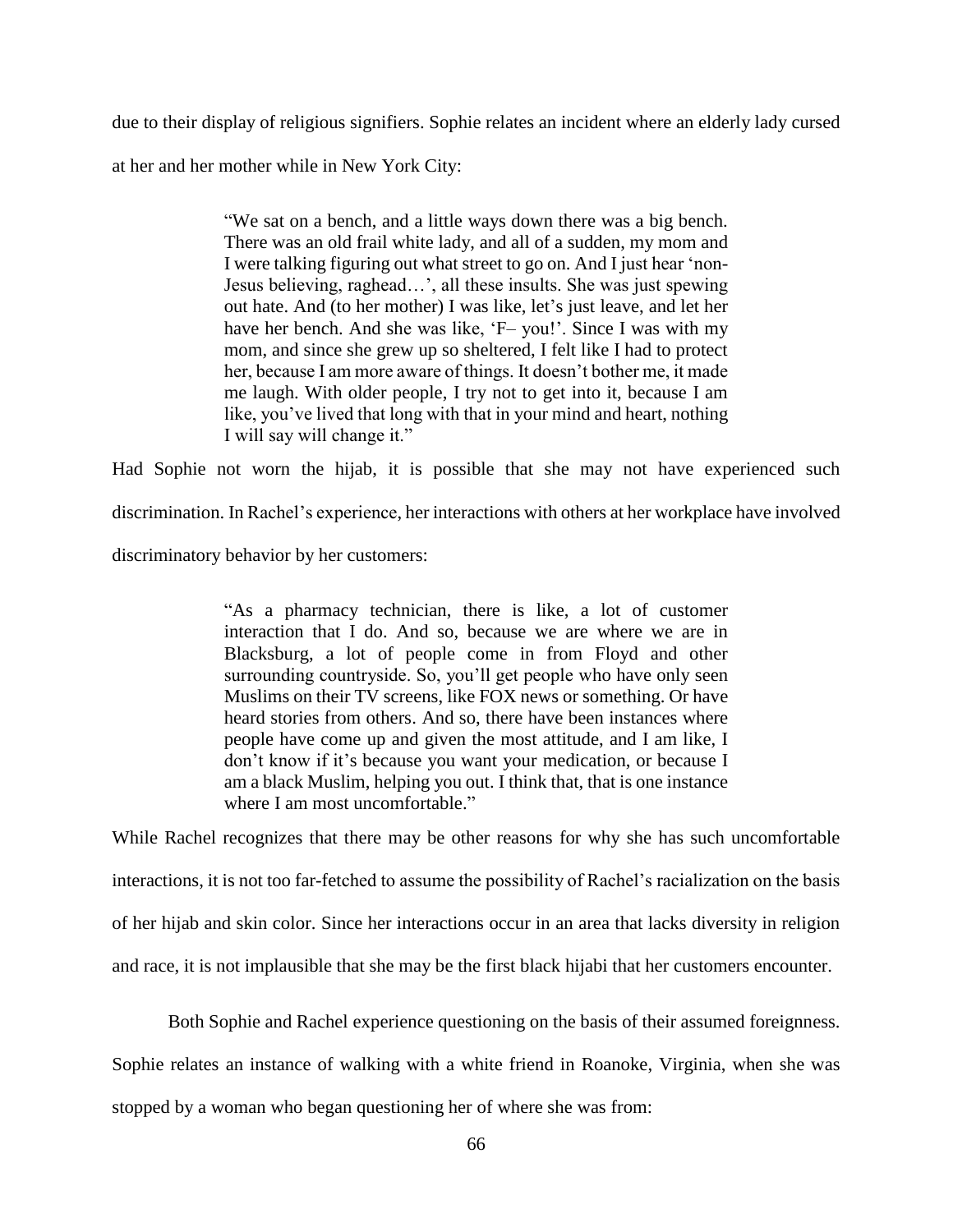"This lady may never have seen a brown girl like me before. And so she stopped us, and she goes 'Where are you from?' to me. I'm like, okay, here we go. I'm answering her questions. But she was kind of like, oh, are you visiting your friend here, from another country? Asking questions about me meeting my friend, how I got here, if my friend was sponsoring me. All that weird stuff. I'm like, I'm from Northern Virginia, I'm a citizen. I'm here not just because of my friend. My friend was just so offended and so outraged. I was like, I've been there, done that. I'm fine."

Again, Sophie is assumed a foreigner, due to the fact that she wears the hijab and has a brown skin. This is also applicable in Rachel's experience where she was questioned by her boss about her national origin. Even after informing him that she is from Northern Virginia, he asserts that he meant which country she and her family hail from. Such questioning of their national identity demonstrates that the line between being Muslim and being American is very rigid in the mind of the general public. There is an inherent assumption that if you are identifiably Muslim, like Rachel and Sophie, then you are not a Muslim *of* America, but are instead a Muslim *in*  America. This is because Islam is a religion considered to be inherently un-American– a idea that was driven home particularly during the election cycle of 2016. For many Muslim-Americans, identifying as American and as a member of Islam forces them to grapple with a sense of double consciousness (Grewal 2014:7), which is made further apparent in their racialized interactions with both public and private actors. How can one feel as if they belong, and yet be identified by others as not belonging to the nation? While the women in this study identify as American and are proud of this identification, their national identity constantly comes under fire from the general public, simply because of the fact that they are assumed to be fundamentally foreign.

Sophie recounts an experience during her early years in elementary school, when she first realized the meaning of her citizenship to the United States:

> "I remember in  $2<sup>nd</sup>$  grade, this little girl was singing a 'I love America' song or whatever. So, it was a patriotic thing… it was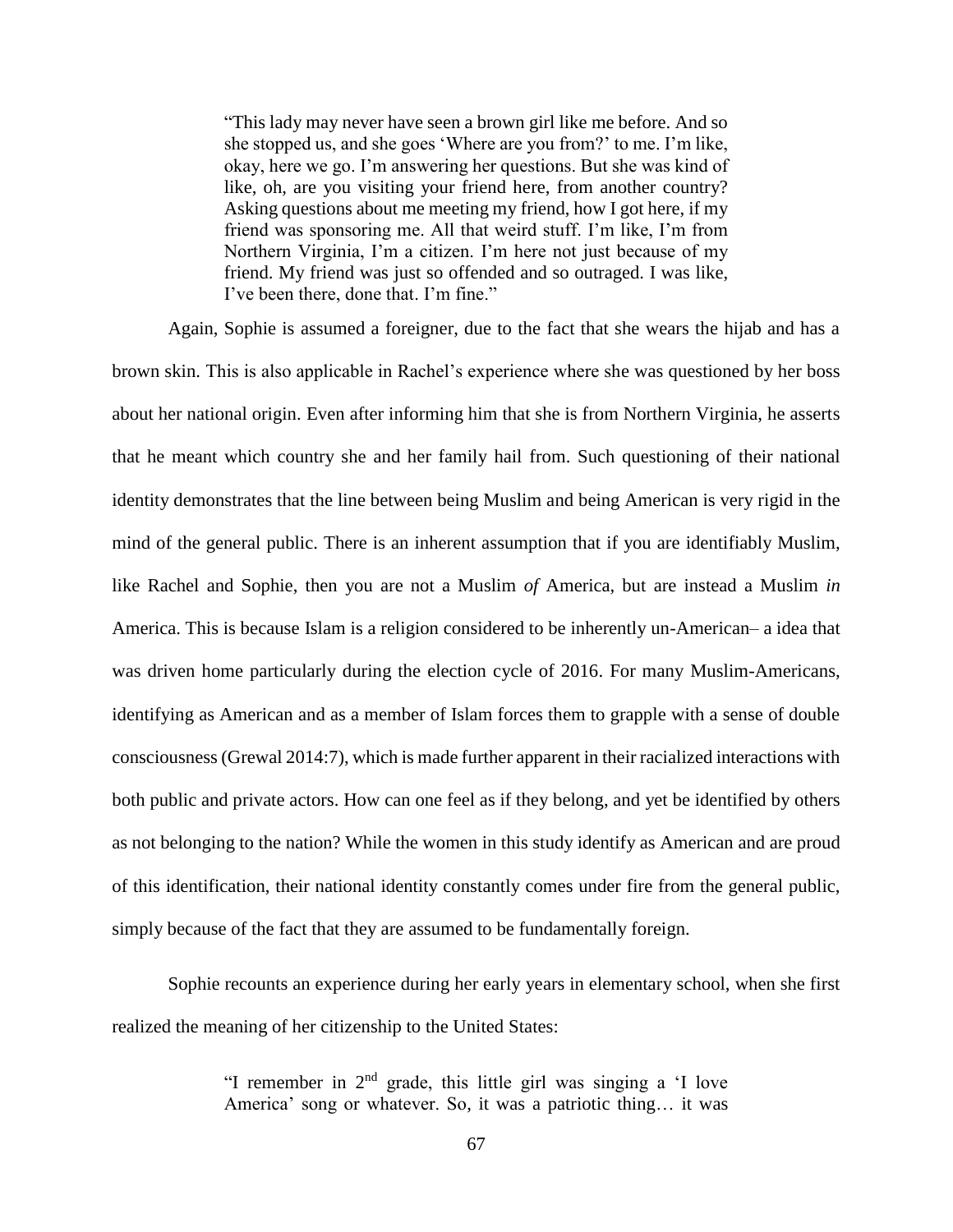bothering me because it was during class time and I was trying to work, so, I told her to shut up, but then she was like 'I'm singing an American song, why are you being such a hater'. I was just so annoyed. I don't think she realized that her singing was the problem for me, she may have just thought that I don't like the American song…"

While this may seem like an uneventful and perhaps innocent experience, understanding Sophie's

citizenship status during that time informs us of how she viewed herself as a foreigner:

"Back then, we weren't citizens, and I was a little paranoid about…my parents were like, we are waiting for our green card, because my dad was here on his visa based on his work thing. I remember in elementary and middle school, we asked (our parents) about our green card, 'did our green card come in yet?"

Even at a young age, she recognized that her immigration status defines her as a foreigner in school and in public. In realizing that her citizenship and belonging to the nation was at stake, Sophie reports having felt very different from the other students at school, and feels that her citizenship status helped her form an internal boundary between herself and others. To this day, her experiences are still shaped by her citizenship status, and are also rooted in others' assumptions of her as not American.

## *Public Transport*

With regards to the specific public spaces where participants experience racialization, only the hijabi participants report experiencing discrimination on public transport. Both Sophie and Rachel experience others avoiding sitting next to them on buses, and while they both don't seem to mind it too much, Sophie reports that "it's a little hurtful." None of the non-hijabi participants reported experiencing such behavior on public transport, which indicates that the presence of the hijab is the key factor that marks the difference in the hijabi and non-hijabi participants' experience with racialization on public transportation. While this may seem like a non-issue to some, observing others going out of their way to avoid sitting next to you is a microaggression, and a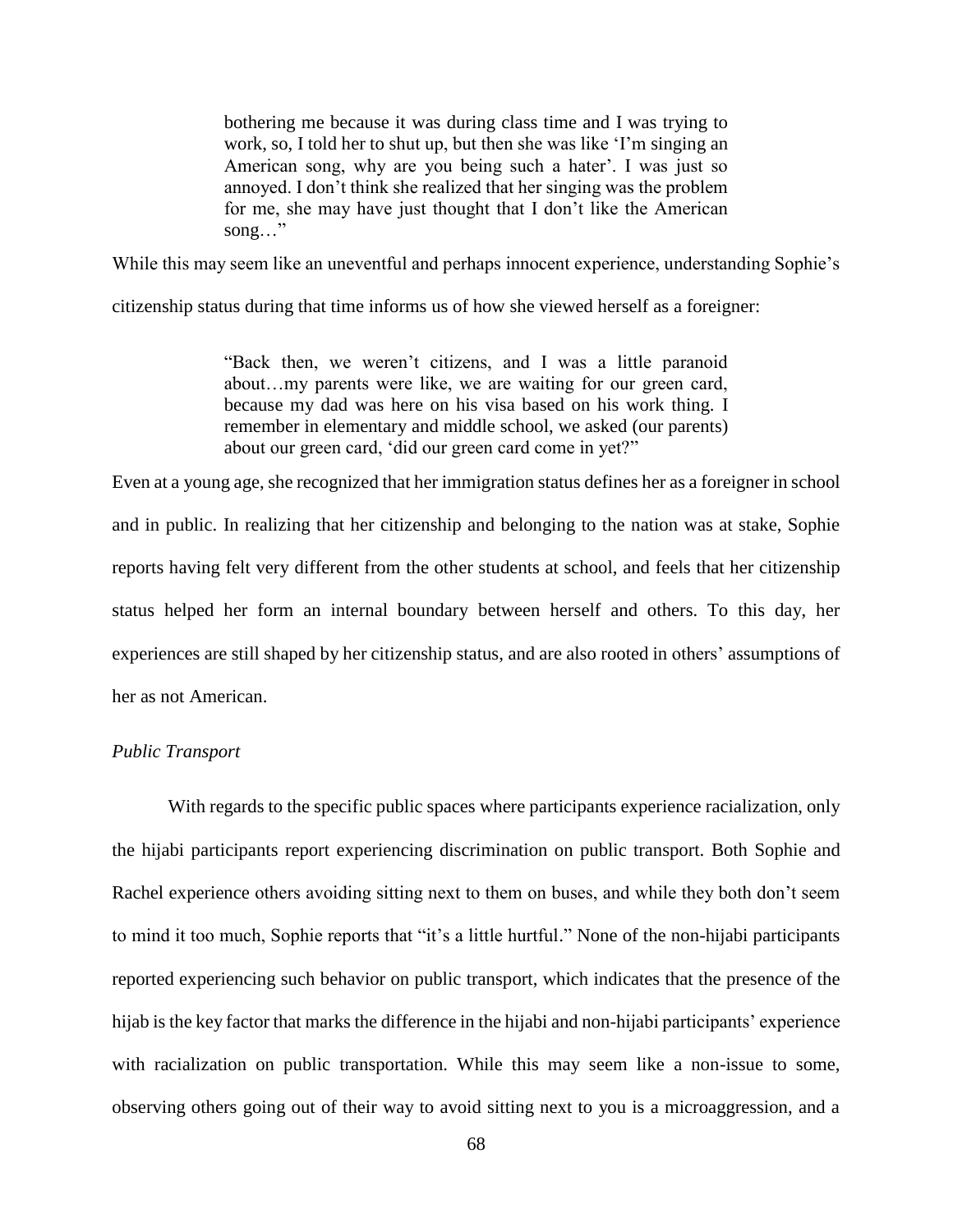form of othering that is sharply felt by the individual being targeted. Sophie also relates an incident that happened to one of her hijabi friends on the campus bus:

> "One of my friends (is) an engineer, and so, she has one of those kits (that they use) that looks sketch. But, Muslim woman getting on a bus, with that, she was talking about how the bus driver asked her to open up the kit, which was unnecessary. Also, innovation space, you know the recorders that they give out, they come in those boxes that are so sketchy looking. I'm like, smiling like hi! You have to go out of your way to look as non-threatening as possible. It's just annoying in that aspect. That's why I make sure that if I do get a camera or recorder or something, I put it in my bag. It's sad though, that you (interviewer) and me, whenever we are carrying something like that, we have to be more cautious."

This event makes the impact of the hijab particularly poignant in the process of her friend's racialization. Despite the fact that this incident occurred on campus, where engineering students are often seen with their kits in hand, this kit in particular seemed to communicate a different kind of message, simply because it was in the hands of a hijabi. Sophie's cautious behavior whenever she has to carry a Pelican kit indicates that she is aware that she is viewed as a threat by others. Therefore, in order to seem less threatening, and in order to avoid being racialized, she always attempts to hide the kits in her bag. One cannot help but wonder if a white or African-American student were to carry such a kit on campus, or on public transport, would they also feel that others view them as potential threats? The experiences of Muslim women on public transportation are very informative about the role religious signifiers and skin tone in the general public's perceptions of the Muslim population.

## *Gym/Athletic Centers*

So, while the hijab has a significant role in racializing women on public transport, it seems that gender is the key factor upon which participants in this study are othered at the gym. Rachel identifies the gym on campus as the one place where she does not feel particularly comfortable as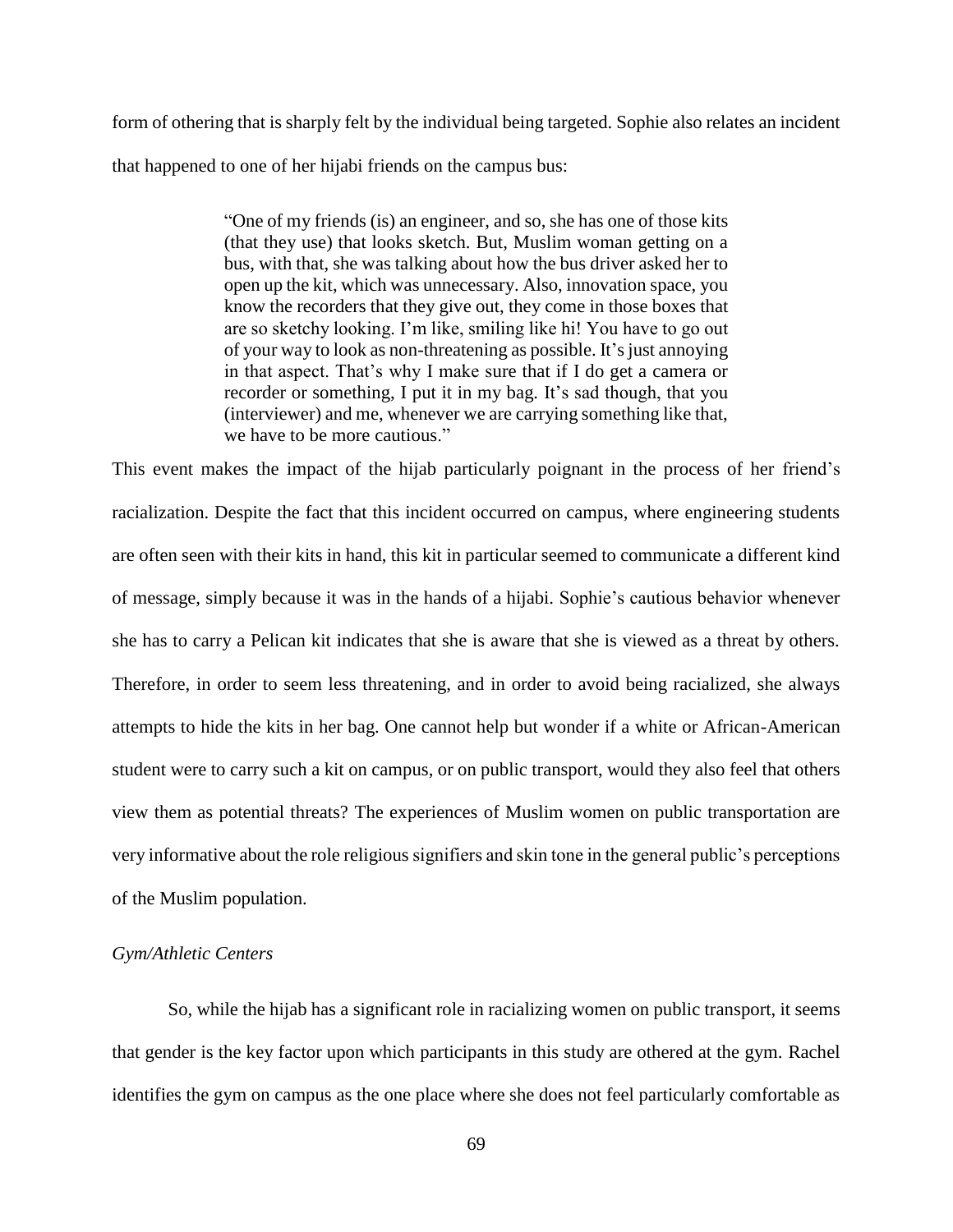a female Muslim-American hijabi. Hira also identifies feeling out of place at the athletic center and gym, since she is "the only brown woman there." When asked why she feels particularly out of place at the athletic center, she replies: "I know when people are starting to stare at me, like, you don't really see Muslims, or brown people in athletics." Her skin tone, as well as her gender are key in her being othered, and this is made obvious through the looks that she receives from others.

#### *Airports*

For Muslim-Americans, airports are spaces where they expect to experience blatant and hidden discrimination in the form of security checks and microaggressions, such as staring and anxious looks. Unfortunately, in this study only two participants report being frequent flyers, and both of them are non-hijabi. All other participants have either no experience with airports at all, or have only been through an airport when they were very young, and therefore have no memory of their experiences. Hence, due to the lack of data on airports, I cannot make comparisons as to the impact of the hijab in the racialization of the participants at airports. Nevertheless, their accounts do provide us information as to how airports are spaces of othering.

Hira encountered two experiences with racialization at the airport: one was during a layover in Turkey, and the second was when she was returning from Dubai. During her layover in Turkey, Hira had to undergo a security check and noticed that "one line was of white people, one was of East Asians, and then one of South Asians." When she asked the guard "why is it so? Why are you doing this?" the guard simply replied, "this is just how it has to be now." Despite possessing an American passport, Hira was still asked to stand in line with South Asians, since she is very visibly brown. Nagra and Maurutto (2016) state that "racialized border practices, in particular, present serious repercussions for national belonging, as claims to citizenship are arbitrated in these spaces"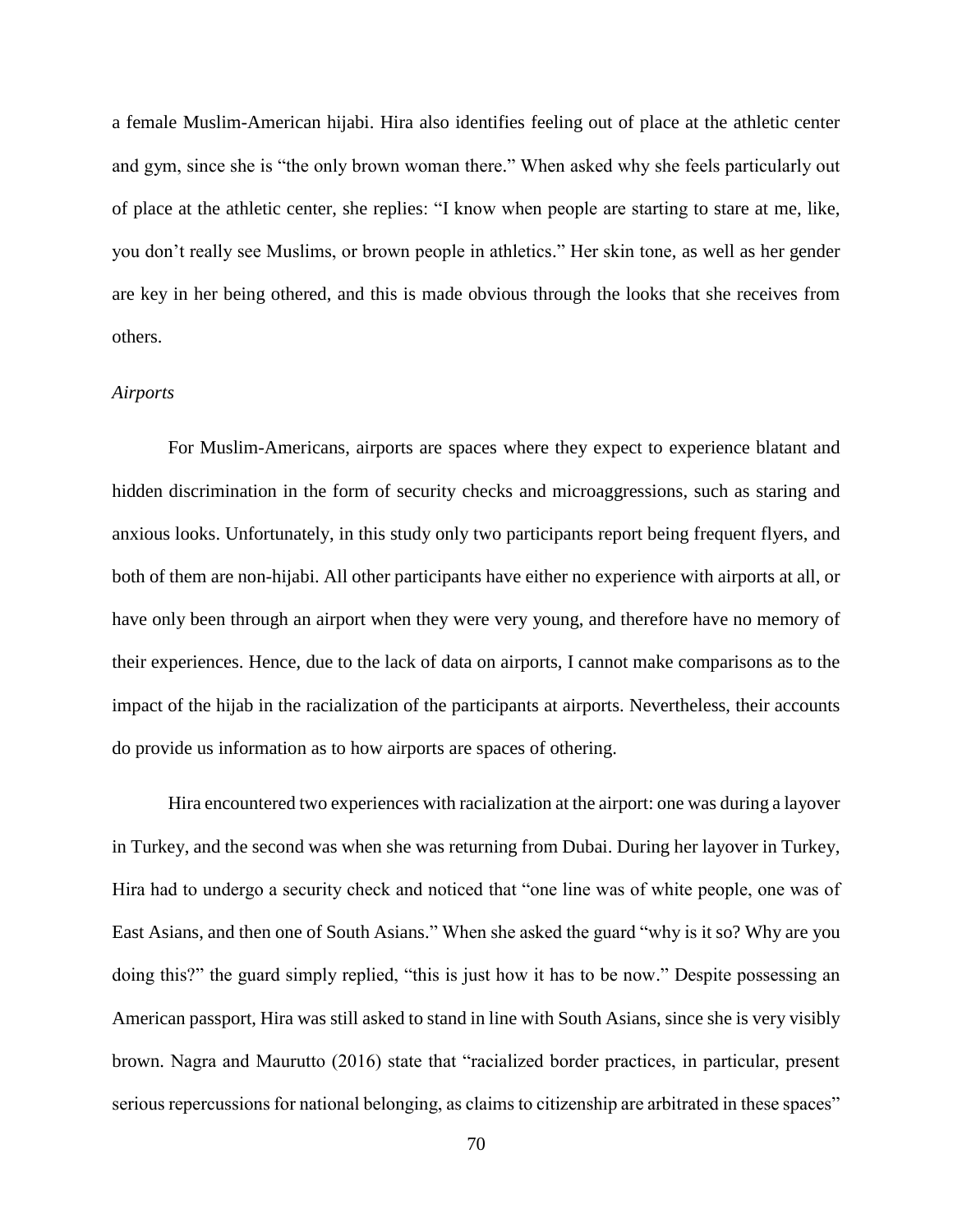(172), and we see this quite clearly in Hira's example. She also reports being given the special security boarding pass when traveling, and also encounters random checks "especially if I am the only brown person…picked out of a line". These random checks can be very humiliating for those individuals who are unfortunate enough to undergo them.

Hira also recounts another event when, coming in from Dubai, she was stopped by airport staff and security and had to have her carry on opened:

> "I wasn't even pulled aside. They literally opened and searched all my belongings. It was a carry on and so it had all of my undergarments and everything. So, for anyone to just look over and peek into my bag, it was just very uncomfortable. It was like they were publicly shaming people, and again, it was like most of the line was Muslims. A lot of hijabis were in the line, people who basically weren't white."

Such encounters demonstrate how race plays a significant role in the racialization of Muslims– as well as of those individuals who are likely to be mistaken for Muslims. Joshi's (2006) explanation of the racialization of Sikhs and Hindus occurring as a result of the racialization of Muslims, helps us understand how skin tone, and other signifiers are involved in the process of racialization, particularly in the public space of airports. This is most apparent in the discrimination and othering of Hira at the airport, on the basis of her skin tone, rather than her religious affiliation.

Leslie's experience at the airport also involves her racialization on the basis of her skin tone, since she also doesn't display any religious signifiers. When at the airport in England, Leslie stood in line for security check and was asked to step aside:

> "The security guy called me out and said, 'Come here for a random check'. I looked at my sister, like, why is he doing a random check on me. We literally had the same last name, we came from the same house, we are visiting the same house, we are the same ethnicity/race. Just like, visibly I stood out for him. I was a warning sign. I looked at the guy…because I told you that my sister is way lighter than I am. And I looked at him, I don't think this is a random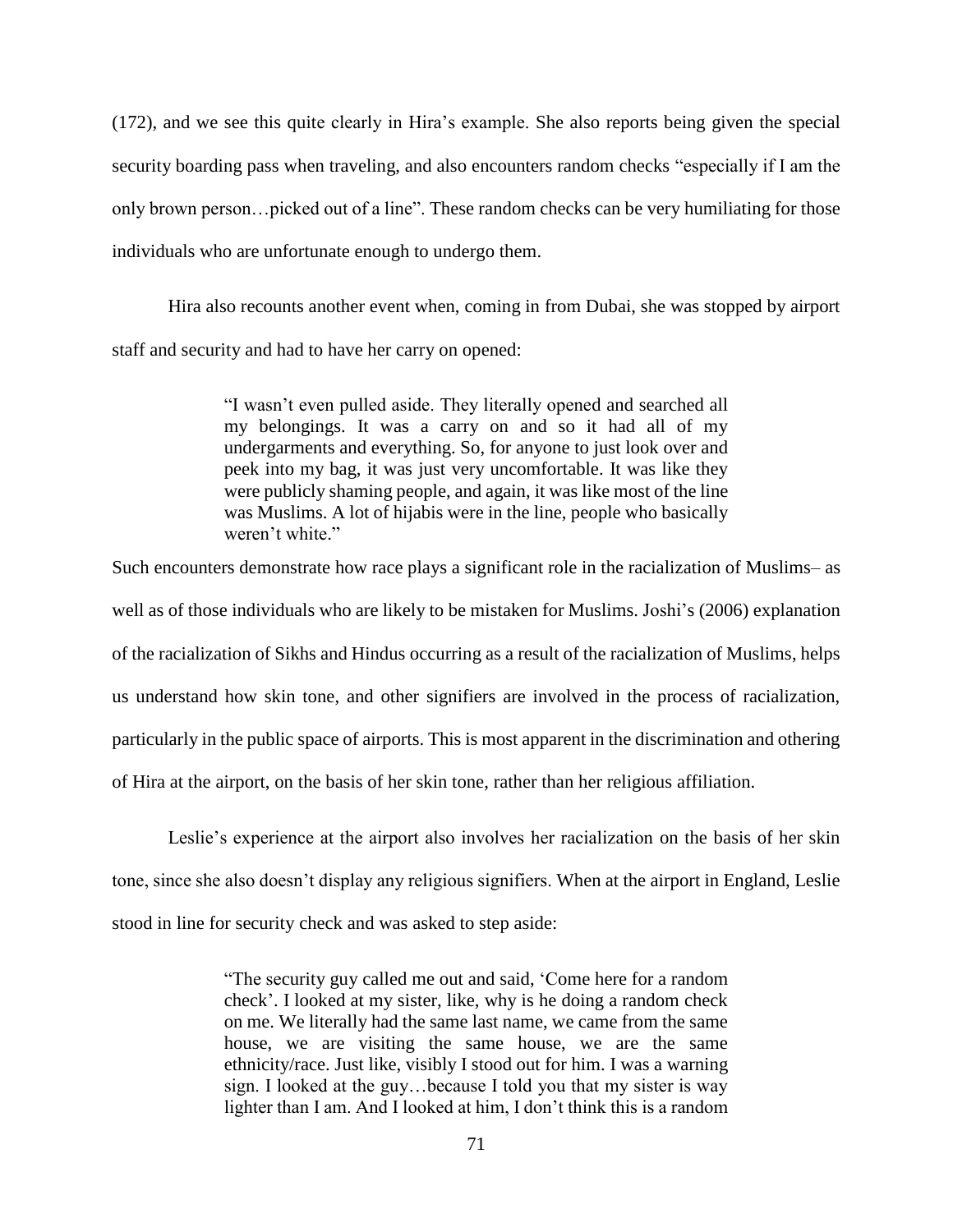check, and his face changed completely. I think this is because I am black. He was just like, you are good. You can leave, you can leave. You are good. It was embarrassing, it was humiliating. It's just like, there is nothing that shouts out like, danger you know, for me, other than the fact that my pigment is dark."

In Leslie's case, she does not appear South Asian– an ethnicity that typically is associated with terrorism. Rather, she feels as if her black skin is viewed as a threat, and after pointing out the security guard's apparent racism, her suspicions were proven correct in that her skin color "shouts out… danger" to him. In both Hira and Leslie's cases, these 'random' checks are ways by which "border officials… use the ambiguity surrounding the meaning of racial profiling to make official denials, in order to conceal their pervasive use of racial profiling at borders" (Nagra and Maurutto 2016: 177). Therefore, by denying their (apparent) racism, border security and TSA agents are able to continue using these race-based practices, all the while invalidating participants' experiences of discrimination.

#### *Law Enforcement*

The issue of security seems to be a running theme in the experiences of the participants, particularly when it comes to law enforcement. As a Muslim living in America, one must take special care not to come under the microscope of the law, both physically and online: "I'm not going to google terrorism on my laptop. I am certainly not going to have that on my search history" (Sophie). Muslims in the United States have an acute mindfulness for their surveillance by the government, and thus practice self-policing in their day to day lives. In their study on practicing the hyphenated identity of Muslim-American during a time of surveillance, Zaal et al (2007) note that their Muslim-American participants felt that they "were being listened to on the telephone or tracked on the internet– as several were warned by their parents– the sensibility that they were being controlled, being watched, was enough to lead them to believe that they were under constant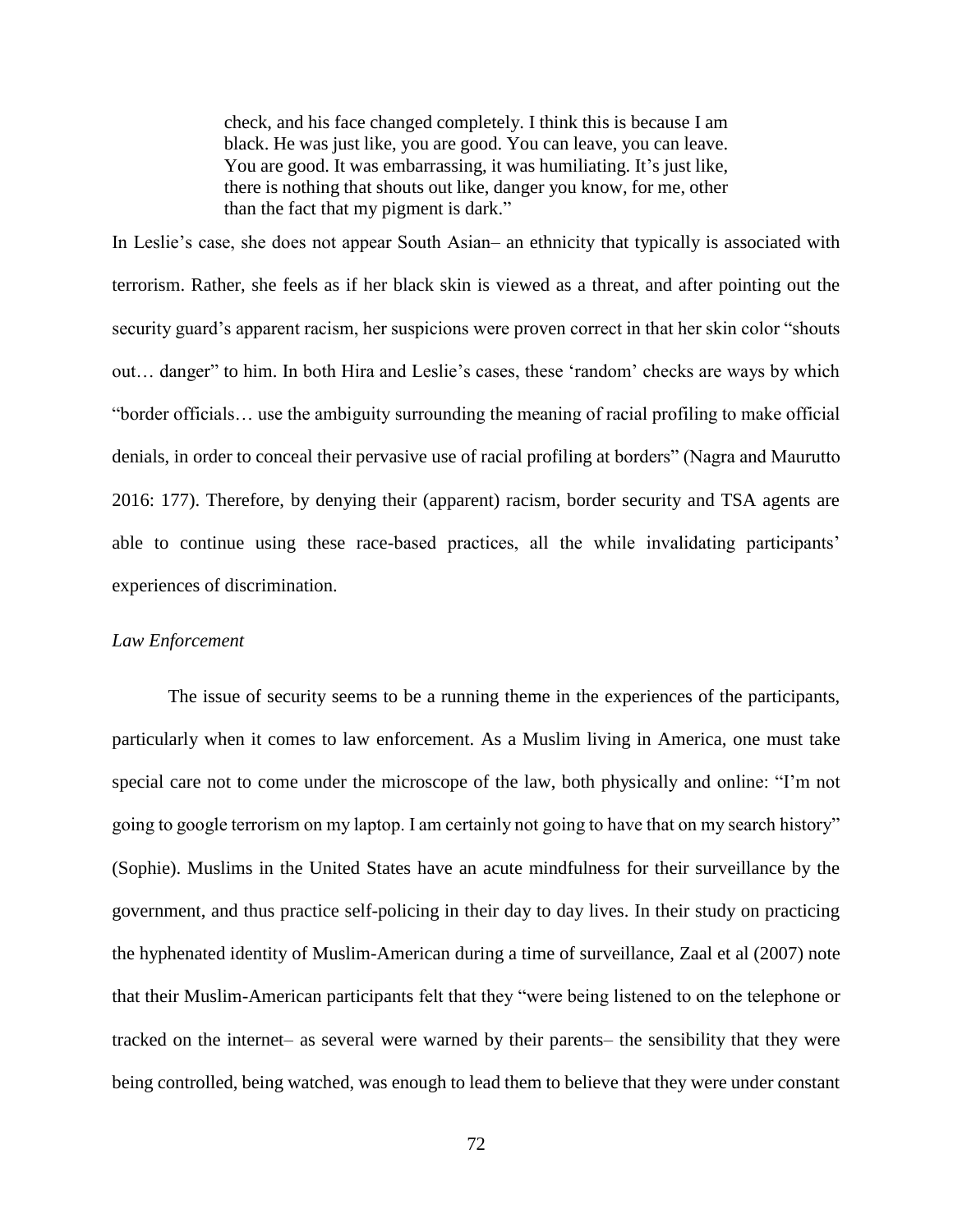surveillance" (172). While participants may have some control over being racialized online, they demonstrate having little control over physically experiencing racialization with law enforcement.

Race and religious signifiers both play a large role in the interactions of the participants with the police. The likelihood of the participants' racialization rests upon whether or not a location is particularly diverse in race. When asked where they felt they were most likely to be racially profiled, Mysha and Jenny state that it is particularly in rural areas where they feel they are frequently stopped by the police: "…when you go outside of Blacksburg limits, that's where I feel you would be more racially profiled. There's that fear, particularly in rural Virginia, where there are Trump-Pence signs" (Mysha). When comparing her experiences in Blacksburg, (which is located in rural Virginia), to that in Northern Virginia (an area known for its diversity in religion and race), Jenny reports that because "there are a lot more Muslims there", she feels less likely to be pulled over and interrogated by the police: "It's definitely something that I am fearful of..."

Sophie and Hira have been pulled over a number of times by the police, due to traffic violations. While they both admit to guilt of breaking the law, they report unfair treatment by the police officers who interacted with them. In Sophie's case, a minor traffic violation was addressed by a white female officer who "cut me no slack." Hira also felt that the officer who was ticketing her was using a very stern voice, which she felt was highly unnecessary. Both Sophie and Hira believe that it is their race which affected their negative interactions. "had I been a different demographic, I would have been cut some slack" (Sophie). Hira compares her experiences with her white friends, and states that when her white colleagues are pulled over by traffic police, "they are like best friends," and that they are often let off with a warning and are not treated in the same way she is treated when she is pulled over. Hughey (2015) notes that spaces are ideologically racialized, and law enforcement officers "target people of color in areas understood as white space"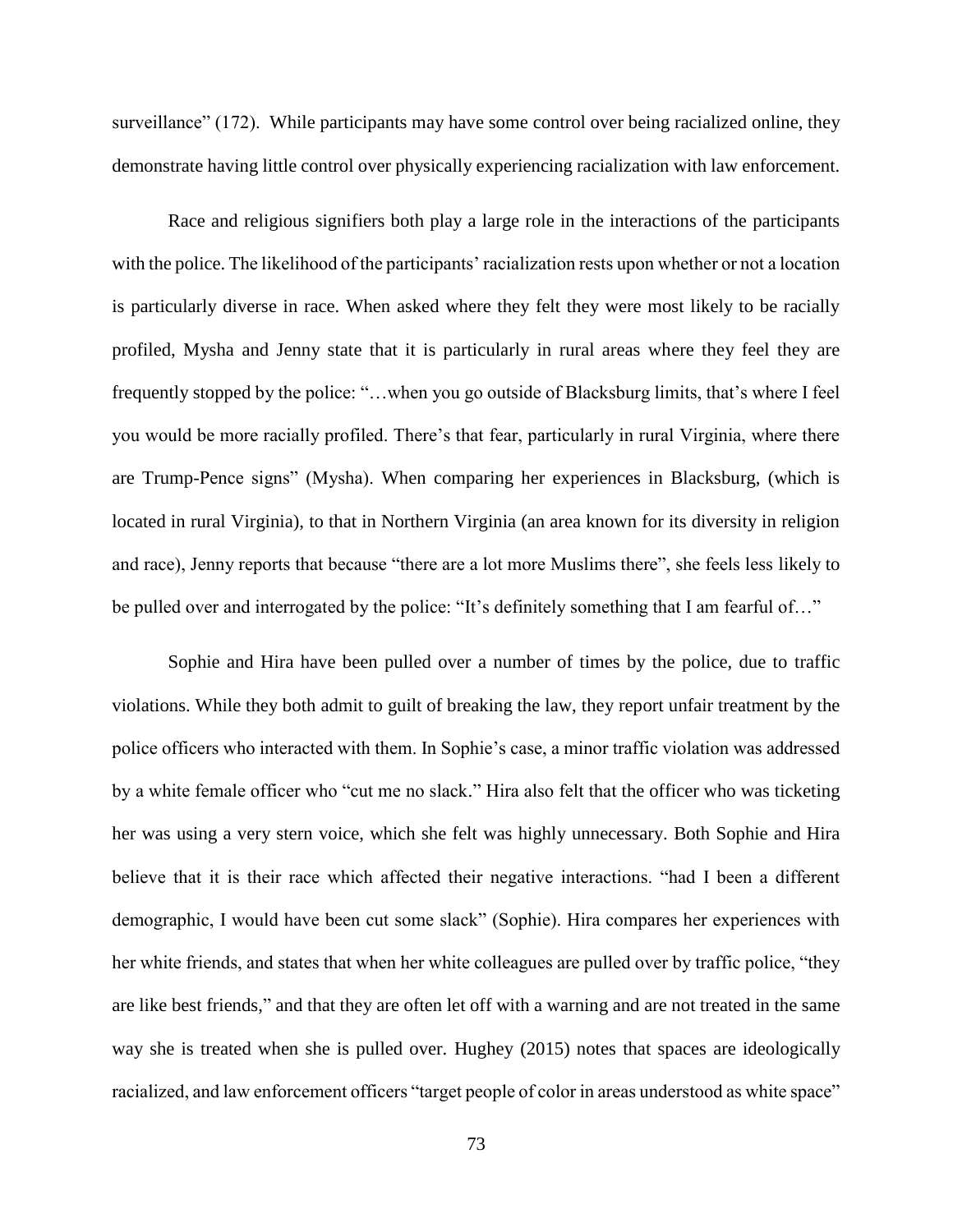(860). Hence, when brown or black bodies enter white spaces, "police can evoke a supposedly color-blind rationale" that supports the ideology that these bodies "beg for surveillance due to their guilt by association with their own skin" (860).

Jenny's experience allows us to make comparisons regarding the impact of race and religious signifiers in interactions with law enforcement. While in Northern Virginia, Jenny and her sister accidentally drove down a private road that belonged to a "big gated company", and were consequently pulled over by the police. The officers "were very rude" to them and even asked her hijabi sister to step out of the car, in order to search her. When they related this story to their cousin, who is married to a white American man, her husband said, "'No way did that happen'. So, he went to go drive on the same road, but they were so nice to him. 'Oh, sir. You are on the wrong road.'" The difference in their interactions is indicative of racial profiling that occurs on the basis of skin tone, as well as religious signifiers. And while diversity in certain locations does impact how law enforcement officers are sensitive to individuals' races and religions, it does not guarantee that individuals will not be racially profiled.

### *The Workspace*

Almost all participants have experienced othering in one form or other while at their workspace, or while searching for jobs. Their experiences with othering have either been due to their gender, skin color or their wearing of religious signifiers. Hira states that she has had no trouble in finding a job, nor has she experienced any discrimination at her workplace. This is primarily because all her "employers have been all races, from Jamaican to white, to Asian." As such, the diversity that she experiences at work makes her workspace a welcoming environment. While Mysha and Leslie haven't experienced job discrimination, they report that their work environments are explicitly misogynistic, and their position as women in the workplace is made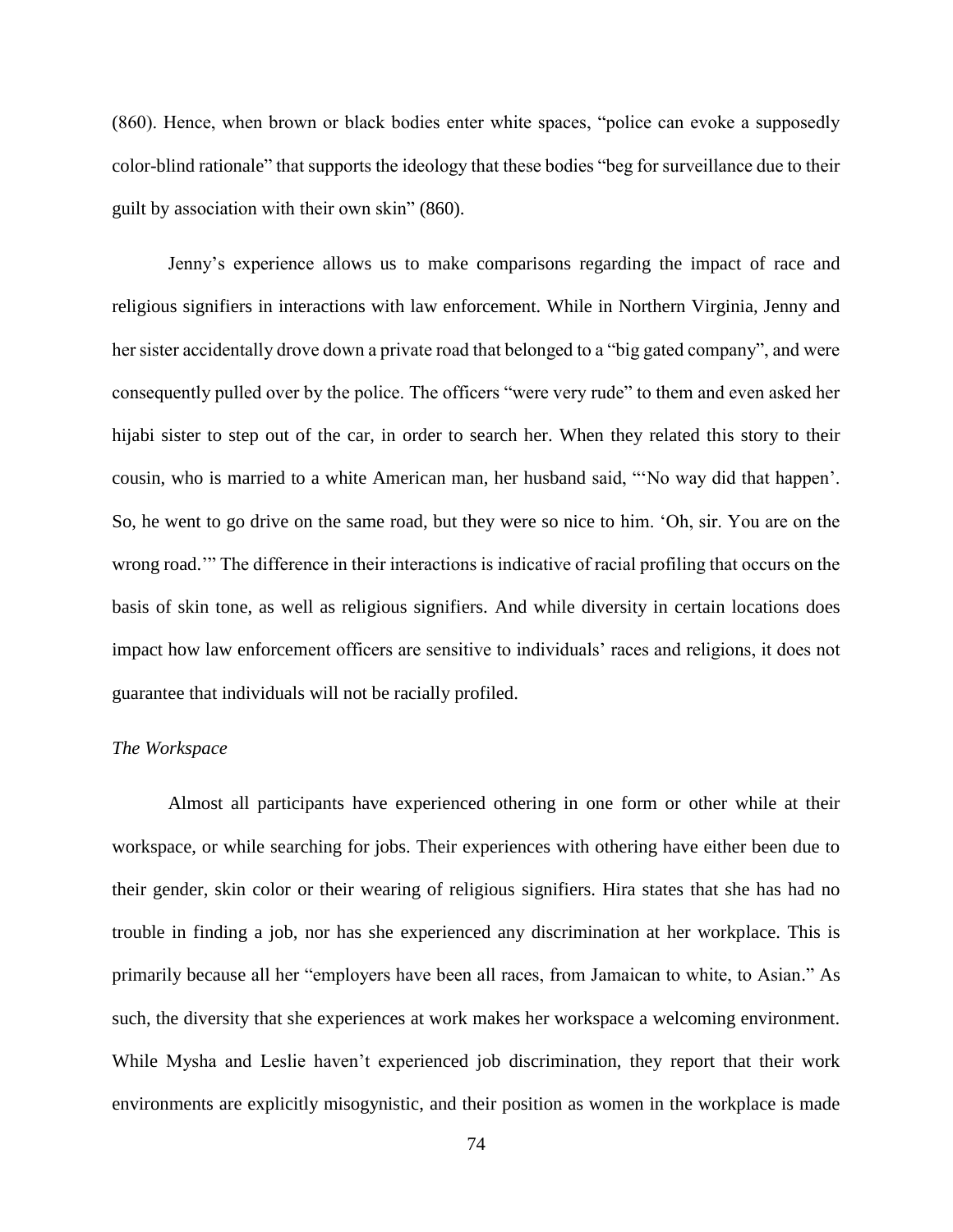particularly poignant in their interactions with colleagues. For example, Leslie states that during her internship she was often asked to complete small, feminized tasks, and in doing them, her gender was continually emphasized by her male colleagues, which made her feel "used, like an object…it was very uncomfortable."

Rachel's interactions (as previously mentioned), primarily involve her interactions with customers during her job as a pharmacy technician. In these interactions, we have been able to observe the effect of her hijab and skin tone, in a rural area that is both white majority and Christian. However, it is Sophie's experiences with job discrimination that prove most poignant in emphasizing the effects of the hijab in her securing a job. She states:

> "…recently, I have been filling out job applications…I am super qualified for many of the things that I apply for. But then, once it comes to the video part of the interview process, they will be like, okay, your qualifications do not meet our specifications. Which is fine! But maybe that's covert discrimination, maybe they don't realize they are doing it. But I feel like, underlying their rejections on the basis of my qualifications, is the fact that I am Muslim".

When Sophie first submits her job applications, she is accepted by her prospective employers and is considered to be highly qualified for positions she applies for. However, once they ask her for a video interview, her appearance becomes crucial in determining her fit for the position; here it becomes crystal clear that the only reason for why she is denied a position, is her hijab. It is also upon the basis of her hijab that Sophie is not approached by recruiters at job fairs:

> "When I am passing by booths, I've noticed that people don't approach you that much…I would still like them to approach me. At the sorority and fraternity booths, I'm like, you aren't approaching me to support your causes, and I would support them! But you aren't reaching out to me, and we all know why. I feel like, I have to constantly be the one to reach out, and be given a chance, versus the other way around."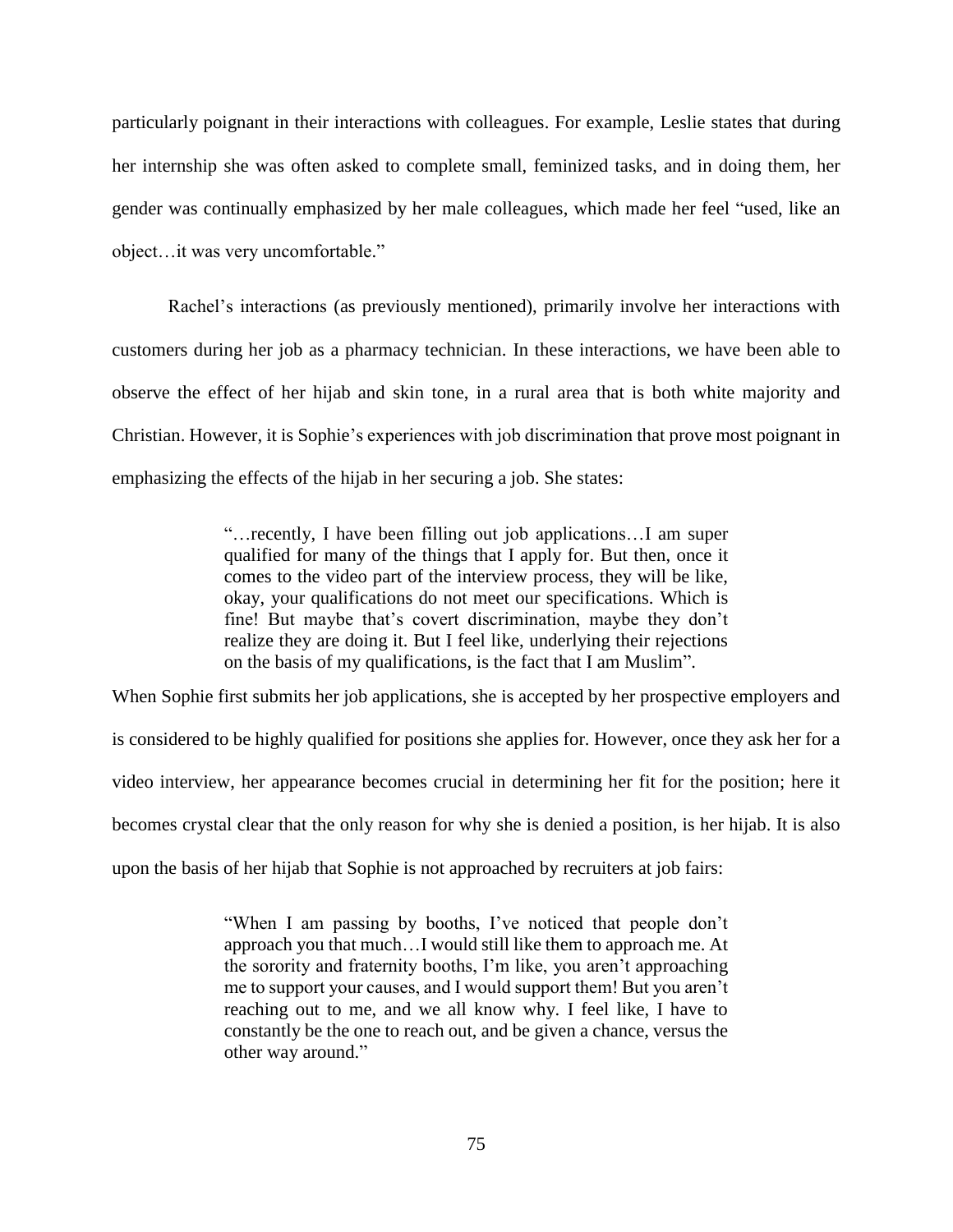Sophie feels as if her hijab makes her stick out, portraying her as someone who is unapproachable, and perhaps unfit for a position at certain companies. Conceivably, it is the stereotype that hijabis and Muslim women are uneducated or shy, which makes them seem as if they are unsuitable for employment. These stereotypes not only negatively impact the psyche of Muslim women, but they can also limit the job opportunities that are available to women.

### *Neighborhoods*

The one public space where participants report feeling the least racialized is their neighborhoods. This is primarily due to the fact that their neighborhoods are very diverse. Hira, Jenny, Leslie and Rachel's neighborhoods are very racially and religiously diverse, in that they have black, white, Hispanic and mixed families who are Muslim, Christian, Coptic Christian, Jewish, atheist, etc. Participants report that during religious and national holidays, their families often celebrate these occasions through exchanging gifts and food with their neighbors:

> "On Christmas, we will make Christmas cookies, on Halloween we will pass out candy... Nothing really differentiates us. If anything, our white neighbors are more exposed to our culture. Like, on Ramadan they would give us food. It's very beautiful, how we are all integrated." (Leslie).

While there was no report of othering in their neighborhoods from Jenny, Leslie and Rachel, Hira reports that despite the welcoming nature of her neighborhood, her family has been specifically targeted by the Homeowners Association in their residential area. The HOA began fining her father for not adhering to certain standards, such as painting the deck, having the wrong color of their front door (although it came with the house), and having white lights instead of yellow. After having to pay these fines, Hira's father finally joined the HOA to ensure that he would not be discriminated against in the future: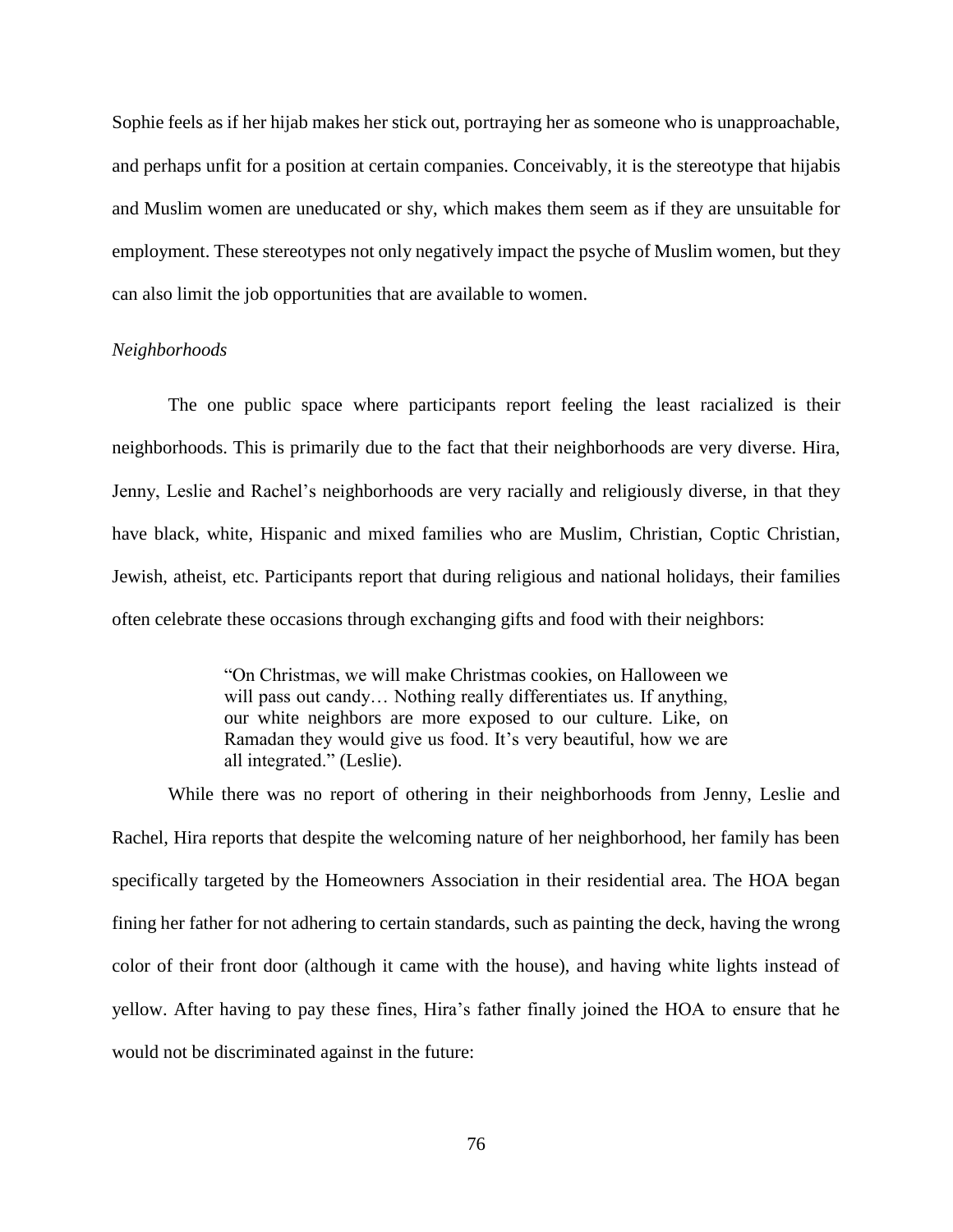"…the reason my dad got involved (in the HOA) was because he kept getting fined for random stuff, that nobody around us was getting fined for. Because they said repaint the deck. My dad looked around, and nobody's deck was painted. And my dad's like, this is going to cost me a thousand dollars. Why do I have to paint this deck? And they kept fining us for not painting it. And my dad took pictures of other people's decks and showed them that everyone's deck isn't painted, why are you just targeting me? Eventually he just painted it because they wouldn't leave him alone. And they kept giving him fees and stuff. So, he eventually just joined the HOA so he would stop getting discriminated on."

Mysha's experience differs from all other participants in that she lives in a majority white

neighborhood, in which her family is the only non-white family in residence. For Mysha, the one

experience that identifies her family as the Other in her neighborhood, involved her white next

door neighbors and the HOA:

"With the HOA, our neighborhood actually has side parking spaces. So, when I got of the age to get a car, we actually had 3 cars and two parking spots. And my white neighbor to the left had two cars, but then her daughter moved in and so she had 3 cars as well. So, it became an issue with our HOA because they couldn't figure out who to give the parking space to. It was supposed to be a first come first serve, but it became an issue of…well, the parking went to her. You can't help but think that its racism, because there is no reason that should have happened."

In Mysha's mind, the reason for which her family was treated unfairly is due to their race. However, she cannot confirm that it is upon the basis of their ethnicity, or perhaps their religion that her family was discriminated against: "But, it's like, you know it's there, but you can't call it out. It's like, it's the loud Khans…the loud Khans without the Christmas tree."

## *Conclusion*

There remains an inherent expectation that Muslim-Americans will be racialized in public spaces such as neighborhoods, airports, educational institutions, the media, etc. As has been demonstrated in this section, Muslim-Americans are, and continue to be racialized in different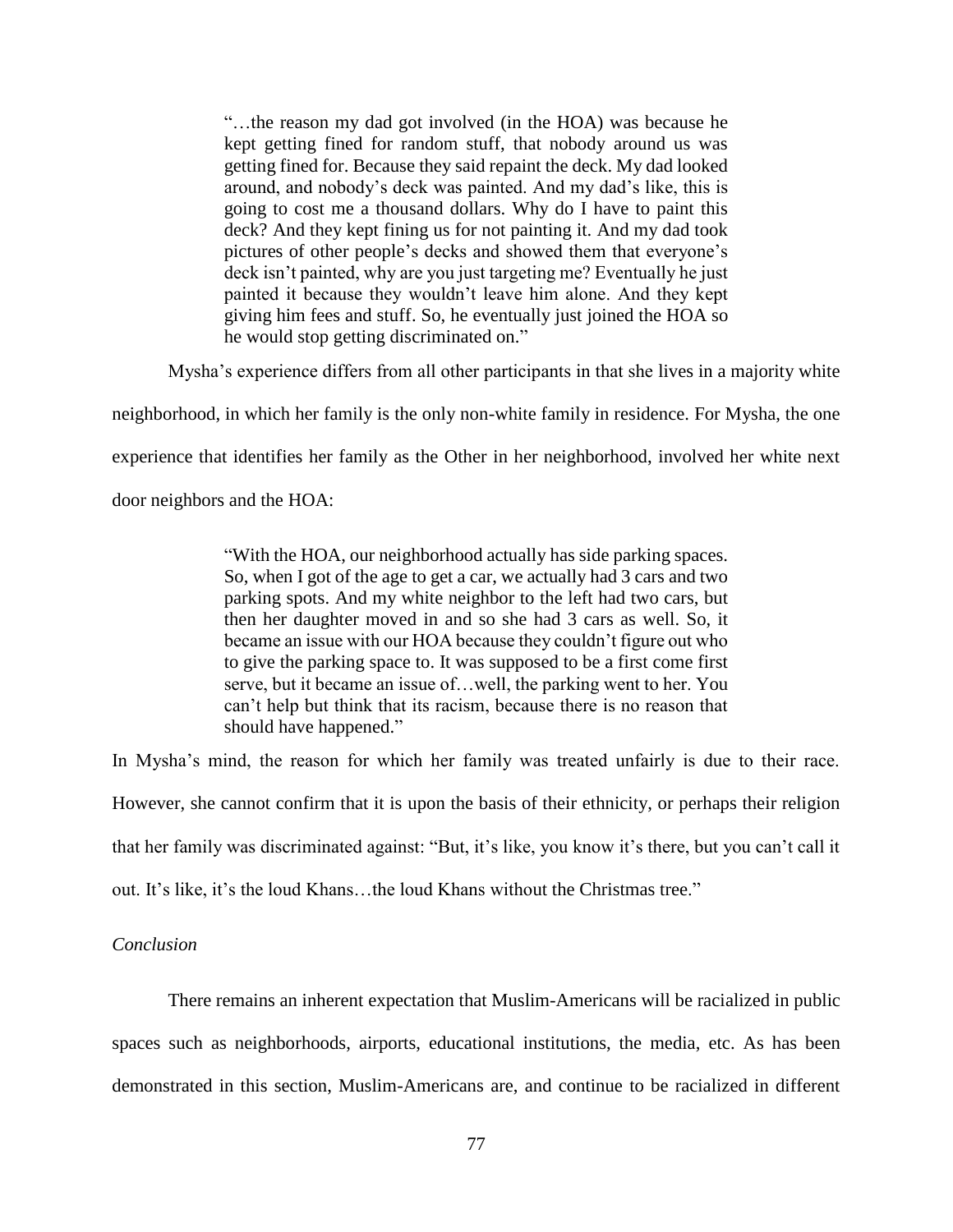ways, on the basis of a multitude of factors. Their racialization in these spaces can affect the way in which they are racialized in private spaces, since these experiences can shape and inform private agents' behaviors towards Muslim-Americans.

## **Private Spaces**

The experiences of racialization in public spaces can inform certain agents in private spaces, such as the family, on how individuals can expect to be racialized in U.S. society. As such, often, it is before participants have even begun to experience racialization from agents in public spaces, that they experience racialization by private agents. Rajiva (2006) explains that the process of Othering begins through "family/community work of difference making, even when girls have not (yet) been racialized by their peer group" (171). While recognizing this, this study finds that, of the particular agents of racialization within private spaces, the family and religious communities tend to have a large impact in othering Muslim-Americans, while peers provide spaces that are conducive to feelings of belonging. Racialization can occur very differently in these spaces, resulting in different processes of boundary making that ultimately shape individuals' racialized identities.

## *Family:*

As a primary agent of socialization, the family can significantly shape the self-perception of children, particularly if they are first or second generation immigrants. This is because immigrant families often hold very tightly to their cultural traditions and religious values, and expect their children to do the same (Inman et al 2007). All participants in this study identify that certain traditional expectations are required of them by their parents, although sometimes their parents emphasize assimilation in order to assert that they belong as Americans. This relies heavily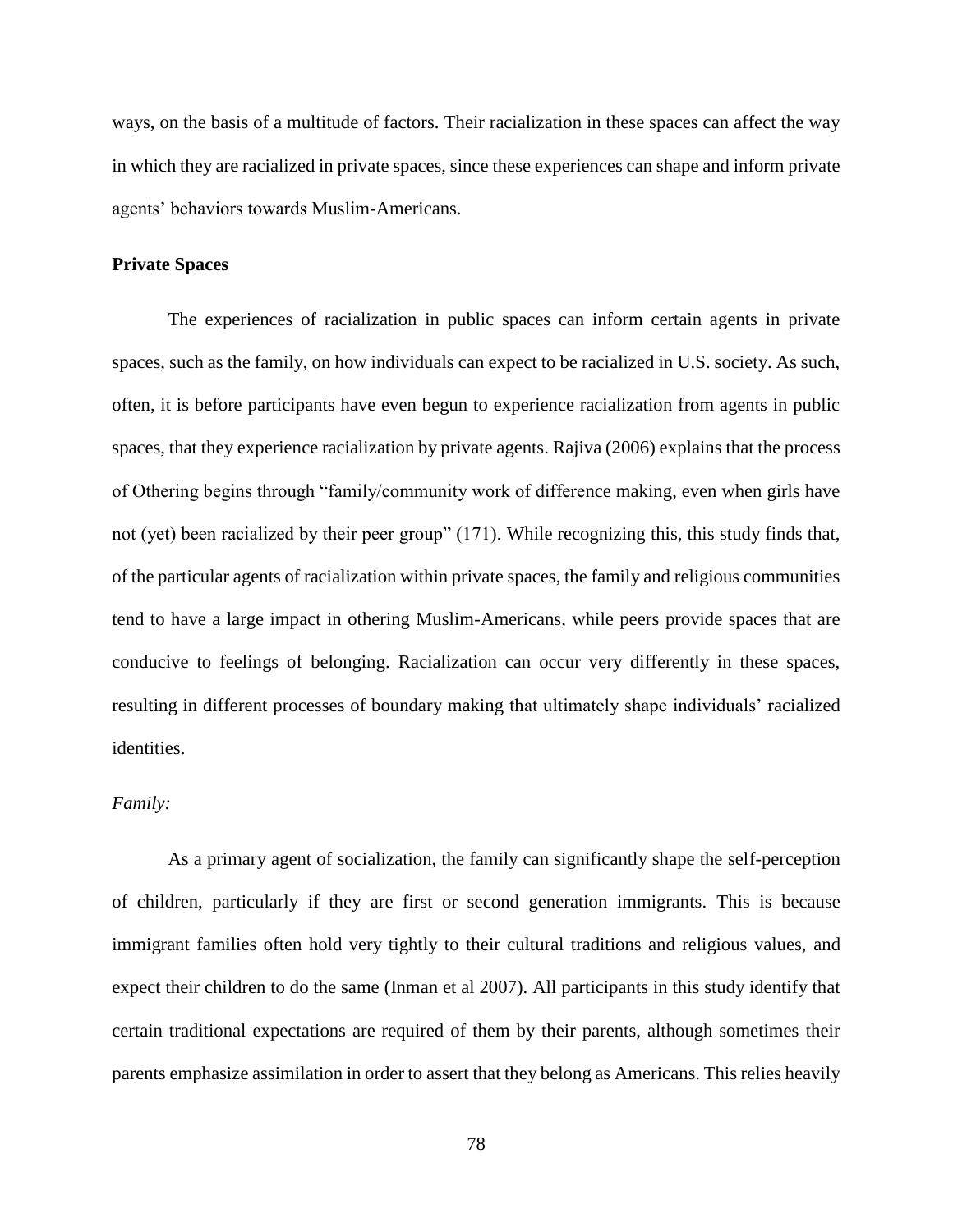upon whether immigrant families hold U.S. citizenship, or are in the process of acquiring citizenship. Hira identifies that in her family, their citizenship as U.S. citizens is deemed important, along with their assimilation in American society: "the more you assimilate, while keeping your morals, the better, because this is your country now". However, despite the emphasis on assimilation, Hira's parents, and the parents of other participants, continue to remind them that as Muslims, they are different from others in American society. Parents make it known that as Muslim families their traditions and religious values are very different from non-Muslim Americans: "My parents told me, why we are different… Religion is such a big part of how we live" (Hira). Hira's parents inform their children that not only are they different as Pakistani Muslims living in America, but that it is okay that they are different: "we know that we are different, but we are comfortable with being different". Living in a neighborhood, and an area such as Northern Virginia where diversity is prevalent helps Hira's family feel as if their difference is in harmony with being America: "There can never be anything like oh that's 'Un-American' because America is about diversity…" (Hira).

For Jenny, religion plays a large role in her being reminded of her difference. She reports that during the third grade, a friend invited her to Church to show her "what Christianity is about."

> "And I went home and told my mom about this and she asked, what did you tell her? And I said, I told her, oh alright, I'll check it out. And my mom was like, why did you say that, when you know you are Muslim? And I think that was the first time when I realized what it meant to have that label."

In this instance, Jenny's mother draws boundaries on the religious interactions between Jenny and her friend. At such a young age, children are impressionable, and for Muslim families, religious influence other than Islam can threaten the traditions and religious values that they cherish and expect their children to follow. Jenny's grandmother, who was visiting them from Pakistan also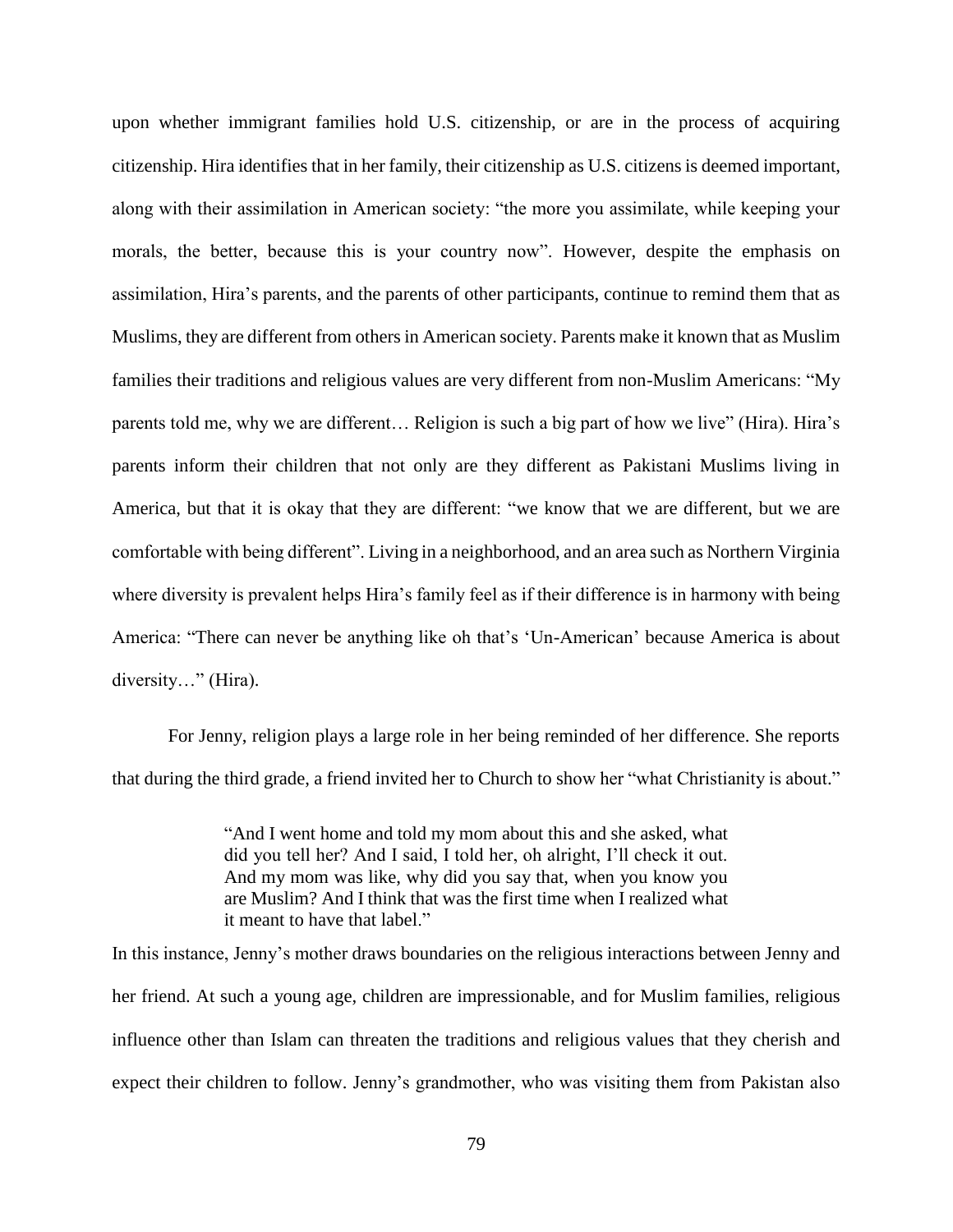questioned as to why Jenny and her siblings did not adhere to particular cultural mannerisms and behaviors:

> "…she's like, "Oh you guys are so different". It's weird for her. But, I like to try to make her understand as well that you know, there…I am taking both cultures and infusing them to create my own, because I have to."

Jenny is often faced with the need to assert her hyphenated Muslim-American identity when she is questioned by family. When her identity as a Muslim-American comes under interrogation, it is always due to her choice of clothing: "I: what aspects about you did she (your grandmother) pick on to question your identity? J: My clothes. I find it absurd, wearing a hijab, all of my clothes are very decent…" Despite her level of modesty, not adhering to Pakistani standards of modesty (which typically involves long shirts and loose pants) has othered Jenny from her Pakistani identity– which she cherishes and strongly identifies with. Sophie also experienced something similar when her grandmother visited her, and questioned the "way in which we do our things." The danger in family members questioning Muslim-Americans' lack of cultural observance is that these individuals can feel distanced from their ethnic identity, all the while having their American identity undermined by the public (and by private agents).

Jenny's family also advises her on how her position as a hijabi Muslim in the U.S. may negatively impact her future employment options. When in high school, Jenny was weighing potential career options and approached her parents to discuss her desire to pursue law. Her parent's response to this idea was to inform her how becoming a lawyer would be a difficult career choice for a female hijabi in the current political climate:

> "My parents…told me that, would you be ok if people didn't want to be your client because you are Muslim? I thought about it, and I don't think so. I didn't want it to discourage me, and my parents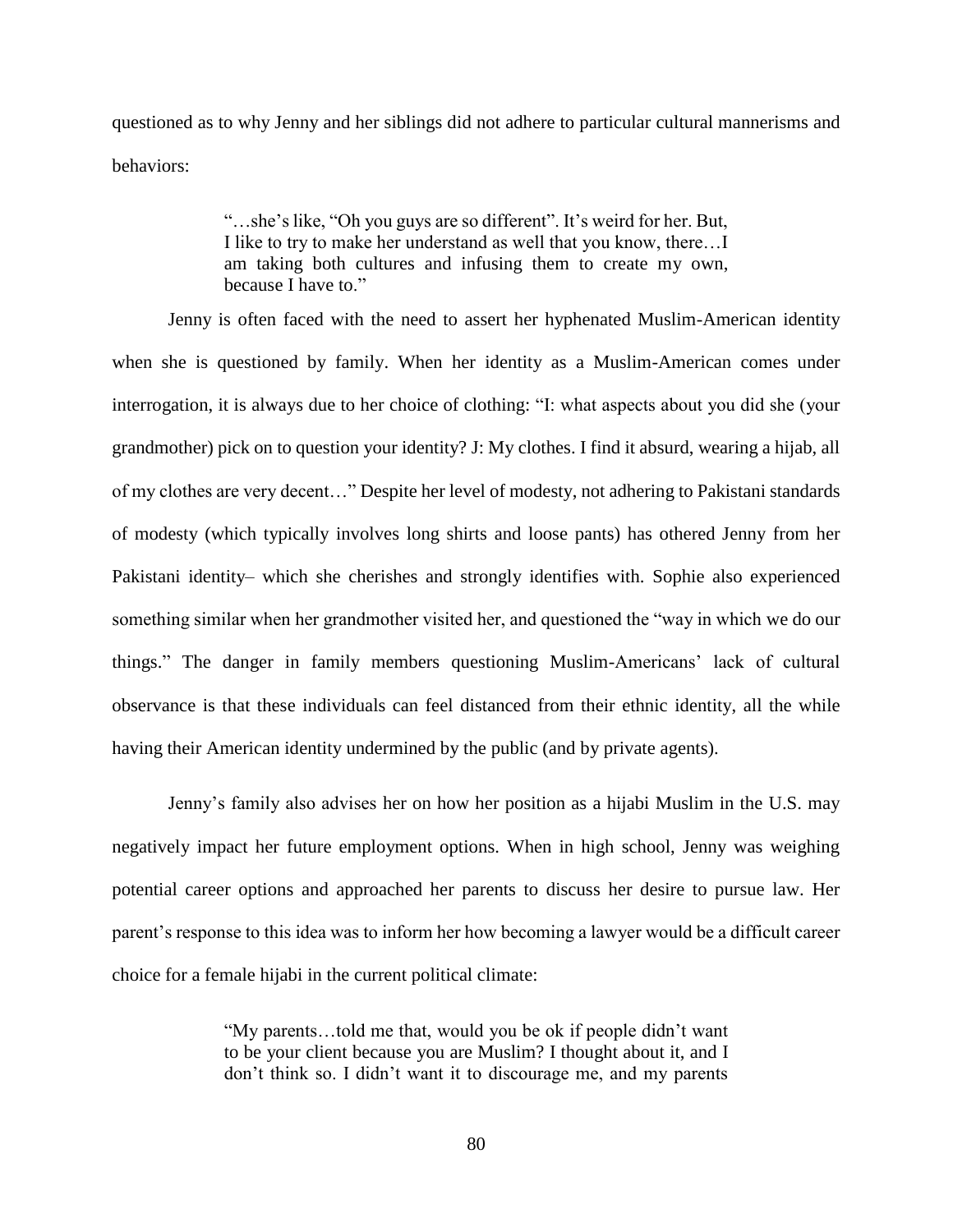weren't trying to discourage me. It's just, it was just a very realistic question."

Her parents' advice rests upon the notion that hijabi women in the legal world regularly face discriminatory behavior based on their race and religion. Recognizing this, Jenny reports that even now she "still consider(s) those things" when deciding on her career options. As a sophomore in computer science, Jenny aspires to work in the field of technology, and has been advised by some to look into a career in cyber security. However, this is an option she does not wish to consider, since as a Muslim in America, she faces "a lot of issues with security myself." She entertains this notion because, post-9/11, Muslims in America have consistently been targets of mass "surveillance and a wide range of punitive US government policies that systematically criminalize Muslims and 'Muslim-looking' people through a body of legislation" (Grewal 2014: 8). As such, it is not surprising that not many individuals who associate with Islam would consider entering jobs in government and security that might require security clearance and extensive background checks that could potentially discriminate against them. With this knowledge, it is of little surprise that families engage in such racialization in order to prevent their children from future discrimination.

As the daughter of parents who strongly identify as Pakistani and create rigid boundaries between themselves and Americans, Mysha's experiences with her family involve a great deal of othering. Mysha's mother who is "very very Pakistani", constantly reminds Mysha and her sisters that despite the fact that they were born and raised in the US, they are still Pakistani: "My mom…always says you are Pakistani, even though you were born and raised here…it's a lot more important to her that I identify as Pakistani". The reason for this, as Mysha explains, is that her mother views culture as tied to religion, i.e. being Pakistani "goes hand in hand with being Muslim". Hence, in order to emphasize the need for her children to hold on to their religious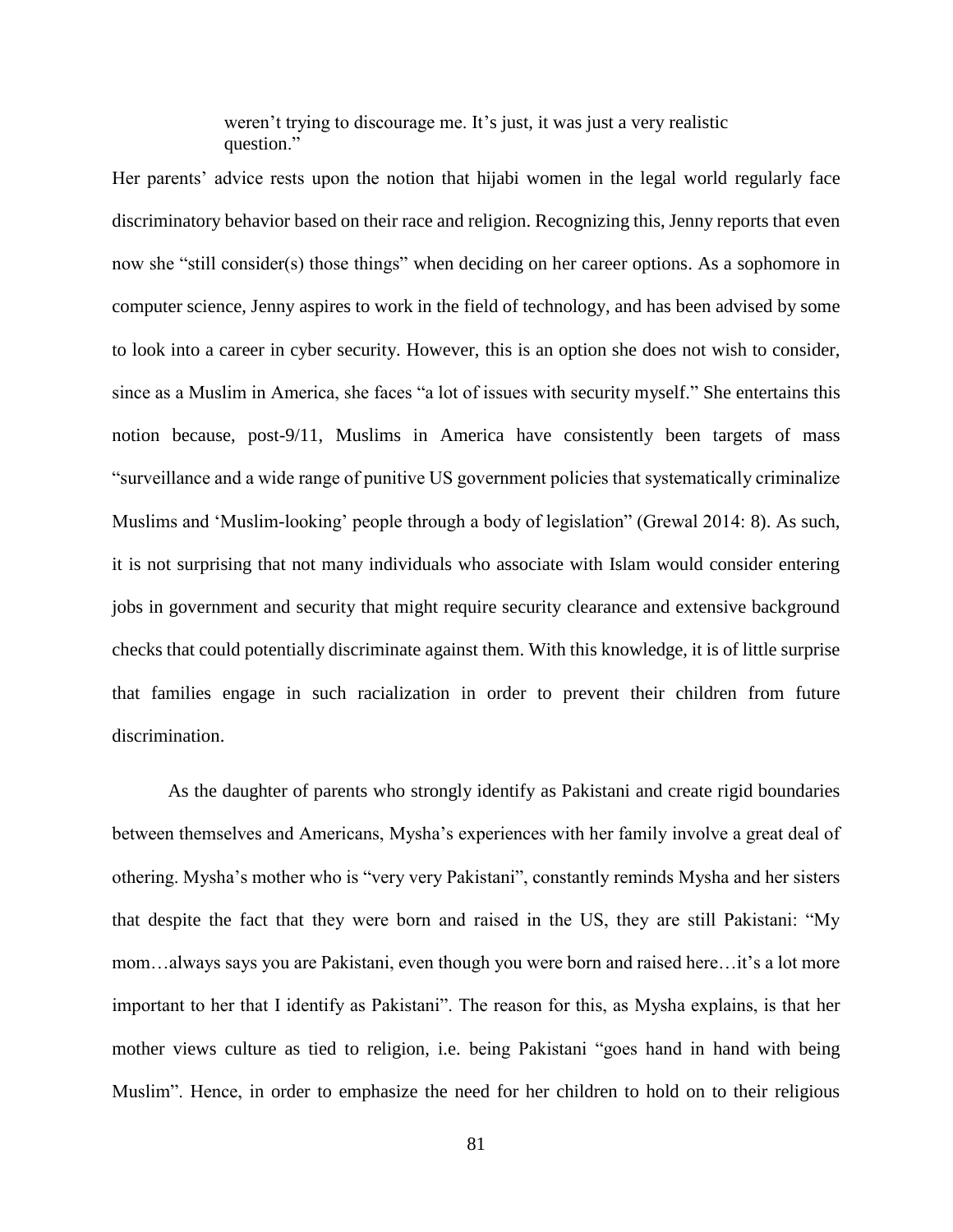identity, Mysha's mother emphasizes on their Pakistani heritage, thus reminding them that they are not American. For her mother, these boundaries are important since in her mind, "being American is synonymous with being non-Muslim. In doing so, Mysha's mother not only identifies Americans as the Other, but also insinuates that for Americans, Mysha is the Other.

Rachel's parents' approach is perhaps more mild than Mysha's parents, in that when she was younger they "would emphasize being a good person. But now, with all the drama (political climate), it's like, be a good Muslim." The heightened politicization of Islam has created a need for Rachel's parents to remind her that as a Muslim (and a hijabi one in particular) she is a representation for her religion, and therefore needs to portray Islam in a good light by adhering to her religious values and morals. Rather than create boundaries for her and her siblings, they emphasize understanding her position as a Muslim of America.

The boundaries that parents create for their children are often due to the racialized events and discrimination that parents have experienced themselves. As Rajiva's (2006) study demonstrates, the racialized experiences of immigrant families with being Othered by the public, shapes how these families racialize their children in order to culturally orient them. Hira's experiences with racialization and consequently, how she deals with being racialized, are informed by her parents' advice on how to tackle discrimination and othering: "…my parents faced racism, and because of that, they have basically taught us how to be more careful about how you express yourself in certain groups." Similarly, Jenny's own boundary making is the result of the experiences that her parents have had. Jenny states that she is particularly careful in her interactions with certain ethnic groups, and the American public in general, because her parents have had some unpleasant experiences which have made them particularly wary of the social actors.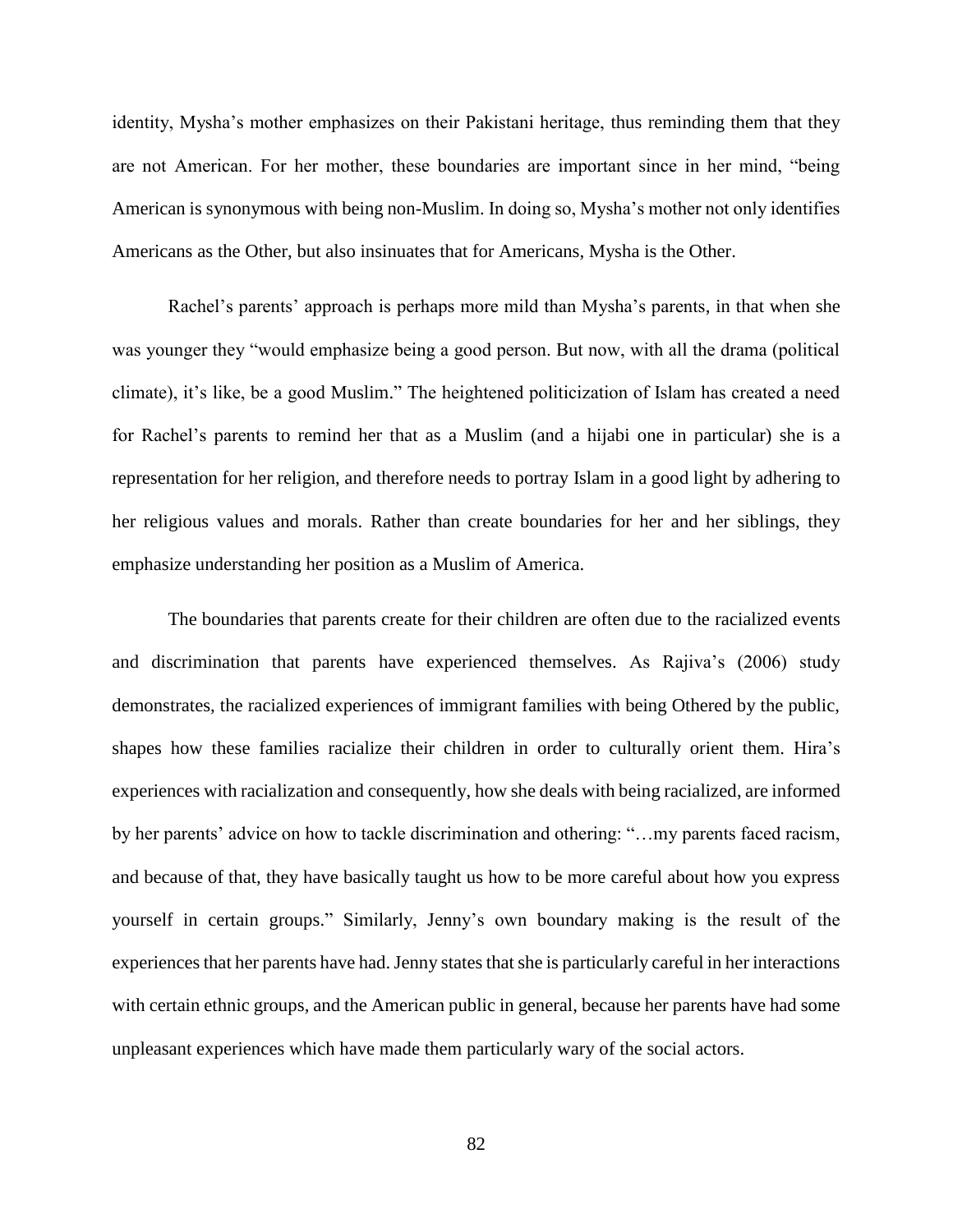Despite some parents having diverse social circles of their own, they have made it abundantly clear that they prefer that their children socialize with Muslims over non-Muslims. Jenny states that while her mother would never create boundaries for her regarding who she socializes with, "she prefers that I hang out with Muslims. It doesn't even matter where they come from, but being Muslim definitely helps out a lot." The parents of Leslie, Mysha and Sophie would only allow them to sleepover at the houses of their Muslim friends, since "they gave more leeway and less restrictions if I was hanging out with my Muslim community" (Sophie). The purpose behind parents' preference of Muslim social circles is that by having similar friends, who are also in the same position as their children (i.e. as Muslims of America), their children would be able to share in the base values of their cultures and religion, and also find a space where they feel as if they belong. After parents (such as Jenny's and Hira's) experience othering, they learn to internalize these feelings and develop a sense of the racialized self, which can impact the way in which their children learn to understand their location in the United States. Sophie relates the psyche of her mother, who she says has "this internal, I don't belong here, people will perceive me differently," i.e. racialized identity. Such an internalized sense of the self as the Other can be reduced by surrounding oneself with individuals who collectively produce a space of belonging (as will be demonstrated in the section Peers).

Besides for parental social preferences, the parents of the participants also seem to prefer particular ethnicities when finding marriage partners for their children. As the only participant in this study who is currently in a relationship, Hira states that ethnicity and race does not matter to her, as she is currently dating a convert African-American. However, her mother has made it clear that she only wants Hira to marry a Pakistani, since "we need to marry somebody that is like ourselves, so it's easier to be different". Similarly, Mysha's parents have indicated their strict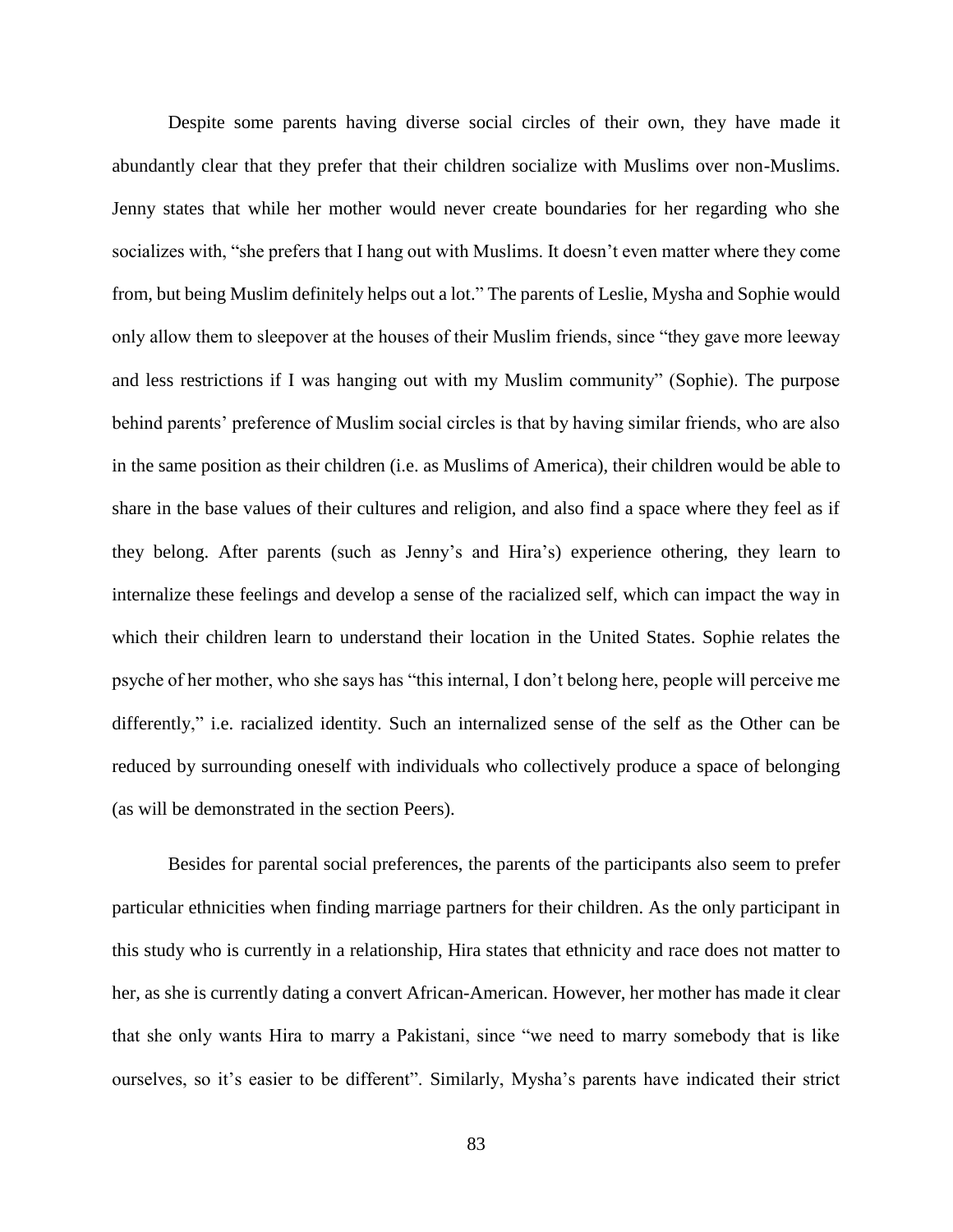preference for a Pakistani Muslim: "My mother will flip everything, if he is not Pakistani Punjabi," since her family identifies strongly as Pakistani Punjabi. Leslie and Rachel's parents seem to prefer Sudanese men for their daughters, although they are willing to budge on the ethnicity if the prospective suitor is a good Muslim. For the participants themselves, Jenny and Sophie personally prefer Pakistani Muslims, since their religion and core traditions are likely to be the same. All other participants have no specific ethnic or racial preference, but make it explicitly clear that the one requirement they, and their parents have is that their potential spouse must be a practicing Muslim. As American-Muslims, participants have also stressed to their parents the importance of marrying someone who is either born and raised in the United States, or "shares the same (American) mentality" that the participants do (Rachel). These ethnic, religious and cultural expectations are indicative of the boundaries that parents and Muslim-Americans make in order to remind themselves of the differences and similarities they share with American society. As such, these boundaries are both internal, indicated in their own preference for Muslim-Americans, and external, in their parents' preference for ethnically similar Muslims. Via parents, expectations made of their children regarding spousal selection becomes a way to reduce possible future public racialization, through cementing boundaries between their children and the American public.

## *Religious Communities/MSA:*

In my investigation of racialization in private spaces, I was unsurprised that I found a significant amount of data from participants regarding their Othering by their families. And, while I was expecting participants to report few experiences of racialization by religious communities, I was astounded at the amount of racialization that both hijabi and non-hijabi participants experience in mosques and MSAs. This study finds that religious communities, such as local mosques, Islamic community centers, and Muslim Student Associations either provide spaces of support for their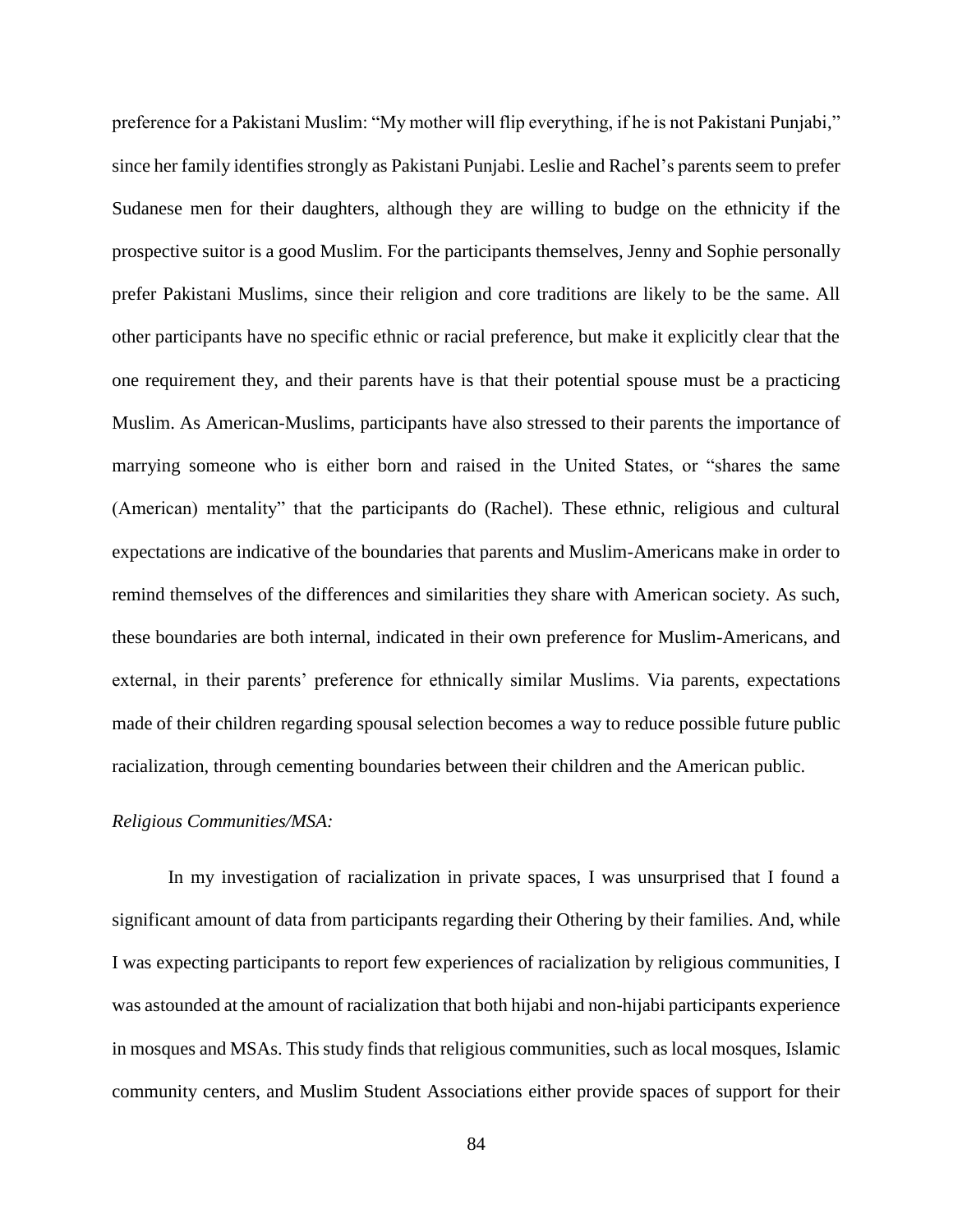members, or can serve to distance and alienate Muslims on the basis of their ethnicity, adherence to certain dress codes, their language, and even their gender. Due to the highly-politicized nature of Islam, and the supposed threat that Muslims pose to the state and society of the United States, religious communities tend to be excluded from the American public, with some areas in the U.S. refusing to allow mosques to be built (*The Washington Post* 2017, *The New York Times* 2016), and some universities participating in the surveillance of their Muslim student organizations (*The Washington Post* 2013). As such, religious communities have become more careful in their interactions with the American public and learn to draw boundaries between themselves and the rest of American society. These boundaries can have a negative or positive effect on Muslim-Americans, since religious communities serve as key spaces where the Muslim-American identity is shaped (Mahmood 2016, Dey 2012). Sophie views these boundaries as negative, since it perpetrates the idea of "you can't be American and Muslim". She feels that creating these boundaries between being American and identifying as Muslim implies that one must "give up your beliefs or religious identity for American culture." Thus, religious communities can often create a situation where their Muslim-American members, and Muslim-American youth feel that they must choose between one or the other in order to belong.

Not only do religious communities create boundaries between themselves and the American public, they also create boundaries within themselves, in order to exclude certain kinds of people. This study found that almost all participants felt that they were unwelcome in certain religious spaces due to their ethnicity, appearance, language or gender. Mosques in the United States have historically been run by Arab Muslims or South Asian Muslims, and have typically demonstrated exclusionary behavior towards Muslims of other ethnicities (African-Americans in particular). Grewal (2009) notes that Muslim communities tend to engage in intra-racism, "a term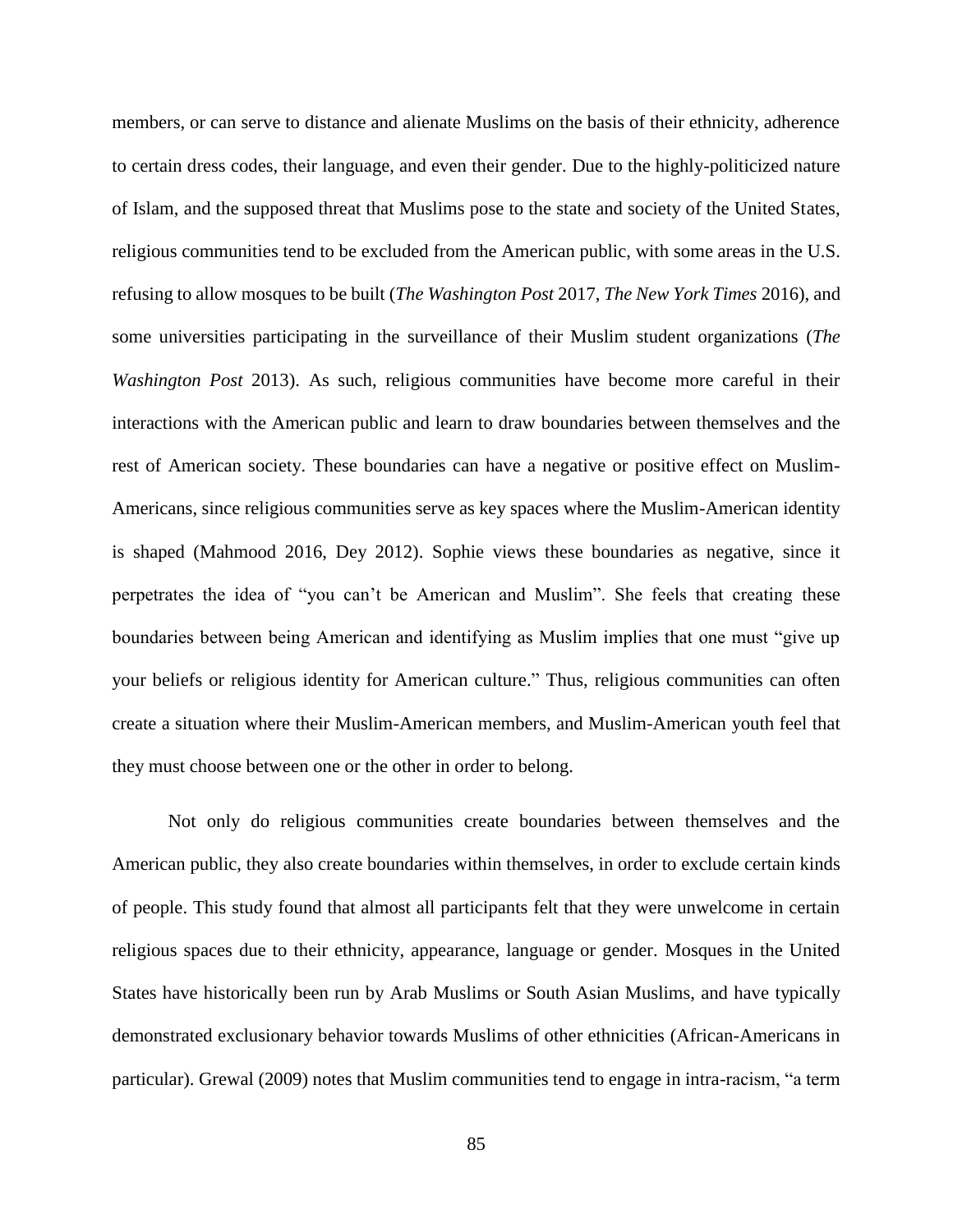describing a phenomenon of a racialized group that internalizes white supremacy and redirects it at its own members" (330). While there is little to no research on racism in Islamic communities, this kind of racism can be pervasive in U.S. mosques, as well as religious community centers, albeit it is not typically present in Muslim Student Associations. The Pakistani participants in this study identify, that regardless of whether they wear the hijab, they feel very welcome in mosques of which they and their families are members: "I: Do you feel welcome (at ADAMS center)? Hira: Yes." Jenny even states that racially, the most comfortable place for her is her local mosque, because there are other Pakistani and South Asian Muslims there with whom she associates. On the other hand, the Sudanese Muslim-American women in this study feel that mosques tend not to be very welcoming to them, simply because they are black Muslims. Leslie recounts two incidents that have occurred to her at her local mosque:

> "One time, I was walking from the bus. I was with my friend, who wears the hijab. I wasn't. And so, I saw one of the ladies from the community, who was speaking to my friend, and directing all of her questions to her. She didn't even talk to me once, even though I said Salam-u-alaikum. Obviously, I can speak Arabic, and I can understand the conversation, (but) I just felt so secluded from that conversation, she showed no interest in talking to me. I brushed that off, I looked at my friend, and said, wow, I can't believe she did that to me. Again, it comes…we went to an event at the mosque, I was wearing the abaya and I was wearing the headscarf, but since she recognized me, and she knows that it (the hijab) was temporary, she still gave me no attention still. And I thought maybe if I wore the hijab, maybe I would fit in, maybe if I dressed that way, I would be included in that community but it didn't happen."

In these two occasions, Leslie is able to compare whether wearing the hijab has an effect on whether or not members of her local mosque will accept her as a black Muslim. She finds that, despite wearing the hijab, and despite being able to carry out a conversation in fluent Arabic, she is still othered at the mosque because she is African-American. These two incidents are significant in demonstrating how common it is for mosques run by Arab and South Asian Muslims to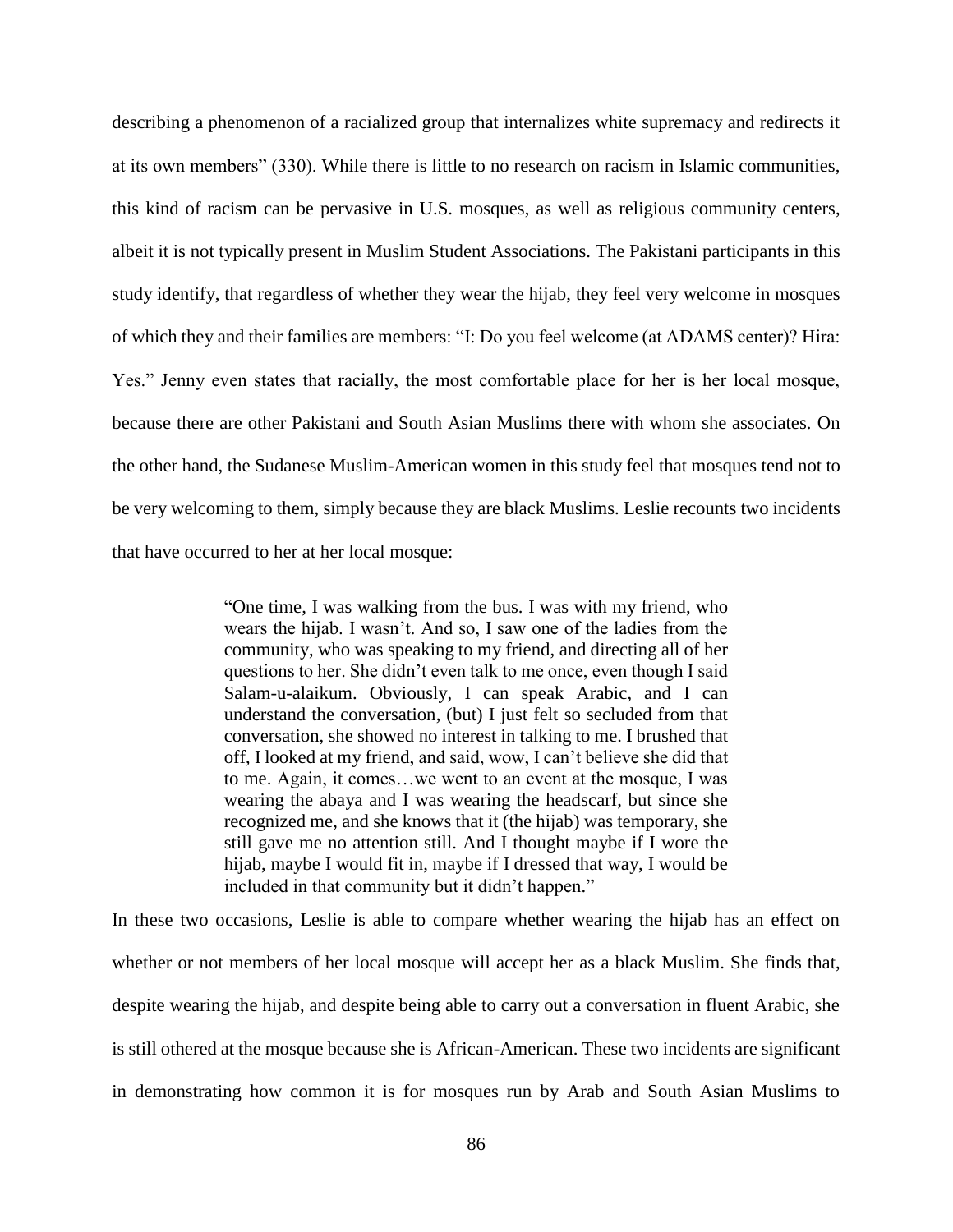discriminate and exclude their own black members, due to the color of their skin. Similarly, Rachel mentions that the Muslim community that she is part of often others her on the basis of her skin tone and black culture, by saying things that are offensive to black Muslims, and African-Americans: "…even in my own Muslim community, they say things and you are like, you really did not think about it. Or even worse, you said it even after you thought about it." After having continually received such treatment from their local mosques, both Rachel and Leslie have limited their visits to the mosque, and come to identify strongly with the black community. They are also outspoken advocates of the Black Lives Matter movement, who seek to increase awareness of the issues of black Muslims in and outside of their Muslim communities.

Participants also identify that within MSAs, othering occurs less on the basis of their ethnicities, and more on the basis of religious behavior and appearance. Both Hira and Mysha identify that they sometimes feel unwelcome in the MSA because, as non-hijabis, they are perceived "as not that religious" (Hira). Mysha in particular, emphasizes on the importance of the hijab in identifying the kind of Muslim you are, when in the MSA: "I've learned that within the Muslim community, if you wear the hijab, you are Muslim. And if you are not wearing the hijab, you are automatically less Muslim." As the only non-hijabi member of the MSA board, Mysha reports being questioned about her religiosity by other members of the MSA:

> "I've been asked, are you religious, because they don't see the scarf. And because I dress modestly, it's like you are automatically not American enough, and also not Muslim enough, in either group. It's weird. They don't see you as a leader in the Muslim group, because you are not dressed according to what they think (a Muslim should dress like)."

As a non-hijabi female in a leadership position in the MSA, Mysha has also faced gendered, religious discrimination from fellow male members. She states that, she has received comments from male MSA members about her not being religious enough to represent the MSA, because she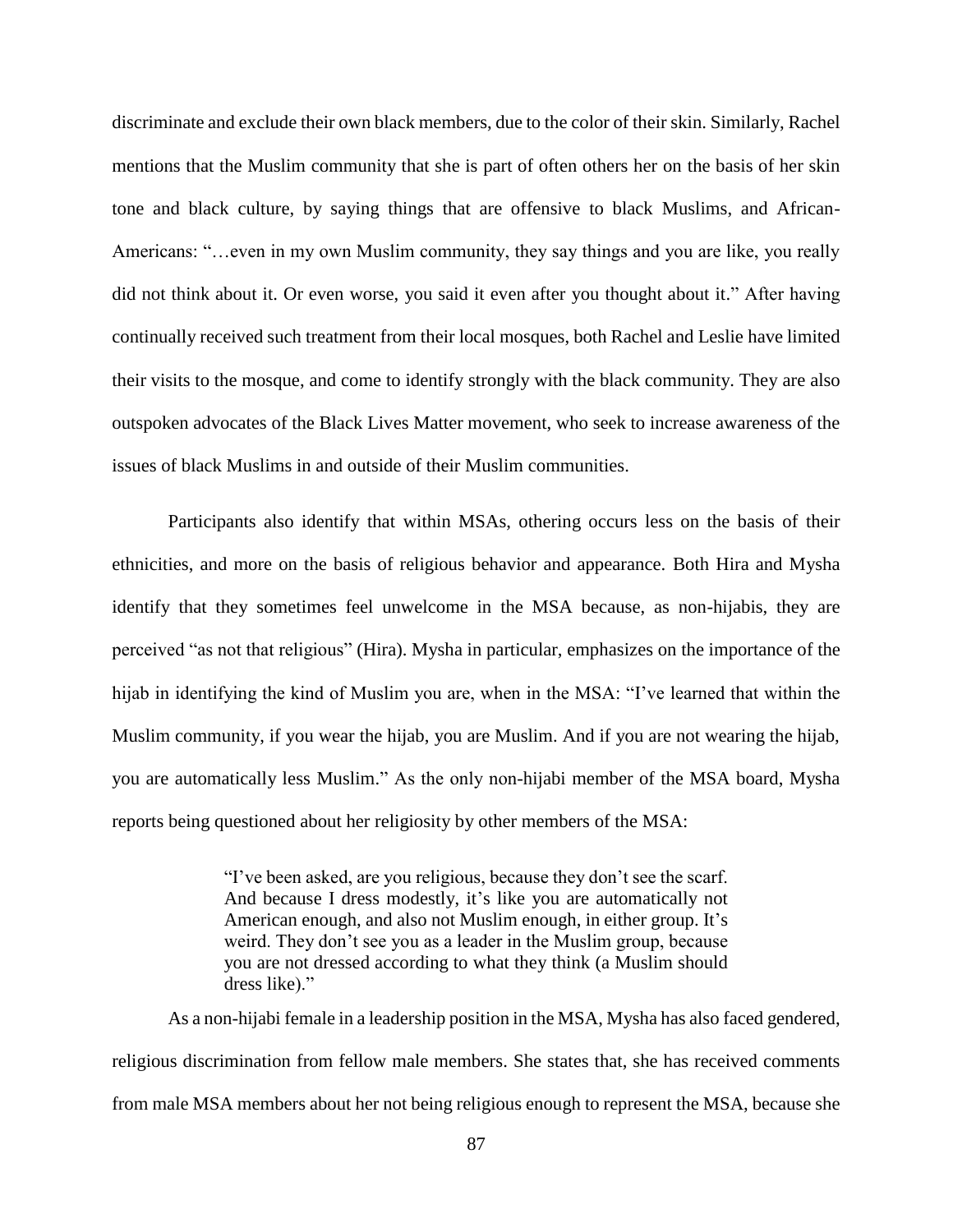does not wear the hijab, "So, why take her ideas on religion seriously." When religious communities construct the notion that hijabi women are religious enough to be a representation of Islam, both hijabi and non-hijabi women are confined to certain stereotypes. Sophie feels that when religious communities "hold hijabi women to a higher standard of practicing Islam…It's kind of unfair because there are some non-hijabi women who practice their Islam a lot better than hijabi women." These standards create boundaries and exclusionary attitudes towards individuals who do not uphold or fall within those set standards. Sophie also recognizes that the MSA is often guilty of excluding certain Muslims because they do not fit within their brand of Islam:

> "These people have said that, I don't ho to the MSA anymore, and it's so sad. People do get pushed away from communities like this. It's like, either you are with us or you are not. And if you are not following Islam the same way I do, then you don't belong."

Leslie identifies as being one of those people who does not feel as if she is accepted as part of the MSA, because she does not wear the hijab, and is not viewed as a practicing Muslim. In the case of Hira, she does identify as part of the MSA and feels as if she is accepted as a member, because she is a Pakistani Muslim. However, similar to Leslie, Hira states that "Sometimes I do feel that people perceive that I am not that religious, just because– not that I dress inappropriately, I don't have a hijab, but maybe my language, my openness to talk to the other sex…" Hira feels that rather than her hijab, her behavior and mannerisms might portray her as someone who may not be as practicing as other Muslims. She feels that "MSA girls are more careful" when interacting with male members, and it is perhaps her interactions with the MSA males, rather than her not wearing the hijab, that affects how the MSA views her as a practicing Muslim. Participants' appearance in the form of religious signifiers has perhaps, the greatest impact on exclusionary attitudes and boundary making within the spaces of MSAs and religious communities. However, it is important to recognize that the stark difference between the experiences of Leslie and Hira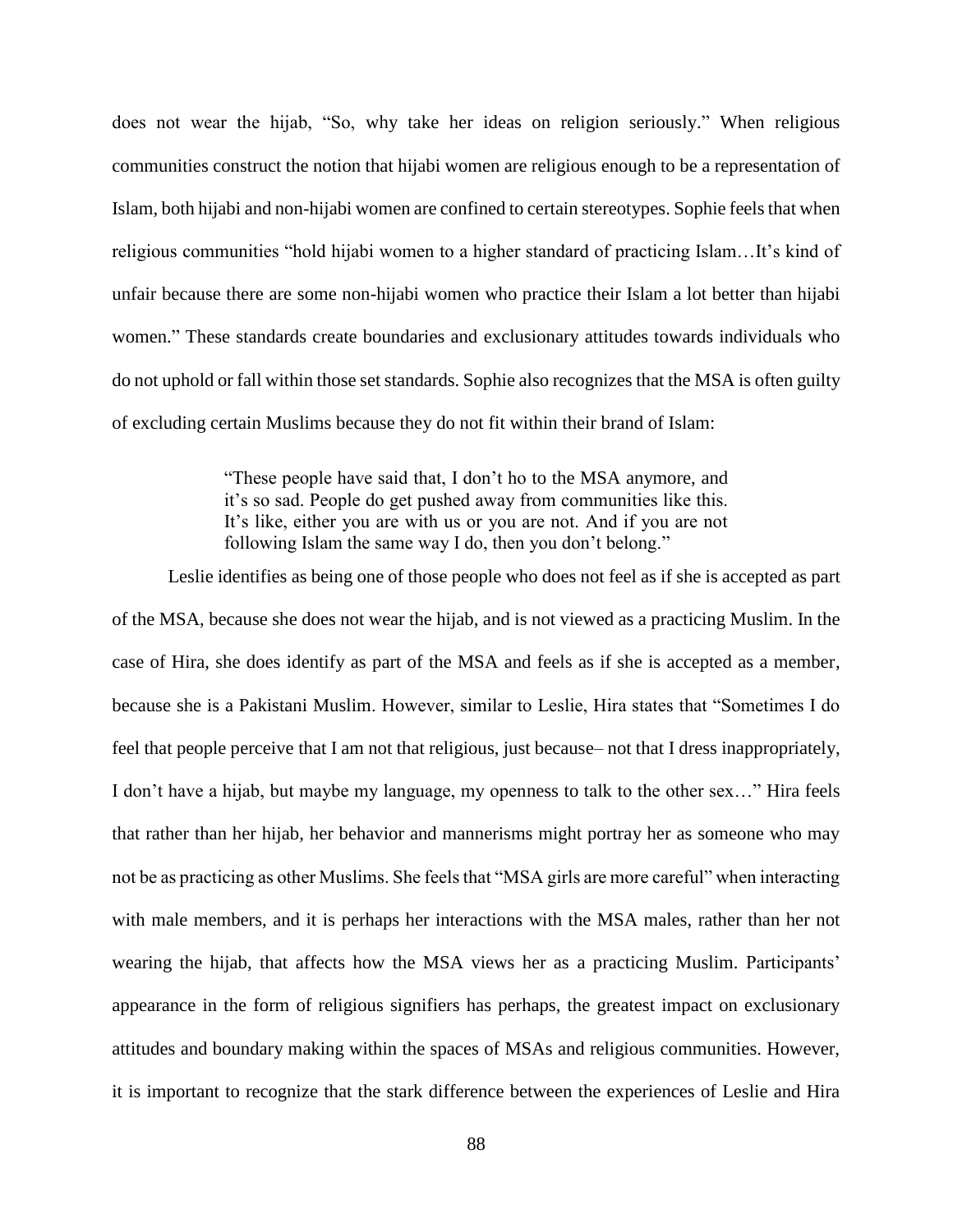indicate that race, skin tone and ethnicity, do in fact, seem to have an impact on shaping feelings of belonging within college MSAs. Instead of these religious communities providing a safe space that is conducive to the formation of the individual Muslim-American identity, as well as the collective identity of a Muslim of America, religious spaces alienate certain members on the basis of particular characteristics that they possess. These exclusionary practices can hinder the healthy development of the Muslim-American identity, and instead further contribute to the development of their racialized identity, where members learn to view themselves as the Other in these particular religious spaces.

# *Peers*

I began with an assumption that in private spaces, participants' social groups would be a key space where they experience constant othering. Much to my surprise, participants indicate that their social groups are spaces where they experience the least racialization, and experience a great sense of belonging. This is primarily because participants are often involved in choosing their social groups in college, and prefer to socialize with individuals who do not actively discriminate against them. However, I do recognize that participants also report getting 'stuck' with certain kinds of peer groups, however, their interactions with their peer groups still indicate that these spaces provide them a sense of belonging.

Participants indicate that their social groups are one of two types. Jenny, Mysha, Rachel and Sophie report that their primary social groups are Pakistani/Indian-American Muslims, while Hira and Leslie socialize with several different kinds of social groups, albeit "each social group on its own is not diverse" (Leslie). Hira describes her social groups as consisting of "Muslim conservative friends, and then…crazy white friends who do anything and everything…and conservative black friends." Similarly, Leslie's social groups also vary in race and religion, as she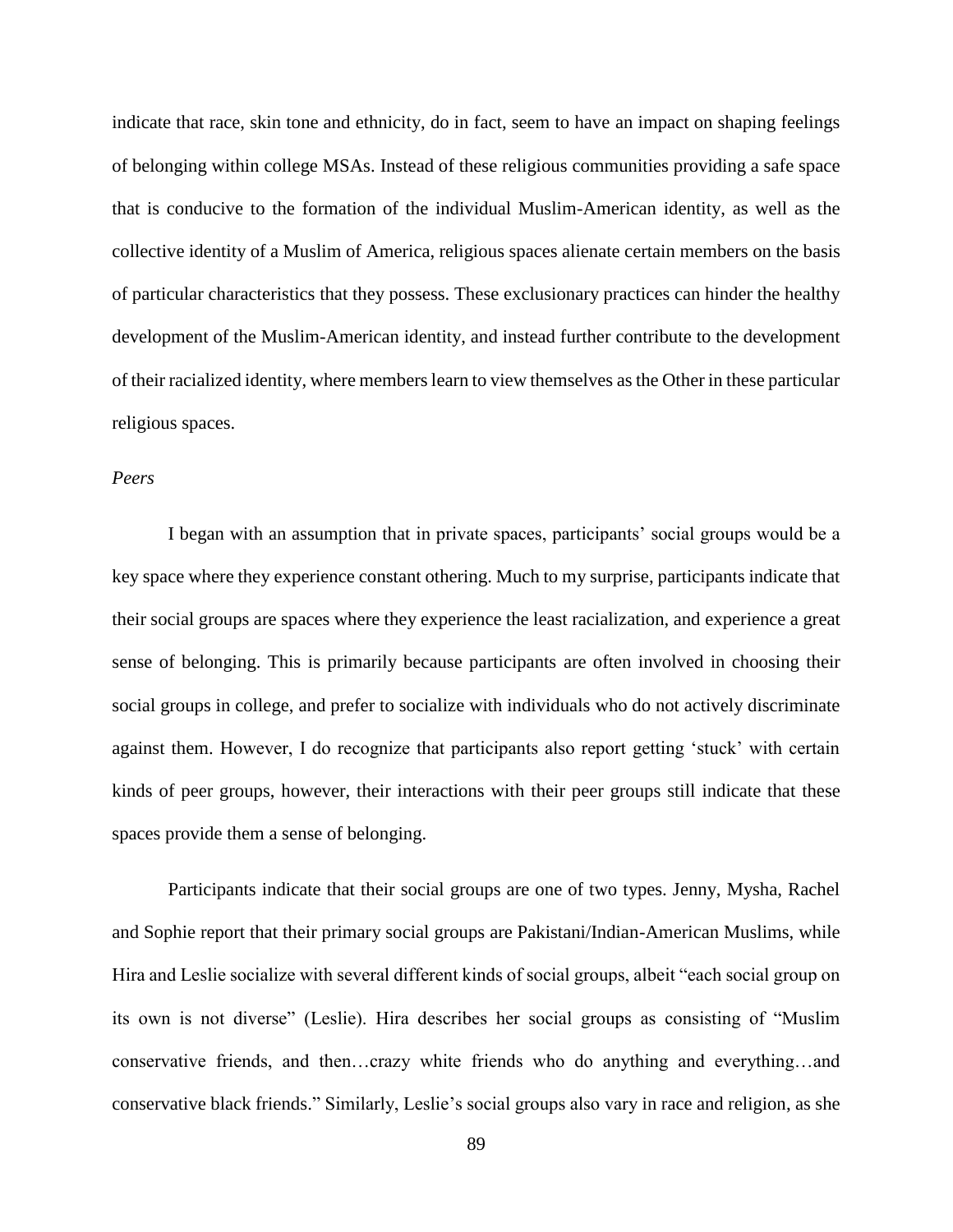has "Muslim friends… black friends, the academic ones…" All participants indicate that they feel a great sense of belonging in their social groups, and identify as part of their groups. Leslie states that when she is with her social groups, she never feels othered, even when she goes out to party with them: "when I go out, my friends never offer me drinks or anything, because they know my religion prohibits me from alcohol." As such, her religious identity is not negatively brought to the forefront, since she has an understanding with her group. This allows her to feel as if she is part of her group, all the while retaining her religious and national identities.

In instances where participants did indicate feeling othered by their social groups, it is their skin tone and cultural differences that are used by their social groups to other them. Mysha states that when she is with her Pakistani friends, she is accused of "being FOB (fresh-off-the-boat), (because) sometimes I don't catch American references." They also pick on her accent, and question why she– as someone who was born and raised in the United States, does not have an American accent. Questioning her based on these criteria undermines her claim to an American identity, and can impact the way in which she feels as if she belongs in American society.

Sophie experience with her social group is similar and yet different to Mysha's experience, in that her peers remind her of her cultural heritage by stating "Don't forget you are Pakistani", all the while claiming that she is too "whitewashed." Sophie indicates that she does not cling too tightly to her Pakistani roots, and therefore despises it when her social groups try to remind her that she is Pakistani, even though she still does claim it as a small part of her identity. Here, rather than undermine her American identity, her social group reminds her that she is still a Pakistani in America, reinforcing the notion that one cannot be both at the same time.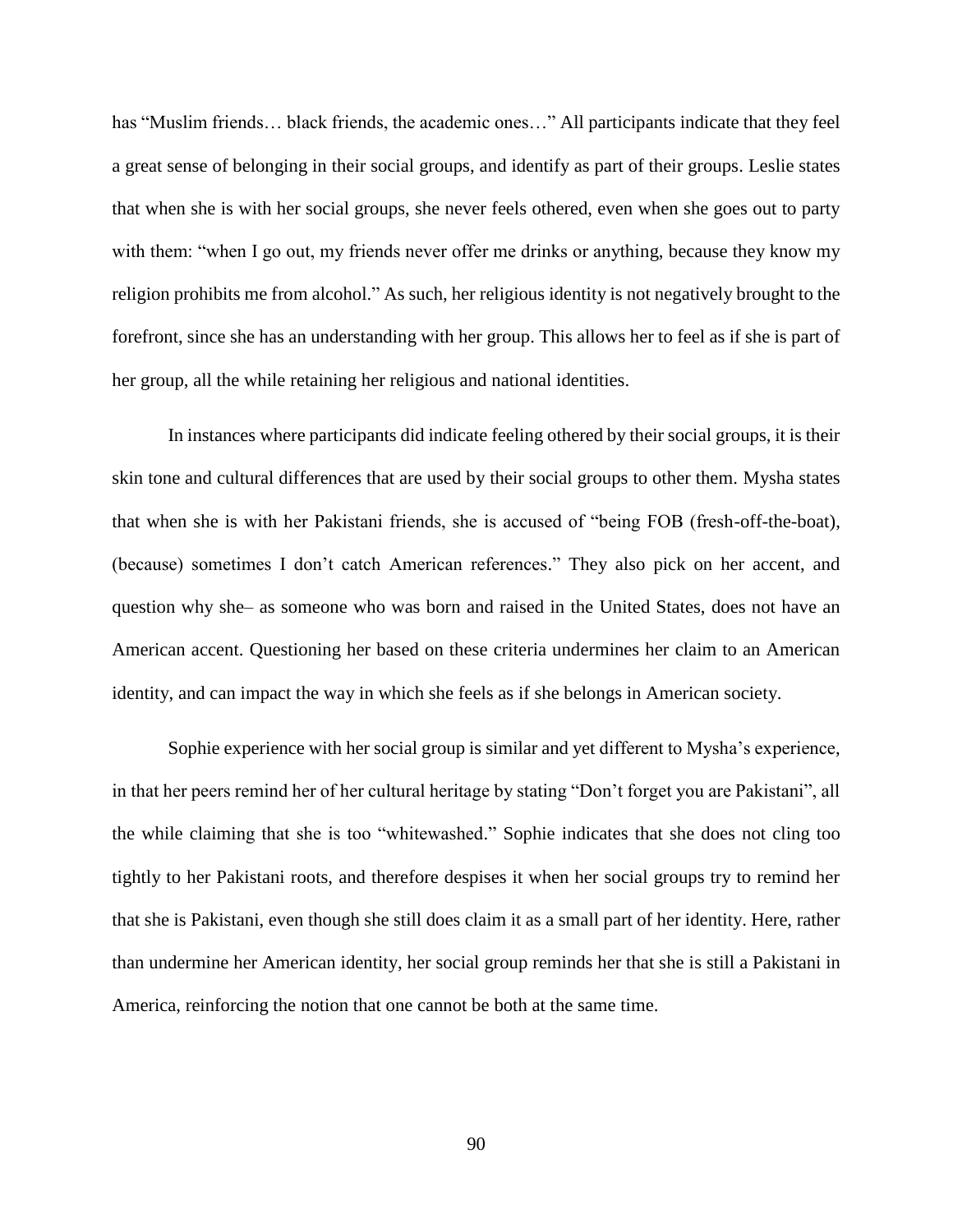Rachel's experiences with her social group involve othering based on her skin tone. As a Sudanese-American with a majority Pakistani Muslim social group, Rachel has often been on the receiving end of stereotypical jokes aimed at the black community:

> "In those situations, I just don't laugh. I mean, I could complain, and make it a big deal, which I have tried, but then they go, it's not that deep. But I am like, it is actually quite deep, especially when you make the joke that black people can't swim. Because, you know why so many African Americans can't swim? It's because in the 1950s/60s, people would literally put bleach in swimming pools so black people couldn't get in. So, they never had the opportunity to learn, and teach their children. And they're like, oh, I didn't mean that, and I understand, you didn't but, that's where the root of your joke and stereotype comes from. It's not even a joke at that point."

Rachel's reaction to her social groups making racist jokes is an example of how she resists being othered by her friends. By teaching them to become more sensitive to the issues of African-Americans, she hopes to increase their understanding of her position as a black Muslim female, who is affected by the wider issues of African-Americans in the United States. And while Rachel generally feels comfortable with her social group, it is in instances like this where she does feel as if her location as a black Muslim becomes a salient difference that marks her as the Other among her peers.

## **Racialized Identity**

As marginalized individuals, the participants' identity formation involves ideas of boundary, belonging and nationhood. In the process of creating an identity, becoming somebody can imply belonging somewhere, and as Muslim-Americans who have lived a majority of their lives in the United States, the participants in this study grew up learning what it means to be a minority in the U.S. It is within this process that these women learn to understand their location as the Other, as foreign, as Muslim *in* America, and not a Muslim *of* America. For the participants,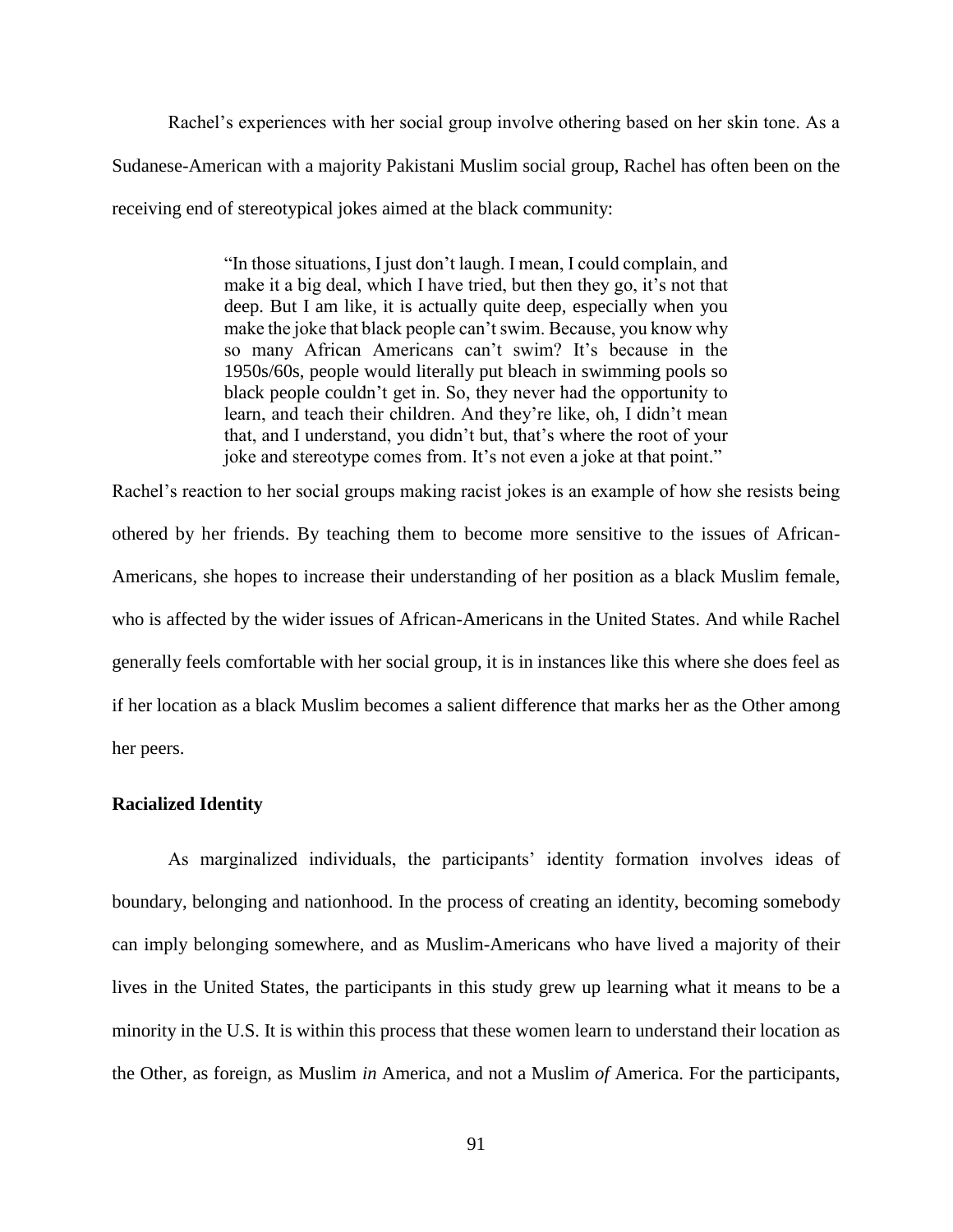Otherness is directly connected to the contexts in which they learn to see themselves as different. Not only does growing up a minority shape their sense of self as the Other, but their racialized experiences greatly contribute to how they understand themselves, and how they understand others view them as the Other in society.

In Rajiva's (2006) study on the racialized identity of South Asian girls in Canada, she notes that there are two different kinds of identities that subjects possess: the subject before their racialized event (I am one of them), and the subject after their racialized event (I feel as if someone has blown my cover). As we have seen in this project, participants experience a number of racialized events– some on a daily basis, others only within particular spaces. Using the two kinds of identities that her subjects possess, Rajiva questions as to whether without those types of racializing events her subjects would have eventually recognized themselves as the Other. It is difficult to say whether her subjects would have developed racialized identities if they didn't experience specific racialized events, since those events are part of their everyday lives and occur in their everyday interactions with others. In this way, their racialized events are unavoidable, as we have seen through the participants' experiences with racialization in public and private spaces. While I cannot attest to my participants' identities before their racializing events (I am one of them), I can claim the strong possibility that due to a culmination of racialized events experienced in public and private spaces, they view themselves as the Other and possess a racialized identity.

Rajiva's second identity– the racialized identity (I feel as if someone has blown my cover) assumes that in the event of the subjects' racialization, the subject has no agency in whether they are racialized or not. I find it important to recognize that while in some cases this may be true, (such as Leslie's sense of self as the Other, based on how others view her skin tone as dangerous, or foreign), in other cases, it is the agency that both the racialized, and the racializing subject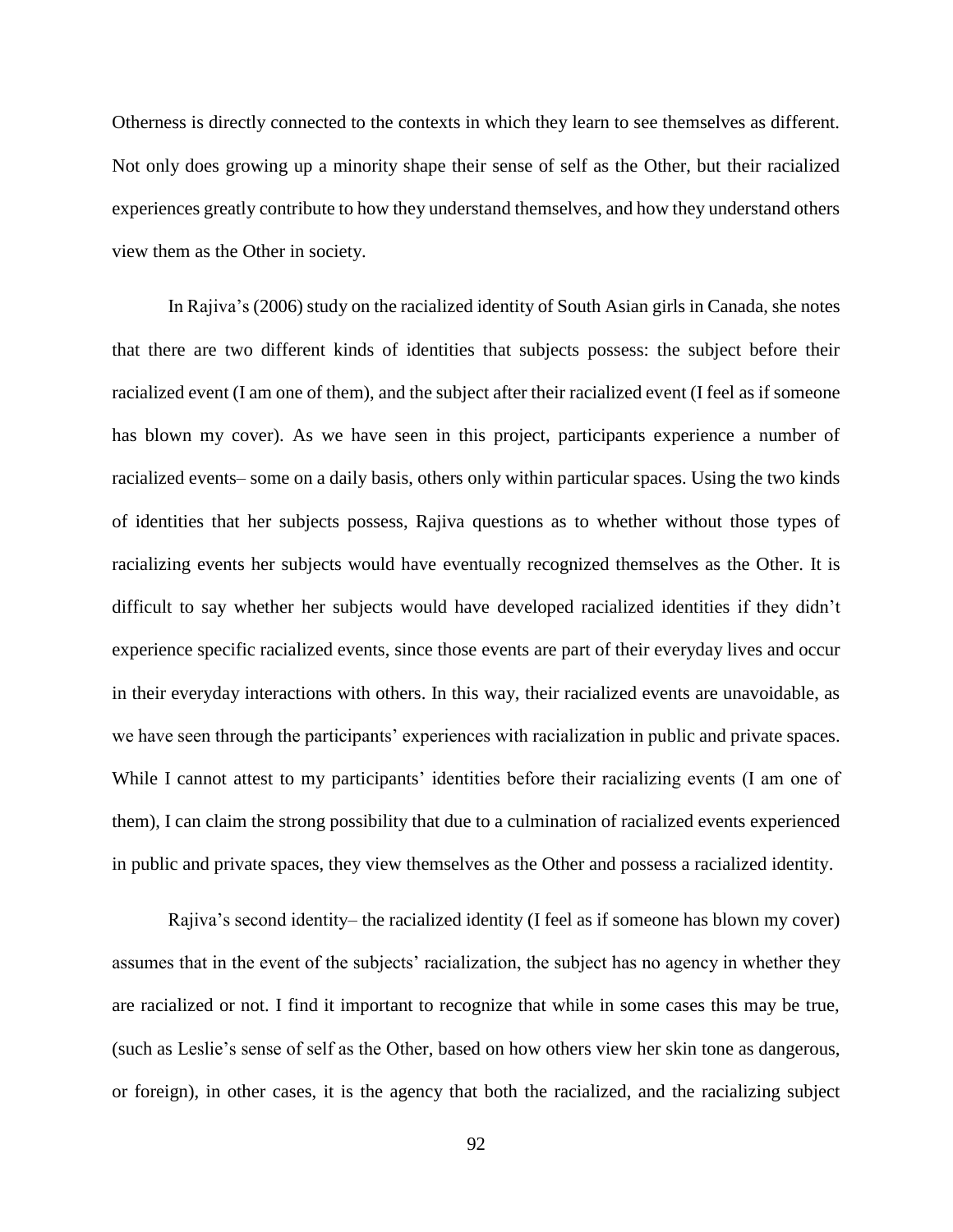possess, that contributes to the racialization of the participant. For example, when Jenny relates that she experienced othering in the  $7<sup>th</sup>$  grade after she began wearing the hijab, it is important to recognize that her racialized experience may not have come about, had she not donned the hijab. Hence, in her racialization, rather than someone blowing her cover, she herself revealed her Muslim identity, through wearing a religious signifier. Therefore, it can be that an individual's racialized identity is formed both through the agency of an individuals, as well as through the loss of their agency– which occurs when they are racialized by others without their consent.

The process of developing a racialized identity occurs first through the actions of racializing agents. Agents responsible for participants' racialization in public and private spaces use a number of factors to racialize them. The main factors used by these agents are religion, citizenship, skin tone, and religious signifiers. In this study, participants demonstrate that it is in fact on the basis of these characteristics that they feel othered, and come to identify themselves as the Other in American society. As a result of their racialized experiences, participants learn to develop a sense of self that is based on the view of them as perceived by larger groups, which in this project is the American society (i.e., the general other). They learn to internalize the views of society regarding female Muslims as oppressed, submissive and voiceless; characteristics that are considered inherently un-American, thereby labeling *them* as un-American. In the process of internalizing these views, the participants in this study use double consciousness which in turn, shapes the way in which they interact with others in the future. Participants are hyper aware of how others perceive them, either as identifiably Muslim, or as black/brown females who are presumed to be essentially foreign. Hira states that her parents have taught her to be careful when interacting with others, and so she is "more careful about how (I) express (my)self in certain groups, and just wait to see how open they might be". The knowledge that others may not be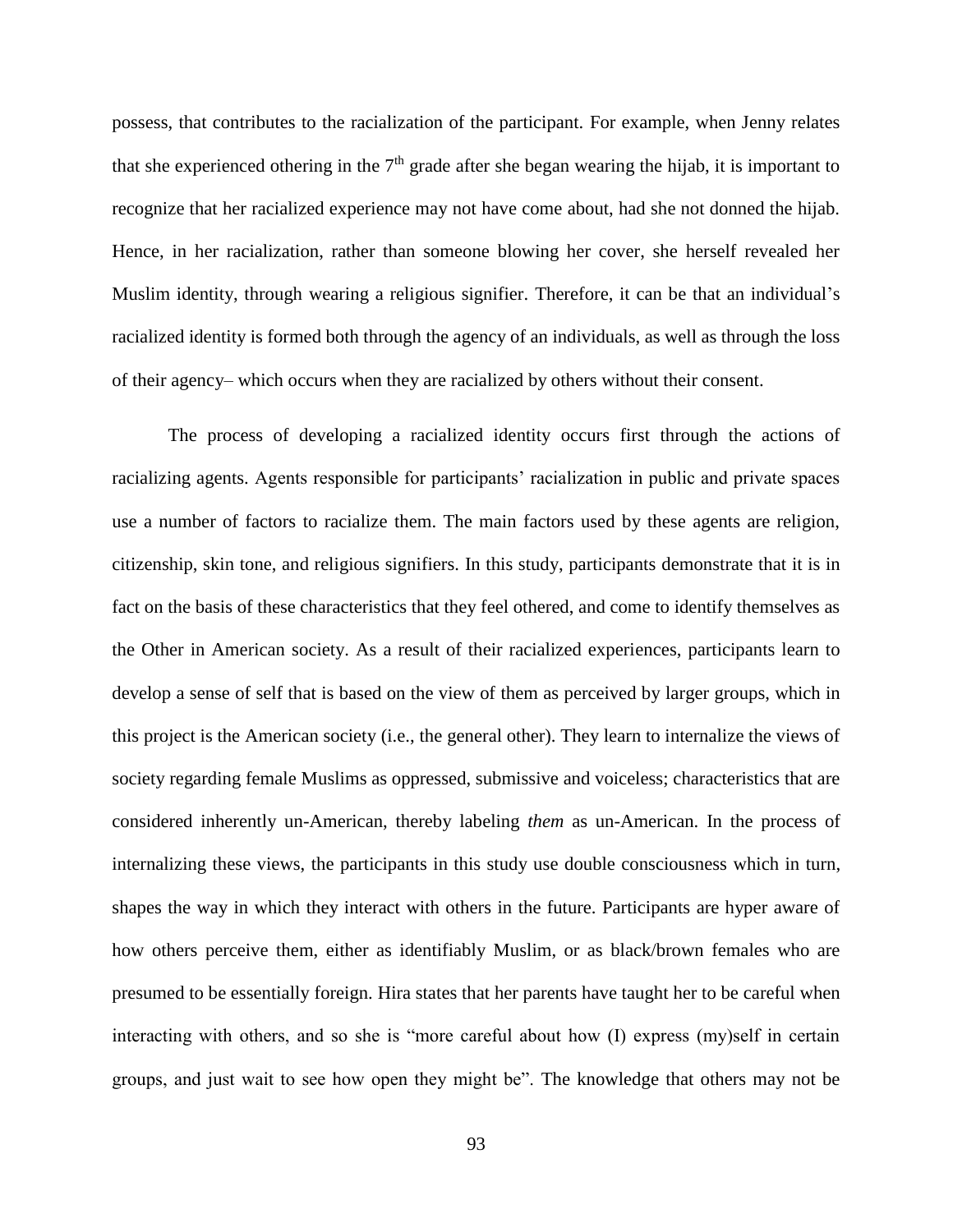receptive to, or accepting of her Muslim-American identity, is indicative of how Hira's racialized identity and double consciousness affects her interactions with others. Within these interactions, the racialized become aware of the dominating ideas of what a Muslim-American, or a Muslim in America is like. These ideas reinforce themselves through the veil of double consciousness, and thus, while the racializing are unable to see past the stereotypical representations of the Muslim, the racialized internalize these ideas and are only able to see themselves through the eyes of those racializing.

Inherent in the mind of the racializing, are ideas about Muslims which are perpetrated by certain agents in public spaces. As the sections of media and general public clearly demonstrate, the key notion that persists in these spaces is that Muslims will never be part of the fabric of American society. Biased media representations of Muslims as the Other, as foreign, as backwards, and as a threat to the American public, portray Islam and the west as having warring ideals. It reinforces the notion that Islam is a foreign religion and cannot coexist with American values, and therefore bolsters the erroneous perception that Muslims *of* America cannot exist, and thus, neither can the Muslim-American. These notions become the realities of the racialized, and transform into the key foundation upon which their public and private interactions occur. We see this very clearly in Hira's encounter with the white male at her soccer game. Her being questioned about when she would return back to her homeland reinforces the idea that she is an essential foreigner; that she does not belong in the United States; and that she could not possibly be a Muslim of America, since those cannot exist.

The participants in this study steadily reject the idea that the values of Islam and the west are irreconcilable, but recognize that the 'general other' views their racialized identity as Muslim-American as one that is not possible due to current socio-political contexts. However, they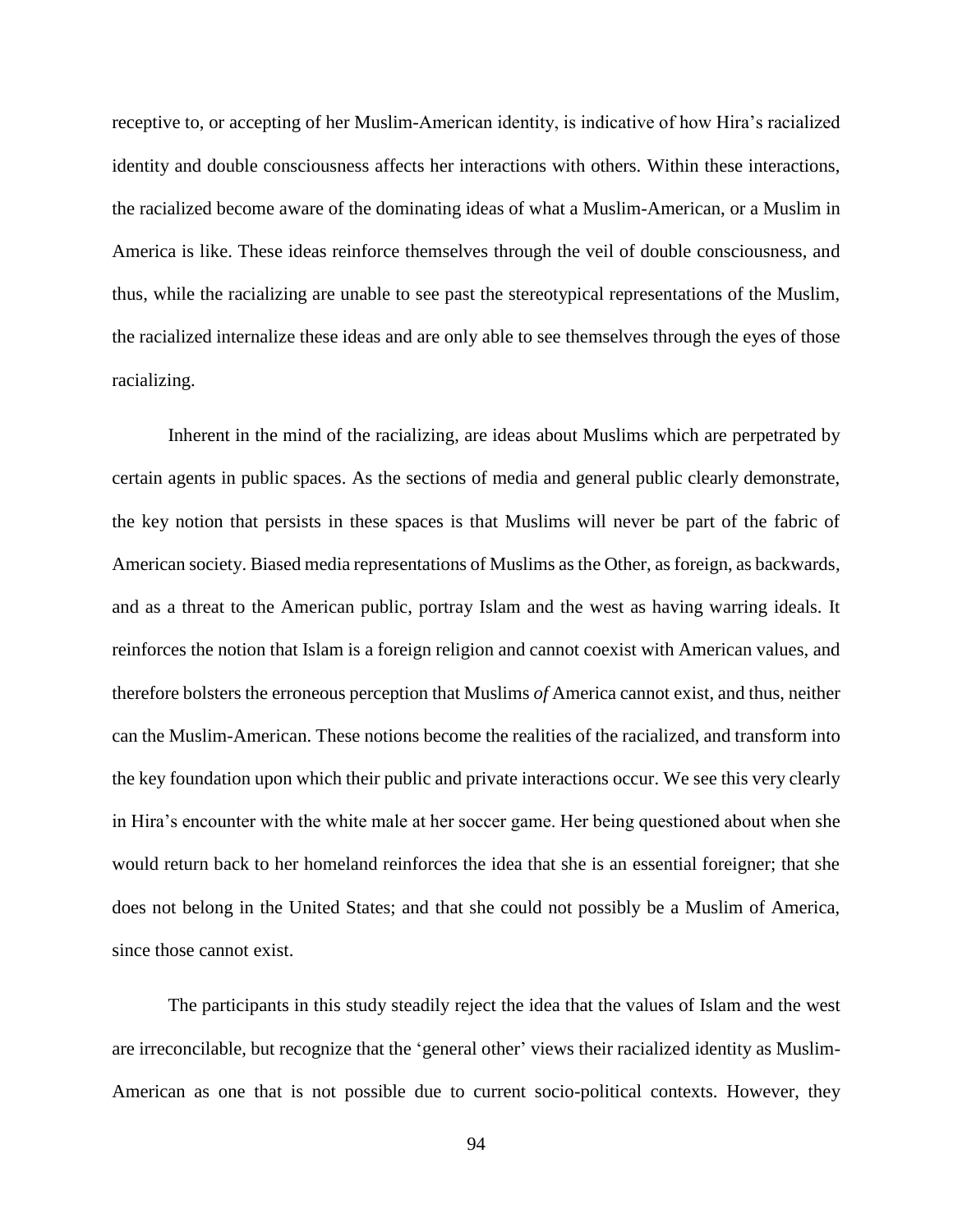continue to practice their identities as Muslim-Americans, and assert that they are in fact, Muslims of America. Hira feels that, "when you say American, I think of diversity and a bunch of cultures and people coming together. There can never be anything like oh that's "Un-American" because America is about diversity". While this thought denies the rejection of her Muslim-American identity, it indicates that she recognizes that the general other does view her as the Other– as un-American. Recognizing this requires double consciousness, and involves the element of recognizing the self as the Other.

When understanding how a rejection of their Muslim-American identity impacts them, we can rely on Mead's argument that a lack of recognition can devastate the development of self: "if others could not take his attitude in some sense, he could not have appreciation in emotional terms, he could not be the very self he is trying to be" (Mead 1964: 278). As we have seen through Mysha's experiences with the MSA, a denial of her Muslim identity, in that she is not regarded as a practicing Muslim causes her to develop a sense of self as the Other within the particular space of religious communities. By her not being recognized as a particularly devout Muslim, her racialized self affects all future interactions that she will have with others. Similarly, Rachel's interaction with her boss, who assumes that she is a foreigner even before he asks "Where are you from?", denies her of her American identity through presuming she is not American because she is black and wears the hijab. Denying the participants of their claims over their Muslim-American selves, which they try very hard to cultivate, contributes to their learning that their position in public and private spaces is that of the Other. An affirmation of the possibility of their hyphenated Muslim-American identity through their interaction with others can be a deciding factor on whether Muslims will eventually be perceived as true Americans.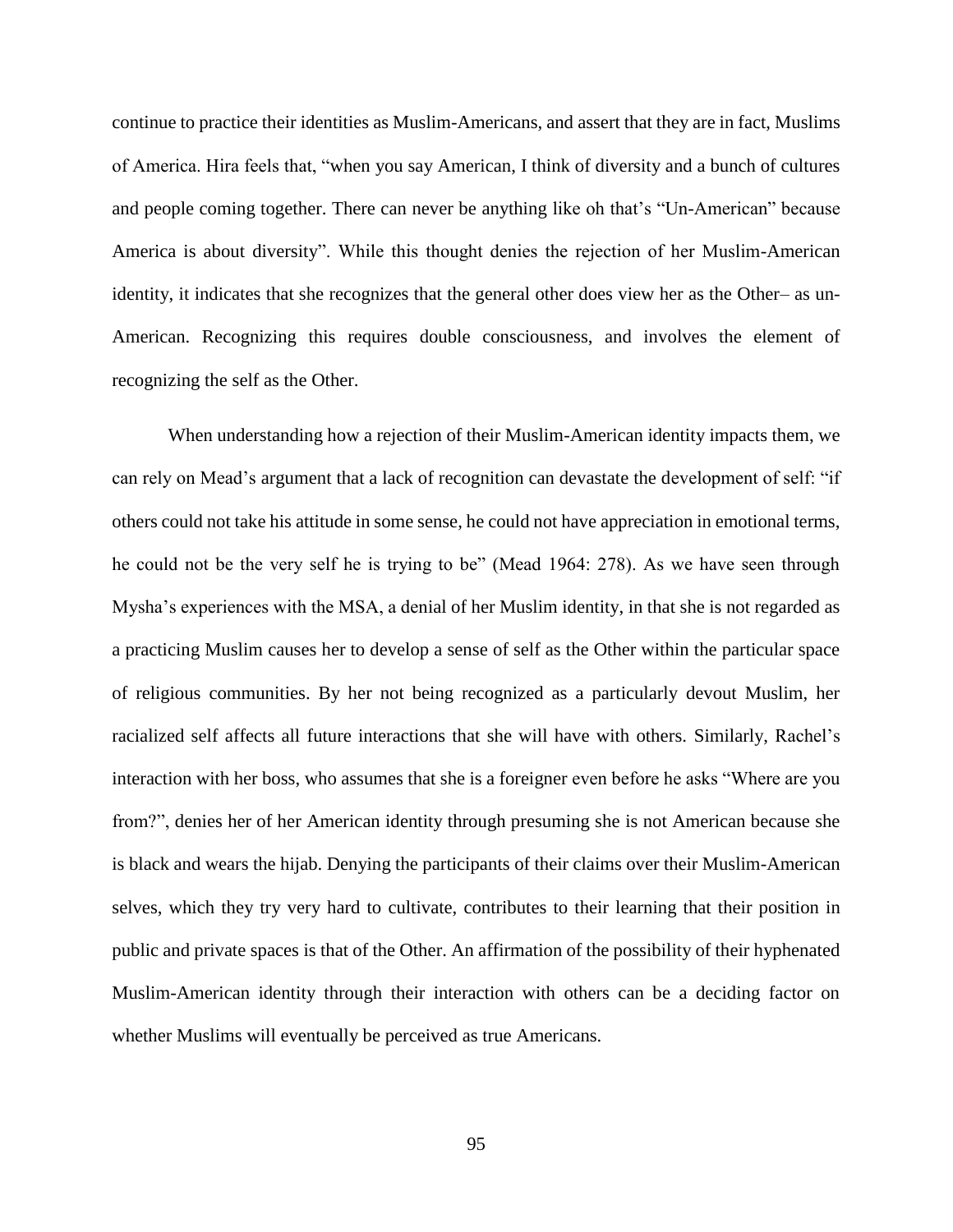The racialized Muslim-American is unique in that along with double consciousness, this identity also harbors a sense of twoness. While Du Bois's understanding of the identity of the African-American implies a sense of twoness, as both American and as a Negro, the identity of the Muslim-American also has an aspect of twoness, as both American and as a Muslim. Thus, since an individual is both Muslim and American, they do not have the option to take the position of the whole community, since they are viewed as outside of it. Instead, their self-formation is affected by taking the position of the community to which they belong, i.e., the dominant community of the American public, or "their own community which can be a source of support and an arena of agency" (Itzigsohn and Brown 2015:238) i.e., their religious communities. It is key to note, that in the case of Muslim-Americans, they are not only denied a position within the dominant community, but they are also racialized within their religious communities, which contributes to the development of their racialized identity. Their racialization in these spaces only furthers the notion of the impossibility of a Muslim *of* America.

This study also finds that the Muslim-American self as the Other is inherently connected to the collective identity of the racialized Muslim of America. Since both the individual and the collective identities understand the Muslim-American within the modern racialized world, we are able to understand that a majority of participants view their individual identities as part of the collective experience. This refers to the idea that participants recognize that Muslims of America are racialized, since they (as racialized Muslim-Americans) are a part of this collective identity. Perhaps one of the most poignant ways in which the participants view themselves as the collective is through the notion of the eternal foreigner. Through analyzing participants' experiences, this study finds that, no matter how many years one has resided in the United States, has a grasp on the English language, has an American accent or portrays themselves as assimilated Americans– if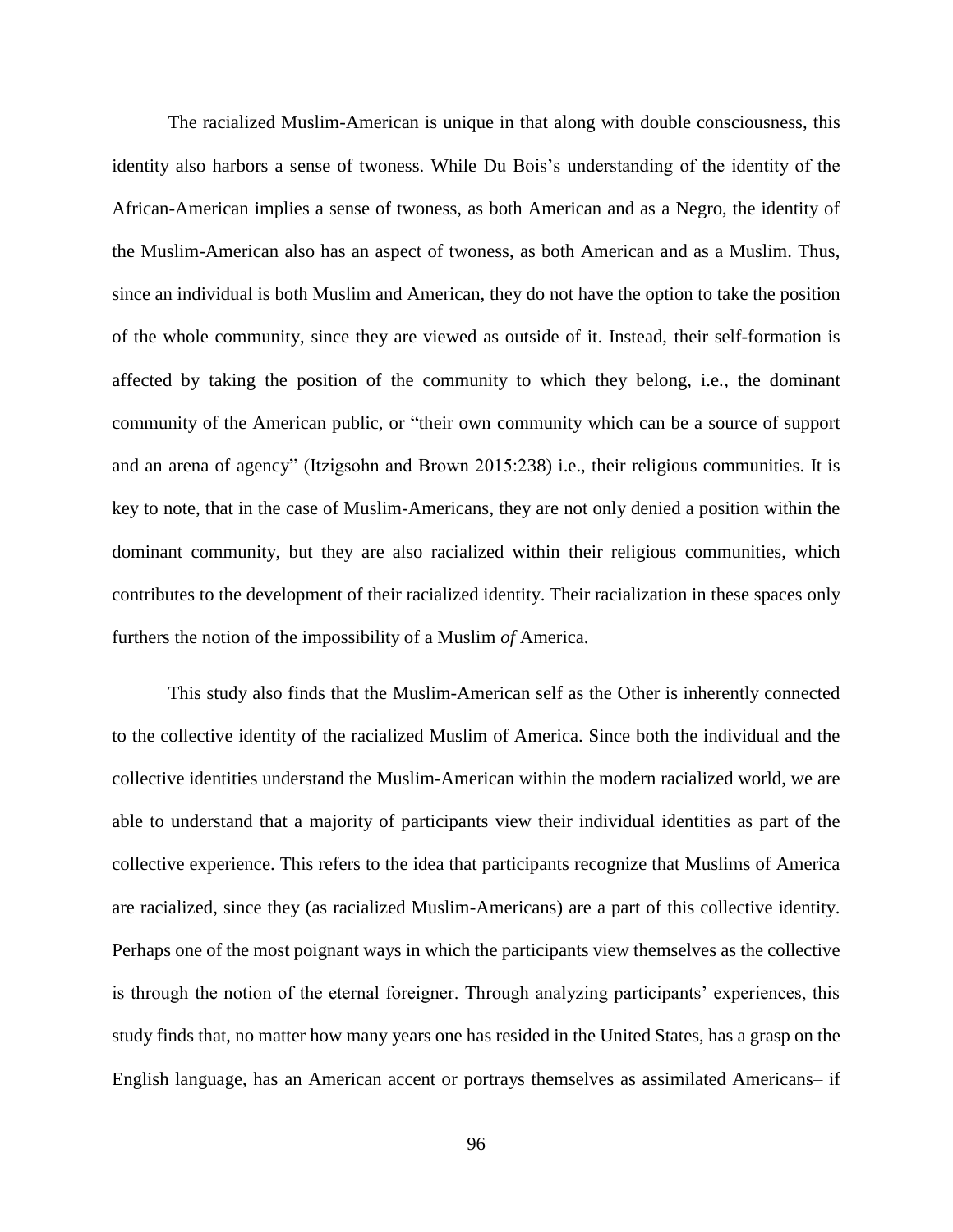their skin is non-white, and if they display religious or cultural signifiers, they will be viewed as the Other.

In cases where the participants don't particularly identify themselves as part of the racialized collective, they still identify with elements of the self as the Other. A distinct example of this is the recognition of Sophie's identity in her interactions with the general other. In these encounters, she is often given a pass by her peers: "When they see me, they are like, 'Oh Sophie, you are okay. You are modernized". In this 'pass', she is ascribed certain characteristics which allow her to be viewed as less of an Other than other individuals, but not enough for her to not be seen as an eternal foreigner, since she cannot change her non-white skin tone, and chooses to portray religious signifiers.

The construction of the Muslim-American racialized identity helps us gain insight into how the experiences of racialization in public and private spaces impacts their understanding of their location in the modern world. Du Bois's theory of double consciousness, twoness and the veil helps us understand how, through their racialized experiences, a lifeworld is created for these individuals that involves dualities of two kinds, "a duality of agency within an oppressive system, and a duality in the formation of the self" (Itzigsohn and Brown 2015:238). And while the duality in the formation of self is understood as the way in which they learn to construct self-meaning as Muslims of America, the duality of agency within an oppressive system allows them the notion of control that they can prevent their racialization through resistance and methods of coping.

## **Resistance and Coping**

The participants in this study demonstrate that they attempt to exercise their agency by engaging in resistance and mechanisms of coping to negotiate with their experiences of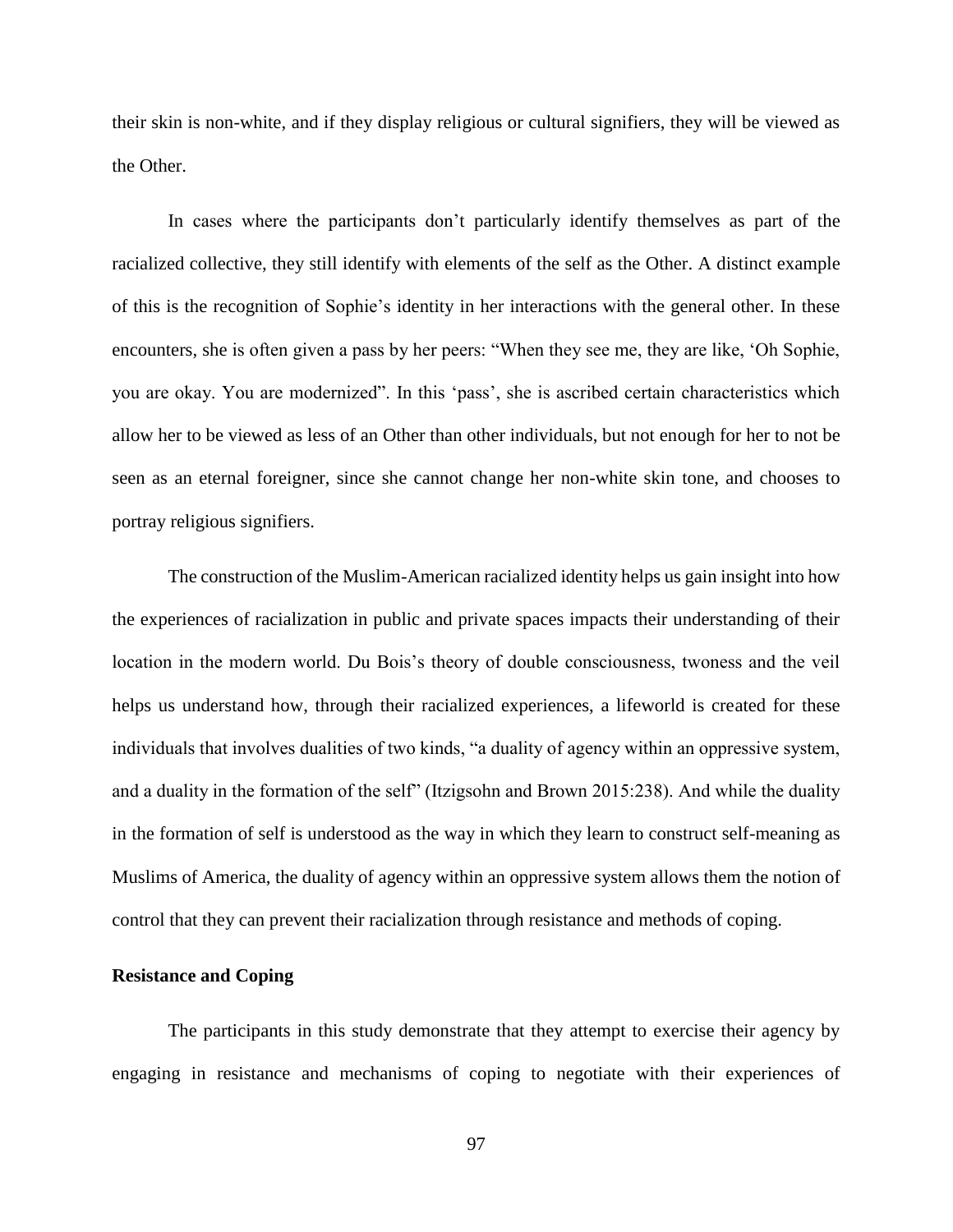racialization, and prevent the possibility of future racialization. Participants employ a variety of different strategies, the most basic of which is to converse with private and public agents in order to correct their many misconceptions. Hira states that she regularly engages with others in order to educate them: "I would rather have a conversation…I like to change people's point of views". These conversations often occur in public spaces, and especially in classrooms, when discussions regarding Muslims and Islam arise. When asked whether she finds politically and religiously sensitive classroom discussion particularly uncomfortable, Hira replied: "I personally like uncomfortable talks. I get excited rather than uncomfortable. And, I like to speak my mind on those topics…" Similarly, Mysha also resists her racialization in classrooms by discussing Islam: "I get really excited when people discuss Islam. And even more so when they discuss it negatively. I get a chance to speak." Instead of shying away from discussions such as these, which would prevent direct racialization and othering by her peers and classmates, Hira and Mysha use discussions such as these as an opportunity to correct erroneous perceptions that their peers may have about Muslims and their beliefs. Mysha even encourages others to ask her questions:

> "it annoys me that people don't ask their questions directly. I'm like, ask me. Don't ask the person who isn't Muslim, to the right of you. Don't ask FOX news. I am a real-life person right here, why would you not want to use that resource."

Allowing others to ask her questions grants her the opportunity to interact with the racializing subject, and by educating them, she has the ability to shape their future interactions with other Muslims.

While Mysha and Hira do not wear the hijab, the hijab is a key aspect that results in the racialization of those who are visibly Muslim. This study finds that the hijab is also a tool by which hijabi participants resist their racialization. For example, Sophie resists the stereotypes that are imposed on her by external agents in public and private spaces. She claims that since she feels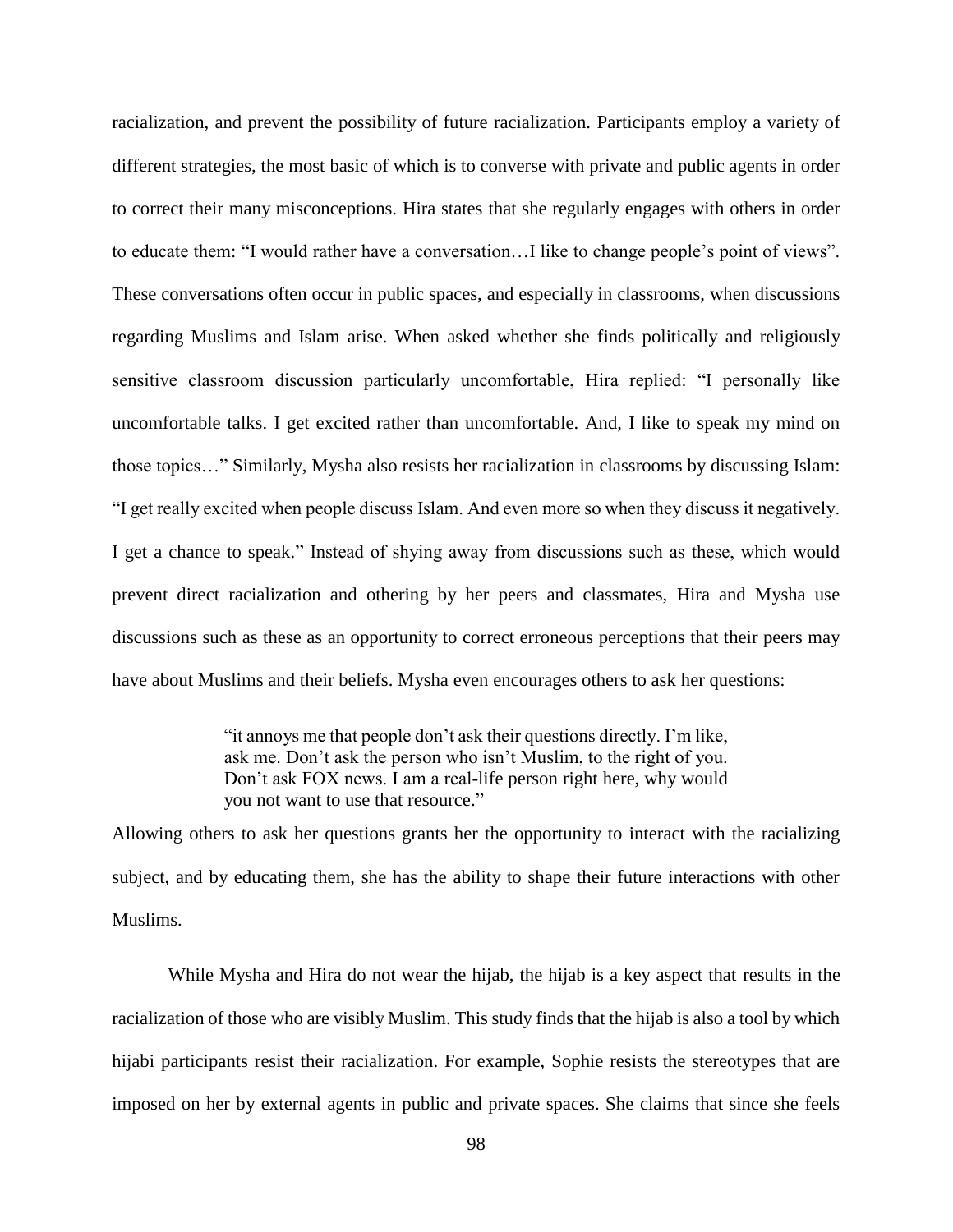others see her as the "hijabi, stereotypical quiet girl," she makes an effort to correct them, since that "is not who I am." In her conversations with others, Sophie expresses her love for Ed Sheeran, her passion for boy bands and music, often surprising those who converse with her. She relates an encounter with a man who was quite surprised, and told her "I would have never thought you were a fan girl." Such encounters give the racializing subject an alternative perception to the stereotypes that are present in the social world regarding Muslims, and Muslim women in particular.

Similarly, Jenny's AP Art project, involving a silhouette of a hijabi woman with the American flag as her hijab is also a form of resistance that involves the symbol of the hijab. Her main purpose of painting this piece was to signal to others that Muslim-Americans are welcome at her high school, and should not feel as if they do not belong. She also used this image to demonstrate that 'Muslim' and 'American' can work in tandem, and are not two polarizing identities as is generally perceived.

The experiences of resistance of the participants who are visibly Muslim versus participants that are not visibly Muslim, are very different. While the visibly Muslim use their hijab to resist Muslim female stereotypes, those who are not outwardly Muslim resist their racialization by making it obvious to others that they are Muslim. Although this may seem contradictory, doing so involves them interlacing their individual identities with the collective, in order to demonstrate to others that there are differing ways in which one can be Muslim. For example, Hira explains that she often goes out of her way to point out to others that she is Muslim. The reason behind this is that she wants "them to know that there are all kinds of Muslims out there. Even though I don't cover my head or anything, I am very proud that I am Muslim". By informing them that she is Muslim, she is able to "create that little ounce of doubt" regarding their stereotypes of what a Muslim is. She portrays an alternative view of Muslim-American, which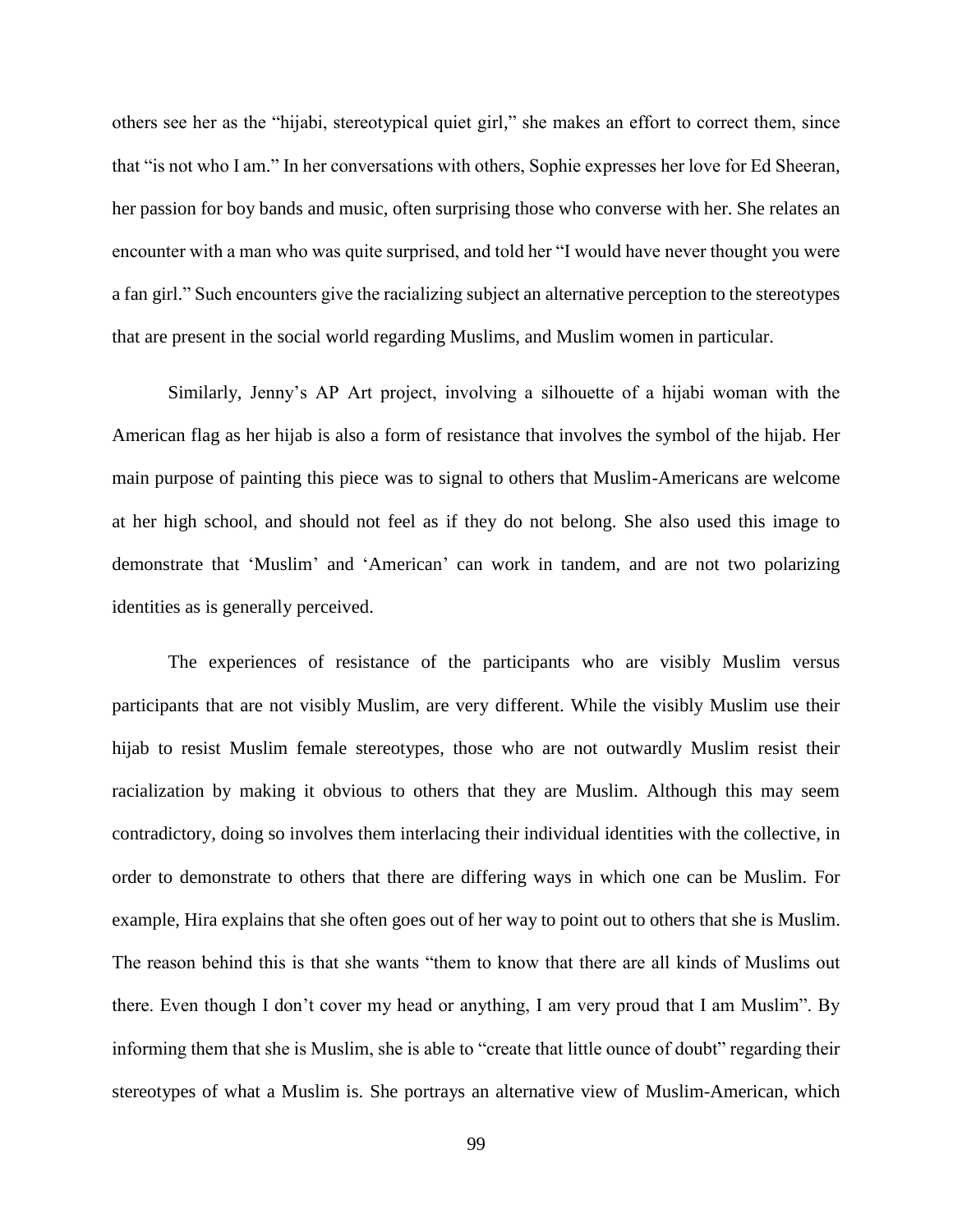ultimately facilitates in shaping her future interactions with that individual, as well as their future interactions with other Muslims.

Another way in which participant's resist their racialization is through the use of language. Rachel relates an incident that occurred to her at a coffee shop, where two white males were ridiculing two Asian men standing in front of her. When it was her turn to order at the counter, she states:

> "I am pretty sure they were expecting me to have the FOB-iest (fresh-off-the-boat) accent or something. But, I go like, 'Excuse me, can I have a medium coffee…' And they immediately got quiet. I was like, that's right. That's right. (nods defiantly)."

By using her accent and fluent English to her advantage, Rachel was able to portray to the

men behind her that she is not a foreigner, and therefore attempts to resist being racialized on the

basis of her assumed foreignness. In a similar instance, Sophie relates an encounter that she had at

the airport, that involves her using language to prevent being racialized:

"A few years back actually, this was in America, but it was the PIA (Pakistani international airlines). And there was this Pakistani couple ahead in line of me, they were elderly, they didn't speak fluent English. And the person who was handling the carts for people to put their suitcases in, he was really rude to them. Because of that miscommunication, when I approached him, I made it known that I knew English so he wouldn't impact me like that. But, I was so mad, because he treated those people horribly, on the simple fact that it took them a second longer than others. My accent is fine, I have that privilege where people are going to be like, oh you don't know how to speak English because of that…but at the same time, I feel like I do have to take that first interaction and prove myself to set that standard."

Here, Sophie recognizes quite clearly that by using her accent and fluent English, she is able to decrease her chances of being assumed the eternal foreigner. In these two instances, we can see the importance language plays in racializing individuals, as well as in resisting their racialization.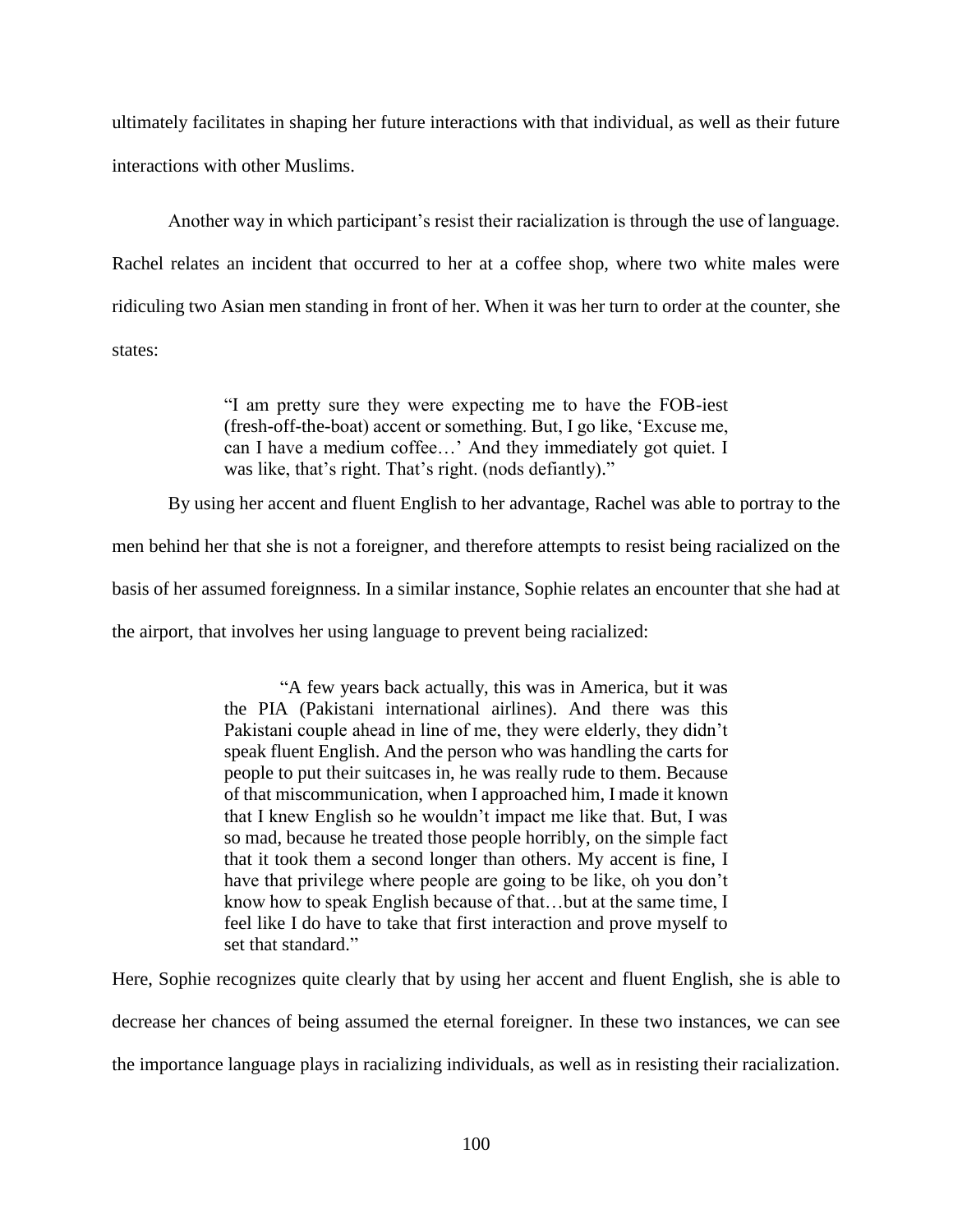The coping mechanisms that the participants engage in helps with negotiating their position as the racialized in their everyday interactions with others. For participants who are visibly Muslim, everyday coping strategies mainly involve them trying to seem approachable. Jenny states, that since she feels others deem her as a threat, "I try my best not to come off as intimidating or different." Sophie also experiences everyday encounters in the same way, because she feels others view her as unapproachable. So, in order to counter this, "the one thing I really try to do, is that I try to make eye contact with anyone. I smile. My smile may not even be the best smile, it may be weird, and awkward, but they need to know that I am a nice person." The need for Sophie and Jenny to make themselves appear less threatening, and more friendly indicates their efforts in preventing their Othering by everyday others. Due to the political climate in which this study takes place, participants such as Sophie feel like they must "go out of my way to feel like a friendly person" in order to create an atmosphere that is welcoming to them.

Some participants try to prevent their racialization altogether, through avoiding events and certain spaces where they feel they may be othered. For example, when searching for a job, Sophie avoids applying to places that do not seem very diverse:

> "I saw one for a startup; I saw their members and they were all white. I was like, I am not applying here, there is no diversity. That says something about them…It was clear that this isn't a place where I could apply to."

By acknowledging that a Muslim-American who wears the hijab may not be welcome in such a space, Sophie manages to prevent her racialization by simply not applying for a position at these companies. Similarly, Hira also seeks to avoid her racialization in particular spaces. When questioned about which public places she feels particularly uncomfortable in, Hira identifies frat parties as a space where she tends to feel as if she stands out as a brown, non-drinking Muslim. As such, she typically does not attend these parties anymore, since she does not want to feel Othered.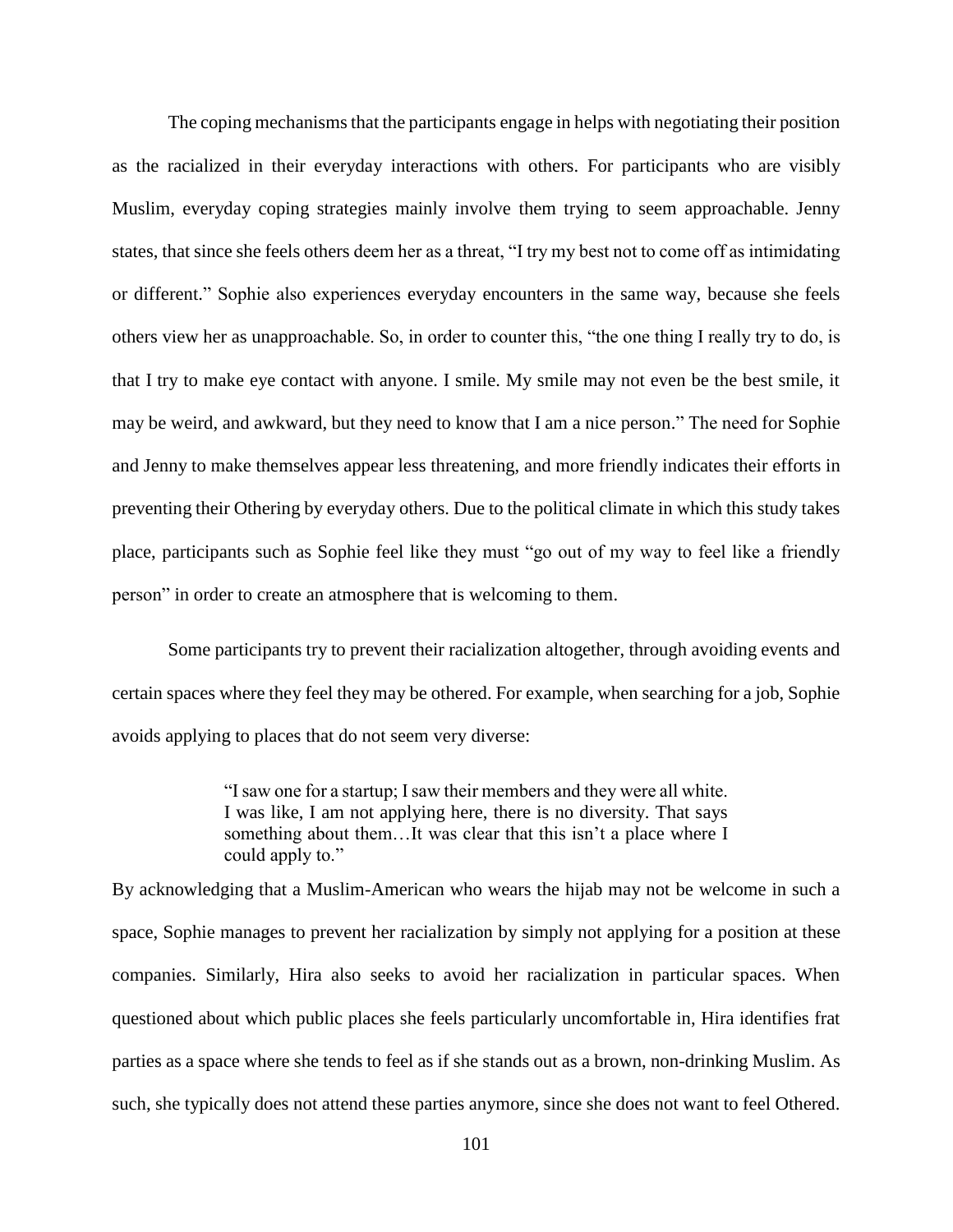With regards to coping with their racialization using their identity, participants refuse to create internal boundaries between their American and Muslim identities– a boundary that tends to be externally imposed by others in both public and private spaces. Hira states that "There can never be anything un-American," and in doing so, asserts her belonging in the U.S., since America is an inherently diverse society, where all races, religions and creed should be welcome. Similarly, Rachel also emphasizes on the mutual inclusivity of Muslim and American, and states that even though racializing agents argue that there must only be one or the other, it simply cannot be so exclusive, since "there are so many types of American." In arguing that there is no boundary between Muslim and American, these participants are able to demonstrate this in their everyday actions and interactions, by performing their Muslim-American identities. In this way, they are able to internally cope with the external expectation that one is either Muslim or American. Hence, the participants in this study demonstrate a fine example of resisting their racialization through actively living their daily lives as Muslim-Americans in the United States.

#### **DISCUSSION AND CONCLUSION**

In this thesis, I have demonstrated that Muslim-American women do in fact, experience racialization in public and private spaces, and also possess an inherent, internalized, sense of self as the Other.

This data in this study reveals four major findings. The first is that Muslim-American women are racialized in a number of ways by agents in both public and private spaces. Within public spaces, participants experience a great deal of racialization through different media forms, and by classmates and professors in educational institutions. Participants identify that within the media, Muslims are portrayed both negatively and positively, which ultimately impacts the way in which the American public views and racializes them. In educational institutions, participants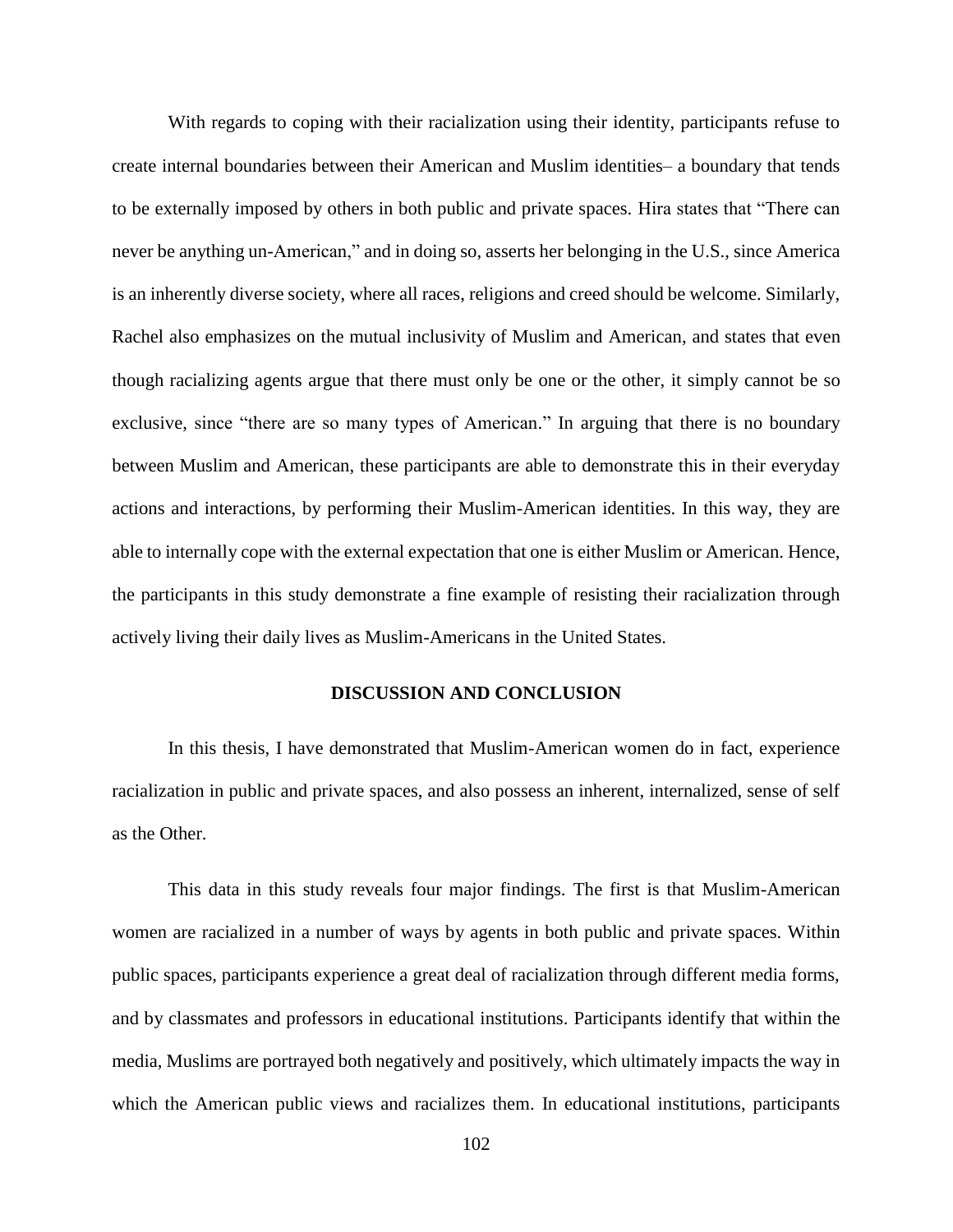report experiencing racialization by their classmates and professors, often being relied on as a source of validation for information on Muslims, and/or Islam. Other miscellaneous public spaces where participants report experiencing Othering, are gyms, airports, workspaces, as well as spaces where they interact with the law enforcement. The key public space where participants report experiencing the least amount of racialization, is neighborhoods– much to the surprise of the researcher. However, this is attributed to the fact that these spaces (all of which are located in Northern Virginia) are diverse in race, ethnicity and religion, hence resulting in low reports of racialization.

In private spaces, participants identify experiencing the most racialization at the hands of their families and religious communities. Families remind Muslim-Americans of their differences from American society, by regulating their social groups, and by holding expectations for their children's spousal selection. While it was expected that participants would report experiencing racialization by their families, accounts of participants' racialization by their religious communities was quite unexpected. Religious communities engage in intra-racism, seeking to racialize and exclude certain members on the basis of their skin tone, and their perceived levels of religiosity. Peer groups, on the other hand, provide spaces of support and inclusion, where participants experience little to no racialization. Their ability to choose their social groups allows them to create a space where they can exercise their Muslim-American identity, and subsequently increase their sense of belonging.

The second major finding of this study finds that there is a significant impact of religious signifiers on whether or not participants are racialized in both public and private spaces. This finding supports previous research by Selod (2013) and Moosavi (2015) which demonstrate how race and religious signifiers intersect and contribute to the difference in racialization experienced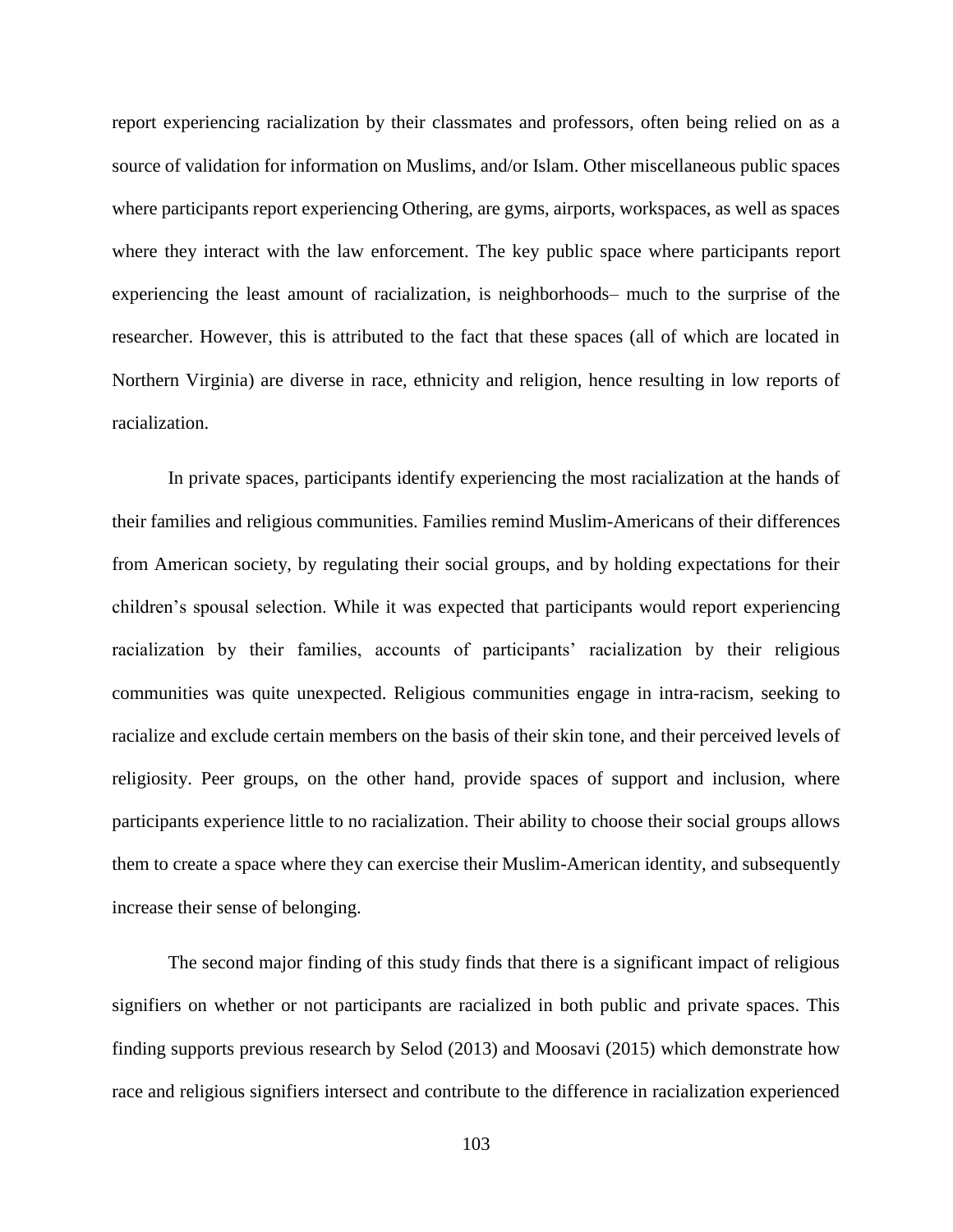by Muslims. Those who wear the hijab reported several instances where they were othered and stereotyped as oppressed and submissive, by agents in public and private spaces. Those who did not wear the hijab still experienced othering, but this was mostly due to their being perceived as Muslims who were not-as-practicing. The effects of religious signifiers in the experiences of Muslim-American women, very clearly varies according to the different spaces in which they interact. For example, religious communities are the key private space where participants reported being othered on the basis of displaying religious signifiers, whereas, within the public space, the media is the key space where participants felt Othered on the basis of the hijab as a representation of Islam.

The third major finding in this study highlights how, as a culmination of their public and private racialized experiences, Muslim-American women develop a racialized sense of self. This identity results in them viewing themselves as the inherent Other in U.S. society, as well as in specific public and private spaces. Subjects possess a double consciousness, which allows them to understand and view themselves through the eyes of the American public, and other private racializing subjects, who seek to Other them.

The final finding in this study involves the strategies of resistance and coping, employed by participants in order to deal with their various experiences of racialization. These strategies can be simple, such as smiling at people, or conversing with others to correct their misconceptions. Or they can be blatant, such as making other aware of the fact that participants are Muslim. Such resistance and coping strategies serve to prevent participants' future racialization, as well as deal with the racialization that they experience on a daily basis.

The analytics used in this study (The Hijabi vs. the Non-Hijabi, Boundary Making: Internal vs. External, and Identity: Individual vs. Collective) are crucial in helping us understand and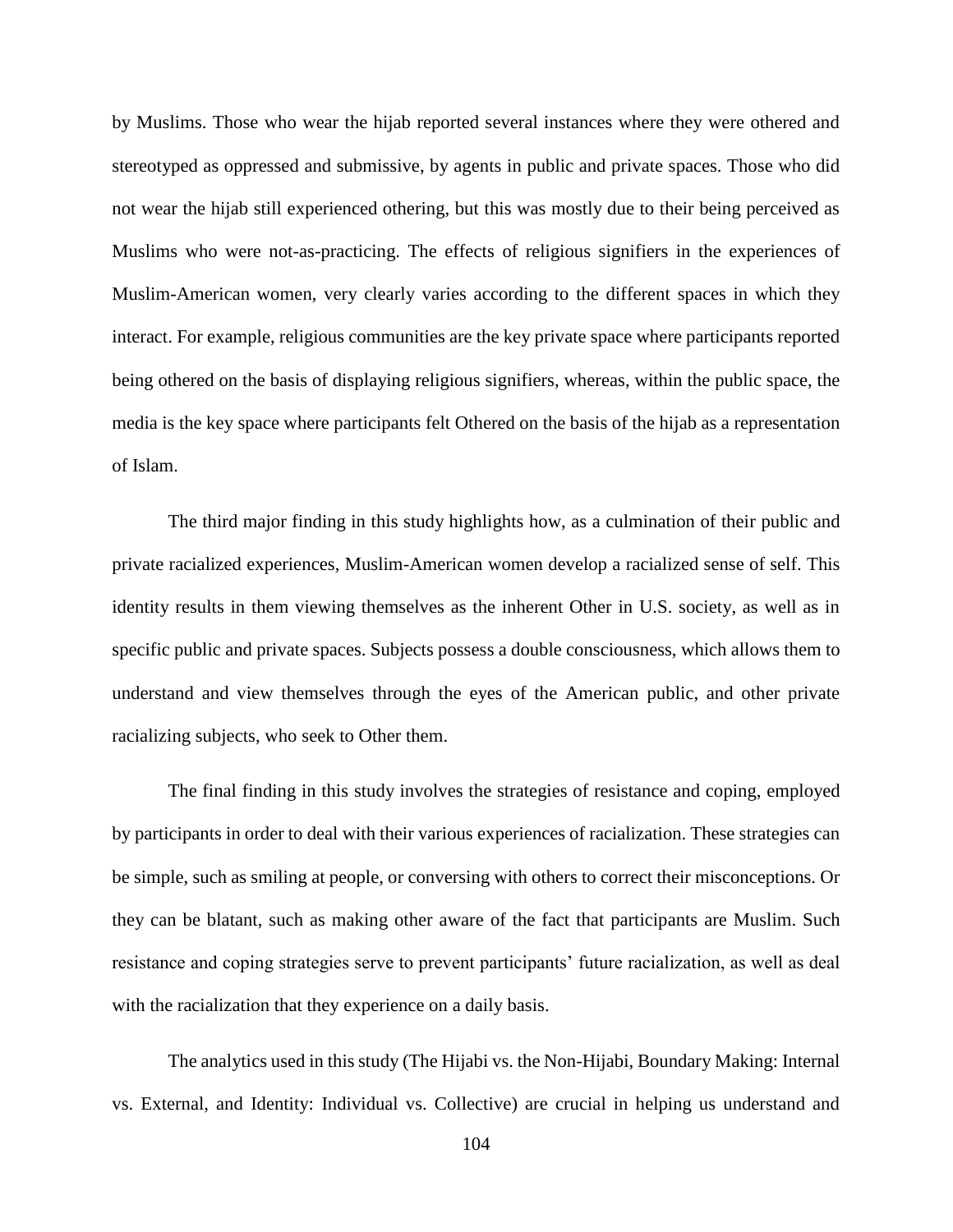analyze the participants' various experiences with racialization, and their possession of a racialized identity. These three frames also help us understand how Muslim-American women come to make sense of their self-formation and racialized experiences, by locating our analysis in terms of the impact of religious signifiers, the construction of boundaries as it occurs internally and is imposed externally, and the relation of an individuals' identity with that of the racialized collective. As such, these frames have helped structure this thesis and provide critical analysis that seeks to understand the lived realities of Muslim-American women in the United States.

#### *Implications for Future Research*

Several opportunities for new critical research arise through this thesis. Firstly, it is important to recognize that this work seeks to add to the existing literature that locates the Muslim experience within the field of race and ethnicity. As such, this is only a small addition to the work that needs to be done regarding the Muslim experience as it intersects with race and racialization. Further research on this subject will prove most invaluable in increasing our understanding of the changing narrative of Muslims, as it occurs in the modern racialized world.

In collecting data for this thesis, I came across great difficulty accessing and securing participants. As mentioned in the methods section, the Muslim-American participant pool that was available to me was unresponsive to my attempts of recruitment. In laying out the reasons as to why I faced this challenge, I recognize that Muslim-Americans can be quite wary of participating in research projects that involve their personal experiences with racism and xenophobia, particularly within the context of (what is now) Trump's America, even when it is guaranteed that their personal information will remain absolutely confidential. This assumption, while plausible, may only give us part of a larger answer that remains to be uncovered. In order for Muslim-Americans to be involved in much needed future research, we must identify the reasons why they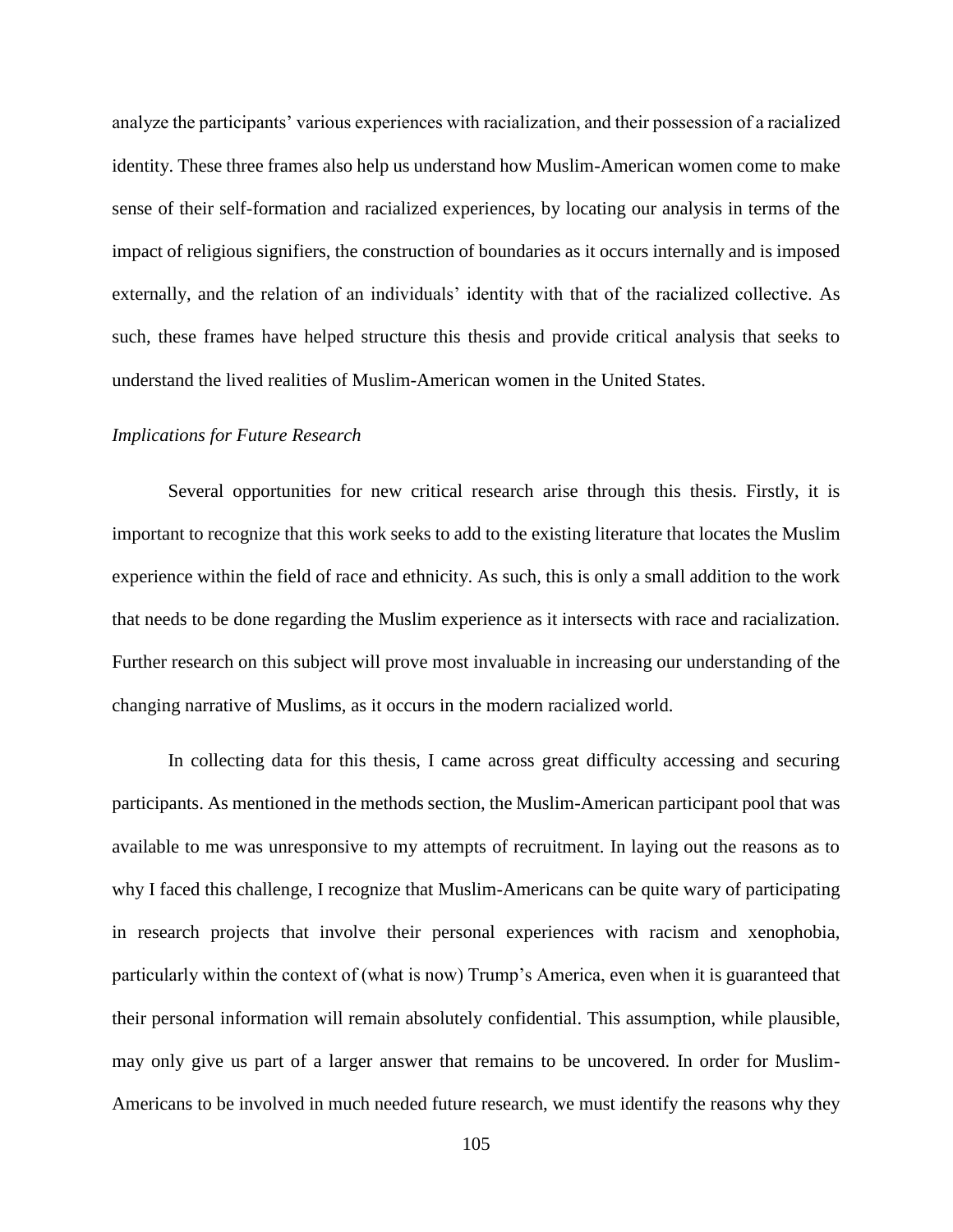are unwilling to participate in such scholarly investigations. Only then will we truly be able to reach out to a large and diverse population of willing subjects, who seek to collaborate with academics to change the condition of the Muslims of America.

In this research project, Muslim-American participants have demonstrated the importance of media as a public space by which, and in which, they feel racialized. As such, I find it important to question as to whether the different types of media forms (as suggested by the participants) vary in their portrayal and racialization of Muslims. While negative portrayals of Muslims in the media have been extensively researched (Byng 2010, Hebbani and Wills 2012, Thakore 2016), positive representations still require addressing within race and media studies. Further research must ask whether positive representations of Muslims in entertainment media is influencing a change in the American public's perception of Muslims in the west. Such an endeavor is likely to provide us information into a changing narrative of Muslims in the west, as well as in the East, and could also provide a perspective that highlights the agency that Muslims possess.

One of the other opportunities for future research, which currently has little to no existing scholarship, is the subject of intra-racism in religious communities. The concept of intra-racism is highly applicable in understanding the racialization of African-Americans in Islamic communities. However, there is a surprising lack of literature that addresses this pervasive issue, since it is not widely recognized (albeit it is widely practiced) by Muslims in religious communities. The subconscious internalization of white supremacy by post-colonial peoples (Grewal 2009: 330) seeks to exclude black Muslims from religious spaces, thereby Othering them and reinforcing racial ideologies that are already present in U.S. society. In investigating this issue, future research can propose strategies that aim to make mosques and other religious communities welcoming and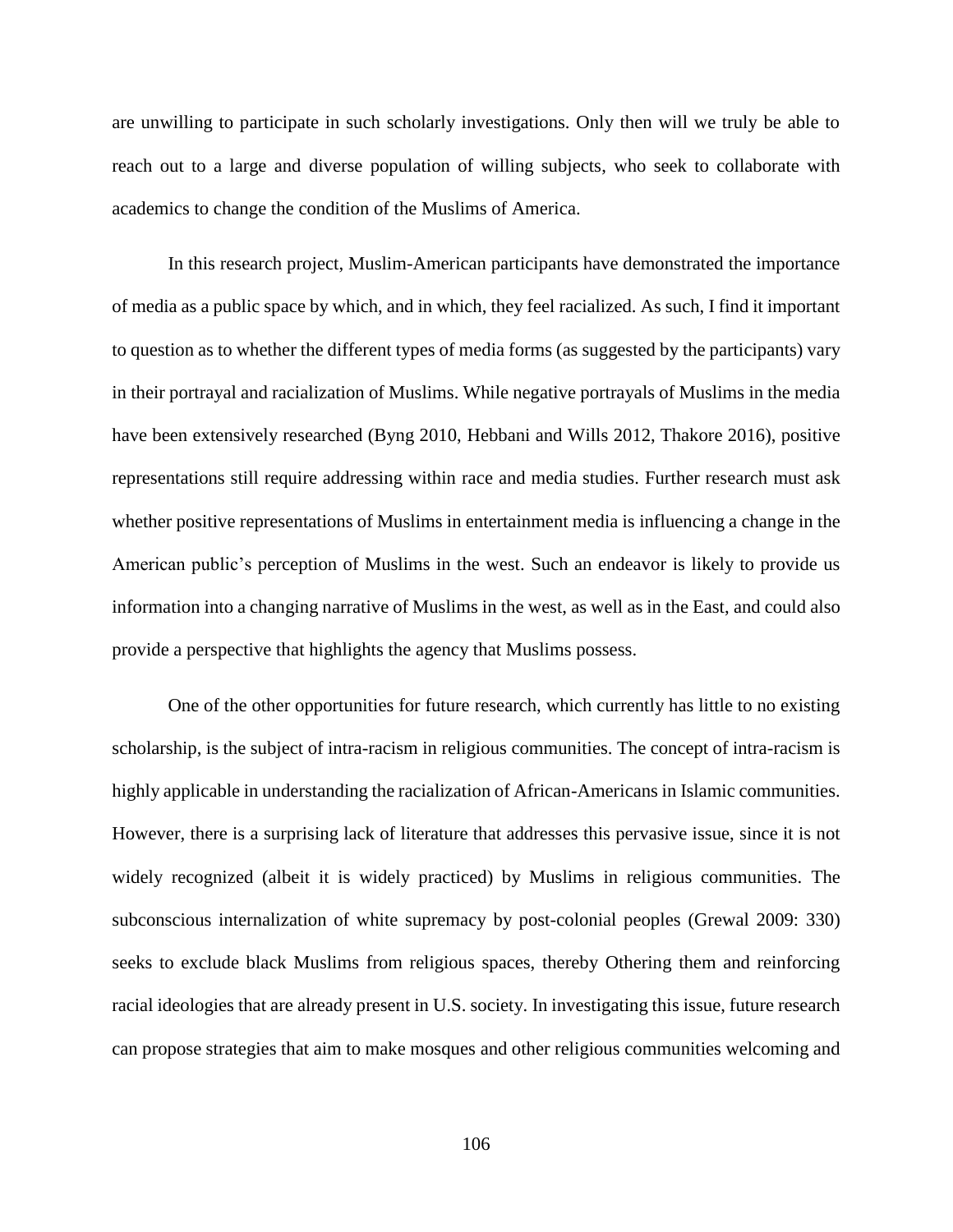inclusive for all members, particularly at a time when Muslims of various color and ethnicities are the target of governmental policies that seek to label them as the Other in the United States.

The intent of this research has been to study the Muslim-American woman's experiences of being racialized and whether these experience contribute to the formation of a racialized identity. This study has sought to add to the scant, and yet ever increasing literature that locates the Muslim experience in the field of race and ethnicity. In light of recent events, such as the U.S. Presidential Election of 2016 and the dampening of relations between many religious groups in America, I believe that it is vital to focus on the impact racialized experiences have on the Muslim-American population, and on their chances of comfortably assimilating in the American society. The Muslim-American population is one of the many different facets of America's diversity, and it needs to be recognized as a part of the fabric of American society. Needless to say, for this to occur, tolerance for all groups and races must be practiced externally as well as internally, allowing for the improved integration and acceptance of all groups.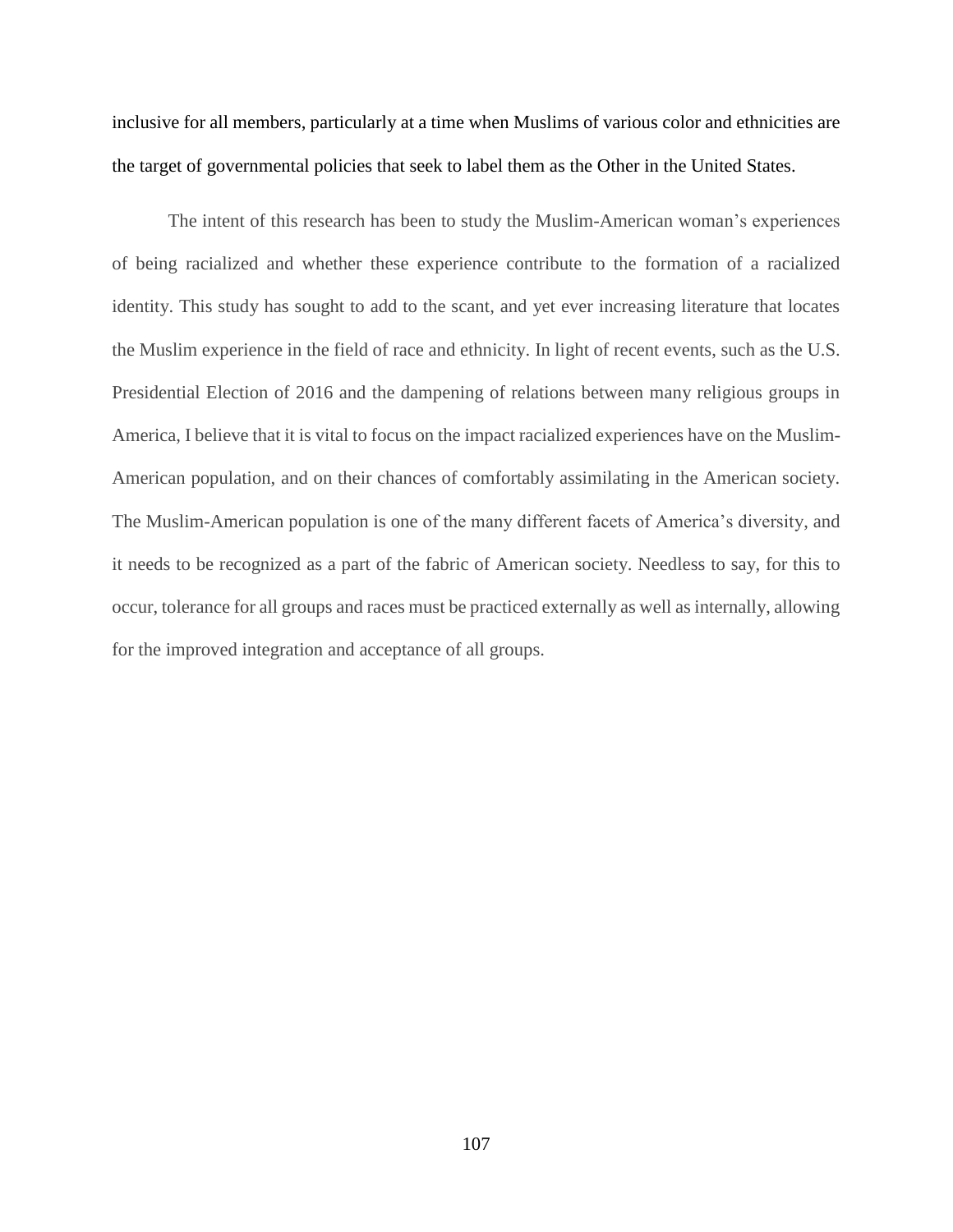#### **References:**

- Ali, Muna. 2011. "Muslim American/American Muslim Identity: Authoring Self in Post-9/11 America." *Journal of Muslim Minority Affairs. 31:3.* 355-381.
- Amer, Mona M. and Hovey, Joesph D. 2007. "Socio-demographic differences in Acculturation and Mental Health for a Sample of  $2<sup>nd</sup>$  generation/Early Immigrant Arab Americans." *Journal of Immigrant and Minority Health. 9* 335-347.
- Bahrampour, Tara. 2017. "Mosque Plan in Virginia meets Opposition." *Opposing Viewpoints in Context.* The Washington Post. January 1, 2017. WEB.
- Bailey, Carol A. 2007. "A Guide to Qualitative Field Research." *Pine Forge Press.* Thousand Oaks, California.
- Barot, Rohit and Bird, John. 2001. "Racialization: the genealogy and critique of a concept." *Ethnic and Racial Studies. 24:4.* 601-618.
- Bauer, Janet. 2009. "Entrapped: Post-9/11 Challenges of Doing Research in Muslim Communities." *Anthropology News. 50:1.* 19-19.

Bayoumi, Moustafa. 2006. "Racing Religion." *The New Centennial Review. 6:2.* 267-292.

- Bonikowski, Bart. 2004. "Flying While Arab (Or Was It Muslim? Or Middle Eastern?): A Theoretical Analysis of Racial Profiling After September 11<sup>th</sup>." *The Discourse of Sociological Practice. 6:2.* 315-328.
- Byng, Michelle D. "You Can't Get There from Here: A Social Process Theory of Racism and Race." *Critical Sociology. 39:5.* 705-715.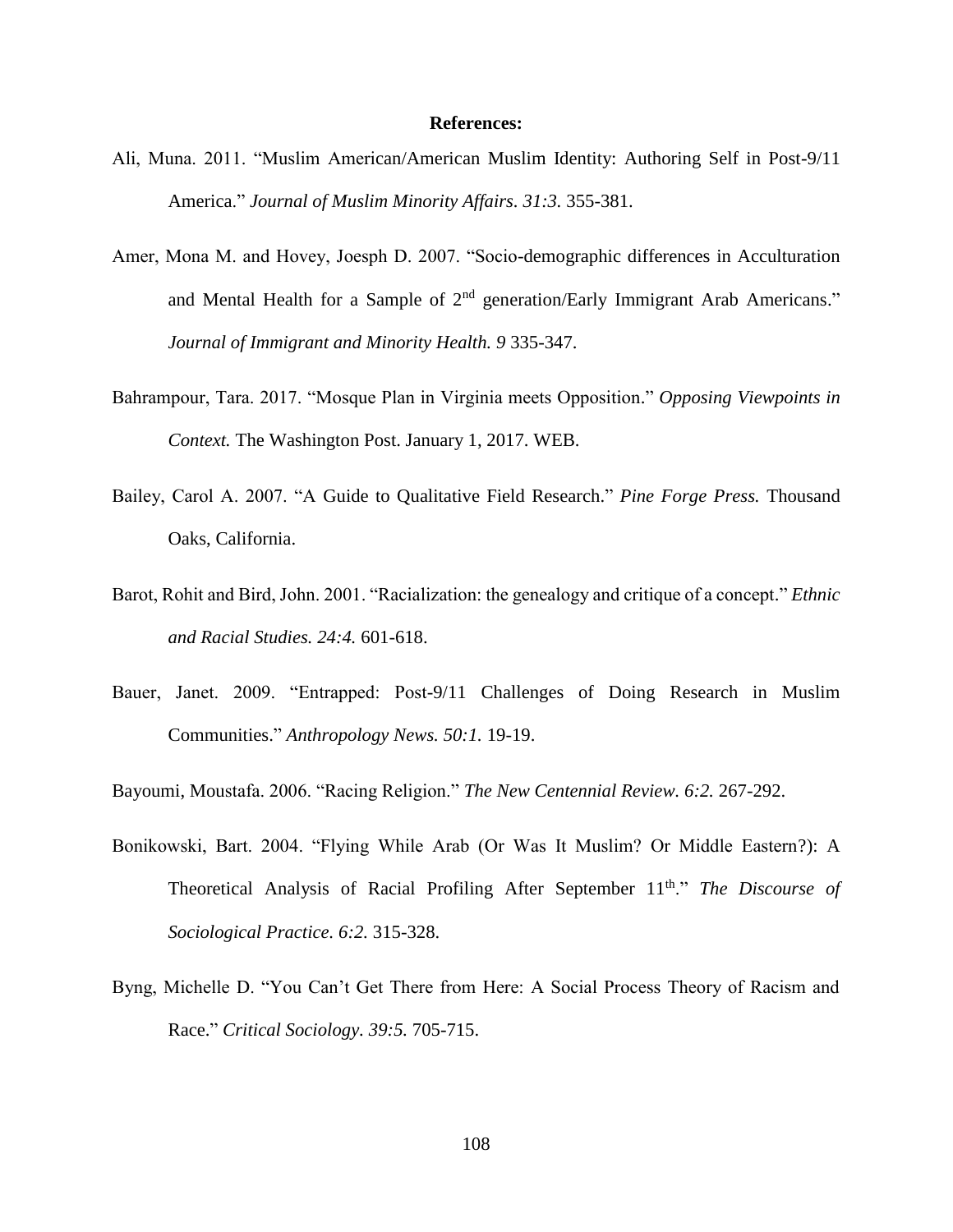- Cainkar, Louise. 2009. "Homeland insecurity: the Arab American and Muslim American experience after 9/11." *Russell Sage Foundation.* New York.
- Carter, Shannon K., Picca, Leslie H. and Murray, Brittany N. 2012. "Racialization in Public and Private: Memories of First Racial Experiences." *Race and Social Problems. 4:3.* 133-143.
- Chen, Ming H. 2010. "Alienated: A Reworking of the Racialization Thesis after September 11." *Journal of Gender, Social Policy and the Law. 18:3.* 411-437.
- Dey, Farouk. 2012. "Islam on Campus: Identity development of Muslim-American college Students." *Dissertation.*
- Dearden, Lizzie. 2016. "Burkini ban: Why is France arresting Muslim women for wearing modest swimwear and why are people so angry?" The Independent*.* 24 August 2016. WEB:http://www.independent.co.uk/news/world/europe/burkini-ban-why-is-francearresting-muslim-women-for-wearing-full-body-swimwear-and-why-are-peoplea7207971.html
- DuBois, W.E.B. 1903. "The Souls of Black Folk". *New York: Bantam Books.*
- Dwyer, Jim. 2016. "Muslims' Effort to Build Suburban Mosque Foiled at Every Turn." *Opposing Viewpoints in Context.* The New York Times. March 11, 2016. WEB.
- Essed, Philomena. 1991. "Understanding Everyday Racism: An Interdisciplinary Theory." *SAGE Series on Race and Ethnic Relations.*
- Gabbidon, Shaun L., Higgins, George E. and Nelson, Matthew. 2012. "Public Support for Racial Profiling in Airports: Results From a Statewide Poll." *Criminal Justice Policy Review. 23:2.* 254-269.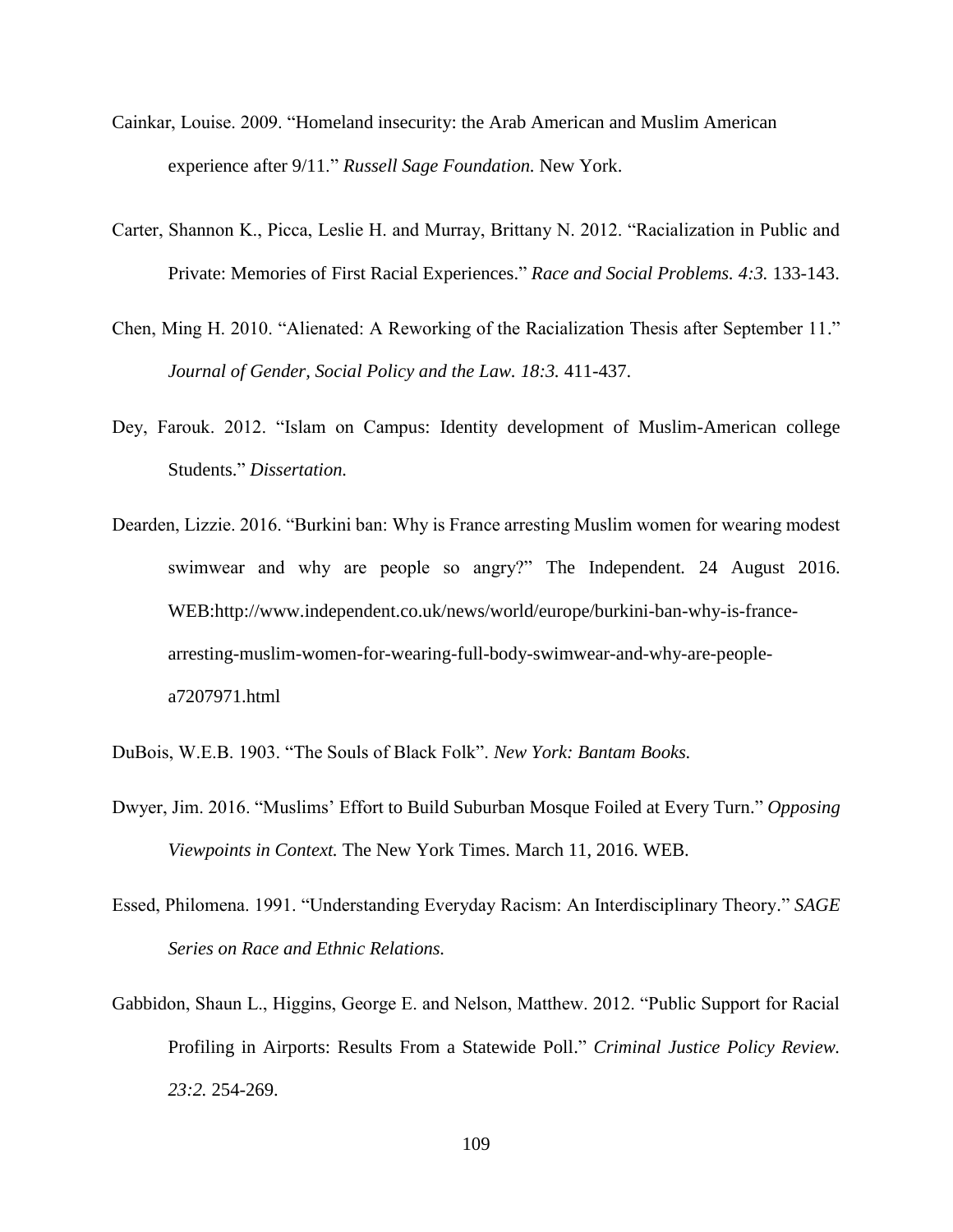- Garner, Steve and Selod, Saher. 2015. "The Racialization of Muslims: Empirical Studies of Islamophobia." *Critical Sociology. 41:1.* 9-19.
- Galonnier, Juliette. 2015. "The Racialization of Muslims in France and the United States: Some insights from white converts to Islam." *Social Compass. 62:4.* 570-583.
- Ghaill, Martin Mac and Haywood, Chris. 2015. "British-born Pakistani and Bangladeshi Young Men: Exploring Unstable Concepts of Muslim, Islamophobia and Racialization." *Critical Sociology. 41:1.* 97-114.
- Grewal, Zareena A. 2009. "Marriage in colour: race, religion and spouse selection in four American mosques." *Ethnic and Racial Studies. 32:2.* 323-345.
- Grosfoguel, Ramon and Mielants, Eric. 2006. "The Long duree entanglement between Islamophobia and Racism in the Modern/Colonial/Capitalist/Patriarchal World-System." *Human Architecture: Journal of the Sociology of Self-knowledge. 5:1.* 1-12.
- Gurbuz, Mustafa E. and Gurbuz-Kucuksari, Gulsum. 2009. "Between Sacred Codes and Secular Consumer Society: The Practice of Headscarf Adoption among American College Girls." *Journal of Muslim Minority Affairs. 29:3.* 387-399.
- Hanley, Delinda C. 2012. "It's Time to End Racial, Religious and Ethnic Profiling of Americans." *The Washington Report on Middle East Affairs. 31:4.* 27-28.
- Hebbani, Aparna and Wills, Charise-Rose. 2012 "How Muslim women in Australia navigate through media (mis)representations of hijab/burqa." *Australian Journal of Communication. 39:1.* 87-100.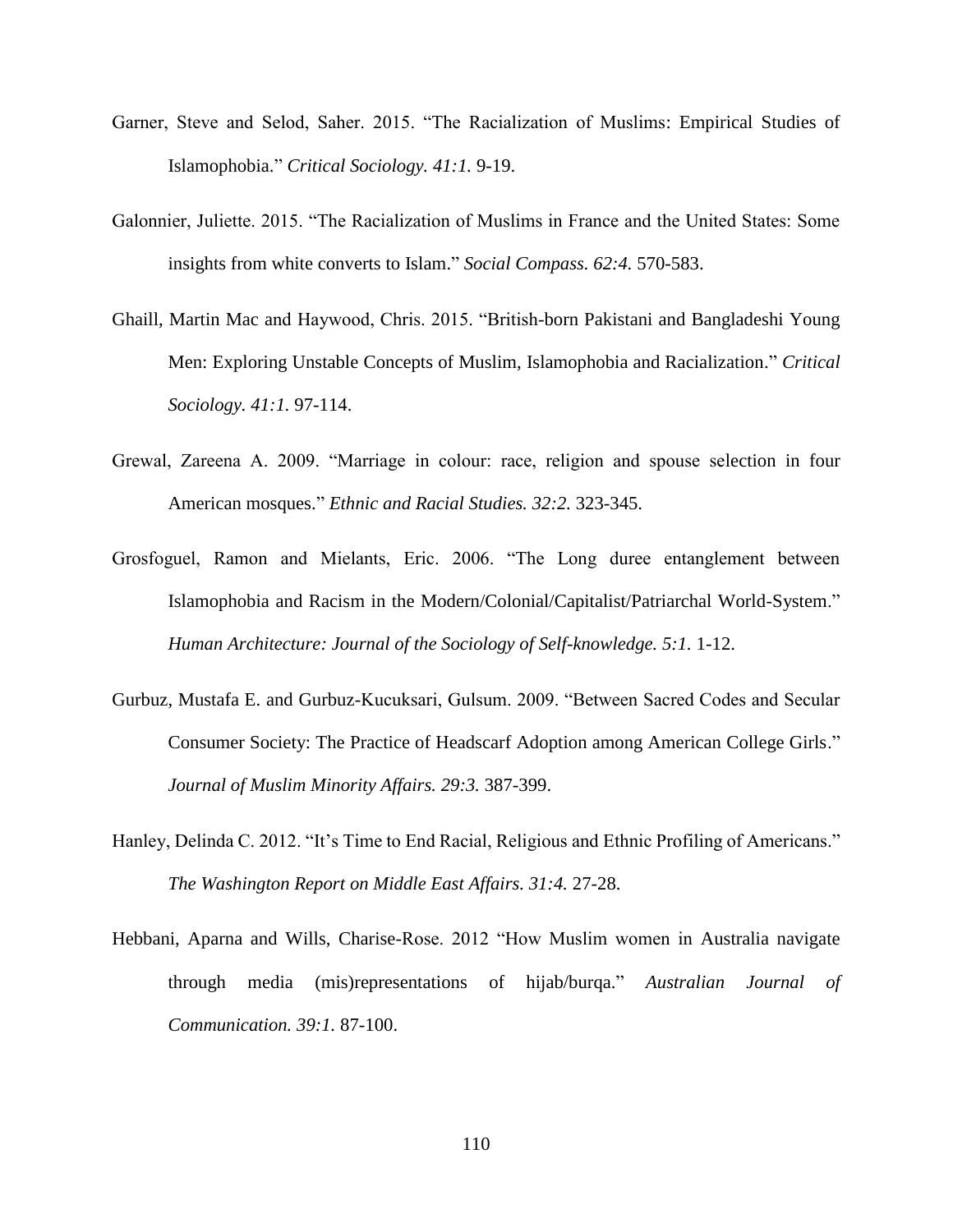- Hughey, Matthew. 2015. "The Five I's of Five-O: Racial Ideologies, Institutions, Interests, Identities, and Interactions of Police Violence." *Critical Sociology. 41(6).* 857-871.
- Horwitz, Sara. 2013. "Probe of NYPD sought for surveillance of Muslims." The Washington Post*.* October 25, 2013. WEB.
- Inman, Arpana G. Howard, Erin E. Beaumont, Robin L. and Walker, Jessica A. 2007. "Cultural transmission: Influence of contextual factors in Asian Indian immigrant parents' experiences." *Journal of Counseling Psychology. 54:1.* 93-100.
- Itzigsohn, Jose and Brown Karida. 2015. "Sociology and the Theory of Double Consciousness: W.E.B. Du Bois's Phenomenology of Racialized Subjectivity." *Du Bois Review, 12:2.* 231- 248.
- Jensen, Tina Gudrun. 2008. "To be Danish, becoming Muslim: Contestations of a national identity." *Journal of Ethnic and Migration Studies. 34(3)* 389-409.
- Joshi, Khyati Y. 2006. "The Racialization of Hinduism, Islam and Sikhism in the United States." *Equity & Excellence in Education. 39:3.* 211-226.
- Khan, Zeba. 2015. "American Muslims have a race problem." *Al-Jazeera America.* June 16, 2015. WEB:http://america.aljazeera.com/opinions/2015/6/american-muslims-have-a-raceproblem.html
- Lewis, Ashlee A. 2013. "International Graduate Students' Experiences with Race, Racial Identity and Racialization at Home and in the United States: A Comparative Case Study." *Dissertation.*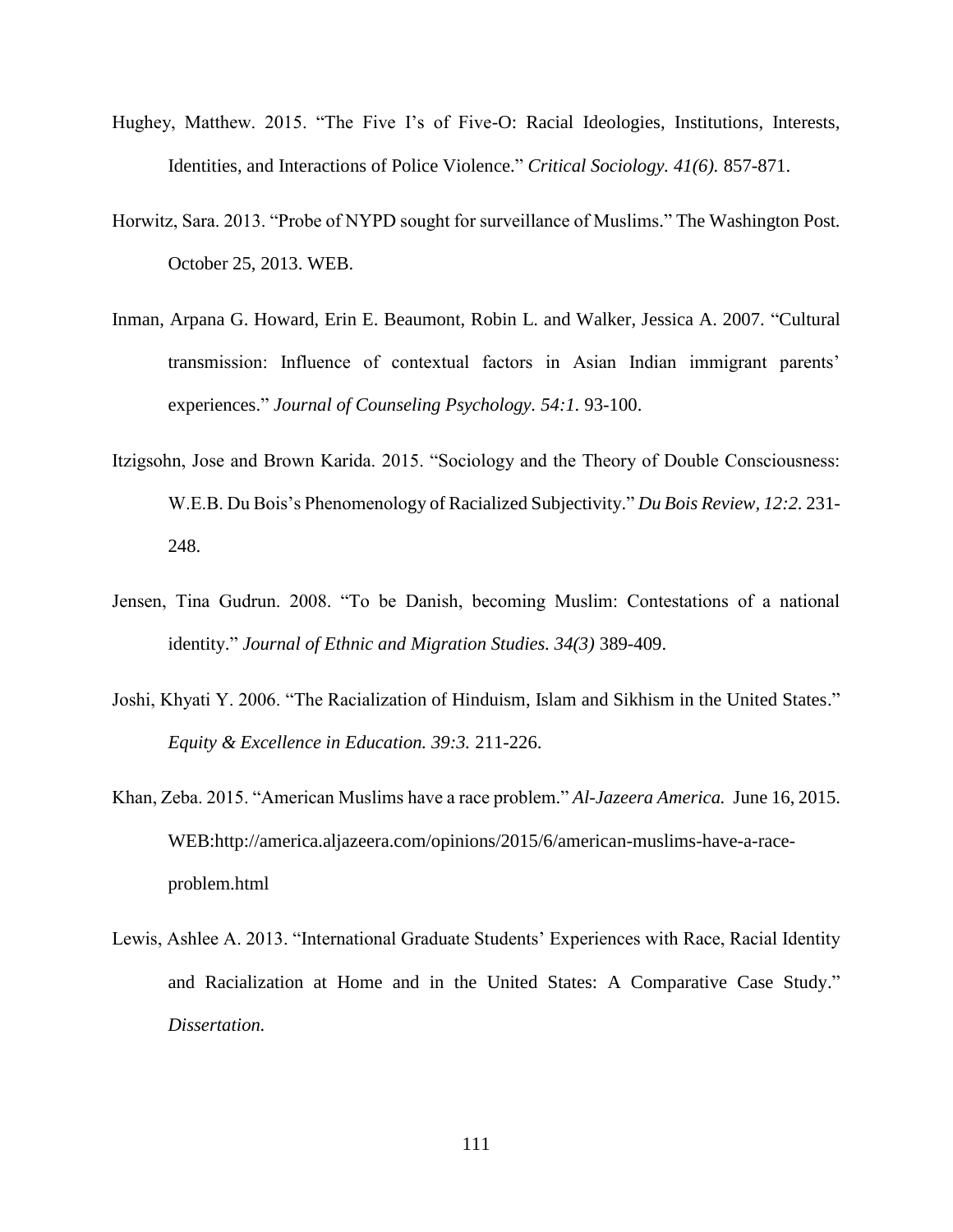- Littlefield, Marci Bounds. 2008. "The Media as a System of Racialization: Exploring Images of African American Women and the New Racism." *American Behavioral Scientist. 51:5.*  675-685
- Liptak, Adam. 2015. "Muslim woman denied Job over head scarf wins in supreme court." The New York Times. WEB: [http://www.nytimes.com/2015/06/02/us/supreme-court-rules-in](http://www.nytimes.com/2015/06/02/us/supreme-court-rules-in-samantha-elauf-abercrombie-fitch-case.html?_r=0)[samantha-elauf-abercrombie-fitch-case.html?\\_r=0](http://www.nytimes.com/2015/06/02/us/supreme-court-rules-in-samantha-elauf-abercrombie-fitch-case.html?_r=0)
- Mahmood, Azka T. 2016. "American Muslim Identities: A Qualitative Study of Two Mosques in South Florida." *Dissertation.*
- Marotta, Vince P. 2008. "The hybrid self and the ambivalence of boundaries". *Social Identities. 14:3.* 295-312.
- Mead, George H. 1964. "On Social Psychology." University of Chicago Press.
- Mishra, Smeeta and Shirazi, Faegheh. 2010. "Hybrid identities: American Muslim speak". *Gender, Place and Culture. 17:2.* 191-209.
- Mir, Shabana. 2011. "Just to make sure people know I was born here: Muslim women constructing American selves." *Discourse: Studies in Cultural Politics of Education. 32:4.* 547-563.
- Mir, Shabana. 2006. "Constructing Third Spaces: American Muslim Undergraduate Women's Hybrid Identity Construction." *Dissertation.*
- Moosavi, Leon. 2015. "The Racialization of Muslim Converts in Britain and Their Experiences of Islamophobia." *Critical Sociology. 41:1.* 41-56.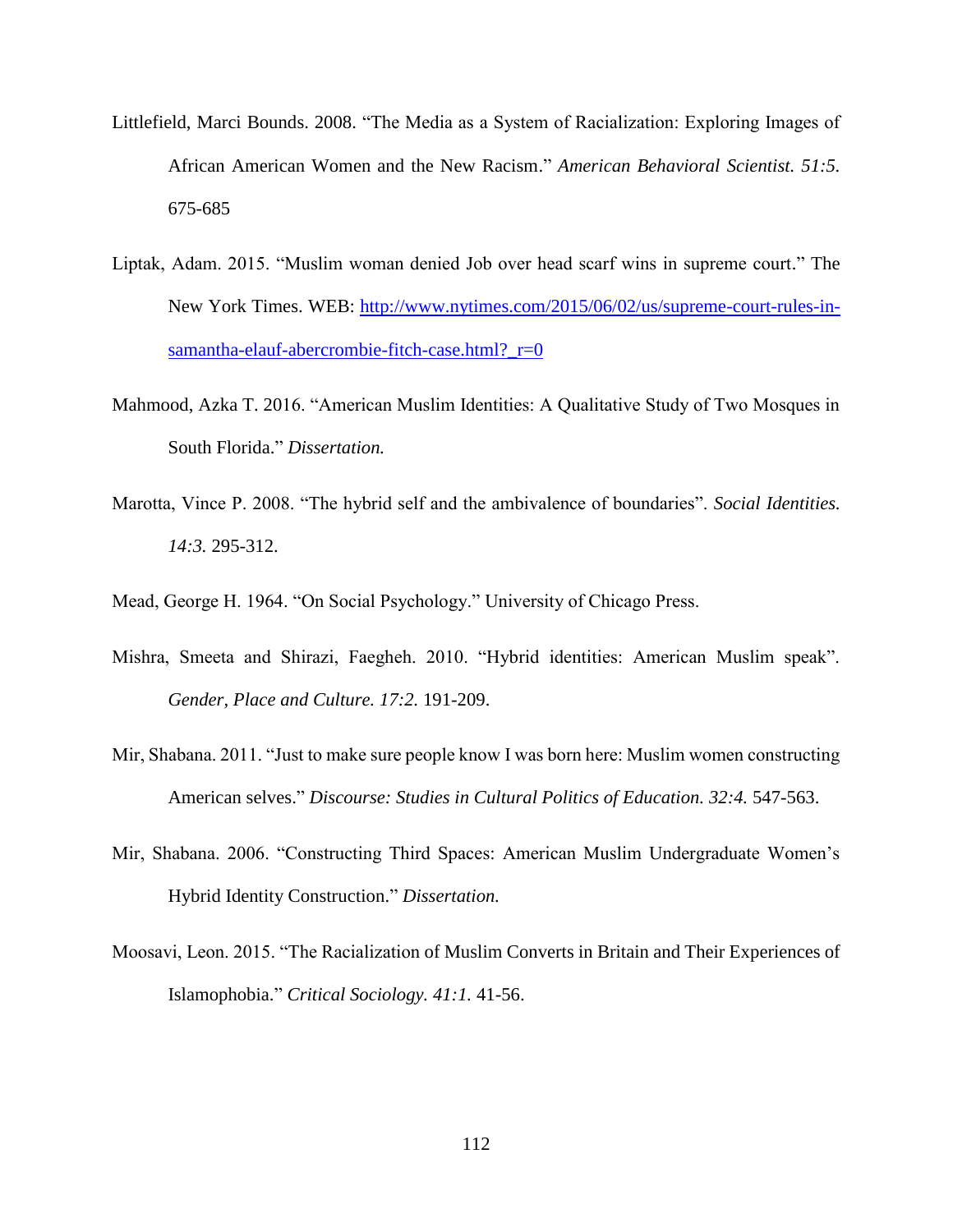- Nagra, Baljit and Maurutto, Paula. 2016. "Crossing Borders and Managing Racialized Identities: Experiences of Security and Surveillance among Young Canadian Muslims." *Canadian Journal of Sociology. 41(2).* 165-194.
- Nadine Naber and Amaney A. Jamal 2008 "Race and Arab Americans Before and After 9/11: From Invisible Citizens to Visible Subjects." Syracuse University Press.
- Omi, Michael and Winant, Howard. 2008. "Once More, with Feeling: Reflections on Racial Formation". *123:5.* 1565-1572
- Pew Research Center. 2011. "Muslim Americans: No Signs of Growth in Alienation or Support for Extremism." Pew Research Center. August 30, 2011. WEB:http://www.peoplepress.org/2011/08/30/section-1-a-demographic-portrait-of-muslim-americans/
- Rajiva, Mythili. 2006. "Brown Girls, White Worlds: Adolescence and the Making of Racialized Selves." *The Canadian Review of Sociology and Anthropology, 43:2.* 165-183
- Rhode, David. 2001. "Education offers women in northern Afghanistan a ray of hope." *Opposing Viewpoints in Context.* The New York Times. October 3, 2001. WEB.
- Rich, Sarah and Toudi, Salah. 2006. "Hard Times: Arab TESOL Students' Experiences of Racialization and Othering in the United Kingdom." *TESOL Quarterly, 40:3.* 615-627.
- Salem, Jackleen M. 2013 "Citizenship and Religious expression in the west: A comparative analysis of experiences of Muslims in France, Germany and the USA." *Journal of Muslim Minority Affairs. 33:1.* 77-92.
- Sarkar, Monica. 2016. "H&M's latest look: Hijabi Muslim model stirs debate." CNN. August 26, 2016. WEB: <http://www.cnn.com/2015/09/29/europe/hm-hijab-model/>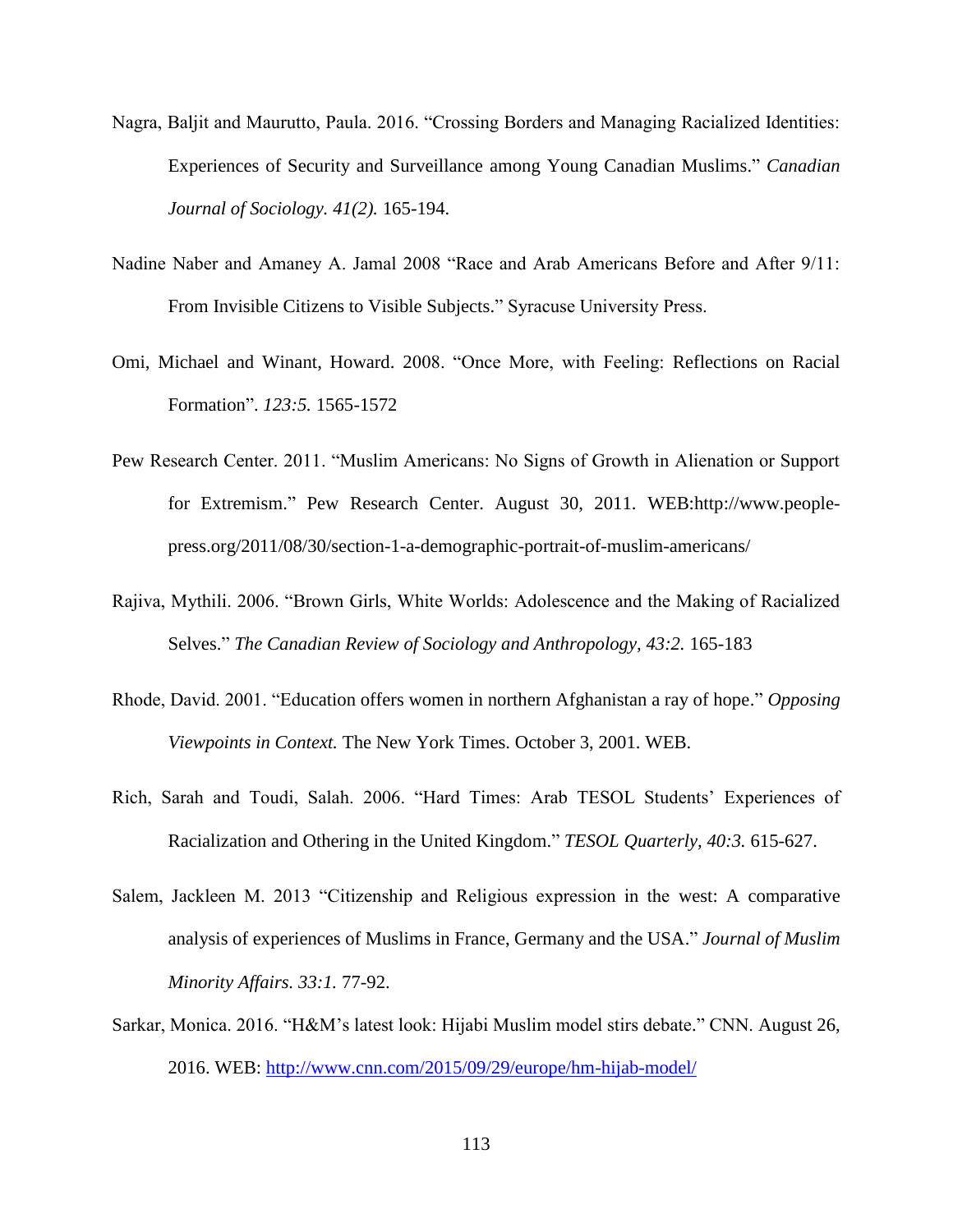- Selod, Saher. 2015. "Citizenship Denied: The Racialization of Muslim-American Men and Women post-9/11." *Critical Sociology. 41:1.* 77-95.
- Selod, Saher. 2016. "Flying While Muslim: Racialized Surveillance in US Airports." Presentation at Virginia Tech. Blacksburg, VA. December 1, 2016.
- Selod, Saher and Embrick, David. 2013. "Racialization and Muslims: Situating the Muslim Experience in Race Scholarship." *Sociology Compass. 7:8.* 644-655.
- Shapiro, Rebecca. 2016. "Noor Tagouri Becomes the First Woman to Wear a Hijab in Playboy." Huffington Post. 28<sup>th</sup> September, 2016.
- Shyrock, Andrew. 2008. "The Moral Analogies of Race: Aran American Identity, Color Politics, and the Limits of Racialized Citizenship." *Race and Arab Americans Before and After 9/11: From Invisible Citizens to Visible Subjects,* edited by Amaney Jamal and Nadine Naber. Syracuse, NY: Syracuse University Press.
- Stubbs, Benjamin B. and Sallee, Margaret W. 2013. "Muslim, Too: Navigating Multiple Identities at an American University." *Equity & Excellence in Education, 46:4.* 461-467.
- Swiney, Christine F. 2006. "Racial Profiling of Arabs and Muslims in the US: Historical, Empirical, and Legal Analusis Applied to the War on Terrorism." *Muslim World Journal of Human Rights. 3:1.* 1-36.
- Vaught, Sabina Elena. 2012. 'They might as well be Black': the racialization of Sa'moan high school students." *International Journal of Qualitative Studies in Education. 25:5*. 557-582.

Werito, Vincent. 2010. "The racialization of Diné (youth) in education." *Dissertation.*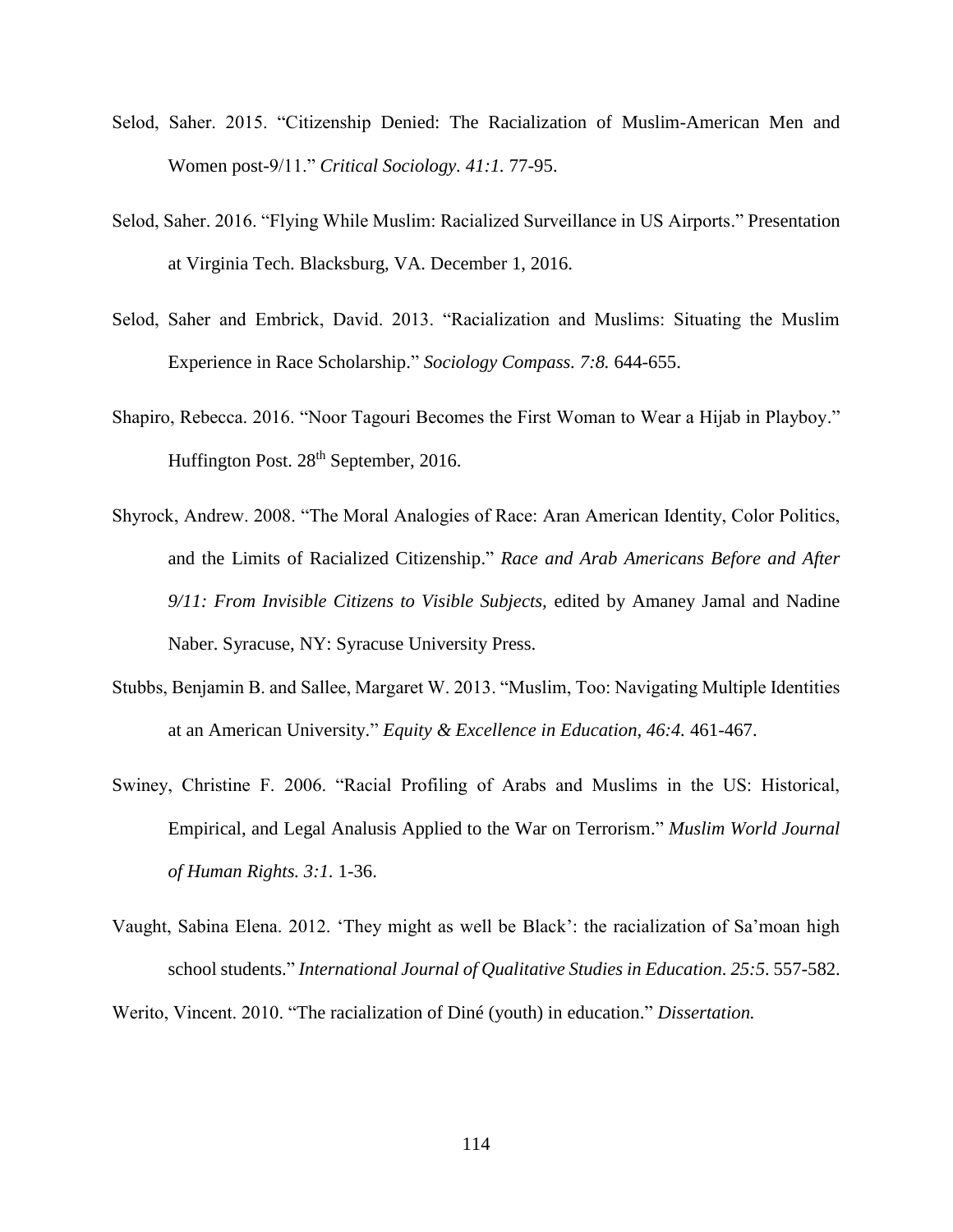- Wright, Bradley R.E., Wallace, Michael, Bailey, John, and Hyde, Allen. 2013. "Religious affiliation and hiring discrimination in New England: A field experiment." *Research in Social Stratification and Mobility. 34.* 111-126.
- Yarbrough, Robert. 2010. "Becoming 'Hispanic' in the 'New South': Central American Immigrants' Racialization experiences in Atlanta, GA, USA." *GeoJournal. 75:3.* 249-260.
- Zaal, Mayida., Salah, Tahani. and Fine, Michelle. 2007. "The Weight of the Hyphen: Freedom, Fusion and Responsibility Embodied by Young Muslim-American Women During a Time of Surveillance." *Applied Development Science. 11:3.* 164-177.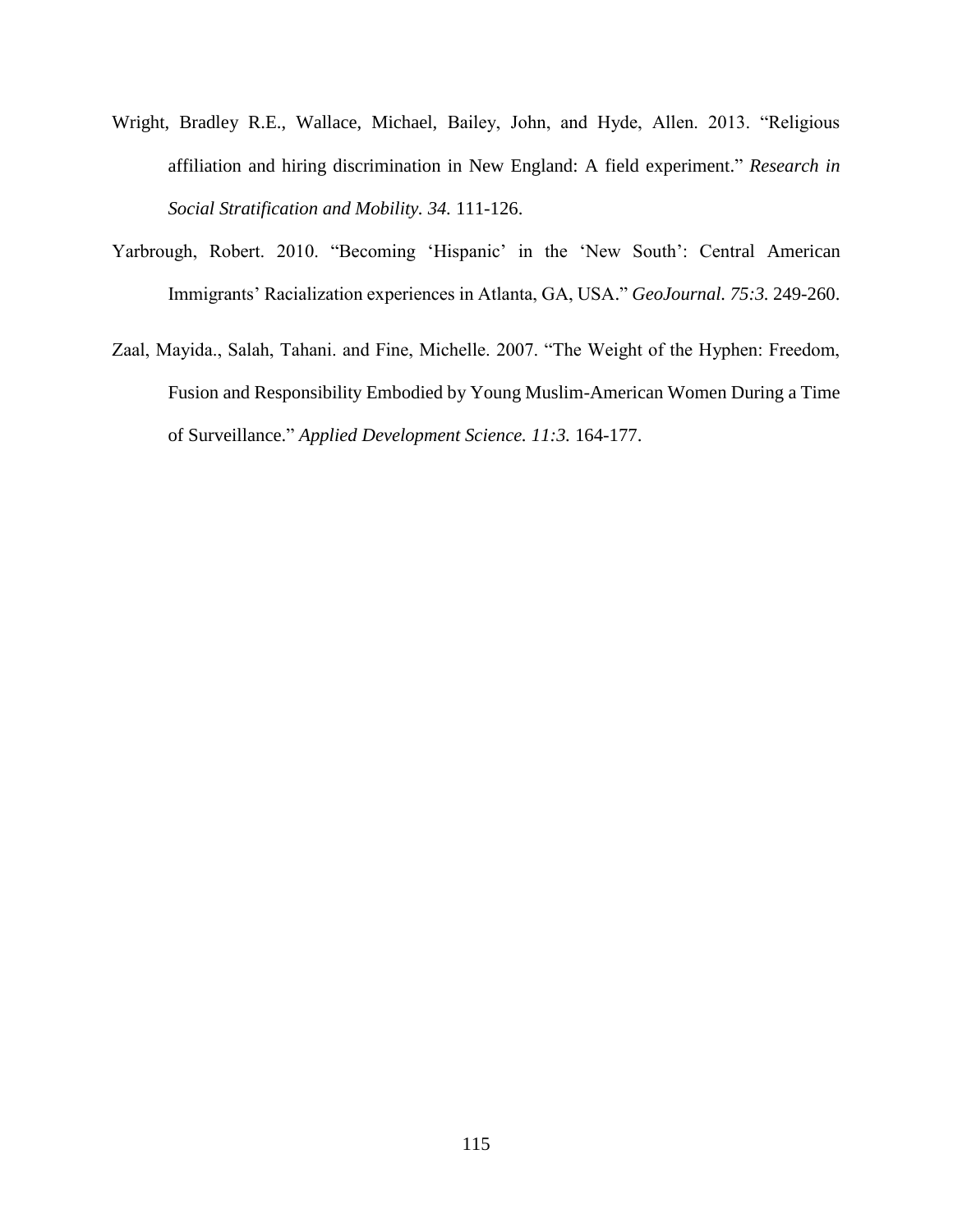## **Appendix A**

#### **Interview Consent Form:**

#### **VIRGINIA POLYTECHNIC INSTITUTE AND STATE UNIVERSITY**

**Informed Consent for Participants in Research Projects Involving Human Subjects**

| <b>Title of Project:</b>   | <b>Racialization in Public and Private Spaces and the</b><br>Development of a Racialized Identity Among Muslim-American |  |
|----------------------------|-------------------------------------------------------------------------------------------------------------------------|--|
| Investigator(s):           | Women                                                                                                                   |  |
| Name: Inaash Islam         | E-mail / Phone number inaashi1@vt.edu (XXX)XXX-XXXX                                                                     |  |
| <b>Name: David Brunsma</b> | E-mail / Phone number <b>brunsmad@vt.edu</b> (XXX)XXX-XXXX                                                              |  |

#### **I. Purpose of this Research Project**

This study seeks to understand how Muslim-American women experience racialization (understood as a process by which an individual is othered based on the ascription of physical and cultural differences), in public and private spaces. The data collected from this study will also attempt to understand whether these experiences give rise to the development of a racialized identity. The results of the study will be used in the researcher's thesis and may be utilized in publications in the future.

The data for this project will be collected via interviews with 5-8 self-identified Muslim-American female undergraduates at Virginia Tech. Participants must be above 18 years of age, and can be from a variety of ethnicities and nationalities. The interviews will last approximately 1-2 hours, and the time and location for the interview will be determined based upon the availability of the participant.

#### **II. Procedures**

If you agree to participate in this study, you will be asked to participate in one interview with the researcher. Data collection for this project will last from September 2016 to January 2017. The interview will involve questions regarding your experiences with racialization, as well as your identity. You may also be asked by the researcher to be interviewed again, in case the need for more information arises, but this is unlikely. The interviews will last 1-2 hours at a location and time determined by yourself. The interviews will be audio-recorded. These recordings will be stored securely at the researcher's residence. Additionally, field notes on the interview will be taken by the researcher during the interview. Should you not want something you shared during the interview to be included in the thesis, let me know during or after the interview to omit this information.

#### **III. Risks**

While there are no foreseeable risks involved in participating in this research, beyond those experienced in daily life, it is not our intention to cause you discomfort by recalling your experiences. You have the right to refuse participation at any time, or not answer questions that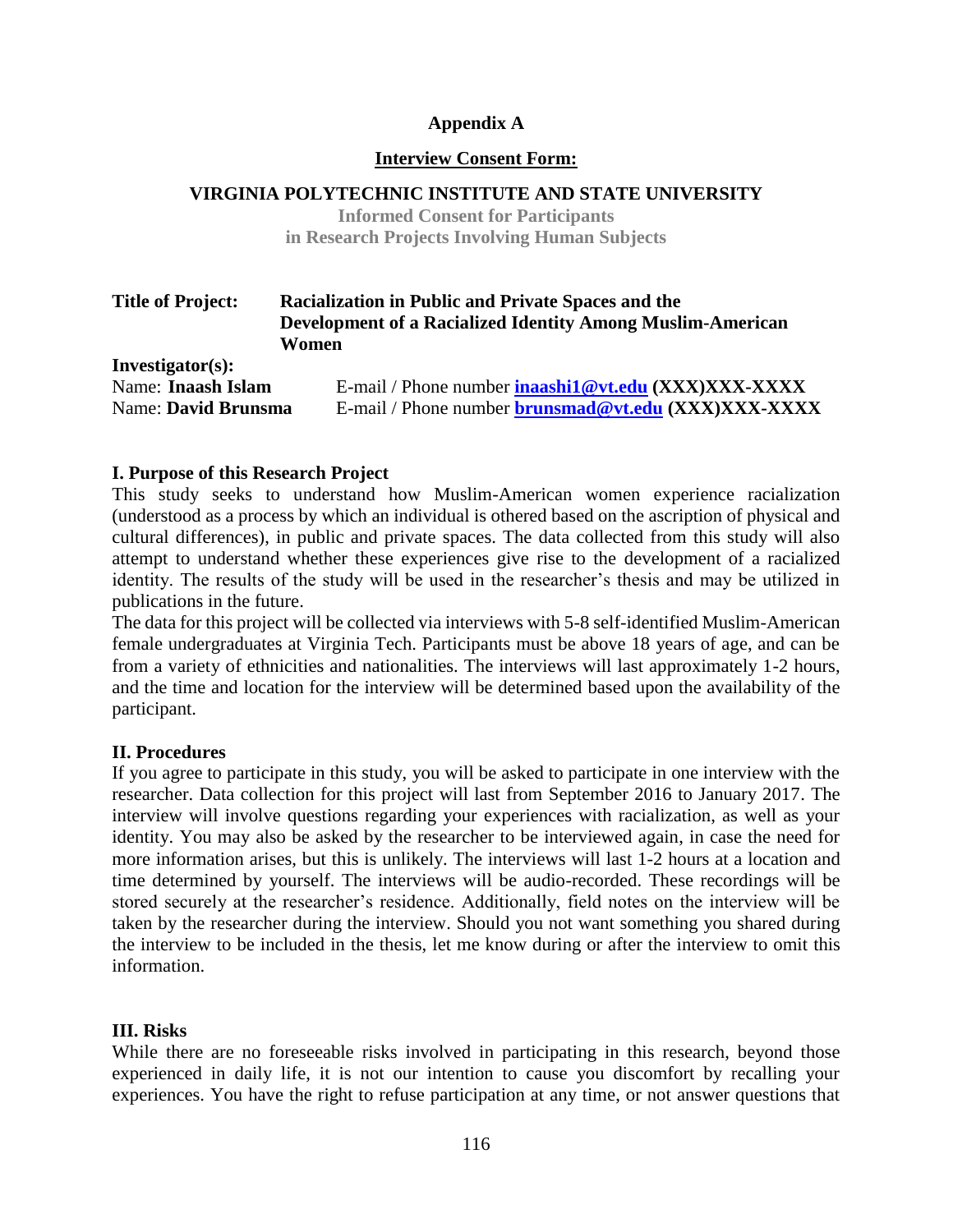you feel are inappropriate/private/may cause you harm. Should some emotional or mental harm occur, a list of counseling services can be provided to you by the researcher. Any expenses accrued for seeking or receiving medical or mental health treatment will be the responsibility of the subject and not that of the research project, research team, or Virginia Tech. If Title IX violations are reported during the interview, the researcher is obligated to report them to the Title IX coordinator. Please visit [http://www.hr.vt.edu/oea/title\\_ix/](http://www.hr.vt.edu/oea/title_ix/) for more information regarding Title IX violations and resources.

## **IV. Benefits**

While there are no direct benefits to you as a result of your participation, this study will provide the much needed information regarding the experiences of racialization of Muslim-Americans. Your participation in this study will add to the body of knowledge about the experiences of a Muslim-American woman in the U.S.

No promise or guarantee of benefits has been made to encourage you to participate.

## **V. Extent of Anonymity and Confidentiality**

To ensure your confidentiality, all interview consent forms will be kept securely at the researcher's residence. Your name and identity will not be used in the work; all writings (including fieldnotes), publications or presentations will use pseudonyms to further protect your confidentiality. All the interviews and digital recordings will be transferred to the researcher's password-protected computer, and a backup of these digital files will be uploaded on a password-protected flash drive, which will be kept securely in a separate location at the researcher's residence during the course of the research. Once a backup has been created, the digital recording of the interviews will be erased. All files, electronic and physical will be destroyed within five years of the finished research project (expected May 2017). Only the researcher will have access to the study materials. At no time will the researcher release identifiable results of the study to anyone other than individuals working on the project without your written consent.

The Virginia Tech (VT) Institutional Review Board (IRB) may view the study's data for auditing purposes. The IRB is responsible for the oversight of the protection of human subjects involved in research.

## **VI. Compensation**

There is no compensation for participating in this study.

## **VII. Freedom to Withdraw**

It is important for you to know that you are free to withdraw from this study at any time without penalty. You are free not to answer any questions that you choose or respond to what is being asked of you without penalty.

Please note that there may be circumstances under which the investigator may determine that a subject should not continue as a subject.

Should you withdraw or otherwise discontinue participation, you will be compensated for the portion of the project completed in accordance with the Compensation section of this document.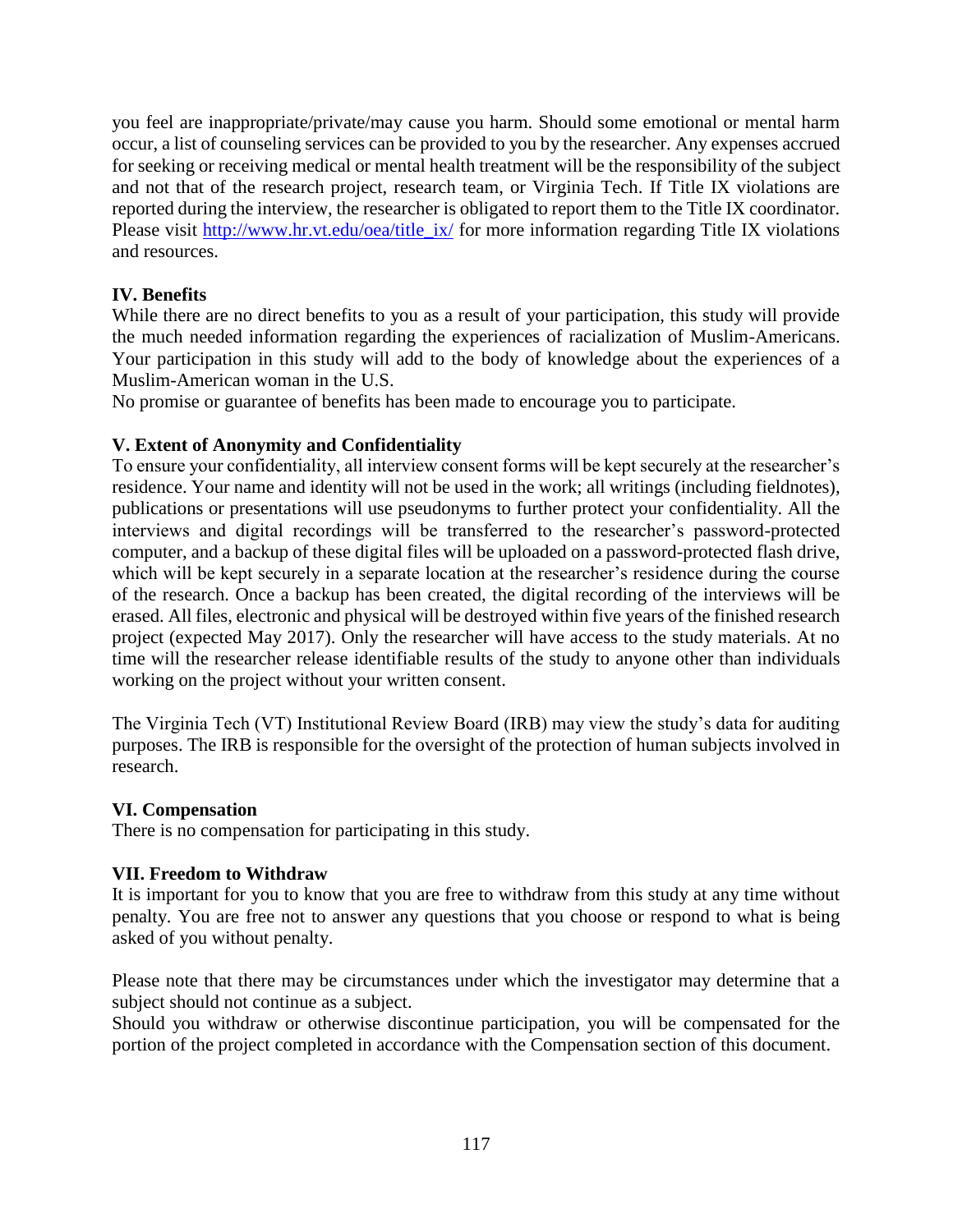#### **VIII. Questions or Concerns**

Should you have any questions about this study, you may contact one of the research investigators whose contact information is included at the beginning of this document.

Should you have any questions or concerns about the study's conduct or your rights as a research subject, or need to report a research-related injury or event, you may contact the VT IRB Chair, Dr. David M. Moore at [moored@vt.edu](mailto:moored@vt.edu) or (540) 231-4991.

#### **IX. Subject's Consent**

I have read the Consent Form and conditions of this project. I have had all my questions answered. I hereby acknowledge the above and give my voluntary consent:

|                      | Date |
|----------------------|------|
| Subject signature    |      |
|                      |      |
|                      |      |
| Subject printed name |      |
|                      |      |

*------------------------------------------------------------------------------------------------------------------*

*(Note: each subject must be provided a copy of this form. In addition, the IRB office may stamp its approval on the consent document(s) you submit and return the stamped version to you for use in consenting subjects; therefore, ensure each consent document you submit is ready to be read and signed by subjects.)*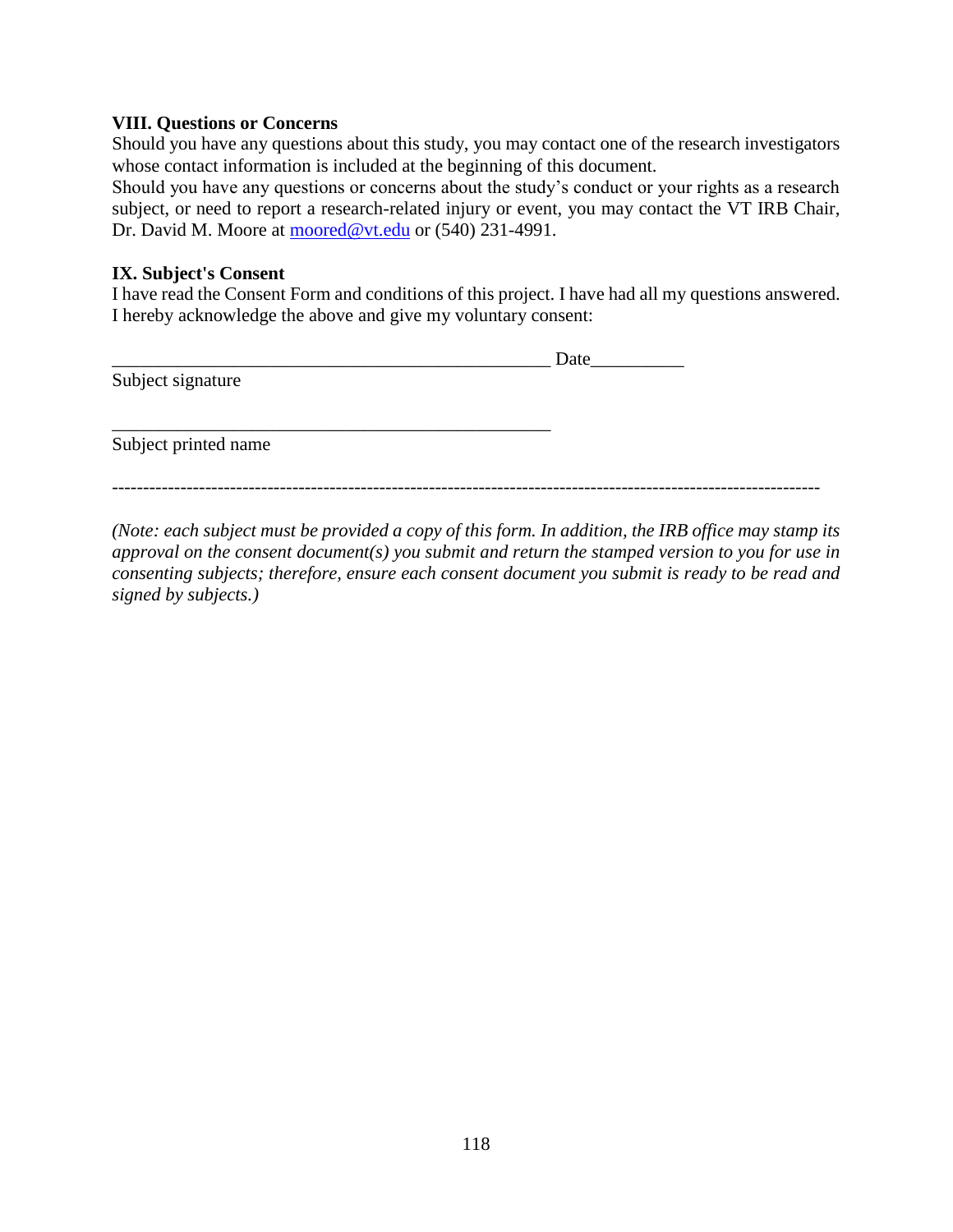## **Appendix B**

## Recruitment Materials:

## **Website Posting on Virginia Tech MSA Sister's Group on Facebook:**

Assalamualaikum!

I am looking for 5-8 undergraduate, Muslim-American women studying at Virginia Tech who are willing to participate in a study that examines your experiences with race and racism in the United States.

This study will involve:

1. a 1-2 hour interview at a time and location that is convenient and comfortable for you,

All interviews will be kept confidential. Your participation is completely voluntary. Please note that the interviews will be audio recorded.

Participants must be:

- 1. a female
- 2. 18 years of age or older
- 3. self-identify as a Muslim-American
- 4. a current undergraduate student at Virginia Tech, and
- 5. a current member of Virginia Tech's Muslim Student Association

All collected data will be used for the researcher's thesis and subsequent publications.

If you are interested in participating, or need more information regarding the study, please contact Inaash Islam at:

Email: [inaashi1@vt.edu](mailto:inaashi1@vt.edu)

Phone: XXX-XXX-XXXX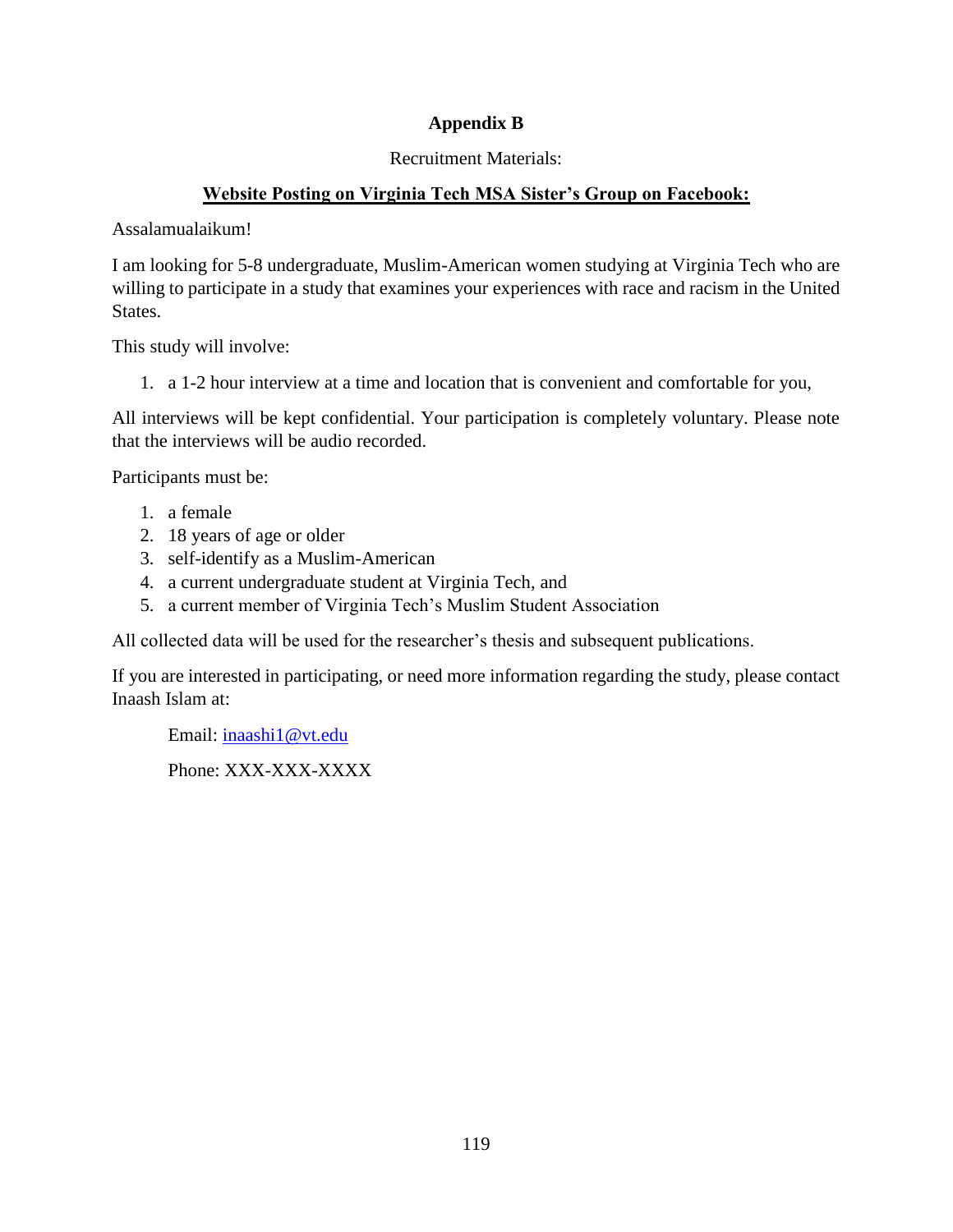## **Recruiting Script at VTMSA Weekly Meeting**

Assalamualaikum everyone!

My name is Inaash Islam. I'm a graduate student in the Sociology department here at Virginia Tech. I'm currently conducting research on the Muslim-American female experience with racism in the United States. My sample is VTMSA's Muslim-American female students, and I am here at this meeting in order to ask for your participation in this study.

I am looking for 5-8 undergraduate, Muslim-American women studying at Virginia Tech who are willing to participate in a study that examines your experiences with race and racism in the United States.

The study itself will last from September 2016 to December 2016. This study will involve a 1-2 hour interview at a time and location that is convenient and comfortable for you.

All interviews will be kept confidential, and your participation is completely voluntary. The interviews will be audio recorded.

The requirements for participating are that participants must be:

- 1. female
- 2. 18 years of age or older
- 3. self-identify as a Muslim-American
- 4. a current undergraduate student at Virginia Tech, and
- 5. a current member of Virginia Tech's Muslim Student Association.

If you have any questions or would like to participate, you can contact me via email or telephone.

My email is  $\frac{\text{in aashi1@vt.edu}}{\text{in aashi1@vt.edu}}$  and my phone number is XXX-XXX-XXXXX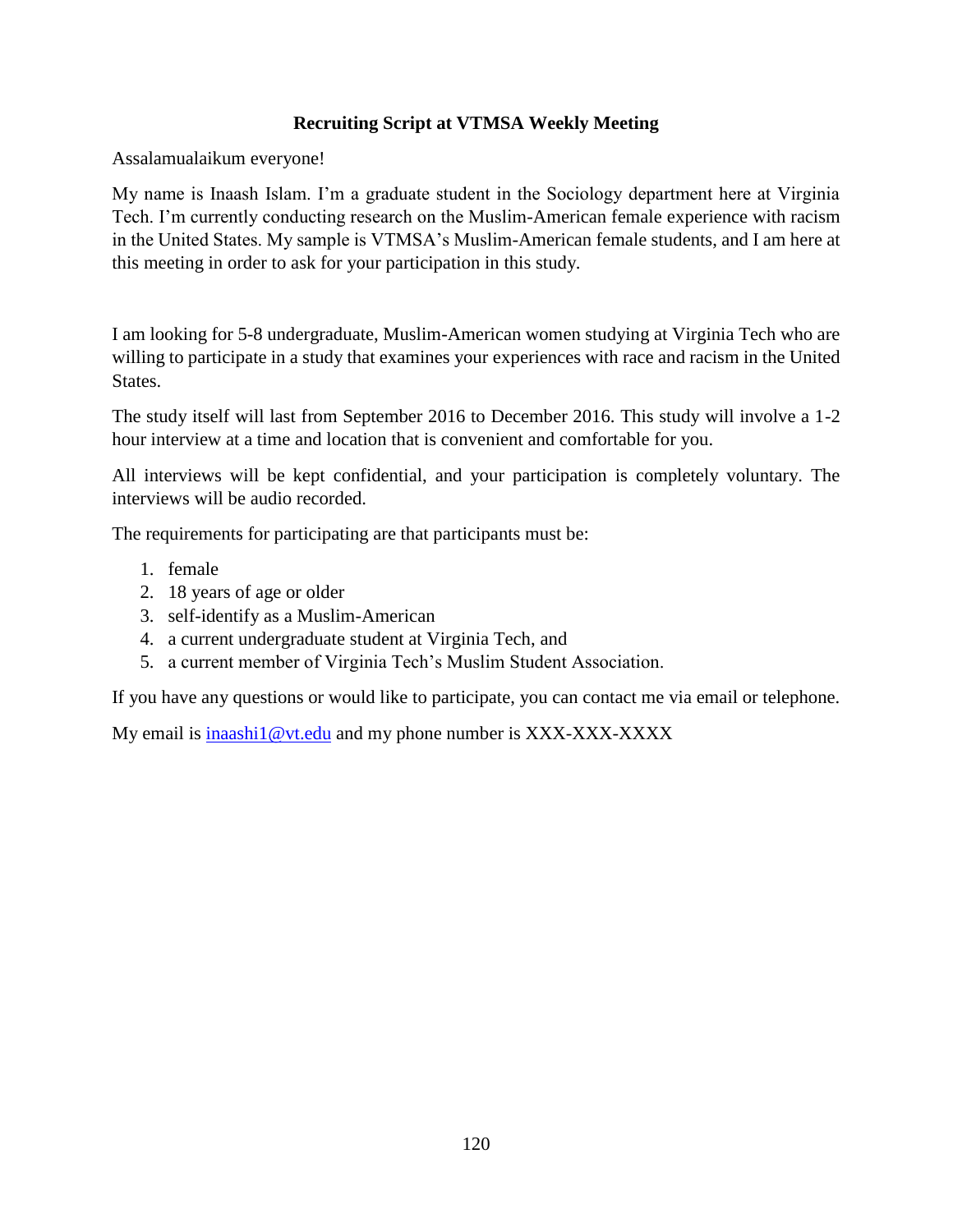# **Appendix C**

## Interview Schedule

| <b>General Questions:</b> | What is your:                                                        |
|---------------------------|----------------------------------------------------------------------|
|                           | 1. Age                                                               |
|                           | 2. Education Level/Major                                             |
|                           | 3. Ethnicity                                                         |
|                           | 4. Nationality                                                       |
|                           | 5. Family background: Immigrant/U.S., Nationality, Religion          |
|                           | What labels do you identify with?                                    |
|                           | What do you plan to do after graduating? What are your long term     |
|                           | goals?                                                               |
| Race/Racialization:       | Do you identify with a race? /Do you feel like you fit in any racial |
|                           | category in the U.S.? If not, why not?                               |
|                           | Did "race" seem to be an important concept that helped you to        |
|                           | understand your identity as you grew up?                             |
|                           | Did anyone teach you that you were different than others?            |
|                           | Can you remember an event when you first realized that you were      |
|                           | different than others? How did it impact you?                        |
|                           | Was race an important concept in how you identify yourself?          |
|                           | Was race an important concept in how you were taught to define and   |
|                           | think about others?                                                  |
| Citizenship               | How do you identify yourself nationally?                             |
|                           | Is your national identity important to you? Why?                     |
|                           | Does that national identity have any importance for you in terms of  |
|                           | how you think about yourself or how you think about others?          |
|                           | Does your family ever question your national identity?               |
|                           | Does your social circle ever question your national identity?        |
|                           | Does the public/ do others ever question your national identity?     |
|                           | (If their national identity is questioned):                          |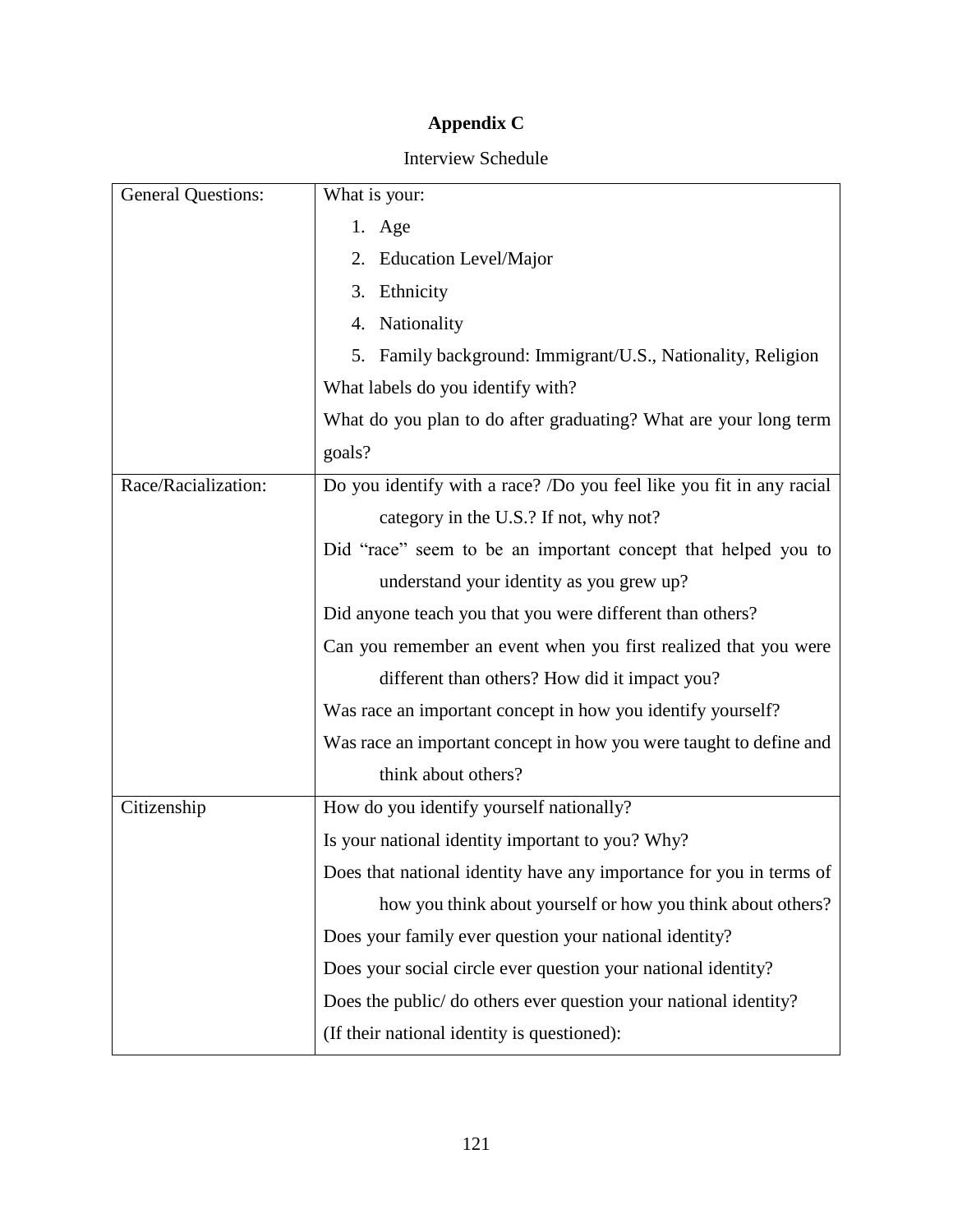|                 | What aspects of yourself do you think the public/your family/your                 |
|-----------------|-----------------------------------------------------------------------------------|
|                 | social circle picks on in order to say you are not really                         |
|                 | (national identity)?                                                              |
|                 | Have you been mistaken for any other nationality? When? (social                   |
|                 | context) By whom? Why did they mistake you as such?                               |
|                 | Does it matter to you when people don't see as you what you identify              |
|                 | as?                                                                               |
| <b>Public</b>   |                                                                                   |
| General Public: | I want you to think about other racial groups in the United States:               |
|                 | Do you think others see you as belonging to a certain racial<br>1.<br>group? Why? |
|                 | I want you to think about other religious groups in the United States:            |
|                 | 1. What religious group do you identify with?                                     |
|                 | 2. How do you think other (religious and racial) groups see your                  |
|                 | religious group?                                                                  |
|                 | 3. Where do you think they are getting these impressions from?                    |
|                 | Have you ever had any public experience where you suddenly come                   |
|                 | to realize that you are very different from others around you?                    |
|                 | Are there any specific public places where you generally feel                     |
|                 | uncomfortable? Where? Why?                                                        |
|                 | What are some of the public places where you feel most<br>comfortable? Why?       |
|                 | Have you ever felt like you were/are racially profiled in public                  |
|                 | places? (expecting to see impact of signifiers arise here).                       |
|                 | Could you give an example?                                                        |
|                 | Have you experienced any discrimination on public transport?                      |
|                 | Can you think of any everyday experience that you have where you                  |
|                 | have felt out of place?                                                           |
|                 | Could you give me a general description of your experiences at an                 |
|                 | airport? Have you ever been pulled aside and searched at                          |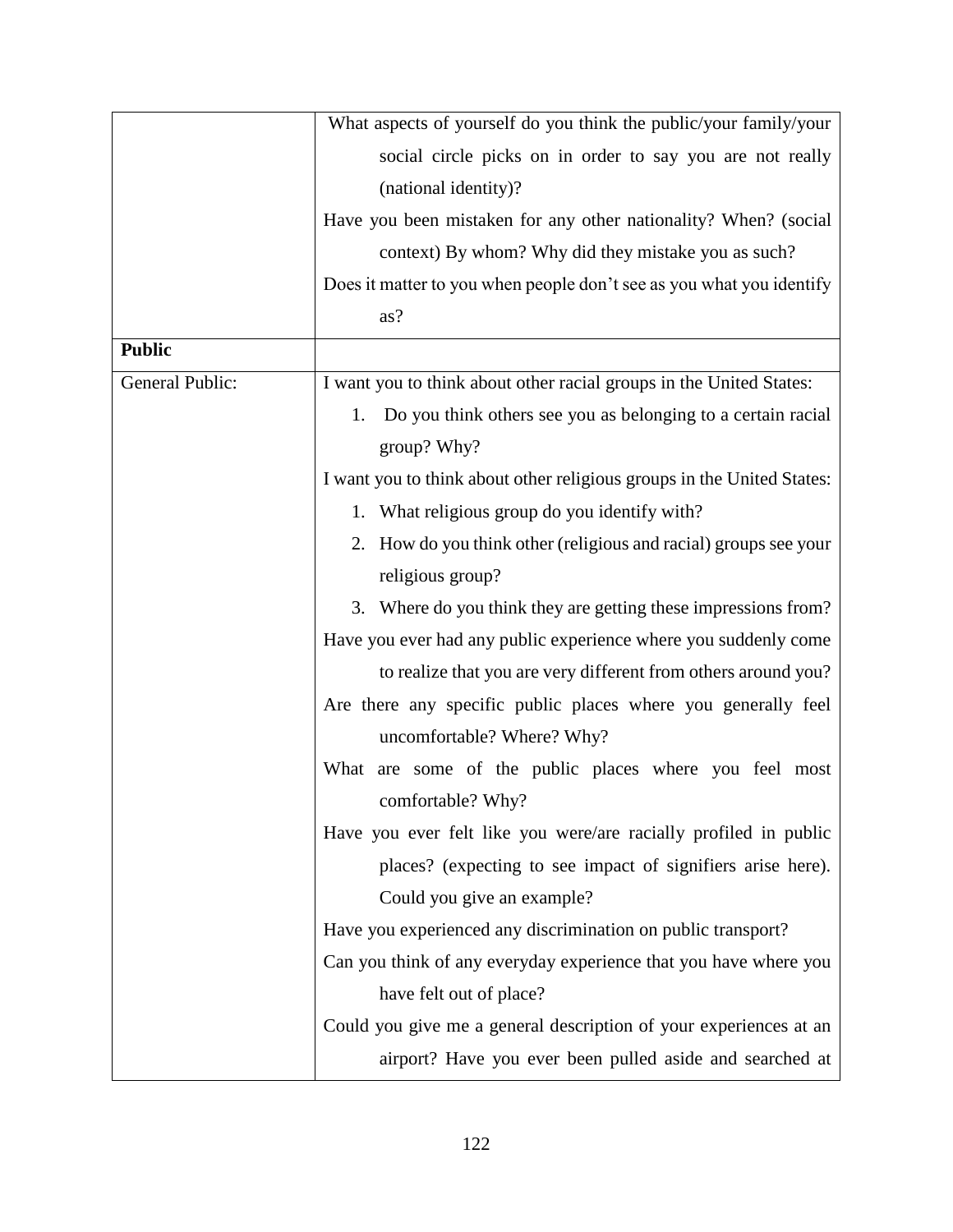|                                  | airports? Have you been given unsettling looks by others at           |
|----------------------------------|-----------------------------------------------------------------------|
|                                  | airports?                                                             |
|                                  | Have you ever overheard conversations about you while in a public     |
|                                  | setting?                                                              |
|                                  | Have you ever experienced jokes aimed specifically at you or the      |
|                                  | people/community you identify with? Explain?                          |
|                                  | Have you ever experienced job discrimination? On what grounds?        |
|                                  | For what kind of job?                                                 |
|                                  | Are there certain kinds of jobs that you consider may be unobtainable |
|                                  | for you as a Muslim-American woman? Why?                              |
|                                  | Is your family part of the HOA in your neighborhood?                  |
|                                  | How does the neighborhood you have lived in treat your family?        |
|                                  | Have you or your family had any negative experiences with your        |
|                                  | neighbors that have made you feel unwelcome?                          |
|                                  | Can you describe your relationship with your neighbors? Have you      |
|                                  | noticed any changes in your relationship before and after             |
|                                  | 9/11? Can you describe this to me?                                    |
| Law Enforcement                  | Have you ever been discriminated against by law enforcement? On       |
|                                  | what grounds? Why do you think you were discriminated                 |
|                                  | against?                                                              |
|                                  | Are there certain locations where you feel you are more racially      |
|                                  | profiled than others?                                                 |
| <b>Educational Institutions:</b> | Have you ever been in a class where you have felt:                    |
|                                  | 1. uncomfortable due to the topics being discussed                    |
|                                  | 2. that you were being unnecessarily picked on by your                |
|                                  | professor                                                             |
|                                  | 3. that you were being judged, stereotyped or scrutinized by          |
|                                  | your classmates or professor?                                         |
|                                  | If so, in what class? Elaborate on the experience? Why do             |
|                                  | you think this happened?                                              |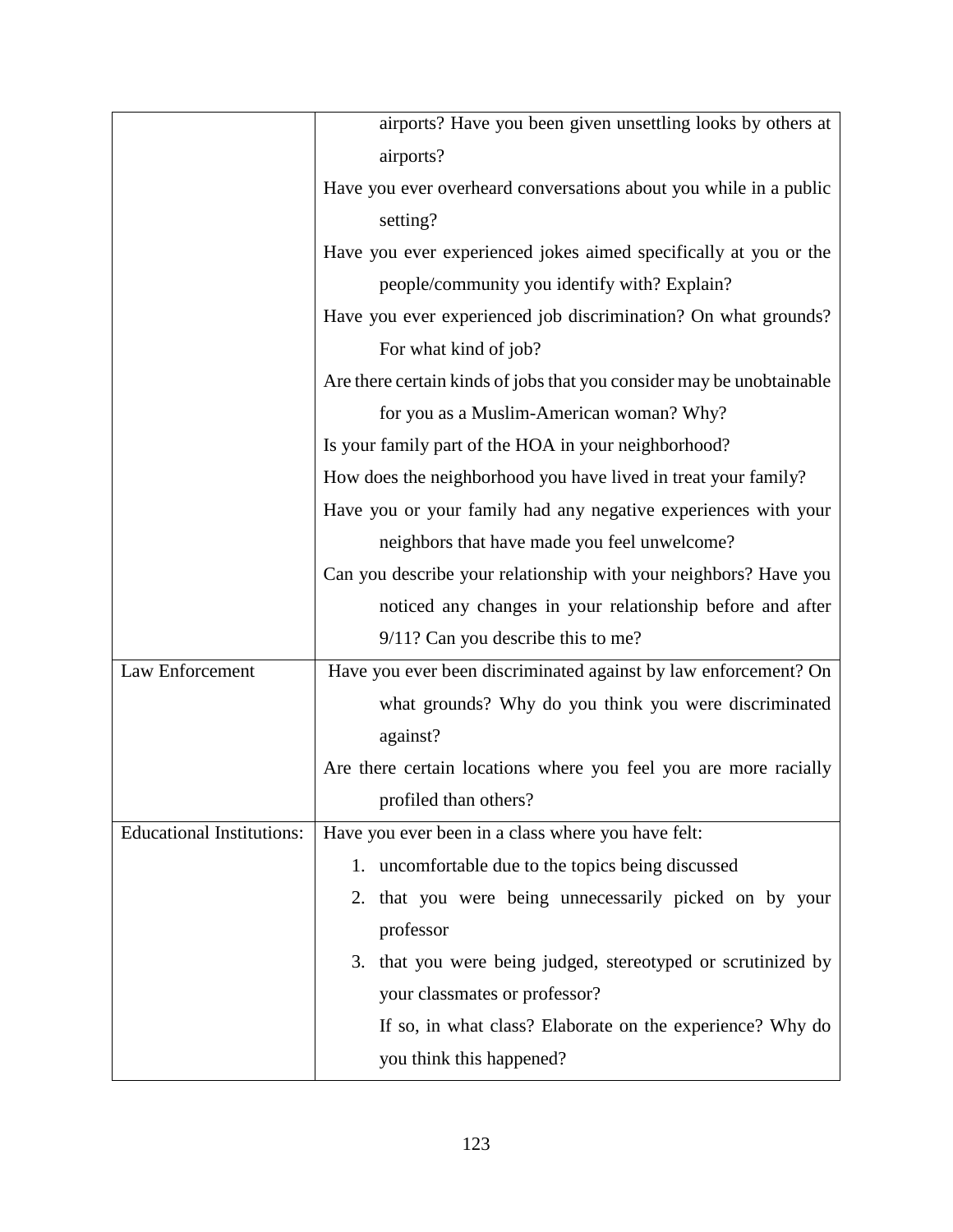|                 | Did you suffer any positive or negative differentiation at school from |
|-----------------|------------------------------------------------------------------------|
|                 | peers or teachers?                                                     |
|                 | Did you ever feel different from the other students at any time during |
|                 | your school/college years? How? Why?                                   |
|                 | Do you feel as if you have had (will have) the same kind of college    |
|                 | experience as your peers?                                              |
|                 | Are there places on campus where you feel most comfortable?            |
|                 | Where? Why?                                                            |
|                 | Are there places on campus where you feel uncomfortable? Where?        |
|                 | Why?                                                                   |
|                 | Do you find it easy to pray on campus?                                 |
|                 | Within the college community, are you comfortable with the way         |
|                 | you are treated as a Muslim-American/<br>(their                        |
|                 | label)?                                                                |
|                 | Do you feel different from the rest of the student body?               |
|                 | Do you feel as if you are part of the college community? Do you feel   |
|                 | different from them? How? Why?                                         |
|                 | Do you think they see you as different?                                |
|                 | Have you ever been the target of slurs or distasteful jokes made by    |
|                 | your peers/classmates/professors, etc.?                                |
| Media           | How do you think the media generally tends to portray Muslim           |
|                 | women? Explain with examples, if any?                                  |
|                 | What aspects of a Muslim woman do you think the media focuses          |
|                 | on? What message do you think it is trying to portray?                 |
|                 | Do you think this impacts the way in which the American public sees    |
|                 | Muslim women?                                                          |
|                 | Do you think the American public sees you in the same light?           |
|                 | Do you feel as if you have to personally deal with with the way in     |
|                 | which the media portrays Muslim women? If so, How?                     |
| <b>Private:</b> |                                                                        |
| Family          | Do you identify differently than your family does? How so? Why?        |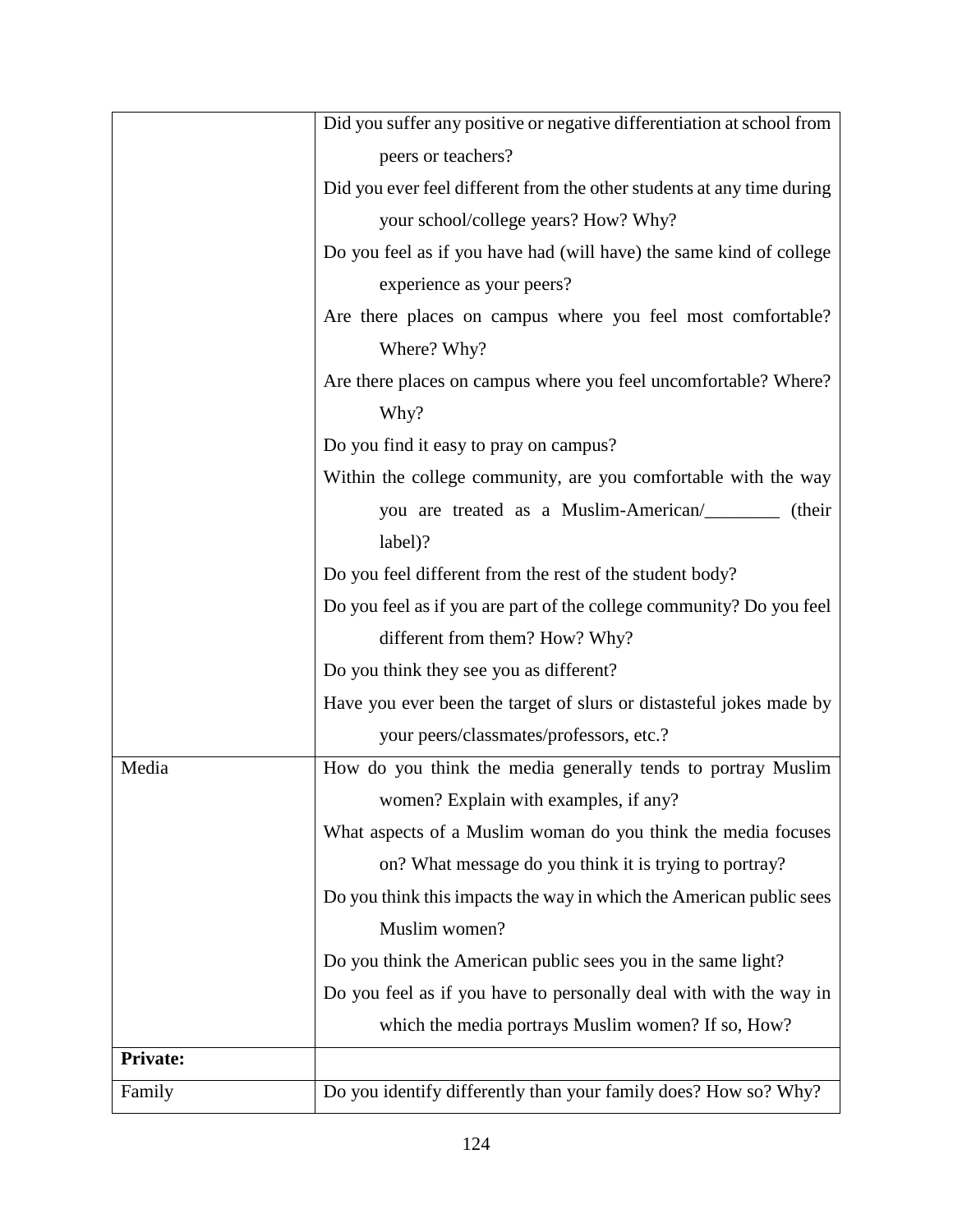| When did you first become aware that you and your family were         |
|-----------------------------------------------------------------------|
| in an American society?                                               |
| Does your family have any importance for you in terms of how you      |
| think about yourself or how you think about others?                   |
| Who in your family has had the strongest impact on teaching you       |
| how to think about/deal with others?                                  |
| What kinds of beliefs and values are important in your household,     |
| that you think have shaped the way you were taught about              |
| others?                                                               |
| What is your parents' social circle? Can you describe it? (ethnicity, |
| religion, culture, race, etc.)                                        |
| What community do you think your family belongs to? (Pakistani/       |
| Muslim/American community, etc.)                                      |
| Has your family always been a part of that community? Do you have     |
| a sense of belonging in that community? Does your family              |
| have a sense of belonging in that community?                          |
| Does your membership within that community have any importance        |
| in how you view yourself?                                             |
| Are there values in this community that you think your parents        |
| closely identify with?                                                |
| Do you feel as if your parents expect you to identify with these      |
| values?                                                               |
| Were you exposed to different groups growing up? (ethnic, cultural,   |
| religious, racial, etc.)                                              |
| What were your parents' attitude towards your exposure with these     |
| groups?                                                               |
| Have either of your parents set boundaries for you regarding your     |
| interactions with others? Did they prefer you interacting with        |
| a certain group over others? Why do you think this is/was?            |
|                                                                       |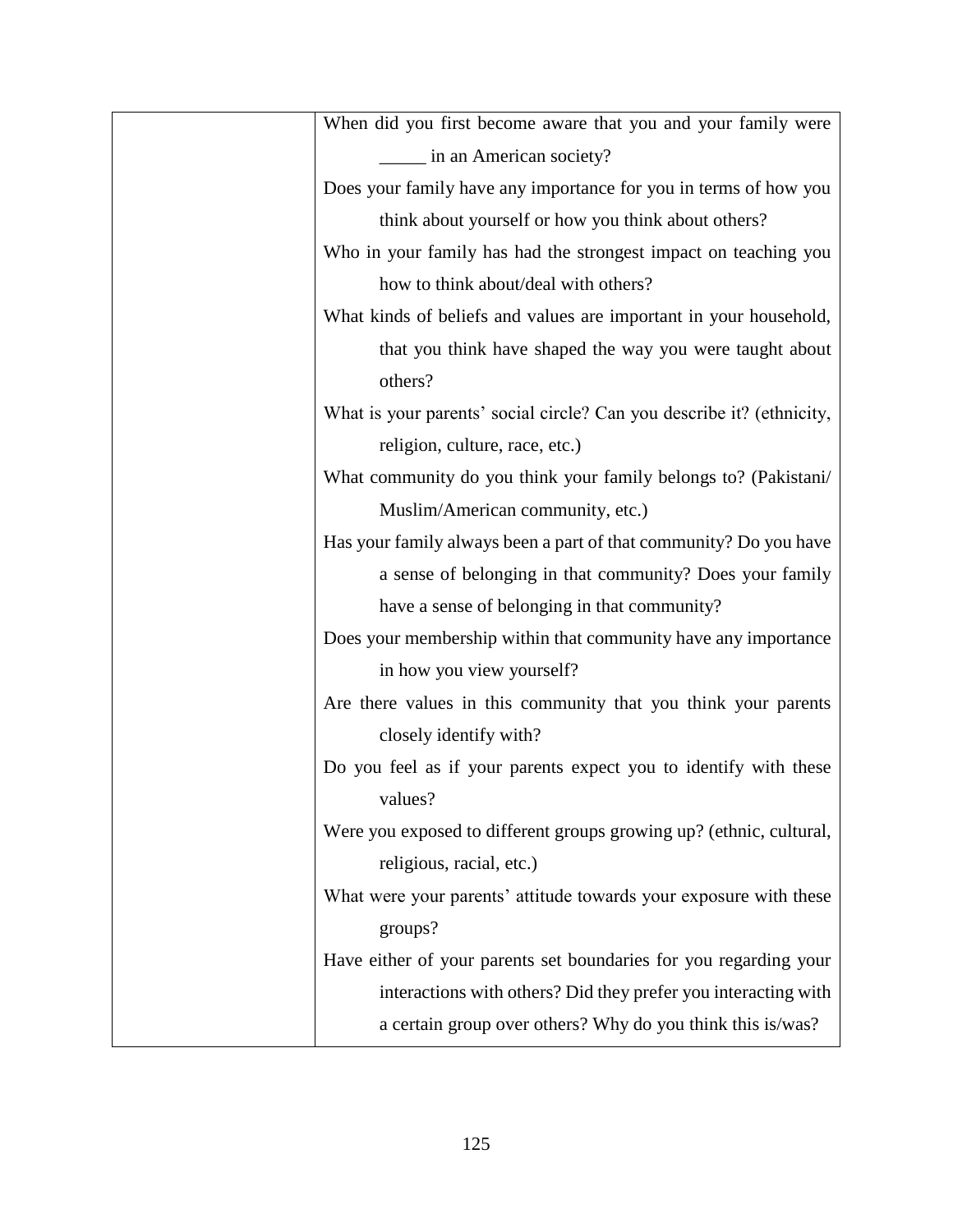|                      | Have your parents ever discussed how they have been treated by       |
|----------------------|----------------------------------------------------------------------|
|                      | others in the U.S.? Do you also identify with those                  |
|                      | experiences? If so, how?                                             |
|                      | To your knowledge, have any members of your immediate family         |
|                      | ever experienced racism/discrimination? How did they deal            |
|                      | with it? What did you learn from it?                                 |
|                      | Do you think that these experiences influenced the decisions that    |
|                      | your family members made with respect to their personal, or          |
|                      | your well-being?                                                     |
|                      | Do you think that those experiences also shaped the way in which     |
|                      | they understand American society?                                    |
|                      | Do you feel as if their experiences have shaped the way in which you |
|                      | understand American society?                                         |
|                      | Do your parents use any terms to describe themselves/their racial    |
|                      | group in the United States? Do they use terms to describe            |
|                      | other racial groups in the U.S.? Do you also use these/similar       |
|                      | terms?                                                               |
|                      | What are the expectations of your family towards you on:             |
|                      | 1. Education                                                         |
|                      | 2. Job                                                               |
|                      | 3. Marriage                                                          |
|                      | 4. Kids                                                              |
|                      | 5. Living away from/near to home                                     |
|                      | 6. Behaviors in public/community/friends                             |
|                      | What are your views towards finding a marriage partner? What do      |
|                      | you look for in a partner?                                           |
|                      | Do you think these expectations are different from those expected of |
|                      | your brother/other males?                                            |
| Religious Community: | Do you belong to a mosque or any religious organizations? If so,     |
|                      | how did you become involved with this religious                      |
|                      | organization? How often do you attend these organizations?           |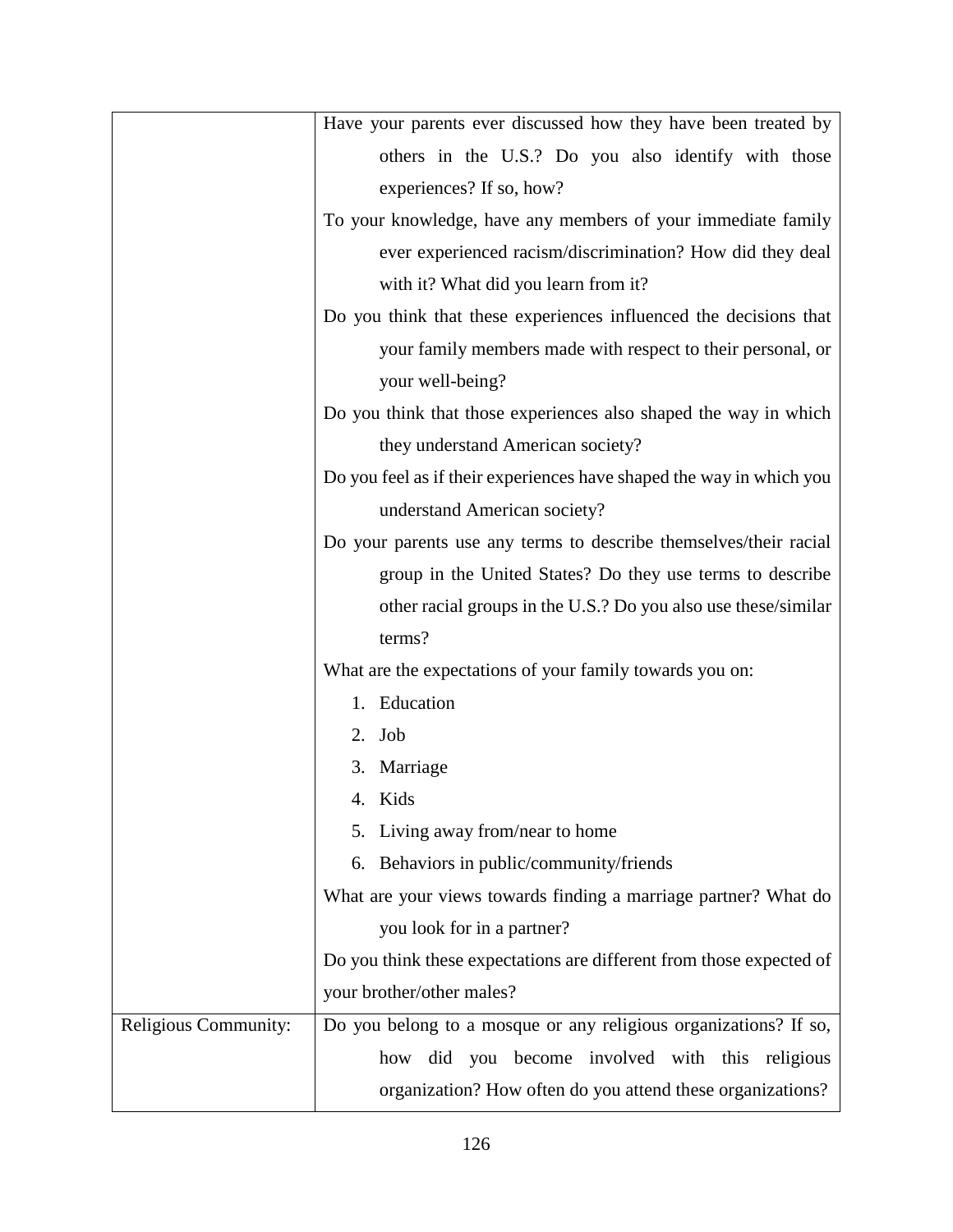|                            | How would you describe the environment of the mosque/religious         |
|----------------------------|------------------------------------------------------------------------|
|                            | community you belong to?                                               |
|                            | Do you feel as if you are part of this religious community? Do you     |
|                            | feel welcome here?                                                     |
| Peers/Friends              | Who are your close friends? Are most of your close friends Muslims     |
|                            | or non-Muslims? How did you meet most of your close                    |
|                            | friends?                                                               |
|                            | Do you identify as part of this group? How? Why?                       |
|                            | What aspects of your circle(s) do you enjoy?                           |
|                            | Do you tend to avoid certain events that your social group is involved |
|                            | in? What kinds of events? Why?                                         |
|                            | How do you think your social circle sees you? If they were to          |
|                            | describe you to someone else, what do you think they would             |
|                            | say?                                                                   |
| <b>Racialized Identity</b> | What aspects of your identity are most important to you?               |
|                            | Do you identify differently at home than you do at work/different      |
|                            | communities/at school? Why? What aspects are more                      |
|                            | important in these areas?                                              |
|                            | Who/What do you think is most responsible for teaching you how to      |
|                            | think about yourself and your identity as a _____?                     |
|                            | How do you think the American society views your identity as a         |
|                            | $\ddot{?}$                                                             |
|                            | As you grew into an adult, did your identity change? How so? What      |
|                            | were the major events that helped change your identity?                |
|                            | Are you happy with your identity? Would you ever consider              |
|                            | changing or hiding your identity? Why? What would you                  |
|                            | change?                                                                |
|                            | Do you sometimes allow others to assume you are something else if      |
|                            | it serves your purposes at that specific moment? If so, how            |
|                            | and in what context?                                                   |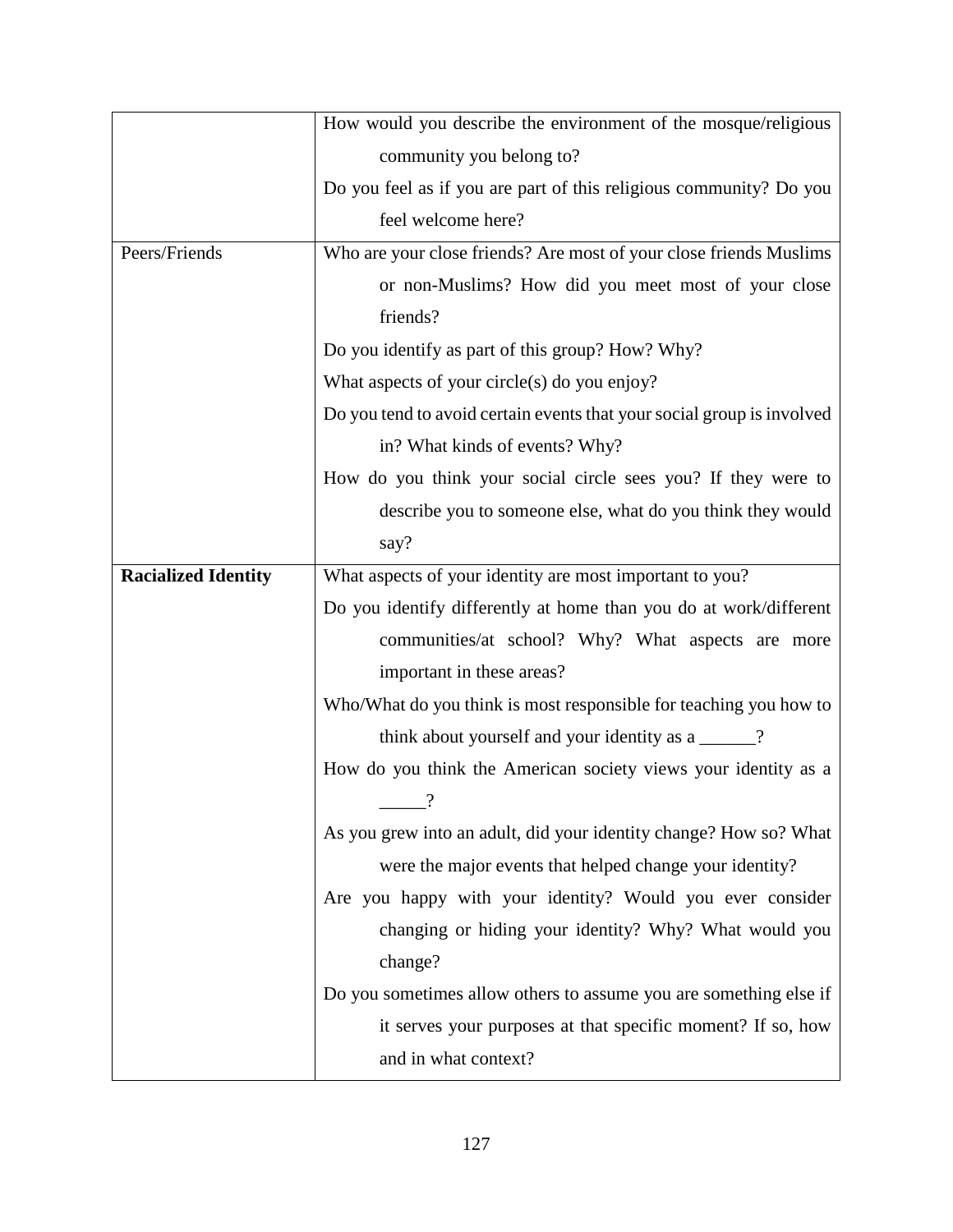| What are the markers/signifiers that you possess that you think tell |
|----------------------------------------------------------------------|
| others that you are different from them? What message do             |
| you think these markers give others about you? Why do you            |
| choose to display these markers?                                     |
| Do you believe your identity is something that you constructed       |
| yourself, or is it something that you think society has              |
| constructed and imposed on you?                                      |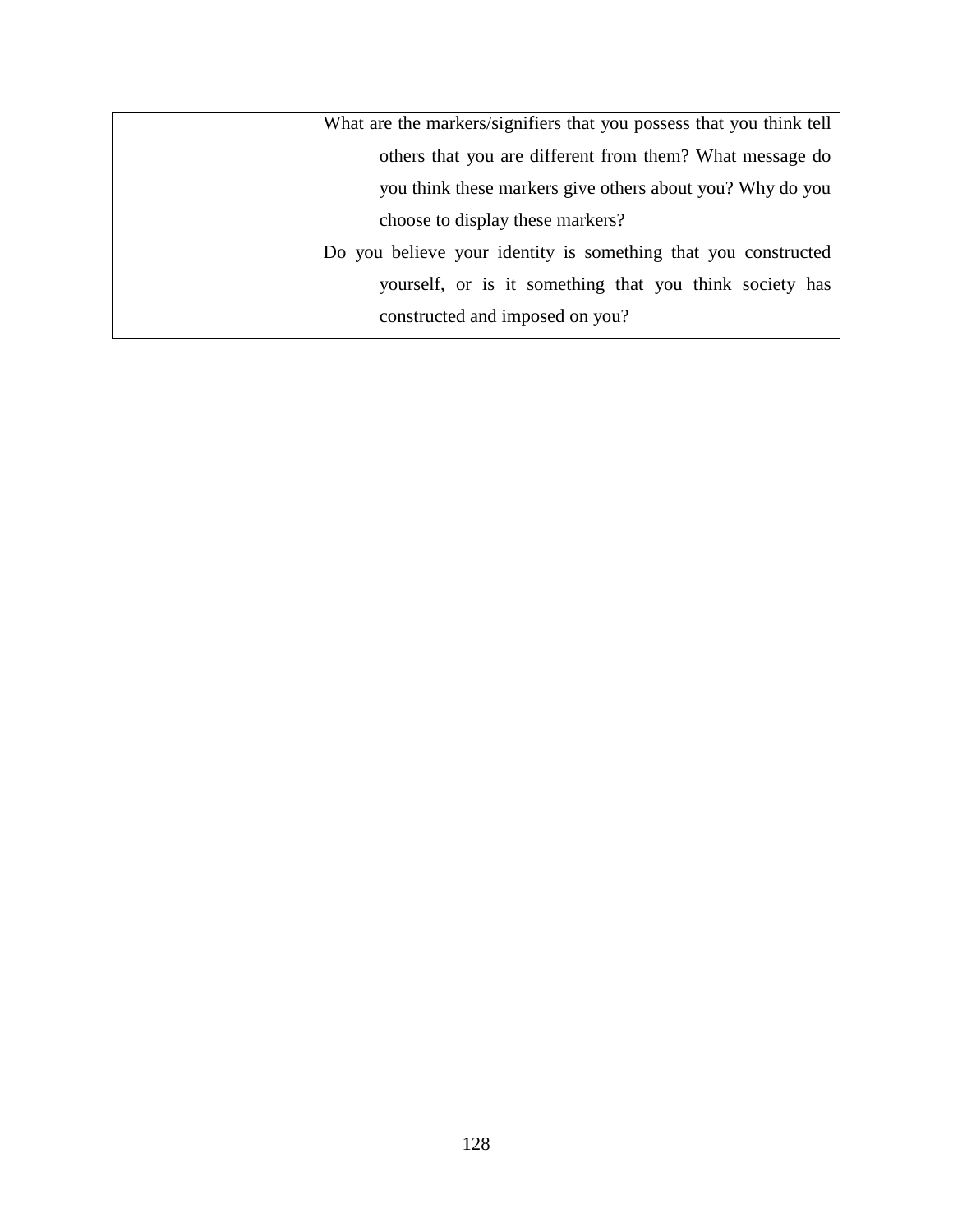# **Appendix D**

## **Codebook**

| <b>Codes</b>             | <b>Definitions</b>                                                           |
|--------------------------|------------------------------------------------------------------------------|
| Race                     | A term that typically refers to phenotypical features that are considered    |
|                          | to be inherent to a population. However, it can also include other           |
|                          | characteristics such as religion, or even culture– i.e. aspects of a peoples |
|                          | that are also considered to be inherent to that population.                  |
| Citizenship              | Refers to nationality, i.e. the position or status of being a citizen to a   |
|                          | particular nation.                                                           |
| <b>Public Spaces</b>     | Refers to social spaces that are generally accessible to all people,         |
|                          | however, they can be specific, such as educational institutions, and can     |
|                          | also exist online, such as media.                                            |
| Private Spaces           | Are spaces that can involve agents of primary socialization (such as the     |
|                          | family), and also contribute to developing intimate aspects of an            |
|                          | individual's life, such as their religious development and identity,         |
|                          | through religious communities.                                               |
| Language/Accent          | A method of communication, involves their ability to speak English, as       |
|                          | well as being able to speak it fluently/non-fluently.                        |
| Signifiers, Religious or | A symbol that signifies meaning, can be in the form of a religious           |
| Otherwise                | symbol, such as the hijab, or a cultural symbol, such as dressing            |
|                          | modestly.                                                                    |
| Racialized Identity      | The identity an individual has, in which they learn to identify themselves   |
|                          | as the Other.                                                                |
| Misc.                    | Refers to specific spaces, and instances where participants experience       |
|                          | racialization, which do not fall within either public or private spaces.     |
| Resistance/Coping        | Refers to the strategies that individuals employ in order to resist against  |
|                          | (and thereby prevent future racialization), or cope with their               |
|                          | racialization.                                                               |